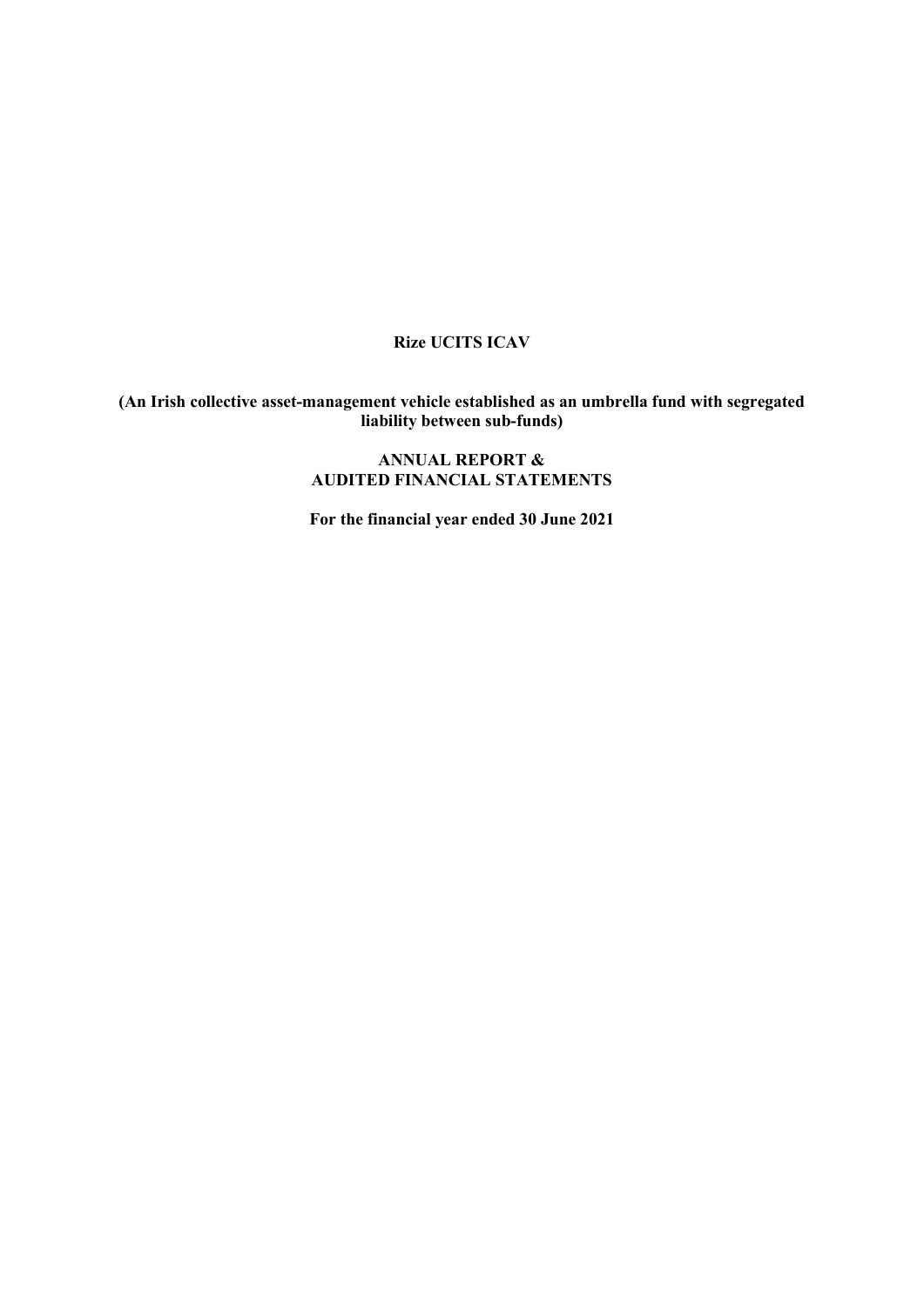#### **Contents Page**

| Organisation                                                                                  | $\mathbf{1}$ |
|-----------------------------------------------------------------------------------------------|--------------|
| Directors' Report                                                                             | 2            |
| <b>Investment Manager's Report</b>                                                            | 6            |
| Report of the Depositary to the Shareholders                                                  | 10           |
| Independent Auditor's Report                                                                  | 11           |
| Statement of Comprehensive Income                                                             | 18           |
| <b>Statement of Financial Position</b>                                                        | 20           |
| Statement of Changes in Net Assets Attributable to Holders of Redeemable Participating Shares | 22           |
| <b>Statement of Cash Flows</b>                                                                | 24           |
| Notes to the Financial Statements                                                             | 26           |
| Schedule of Investments (Unaudited)                                                           | 51           |
| Schedule of Portfolio Changes (Unaudited)                                                     | 61           |
| Appendix I Securities Financing Transactions Regulations (Unaudited)                          | 68           |
| Appendix II UCITS V Remuneration (Unaudited)                                                  | 69           |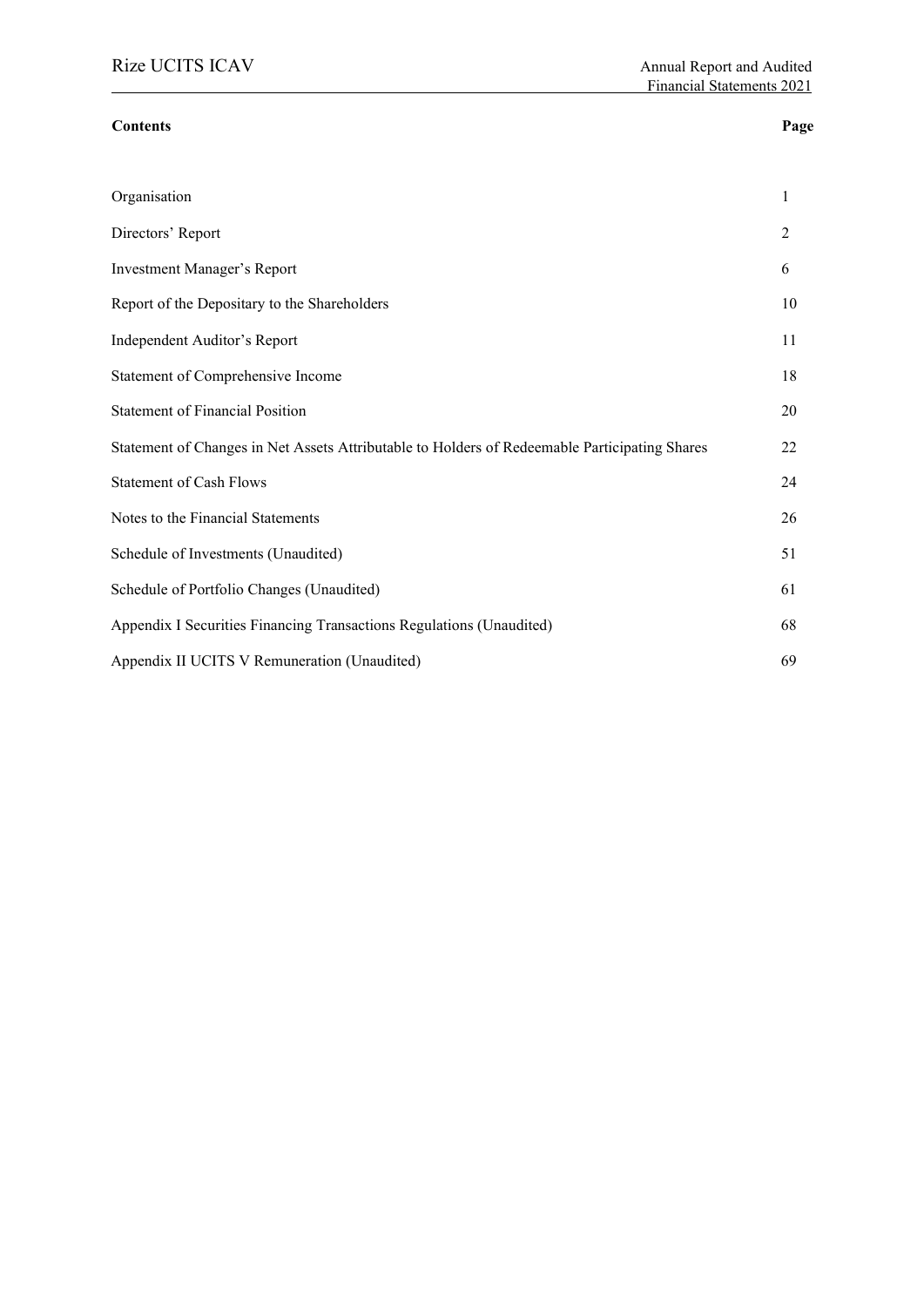# **Registered Office of the ICAV Directors of the ICAV** Ten Earlsfort Terrace Dublin 2<br>Ireland

#### **Administrator, Registrar and**

**Transfer Agent** Northern Trust International Fund Administration Services (Ireland) Limited Georges Court 54-62 Townsend Street Dublin 2 Ireland

### **Independent Auditor The Manager**

Deloitte Ireland LLP Chartered Accountants & Statutory Audit Firm Deloitte & Touche House Earlsfort Terrace Dublin 2 Ireland

Davy Global Fund Management Limited Davy House 49 Dawson Street Dublin 2 Ireland

#### **Legal Advisors**

Arthur Cox Ten Earlsfort Terrace Dublin 2 Ireland

#### **Secretary to the ICAV**

Bradwell Limited Ten Earlsfort Terrace Dublin 2 Ireland

\*Independent Non-Executive Director \*\*Non-Executive Director

#### **Organisation Registered No: C193010**

Maurice Murphy (Irish)\* Carol O'Sullivan (Irish)\*\* Stuart Forbes (British)\*\* Anthony Martin (British)\*\* Jason Kennard (British)\*\* Rahul Bhushan (British/Swedish)\*\*

#### **Depositary**

Northern Trust Fiduciary Services (Ireland) Limited Georges Court 54-62 Townsend Street Dublin 2 Ireland

Davy Global Fund Management Limited Davy House 49 Dawson Street Dublin 2 Ireland

#### **Investment Manager Marketing Agent and Promoter**

Rize ETF Limited Dashwood House 69 Old Broad Street London EC2M 1QS England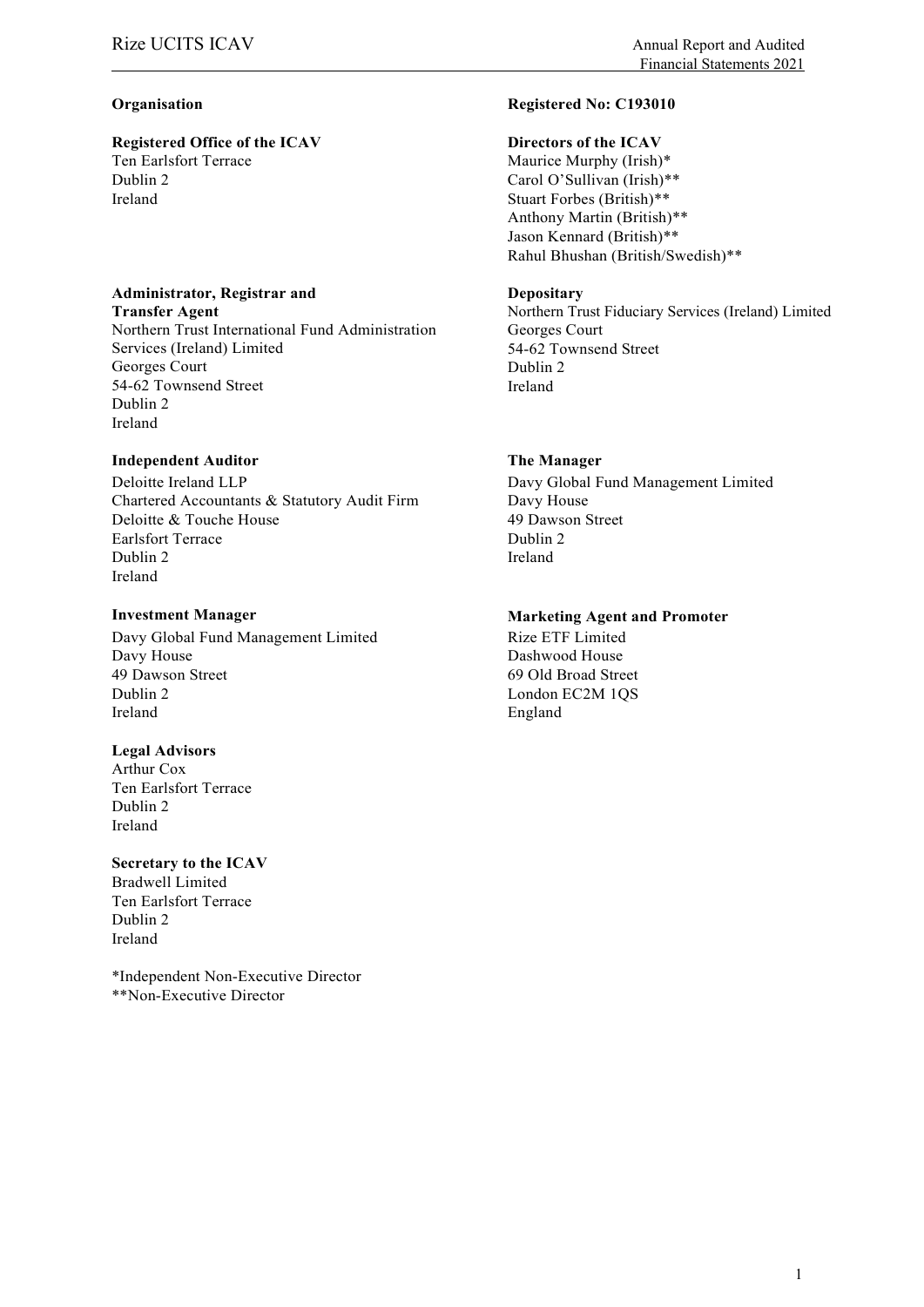#### **Directors' Report**

The Directors of Rize UCITS ICAV (the "ICAV") have pleasure in submitting their Annual Report and Audited Financial Statements for the financial year ended 30 June 2021 to the Shareholders.

#### **Overview of the ICAV**

Rize UCITS ICAV is registered in Ireland as an Irish collective Asset-management vehicle under the Irish Collective Asset-management Vehicles Act 2015 ("ICAV Act"). It was registered on 23 April 2019 and the date of authorisation was 22 January 2020.

The ICAV is an umbrella fund with segregated liability between its sub-funds (each, a "Fund"). The ICAV is authorised by the Central Bank of Ireland (the "Central Bank") pursuant to the provisions of the European Communities (Undertakings for Collective Investment in Transferable Securities) Regulations, 2011, (S.I. 352 of 2011) as amended (the "UCITS Regulations") and the Central Bank (Supervision and Enforcement) Act 2013 (Section 48(1)) (Undertakings for Collective Investment in Transferable Securities) Regulations 2019.

Shares representing interests in different funds may be issued from time to time by the Directors with the prior approval of the Central Bank.

A separate portfolio of assets will be maintained for each Fund in the ICAV and will be invested in accordance with the investment objectives and policies applicable to that Fund. Accordingly, any liability incurred on behalf of or attributable to any Fund of the ICAV shall be discharged solely out of the assets of that Fund.

As at 30 June 2021, four Funds, namely Rize Medical Cannabis & Life Science UCITS ETF, Rize Cyber Security & Data Privacy UCITS ETF, Rize Education Tech and Digital Learning UCITS ETF, and Rize Sustainable Future of Food UCITS ETF, (the "Funds") were in existence.

Rize Medical Cannabis & Life Science UCITS ETF was:

- authorised by the Central Bank on 22 January 2020 and launched on 12 February 2020. As at 30 June 2021, the Fund had a single share class with shares in issue, the USD Accumulating ETF share class. The base currency (and functional currency) of the Fund is US Dollar ("USD");
- listed and admitted to trading on the Frankfurt Stock Exchange on 17 February 2020;
- admitted to trading on the London Stock Exchange on 18 February 2020; and
- listed and admitted to trading on the SIX Swiss Exchange on 09 July 2020.

Rize Cyber Security & Data Privacy UCITS ETF was:

- authorised by the Central Bank on 22 January 2020 and launched on 12 February 2020. As at 30 June 2021, the Fund had a single share class with shares in issue, the USD Accumulating ETF share class. The base currency (and functional currency) of the Fund is USD;
- listed and admitted to trading on the Frankfurt Stock Exchange on 17 February 2020;
- admitted to trading on the London Stock Exchange on 17 February 2020;
- listed and admitted to trading on the Borsa Italiana on 25 February 2020; and
- listed and admitted to trading on the SIX Swiss Exchange on 09 July 2020.

Rize Education Tech and Digital Learning UCITS ETF was:

- authorised by the Central Bank on 30 July 2020 and launched on 27 August 2020. As at 30 June 2021 the Fund has a single share class with shares in issue, the USD Accumulating ETF share class. The base currency (and functional currency) of the Fund is USD;
- listed and admitted to trading on the Frankfurt Stock Exchange on 03 September 2020;
- admitted to trading on the London Stock Exchange on 03 September 2020;
- listed and admitted to trading on the Borsa Italiana on 03 September 2020; and
- listed and admitted to trading on the SIX Swiss Exchange on 15 September 2020.

Rize Sustainable Future of Food UCITS ETF was:

- authorised by the Central Bank on 30 July 2020 and launched on 27 August 2020. The Fund has a single share class with shares in issue, the USD Accumulating ETF share class. The base currency (and functional currency) of the Fund is USD;
- listed and admitted to trading on the Frankfurt Stock Exchange on 03 September 2020;
- admitted to trading on the London Stock Exchange on 03 September 2020;
- listed and admitted to trading on the Borsa Italiana on 03 September 2020; and
- listed and admitted to trading on the SIX Swiss Exchange on 15 September 2020.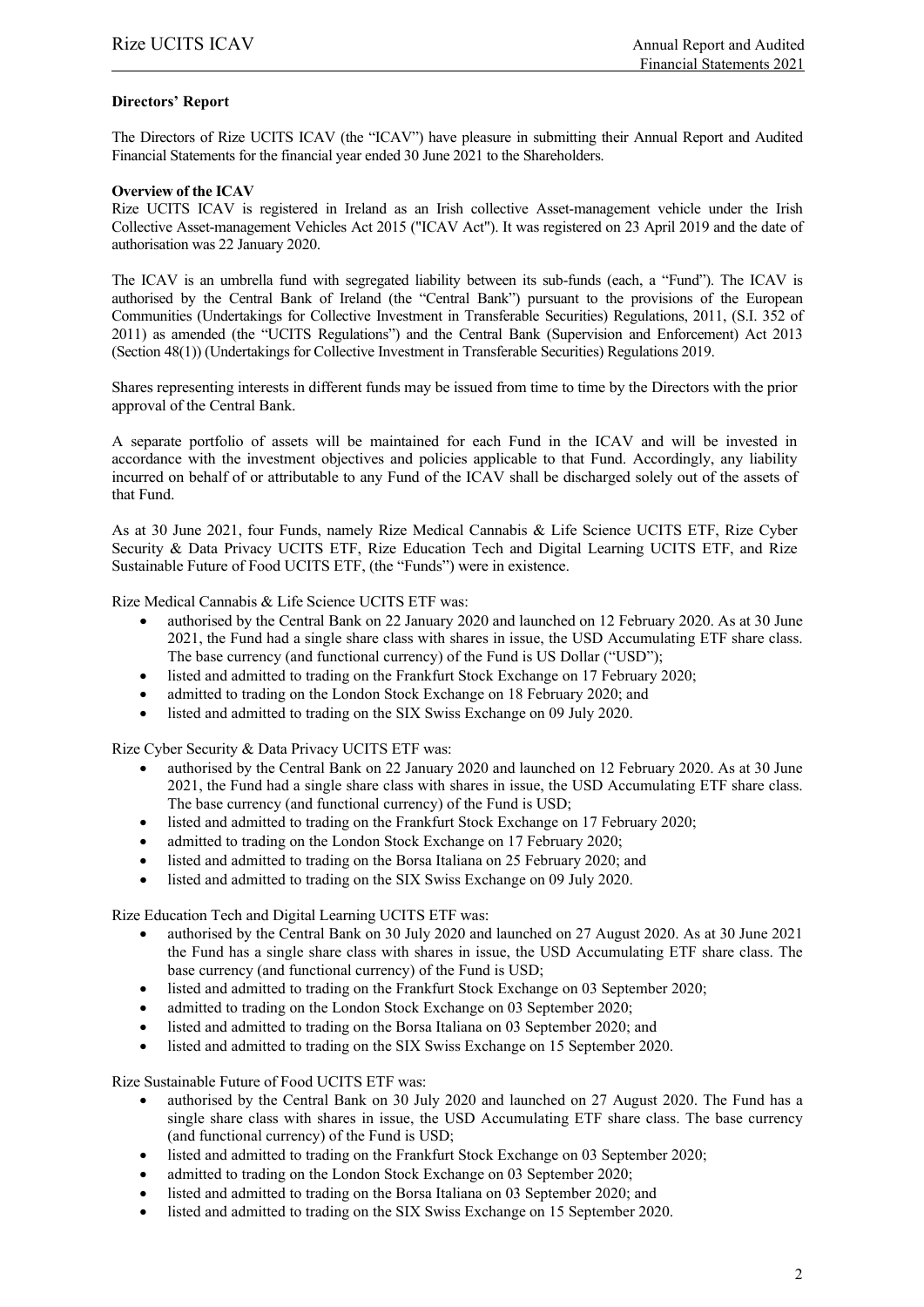#### **Directors' Report (continued)**

#### **Directors' Statement on Accounting Records**

The Directors are responsible for ensuring that accounting records, as outlined in Section 110 of the ICAV Act (the "Act''), 2015, are kept by Rize UCITS ICAV. To achieve this, the Directors have engaged Northern Trust International Fund Administration Services (Ireland) Limited. The accounting records are maintained at Georges Court 54-62, Townsend Street, Dublin 2, Ireland.

#### **Activities and Business Review**

A detailed review of the ICAV's activities for the financial year ended 30 June 2021 is included in the Investment Manager's Report and significant events during the financial year are outlined in Note 21 to these financial statements.

#### **Risk Management Objectives and Policies**

The principal risks and uncertainties faced by the ICAV are the investment risks associated with the portfolio of investments held for the account of each of the ICAV's Funds and the operational risks associated with their management and administration.

The information required under the accounting standards adopted by the ICAV, International Financial Reporting Standards ("IFRS") as adopted by the EU in relation to the use by the ICAV of financial instruments, the financial risk management objectives and policies of the ICAV and the exposures of the ICAV to market price risk, interest rate risk, currency risk, credit risk, liquidity risk, price and cash flow risk are outlined in Note 3 to these Financial Statements.

#### **Directors**

The Directors who held office during the financial year ended 30 June 2021 are listed on page 1.

#### **Directors' Interests in Shares of the ICAV**

No Director, nor the Company Secretary, had any beneficial interest in the shares of the ICAV during the financial year or at the financial year end.

#### **Transactions Involving Directors**

Other than as disclosed in Note 15 to the Financial Statements, there were no contracts or agreements of any significance in relation to the business of the ICAV in which the Directors had any interest, as defined in the Act, at any time during the financial year.

#### **Transactions with Connected Persons**

The UCITS Regulations require that any transaction carried out with the ICAV by a manager, Depositary, investment adviser and/or associated or group companies of these ("connected persons") are carried out as if negotiated at arm's length and are in the best interests of the shareholders. The Board is satisfied that there are arrangements in place to ensure that this requirement is applied to transactions with connected persons, and that transactions with connected persons during the year complied with the requirement.

The connected persons are the Directors, Davy Global Fund Management Limited (the Investment Manager"), Northern Trust Fiduciary Services (Ireland) Limited (the "Depositary") Northern Trust International Fund Administration Services (Ireland) Limited (the "Administrator") the Investment Manager, the Depositary, the Administrator and / or associated companies.

#### **Corporate Governance Code for Collective Investment Schemes**

Irish Funds, the association for the funds industry in Ireland, has published a corporate governance code that may be adopted on a voluntary basis by Irish authorised collective investment schemes. The Board of Directors has adopted the Code, and the ICAV is in compliance with all elements of the Code during the financial year.

A voluntary corporate governance code applicable to Irish domiciled collective investment schemes was issued by the Irish funds, Corporate Governance Code for Collective Investment Schemes and Management Companies\*, (the "IF") in December 2011 ("the IF Code"). It operates on a "comply or explain" basis so that, where the board of any ICAV decides not to comply with any provision of the code, the reasons for noncompliance should be set out in its directors' report or on its website. The Board resolved to adopt the IF Code as of 30 June 2021 and all elements have been complied with.

*\*https://files.irishfunds.ie/1432820468-corporate-governance-code-for-collective-investment-schemes-and-managementcompanies.pdf*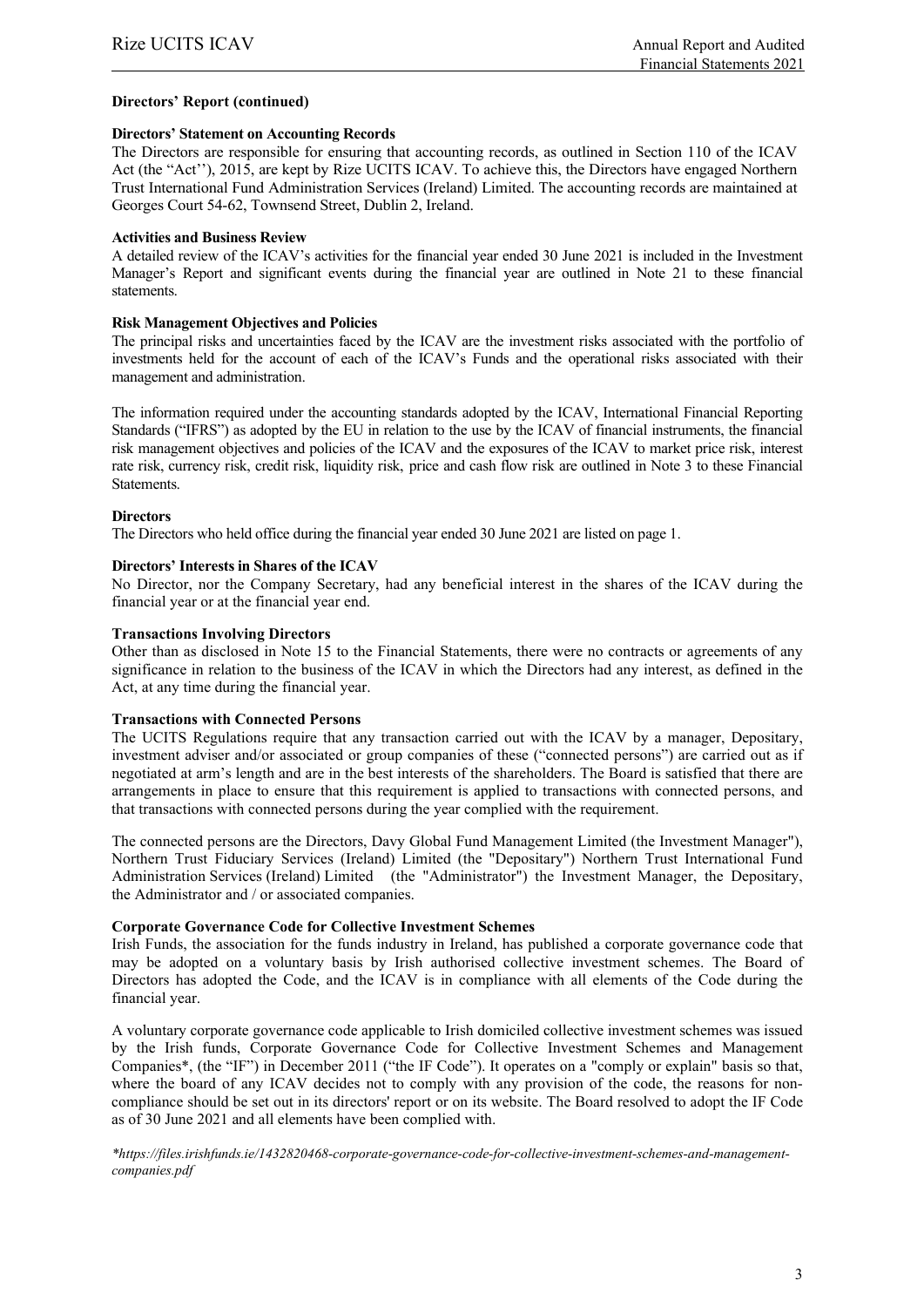#### **Directors' Report (continued)**

#### **Board Diversity**

The Board considers that diversity in its membership is beneficial and therefore seeks to ensure that the Board's size, structure and composition, including skills, knowledge, experience and diversity is sufficient for the effective direction and control of the Company. However, as the Board is committed to appointing the most appropriate candidates as Directors of the Company, it has not set any measurable objectives in respect of this policy.

#### **Results and Dividends**

The results and dividends of operations for the financial year are set out in the Statement of Comprehensive Income.

#### **Key Performance Indicators**

The key performance indicators monitored for each Fund include the performance of the Funds, the level of subscriptions and redemptions and compliance with investment restrictions and risk limits. The performance of each of the Funds is reviewed in the individual Investment Manager Reports.

#### **Significant events during the financial year**

The events which were significant for the ICAV during the financial year are detailed in Note 21.

#### **Subsequent events**

The subsequent events since the financial year end date are detailed in Note 22.

#### **Employees**

The ICAV had no employees during the financial year (30 June 2020: none).

#### **Segregated Liabilities**

The ICAV is an umbrella Fund with segregated liabilities between Funds.

#### **Future Developments**

The ICAV will continue to act as an investment vehicle as set out in the Prospectus. Refer to Note 22 to the financial statements for details of the subsequent events for the financial year end date.

#### **Independent Auditor**

Deloitte Ireland LLP, Chartered Accountants and Statutory Audit Firm, have expressed their willingness to continue in office in accordance with Section 125 of the ICAV Act 2015.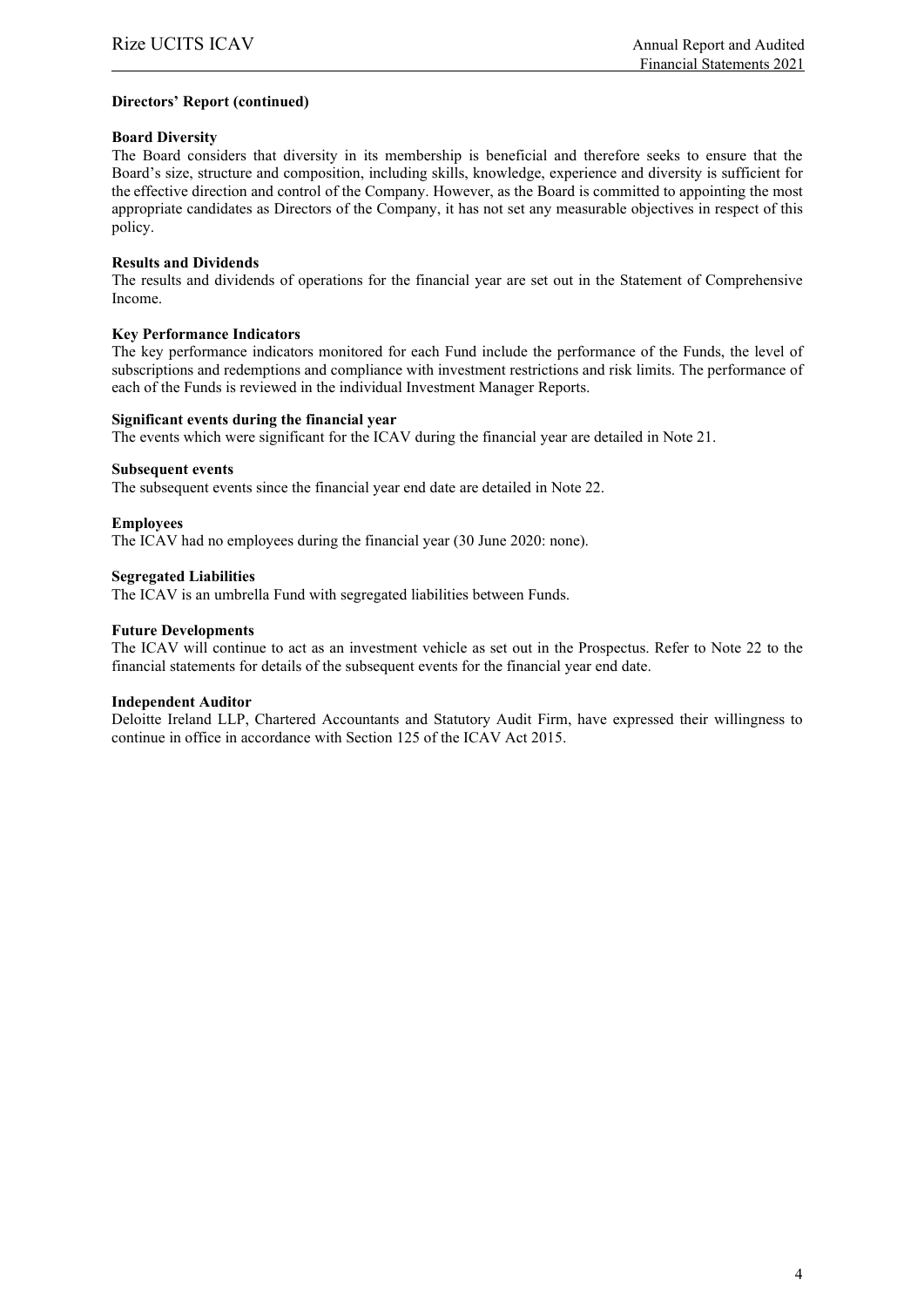#### **Directors' Report (continued)**

#### **Statement of Directors' Responsibilities**

The Directors are responsible for preparing the Directors' Report and financial statements, in accordance with applicable law and regulations.

The Irish Collective Asset-management Vehicles Act 2015 requires the Directors to prepare financial statements for each financial year. Under that law they have elected to prepare the financial statements in accordance with International Financial Reporting Standards (IFRS) as adopted by the EU and applicable law. The financial statements are required to give a true and fair view of the assets, liabilities and financial position of the ICAV at the end of the financial year and of the profit or loss of the ICAV for the financial year or at year end.

In preparing these financial statements, the Directors are required to:

- select suitable accounting policies and then apply them consistently;
- make judgments and estimates that are reasonable and prudent;
- state whether they have been prepared in accordance with IFRS as adopted by the EU; and
- prepare the financial statements on the going concern basis unless it is inappropriate to presume that the ICAV will continue in business; assess the ICAV's ability to continue as a going concern, disclosing as applicable, matters related to going concern; and use the going concern basis of accounting unless they either intend to liquidate the ICAV or to cease operations or have realistic alternative to do so.

The Directors are responsible for keeping adequate accounting records which disclose with reasonable accuracy at any time the assets, liabilities, financial position and profit or loss of the ICAV and enable them to ensure that the financial statements comply with the Irish Collective Asset-management Vehicles Act 2015 and the European Communities (Undertakings for Collective Investment in Transferable Securities) Regulations, 2011 and Central Bank (Supervision and Enforcement) Act 2013 (Section 48(1)) (Undertakings for Collective Investment in Transferable Securities) Regulations, 2019. The Directors have general responsibility for taking such steps as are reasonably open to them to safeguard the assets of the ICAV. In this regard they have entrusted the assets of the ICAV to a Depositary for safe-keeping. The Directors have general responsibility for taking such steps as are reasonably open to them to prevent and detect fraud and other irregularities. The Directors are also responsible for preparing a Directors' Report that complies with the requirements of the Irish Collective Asset-management Vehicles Act 2015.

The Directors are responsible for ensuring that accounting records as outlined in Section 110 of the Act are kept by the ICAV. To achieve this, the Directors have employed Northern Trust International Fund Administration Services (Ireland) Limited (the "Administrator") to act as administrator of the ICAV. The accounting records are maintained at the offices of the Administrator at Georges Court, 54 – 62 Townsend Street, Dublin 2, Ireland.

The Manager is responsible for the maintenance and integrity of the corporate and financial information concerning the ICAV included on the Manager's website. Legislation in the Republic of Ireland governing he preparation and dissemination of financial statements may differ from legislation in other jurisdictions.

**On behalf of the Board**

Manne De VII

**Director Director**

Sulluxa

**Date: 12 October 2021 Date: 12 October 2021**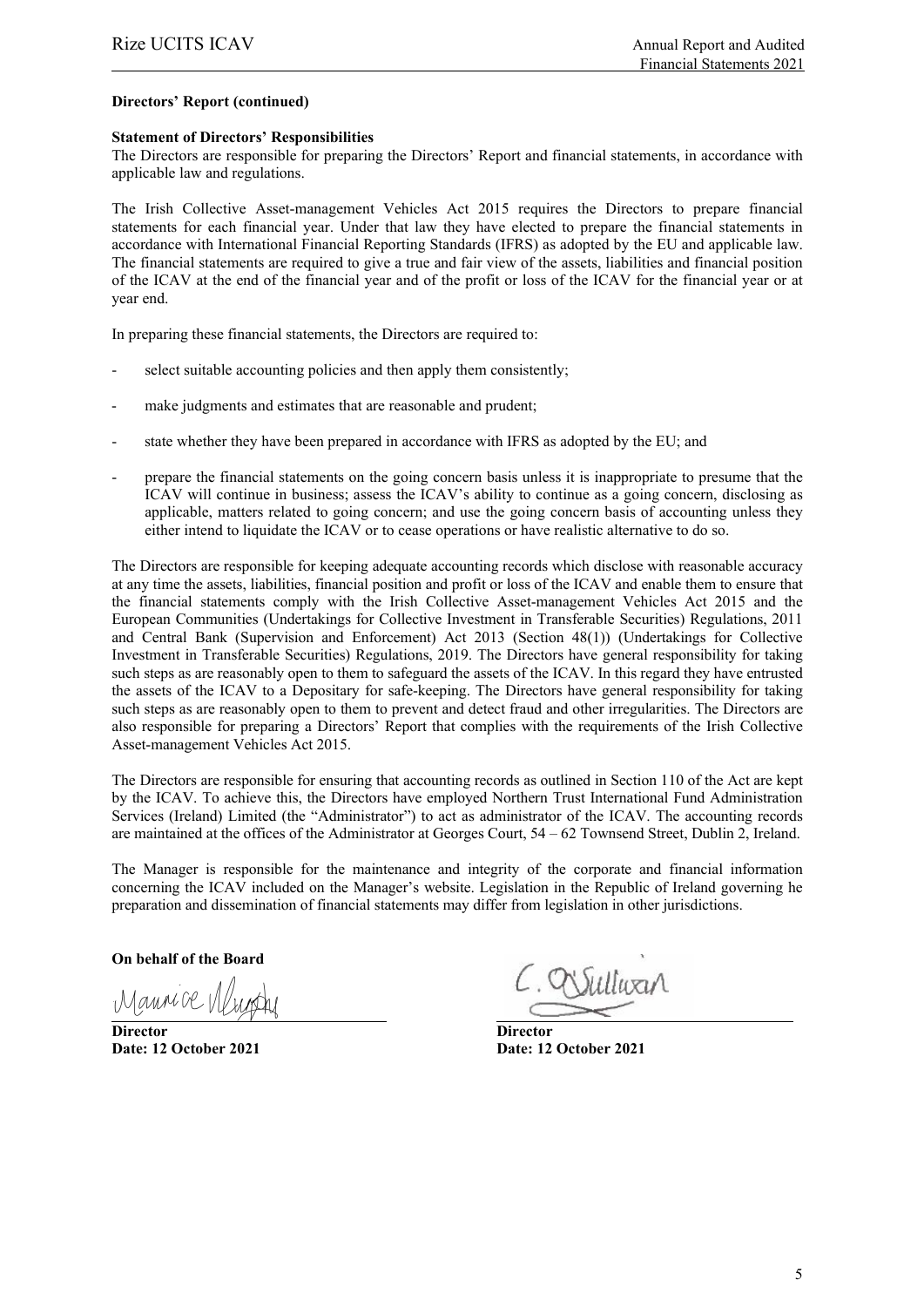#### **Investment Manager's Report**

#### **Rize Medical Cannabis & Life Science UCITS ETF**

#### **Fund Objective**

The investment objective of the Fund is to provide exposure to publicly-listed companies that are involved in the medical cannabis and cannabis-related life sciences industry.

In order to achieve this investment objective, the Fund will seek to replicate the performance of the Foxberry Medical Cannabis and Life Sciences Index (the "Index"), subject to the deduction of the Total Expense Ratio ("TER") and other expenses associated with operating the Fund as further described in the "Fees and Expenses" section of the Prospectus. It will do so by investing primarily in a portfolio of equity securities that, as far as possible and practicable, consists of the component securities of the Index in similar proportions to their weightings in the Index and may have exposure to or invest directly up to 20% of its Net Asset Value in shares issued by the same body, which limit may be raised to 35% for a single issuer in exceptional market conditions, including (but not limited to) circumstances in which such issuer occupies a dominant market position.

#### **Performance**

The Rize Medical Cannabis and Life Sciences ETF launched on the 12th February 2020. During the financial year of July 2020 to June 2021 the Fund returned 78.14%, compared to the benchmark FXBYFLWR which returned 78.80%. The annualised tracking error for the year was 0.32%.

A rebalancing of the benchmark index occurred during September 2020, adding 1 further position to the index while removing 6 positions. A further rebalance took place in March 2021, adding 13 further positions and removing 3 positions. Additional flows of USD 61.32m were received into the Fund during the financial year.

For liquidity, the Fund retains 30bps in cash reserves to meet ongoing costs involved with the running of the Fund, and 88% of positions can be liquidated within 1 day, with the other 12% within the following 6 days. The 5 largest positions in the benchmark index and therefore the Fund account for 68% of all holdings (31 constituents), largely due to the GrowGeneration Corp position (GRWG US) that makes up 20% of the index.

| <b>Fund Performance</b> | 30/06/2021   | 30/06/2020  |
|-------------------------|--------------|-------------|
| Fund NAV                | \$61,870,176 | \$1,536,693 |
| Nav per Share           | \$9.12       | \$5.12      |

#### **Rize Cybersecurity and Data Privacy UCITS ETF**

#### **Fund Objective**

The investment objective of the Fund is to provide exposure to publicly-listed companies from across the world that are involved in the cybersecurity and data privacy industry.

In order to achieve this investment objective, the Fund will seek to track the performance of the Foxberry Cybersecurity and Data Privacy Index (the "Index"), subject to the deduction of the TER and other expenses associated with operating the Fund as further described in the "Fees and Expenses" section of the Prospectus. It will do so by investing primarily in a portfolio of equity securities that, as far as possible and practicable, consists of the component securities of the Index in similar proportions to their weightings in the Index and may have exposure to or invest directly up to 20% of its Net Asset Value in shares issued by the same body, which limit may be raised to 35% for a single issuer in exceptional market conditions, including (but not limited to) circumstances in which such issuer occupies a dominant market position.

#### **Performance**

The Rize Cyber Security and Data Privacy ETF launched on the 12th February 2020. During the financial year of July 2020 to June 2021 the Fund returned 34.99%, compared to the benchmark (FXBYCYBR) which returned 34.82%, and the fund's annualised tracking error was 0.48%.

A rebalancing of the benchmark index occurred during December 2020, adding 3 further position to the index while removing 4 positions. A further rebalance took place in June 2021, adding 7 further positions and removing 4 positions. Additional flows of USD 82.59m were received into the fund during the year.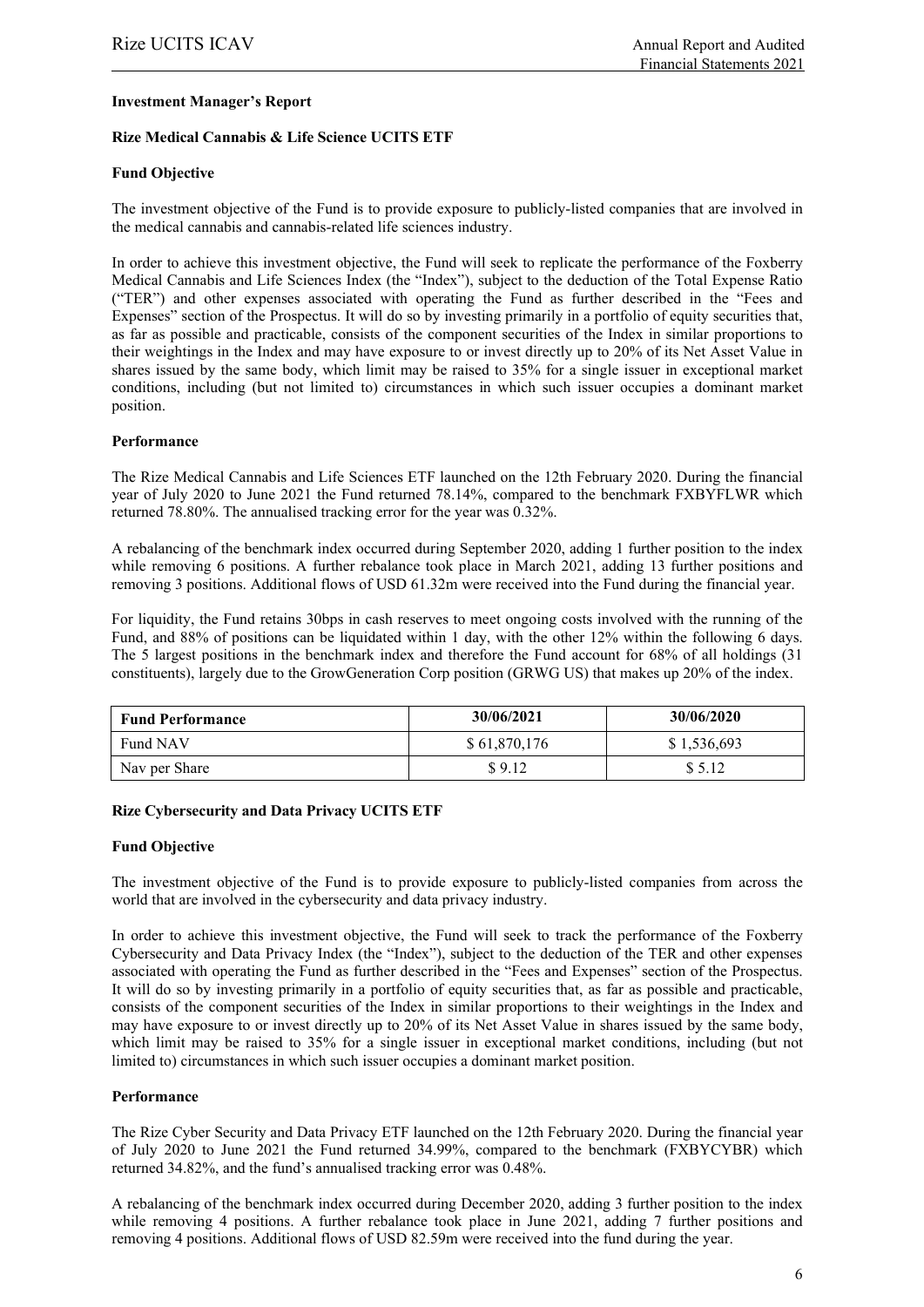#### **Investment Manager's Report (continued)**

#### **Rize Cybersecurity and Data Privacy UCITS ETF (continued)**

#### **Performance (continued)**

For liquidity, the fund retains 30bps in cash reserves to meet ongoing costs involved with the running of the fund, and 92% of positions can be liquidated within 1 day, with the other 8% within the following 6 days. The 5 largest positions in the benchmark index and therefore the fund account for 17% of all holdings (53 constituents).

| <b>Fund Performance</b> | 30/06/2021    | 30/06/2020   |
|-------------------------|---------------|--------------|
| Fund NAV                | \$107,717,373 | \$15,146,112 |
| Nav per Share           | \$7.17        | \$5.31       |

#### **Rize Education Tech and Digital Learning UCITS ETF**

#### **Fund Objective**

The investment objective of the Fund is to provide exposure to publicly-listed companies from across the world that are involved in the education technology & digital learning sector.

In order to achieve this investment objective, the Fund will seek to replicate the performance of the Foxberry HolonIQ Education Tech & Digital Learning USD Net Total Return Index (the "Index"), subject to the deduction of the TER and other expenses associated with operating the Fund as further described in the "Fees and Expenses" section of the Prospectus. It will do so by investing primarily in a portfolio of equity securities that, as far as possible and practicable, consists of the component securities of the Index in similar proportions to their weightings in the Index and may have exposure to or invest directly up to 20% of its Net Asset Value in shares issued by the same body, which limit may be raised to 35% for a single issuer in exceptional market conditions, including (but not limited to) circumstances in which such issuer occupies a dominant market position.

#### **Performance**

Rize Educational Tech & Digital Learning UCITS ETF launched on the 27th August 2020. During the financial year from inception to June 2021 the fund returned -25.40%, compared to the benchmark (FXBYLERN) which returned -25.18%. Annualised tracking error for the period was 0.13%.

A rebalancing of the benchmark index occurred during March 2021, adding 7 further positions to the index while removing 5 positions. Additional flows of USD 21.96m were received into the fund during the period.

For liquidity, the fund retains 30bps in cash reserves to meet ongoing costs involved with the running of the fund, and 100% of positions can be liquidated within 1 day. The 5 largest positions in the benchmark index and therefore the fund account for 43% of all holdings (35 constituents).

| <b>Fund Performance</b> | 30/06/2021   | 27/08/2020 (Launch) |
|-------------------------|--------------|---------------------|
| Fund NAV                | \$16,140,129 | \$1,000,062         |
| Nav per Share           | \$ 3.73      | \$ 5.00             |

#### **Rize Sustainable Future of Food UCITS ETF**

#### **Fund Objective**

The investment objective of the Fund is to provide exposure to publicly-listed companies from across the world in the food and agriculture sector.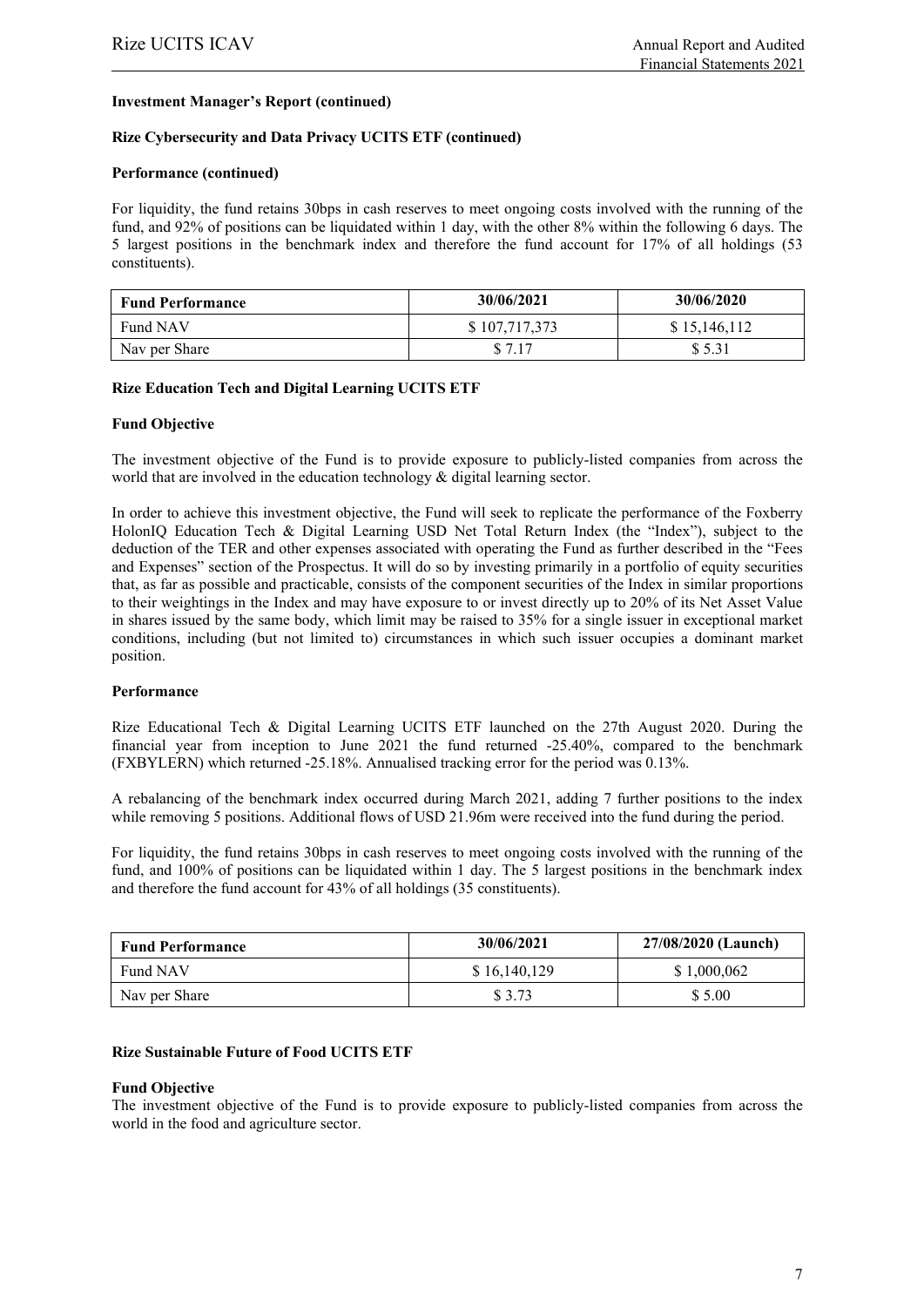#### **Investment Manager's Report (continued)**

#### **Rize Sustainable Future of Food UCITS ETF (continued)**

#### **Fund Objective (continued)**

In order to achieve this investment objective, the Fund will seek to replicate the performance of the Foxberry Tematica Research Sustainable Future of Food USD Net Total Return Index (the "Index"), subject to the deduction of the TER and other expenses associated with operating the Fund as further described in the "Fees and Expenses" section of the Prospectus. It will do so by investing primarily in a portfolio of equity securities that, as far as possible and practicable, consists of the component securities of the Index in similar proportions to their weightings in the Index and may have exposure to or invest directly up to 20% of its Net Asset Value in shares issued by the same body, which limit may be raised to 35% for a single issuer in exceptional market conditions, including (but not limited to) circumstances in which such issuer occupies a dominant market position.

#### **Performance**

Rize Sustainable Future of Food UCITS ETF launched on the 27th August 2020. During the financial year from inception to June 2021 the fund returned 24.35%, compared to the benchmark (FXBYFOOD) which returned 24.69%. The annualised tracking error for the period was 0.15%.

A rebalancing of the benchmark index occurred during March 2021, adding 4 further positions to the index while removing 3 positions. Additional flows of USD 240.45m were received into the fund during the period.

For liquidity, the fund retains 30bps in cash reserves to meet ongoing costs involved with the running of the fund, and 77% of positions can be liquidated within 1 day, 23% within the following 6 days, and a residual amount over the next 23 days. The 5 largest positions in the benchmark index and therefore the fund account for 19% of all holdings (45 constituents).

| <b>Fund Performance</b> | 30/06/2021    | 27/08/2020 (Launch) |
|-------------------------|---------------|---------------------|
| Fund NAV                | \$251,101,260 | \$1,007,219         |
| Nav per Share           | \$6.26        | \$ 5.00             |

### **Tracking Error**

Each of the funds listed in the table employs a "passive" investment strategy designed to replicate the performance of its benchmark index.

"Tracking error" can be defined as the volatility of the difference between the return of a Fund which tracks/replicates an Index versus the return of the relevant Index which it tracks or replicates, whereas "tracking difference" can be defined as the total return difference between such a Fund and the relevant Index which it tracks or replicates over a certain period of time. Unless otherwise stated, an Index tracking/replicating Fund is not expected to track the performance of its Index at all times with perfect accuracy and there can be no assurance that any Fund will achieve any particular level of accuracy in tracking or replicating an Index. Each Fund that seeks to track or replicate an Index is, however, expected to provide investment results that, before fees and expenses are applied, generally correspond to the price and yield performance of its Index.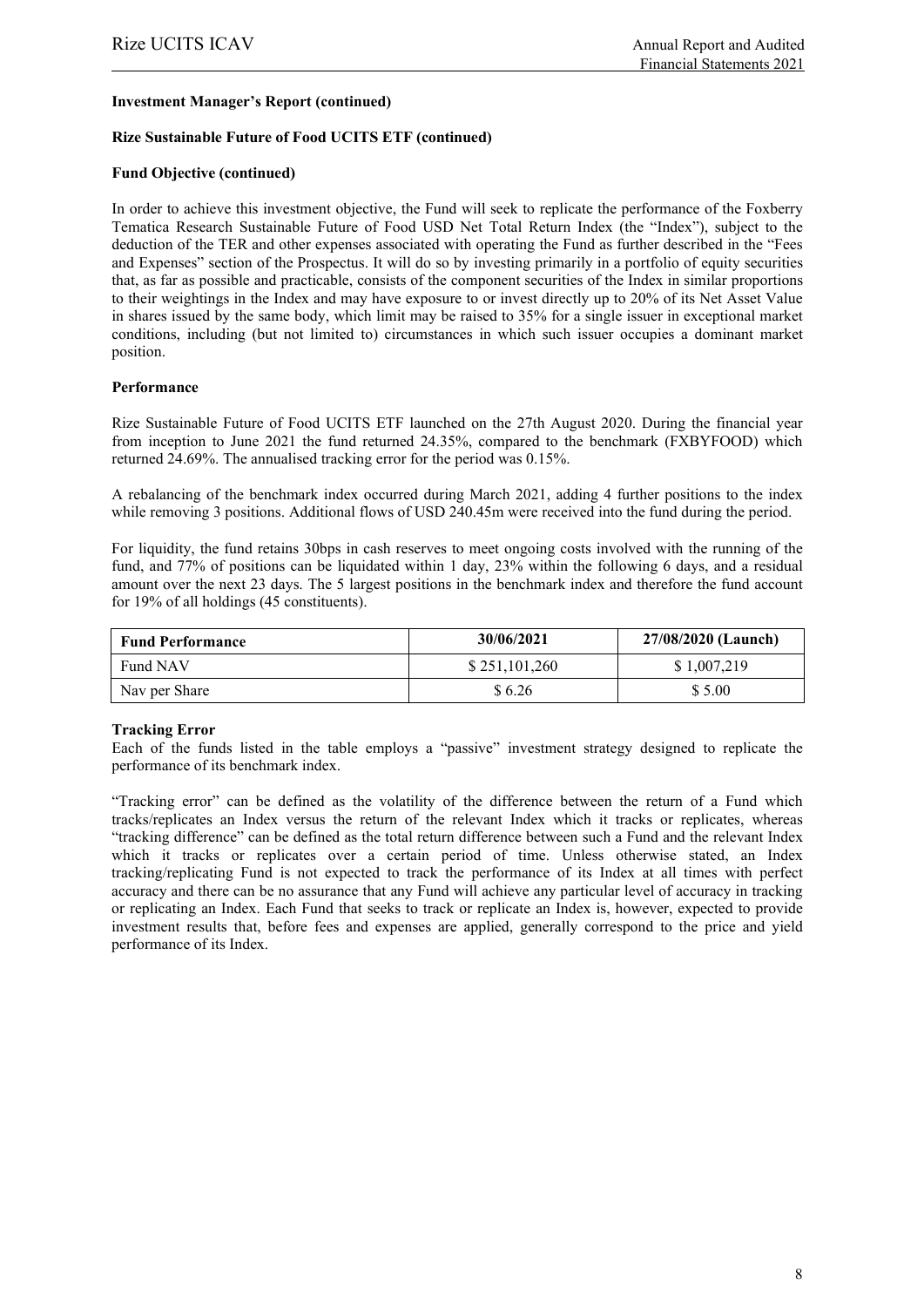#### **Investment Manager's Report (continued)**

#### **Tracking Error (continued)**

| <b>Fund</b>                                                                   | Anticipated<br><b>Tracking Error</b> | <b>Ex-Post Tracking</b><br><b>Error</b>                                  | <b>Explanation for</b><br><b>Divergence</b>                                                                          | <b>Tracking Diff</b><br>(Fund Return<br>over the<br>period/since<br>launch - Index<br><b>Return over the</b><br>period/since<br>launch) |
|-------------------------------------------------------------------------------|--------------------------------------|--------------------------------------------------------------------------|----------------------------------------------------------------------------------------------------------------------|-----------------------------------------------------------------------------------------------------------------------------------------|
| <b>Rize Medical</b><br>Cannabis and Life<br><b>Sciences UCITS</b><br>ETF $12$ | 1.0% (annualised)                    | 0.32% annualised<br>tracking error versus<br>its index<br>(FXBYFLWR).    | The fund has<br>tracked its<br>benchmark within<br>acceptable<br>tolerances of its<br>anticipated tracking<br>error. | $-0.66%$                                                                                                                                |
| Rize Cyber<br>Security & Data<br>Privacy UCITS<br>$ETF$ <sup>12</sup>         | 1.0% (annualised)                    | 0.48% annualised<br>tracking error versus<br>its index<br>(FXBYCYBR)     | The fund has<br>tracked its<br>benchmark within<br>acceptable<br>tolerances of its<br>anticipated tracking<br>error. | 0.1703%                                                                                                                                 |
| Rize Sustainable<br>Future of Food<br>UCITS ETF <sup>13</sup>                 | 1.0% (annualised)                    | $0.15\%$ annualised<br>tracking error versus<br>its index<br>(FXBYFLWR). | The fund has<br>tracked its<br>benchmark within<br>acceptable<br>tolerances of its<br>anticipated tracking<br>error. | $-0.3419%$                                                                                                                              |
| Rize Educational<br>Tech & Digital<br>Learning UCITS<br>$ETF$ <sup>13</sup>   | 1.0% (annualised)                    | $0.13\%$ annualised<br>tracking error versus<br>its index<br>(FXBYFLWR). | The fund has<br>tracked its<br>benchmark within<br>acceptable<br>tolerances of its<br>anticipated tracking<br>error. | $-0.2214%$                                                                                                                              |

#### **Appendix 1: Cyber Security Declaration**

Davy Global Fund Management is not aware of any cyber security breaches during the year.

#### **Appendix 2: COVID-19 Note**

From an operations perspective for the portfolio, Davy have implemented key components from our Business Continuity and Disaster Recovery Plan, which is tested annually, and are ready to activate the remainder of the plan as needed. Our Business Continuity Team meets daily to assess the situation, and all Davy staff are regularly updated on our internal policy and any additional measures we are putting in place to minimise risk. The majority of staff are also working from home.

#### **Davy Global Fund Management Limited September 2021**

<span id="page-10-0"></span><sup>&</sup>lt;sup>1</sup> The fund seeks to replicate the index by investing all, or substantially all, of its assets in the securities that make up the index, holding each in approximately the same proportion as its weighting in the index.

 $2$  Tracking error is calculated based on daily returns during the time period and then annualized.

<span id="page-10-1"></span><sup>&</sup>lt;sup>3</sup> Tracking error is calculated based on daily returns during the time period since inception and then annualized. This Fund launched on 27 August 2020.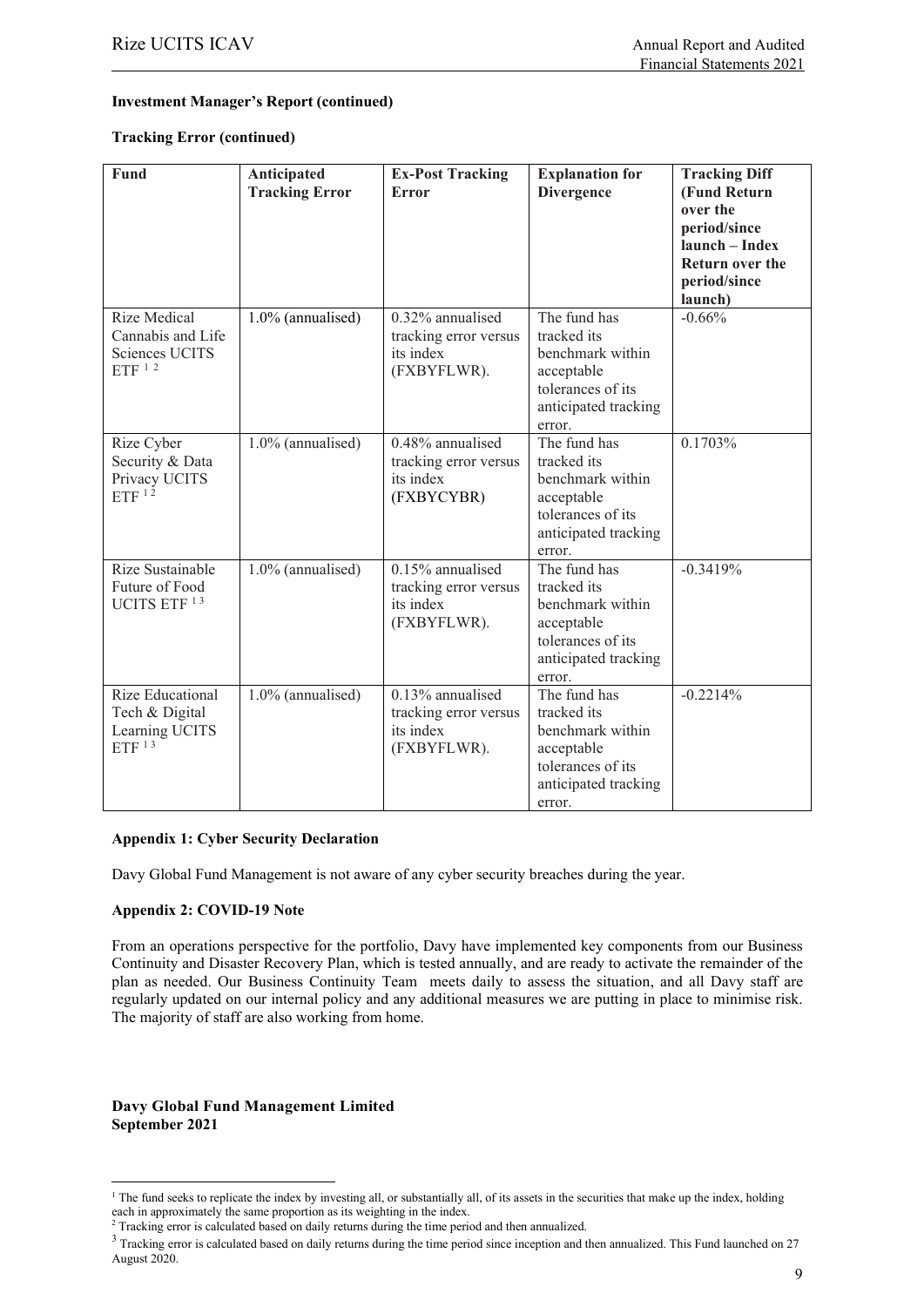#### **Report of the Depositary to the Shareholders**

We, Northern Trust Fiduciary Services (Ireland) Limited, appointed Depositary to Rize UCITS ICAV ("the ICAV") provide this report solely in favour of the shareholders of the ICAV for the financial year 30 June 2021 ("the Accounting Period"). This report is provided in accordance with the UCITS Regulations – European Communities (Undertakings for Collective Investment in Transferable Securities) Regulations 2011 (SI No 352 of 2011), as amended, which implemented Directive 2009/65/EU into Irish Law ("the Regulations"). We do not, in the provision of this report, accept nor assume responsibility for any other purpose or person to whom this report is shown.

In accordance with our Depositary obligation as provided for under the Regulations, we have enquired into the conduct of the ICAV for the Accounting Period and we hereby report thereon to the shareholders of the ICAV as follows;

We are of the opinion that the ICAV has been managed during the Accounting Period, in all material respects:

(i) In accordance with the limitations imposed on the investment and borrowing powers of the ICAV by the constitutional documents and by the Regulations; and

(ii) otherwise in accordance with the provisions of the constitutional document and the Regulations.

Paul Holoney  $\overline{\phantom{a}}$  , and the set of the set of the set of the set of the set of the set of the set of the set of the set of the set of the set of the set of the set of the set of the set of the set of the set of the set of the s

For and on behalf of: Northern Trust Fiduciary Services (Ireland) Limited

12 October 2021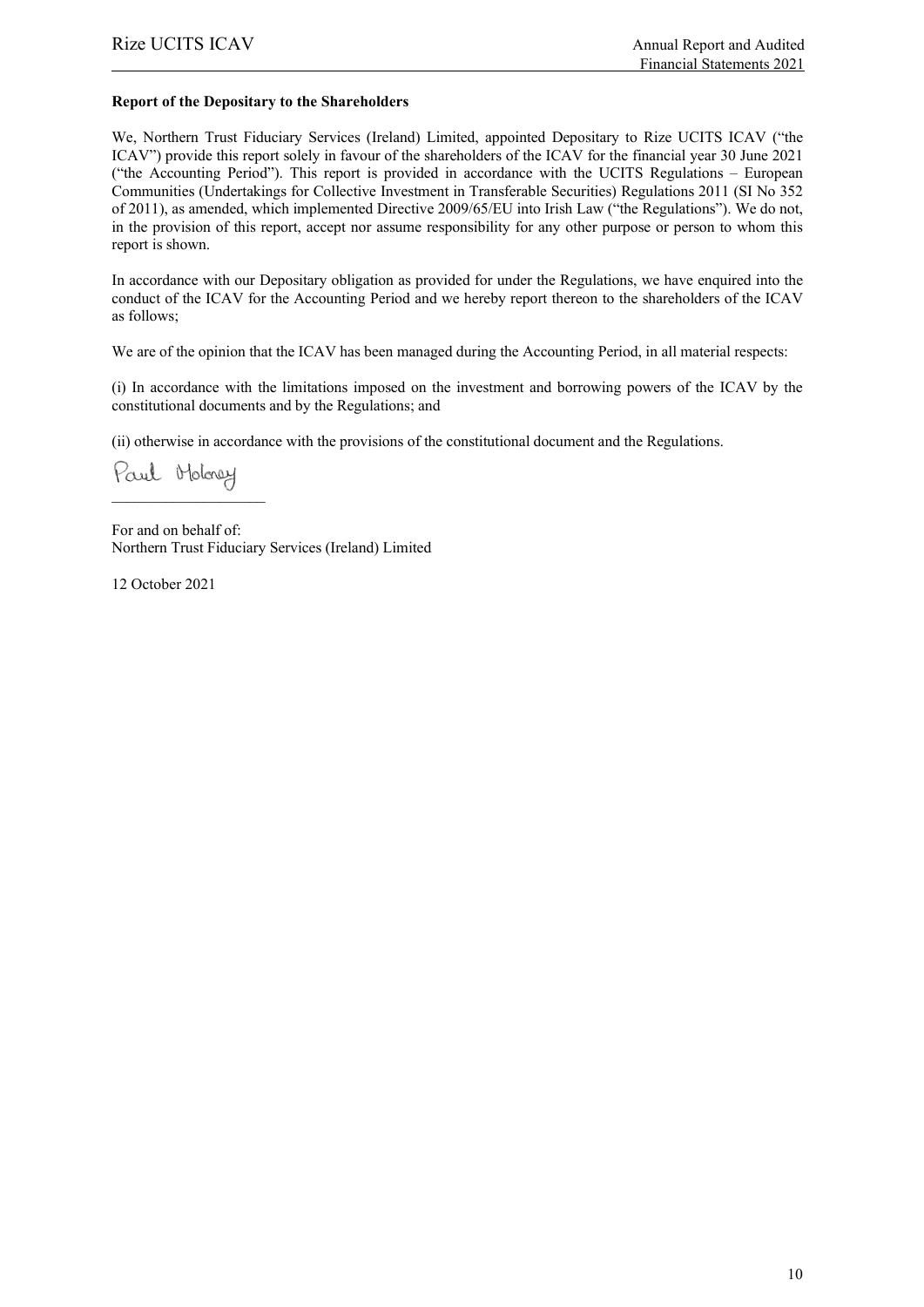# INDEPENDENT AUDITOR'S REPORT TO THE SHAREHOLDERS OF RIZE UCITS ICAV

# Report on the audit of the financial statements

# Opinion on the financial statements of Rize UCITS ICAV (the 'Fund')

In our opinion the Fund's financial statements:

- give a true and fair view of the assets, liabilities and financial position of the Fund as at 30 June 2021 and of the profit of the Fund for the financial year then ended; and
- have been properly prepared in accordance with the relevant financial reporting framework and applicable Regulations.

The financial statements we have audited comprise:

- the Statement of Comprehensive Income;
- the Statement of Financial Position;
- the Statement of Changes in Net Assets Attributable to Holders of Redeemable Participating Shares;
- the Statement of Cash Flows; and
- the related notes 1 to 23, including a summary of significant accounting policies as set out in note 2.

The relevant financial reporting framework that has been applied in the preparation of the financial statements is the Irish Collective Asset-management Vehicles Act 2015 ("the ICAV Act") and International Financial Reporting Standards (IFRS) as adopted by the European Union ("the relevant financial reporting framework").

The applicable regulations that have been applied in their preparation is the European Communities (Undertakings for Collective Investment in Transferable Securities) Regulations, 2011 and Central Bank (Supervision and Enforcement) Act 2013 (Section 48(1)) (Undertakings for Collective Investment in Transferable Securities) Regulations, 2019 ("the applicable Regulations").

### Basis for opinion

We conducted our audit in accordance with International Standards on Auditing (Ireland) (ISAs (Ireland)) and applicable law. Our responsibilities under those standards are described below in the "Auditor's responsibilities for the audit of the financial statements" section of our report.

We are independent of the Fund in accordance with the ethical requirements that are relevant to our audit of the financial statements in Ireland, including the Ethical Standard issued by the Irish Auditing and Accounting Supervisory Authority (IAASA), as applied to public interest entities, and we have fulfilled our other ethical responsibilities in accordance with these requirements.

We believe that the audit evidence we have obtained is sufficient and appropriate to provide a basis for our opinion.

#### Summary of our audit approach

| Key audit matters | The key audit matters that we identified in the current year were: |
|-------------------|--------------------------------------------------------------------|
|                   | • Valuation of Investments                                         |
|                   | Existence of Investments<br>$\bullet$                              |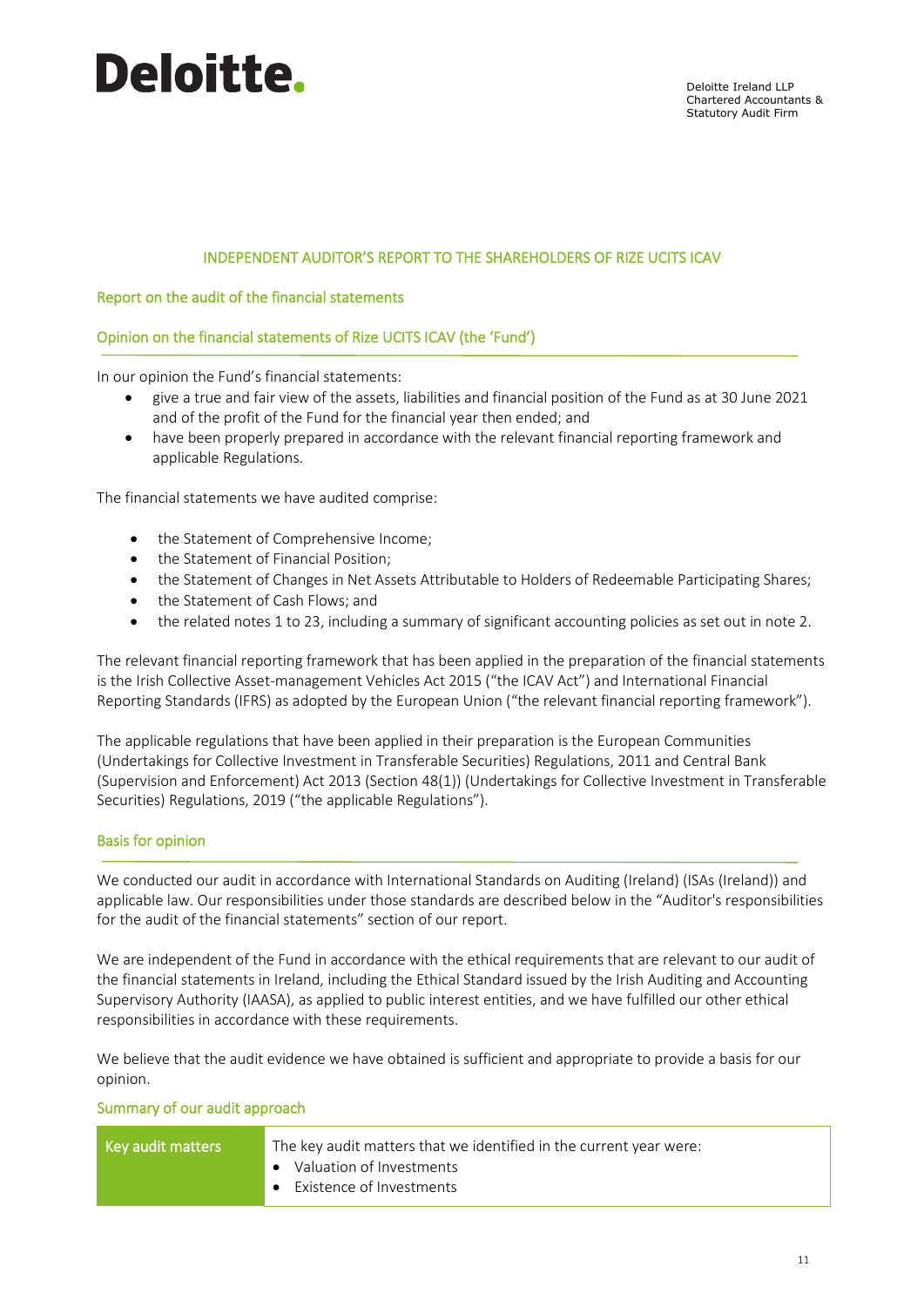| Materiality                            | The materiality that we used in the current year was 1% of Average Net Assets<br>determined in respect of each sub-fund.                                                                                                                                           |
|----------------------------------------|--------------------------------------------------------------------------------------------------------------------------------------------------------------------------------------------------------------------------------------------------------------------|
| <b>Scoping</b>                         | Our audit is a risk based approach taking into account the structure of the Fund,<br>types of investments, the involvement of the third party service providers, the<br>accounting processes and controls in place and the industry in which the Fund<br>operates. |
| Significant changes in<br>our approach | No significant changes in our approach were made in the current year.                                                                                                                                                                                              |

### Conclusions relating to going concern

In auditing the financial statements, we have concluded that the directors' use of the going concern basis of accounting in the preparation of the financial statements is appropriate.

Our evaluation of the directors' assessment of the Fund's ability to continue to adopt the going concern basis of accounting included:

- As part of our risk assessment procedures, we obtained an understanding of the relevant controls in place regarding going concern.
- Challenged the reasonableness of the key assumptions applied by the directors in their assessment.
- Held discussions with management on the directors' going concern assessment, the future plans for the Fund and the feasibility of those plans.
- Reviewed all board meeting minutes during the period up to the date of approval of the financial statements, for evidence of any discussions and/or decisions that could impact the Fund's ability to continue as a going concern.
- Reviewed the capital activity and NAV movements, subsequent to the financial year end.
- Assessed the adequacy of the relevant going concern disclosures made in the financial statements.

Based on the work we have performed, we have not identified any material uncertainties relating to events or conditions that, individually or collectively, may cast significant doubt on the Fund's ability to continue as a going concern for a period of at least twelve months from when the financial statements are authorised for issue.

Our responsibilities and the responsibilities of the directors with respect to going concern are described in the relevant sections of this report.

#### Key Audit Matters

Key audit matters are those matters that, in our professional judgment, were of most significance in our audit of the financial statements of the current financial year and include the most significant assessed risks of material misstatement (whether or not due to fraud) we identified, including those which had the greatest effect on: the overall audit strategy, the allocation of resources in the audit; and directing the efforts of the engagement team. These matters were addressed in the context of our audit of the financial statements as a whole, and in forming our opinion thereon, and we do not provide a separate opinion on these matters.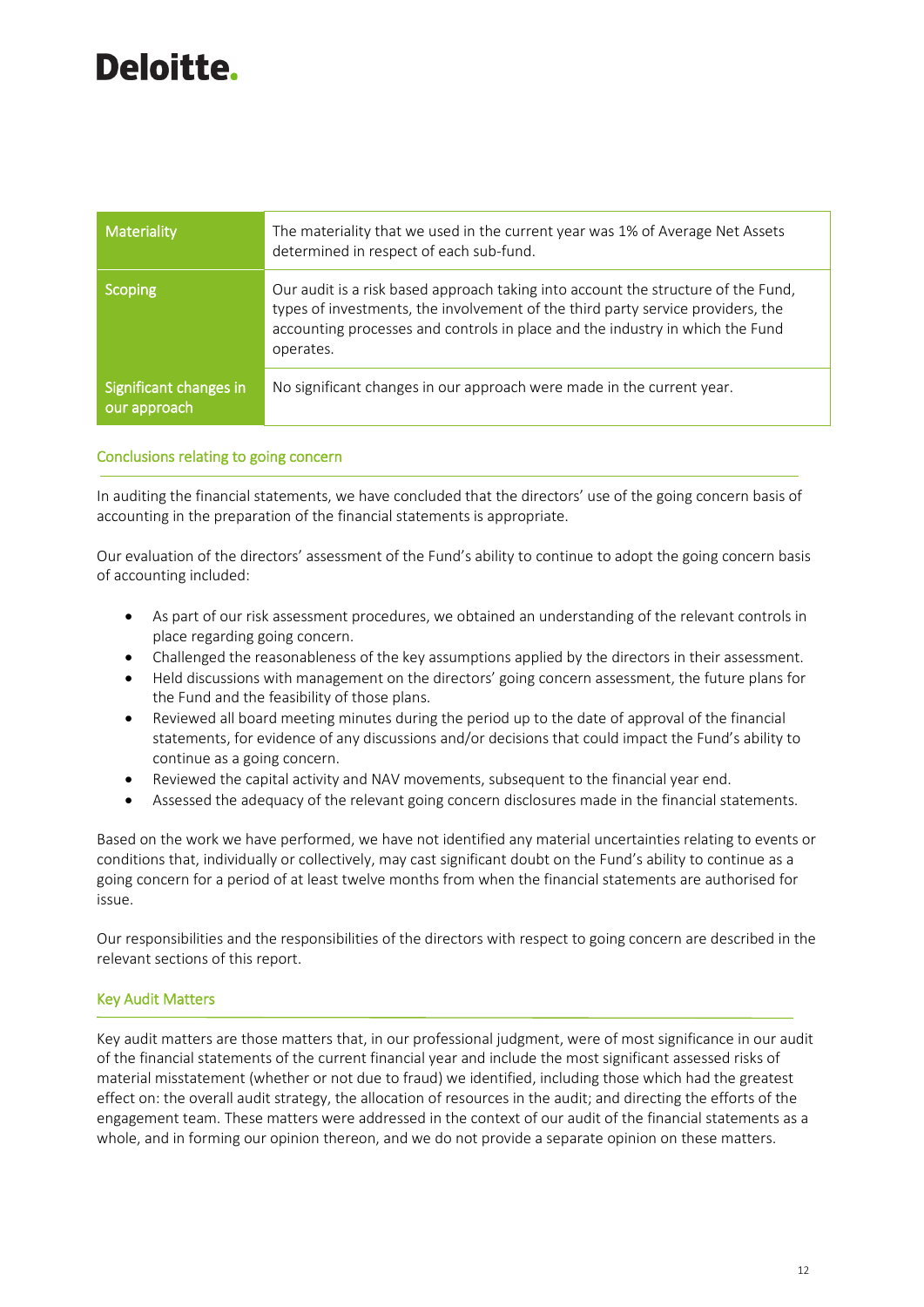| Key Audit Matter Description                              | How the scope of our audit responded to the key audit matter                             |
|-----------------------------------------------------------|------------------------------------------------------------------------------------------|
| Valuation of Investments                                  | We considered the valuation basis used in light of the valuation                         |
| The valuation of investments is                           | policy as stipulated in the Fund's Prospectus documents and the                          |
| considered a key audit matter as                          | requirements of IFRS, as adopted by the EU.                                              |
| it is the most significant number                         | We independently valued and re-priced all exchange traded<br>$\bullet$                   |
| on the Statement of Financial                             | securities using our own market feeds.                                                   |
| Position.                                                 | We reviewed the investment portfolios of the Fund for any stale<br>$\bullet$             |
|                                                           | prices or infrequently traded securities that may suggest the<br>positions are illiquid. |
| There is a risk that investments                          | We reviewed the fair value levelling disclosures in the financial<br>$\bullet$           |
| traded on an exchange or a                                | statements to ensure they are appropriate.                                               |
| secondary market may not be                               | We reviewed the SOC 1 report of Northern Trust International                             |
| valued correctly in accordance                            | Fund Administration Services (Ireland) Limited and assessed the                          |
| with IFRS.                                                | scope, sufficiency and results of the control reports to                                 |
|                                                           | determine whether we could place reliance on these reports                               |
|                                                           | with regard to controls over the valuation of investments.                               |
| <b>Existence of investments</b>                           | We obtained direct confirmation of the investments of the Fund<br>$\bullet$              |
| The existence of investments is                           | from the Depositary at year-end. Any reconciling items between                           |
| considered a key audit matter as                          | the confirmations and the Fund's investment portfolios were                              |
| it is the most significant number                         | investigated to ensure that trades were recorded in the correct                          |
| on the Statement of Financial                             | reporting period.                                                                        |
| Position.                                                 | We tested the cut-off of trades to ensure that they had been<br>٠                        |
| The existence of and the Fund's                           | recorded in the correct period.                                                          |
| investments is crucial to                                 | We reviewed the SOC 1 Report of Northern Trust International<br>$\bullet$                |
| ensuring the Financial                                    | Fund Administration Services (Ireland) Limited and assessed the                          |
| Statements are free from                                  | scope, sufficiency and results of the Service Auditor Report to                          |
| material misstatement. There is                           | determine whether we could place reliance on this report with                            |
|                                                           | regard to controls over the existence of investments.                                    |
|                                                           |                                                                                          |
| a risk that the investments may<br>not exist at year end. |                                                                                          |

Our audit procedures relating to these matters were designed in the context of our audit of the financial statements as a whole, and not to express an opinion on individual accounts or disclosures. Our opinion on the financial statements is not modified with respect to any of the risks described above, and we do not express an opinion on these individual matters.

# Our application of materiality

We define materiality as the magnitude of misstatement that makes it probable that the economic decisions of a reasonably knowledgeable person, relying on the financial statements, would be changed or influenced. We use materiality both in planning the scope of our audit work and in evaluating the results of our work.

We determined materiality for each sub-fund to be 1% of average net assets. We have considered the average net assets to be the critical component for determining materiality because the main objective of each subfund is to provide investors with a total return. We have considered quantitative and qualitative factors such as understanding the entity and its environment, history of mistatetements, complexity of the Fund, reliabity of control environment etc.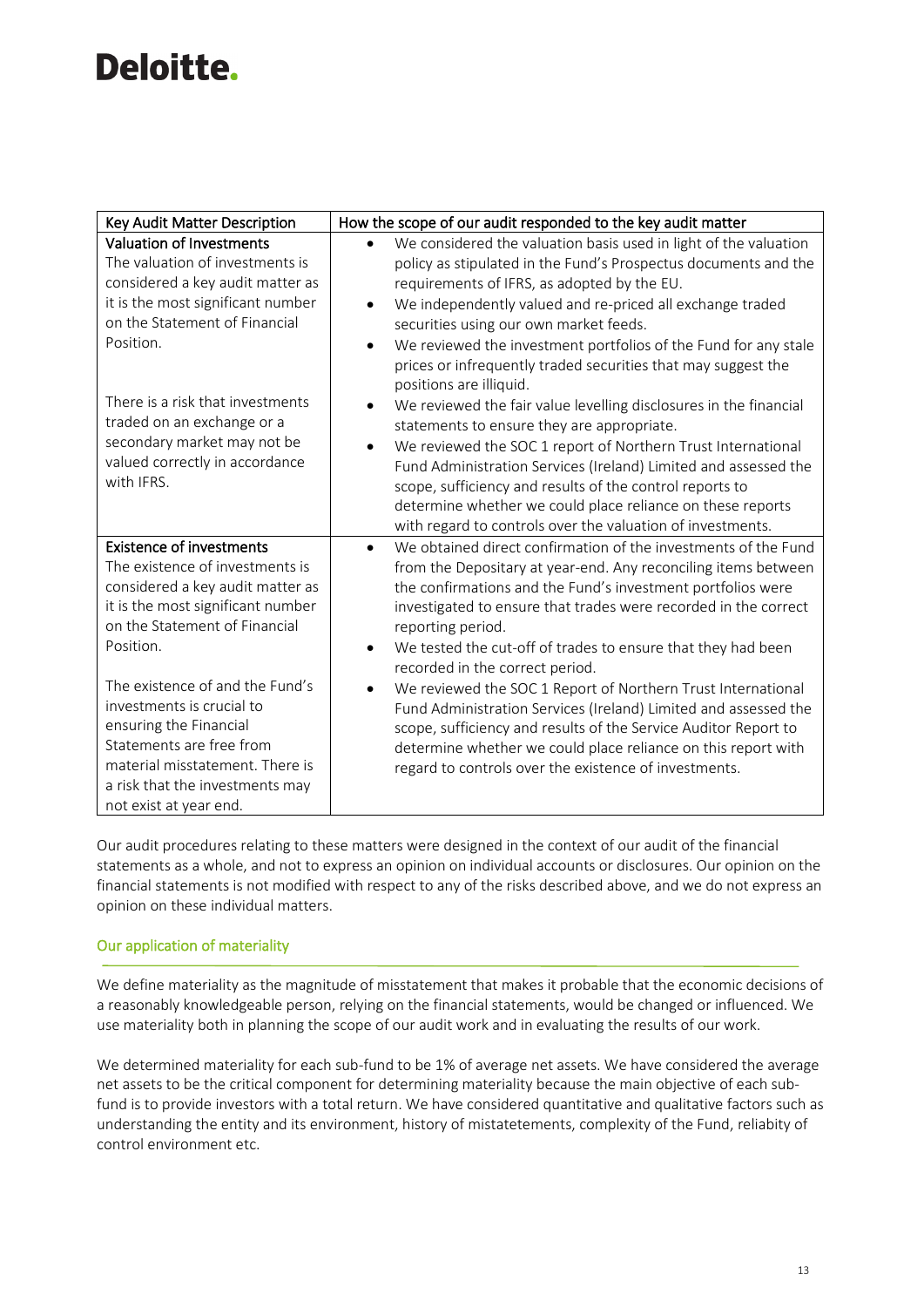We agreed with the Board of Directors (the "Board") that we would report to the Board any audit differences in excess of 5% of materiality, as well as differences below that threshold that, in our view, warranted reporting on qualitative grounds. We also report to the Board on disclosure matters that we identified when assessing the overall presentation of the financial statements.

#### An overview of the scope of our audit

Our audit is a risk based approach taking into account the structure of the Fund, types of investments, the involvement of the third parties service providers, the accounting processes and controls in place and the industry in which the Fund operates. The Fund was registered in Ireland pursuant to the ICAV Act. The Fund is authorised by the Central Bank of Ireland (the "Central Bank") as a UCITS (Undertaking for Collective Investment in Transferable Securities) pursuant to the European Communities (Undertakings for Collective Investment in Transferable Securities) Regulations, 2011.

The Fund is organised as an umbrella fund with segregated liability between sub-funds. We assess the risks of each sub-fund separately. We have conducted our audit based on the books and records maintained by the administrator Northern Trust International Fund Administration Services (Ireland) Limited at Georges Court. 54- 62 Townsend Street, Dublin 2, Ireland.

### Other information

The other information comprises the information included in the Annual Report and Audited Financial Statements, other than the financial statements and our auditor's report thereon. The directors are responsible for the other information contained within the Annual Report and Audited Financial Statements.

Our opinion on the financial statements does not cover the other information and, except to the extent otherwise explicitly stated in our report, we do not express any form of assurance conclusion thereon.

Our responsibility is to read the other information and, in doing so, consider whether the other information is materially inconsistent with the financial statements or our knowledge obtained in the audit or otherwise appears to be materially misstated. If we identify such material inconsistencies or apparent material misstatements, we are required to determine whether there is a material misstatement in the financial statements or a material misstatement of the other information. If, based on the work we have performed, we conclude that there is a material misstatement of this other information, we are required to report that fact.

We have nothing to report in this regard.

### Responsibilities of directors

As explained more fully in the Statement of Directors' Responsibilities, the directors are responsible for the preparation of the financial statements and for being satisfied that they give a true and fair view and otherwise comply with the ICAV Act, and for such internal control as the directors determine is necessary to enable the preparation of financial statements that are free from material misstatement, whether due to fraud or error.

In preparing the financial statements, the directors are responsible for assessing the Fund's ability to continue as a going concern, disclosing, as applicable, matters related to going concern and using the going concern basis of accounting unless the directors either intend to liquidate Fund or to cease operations, or have no realistic alternative but to do so.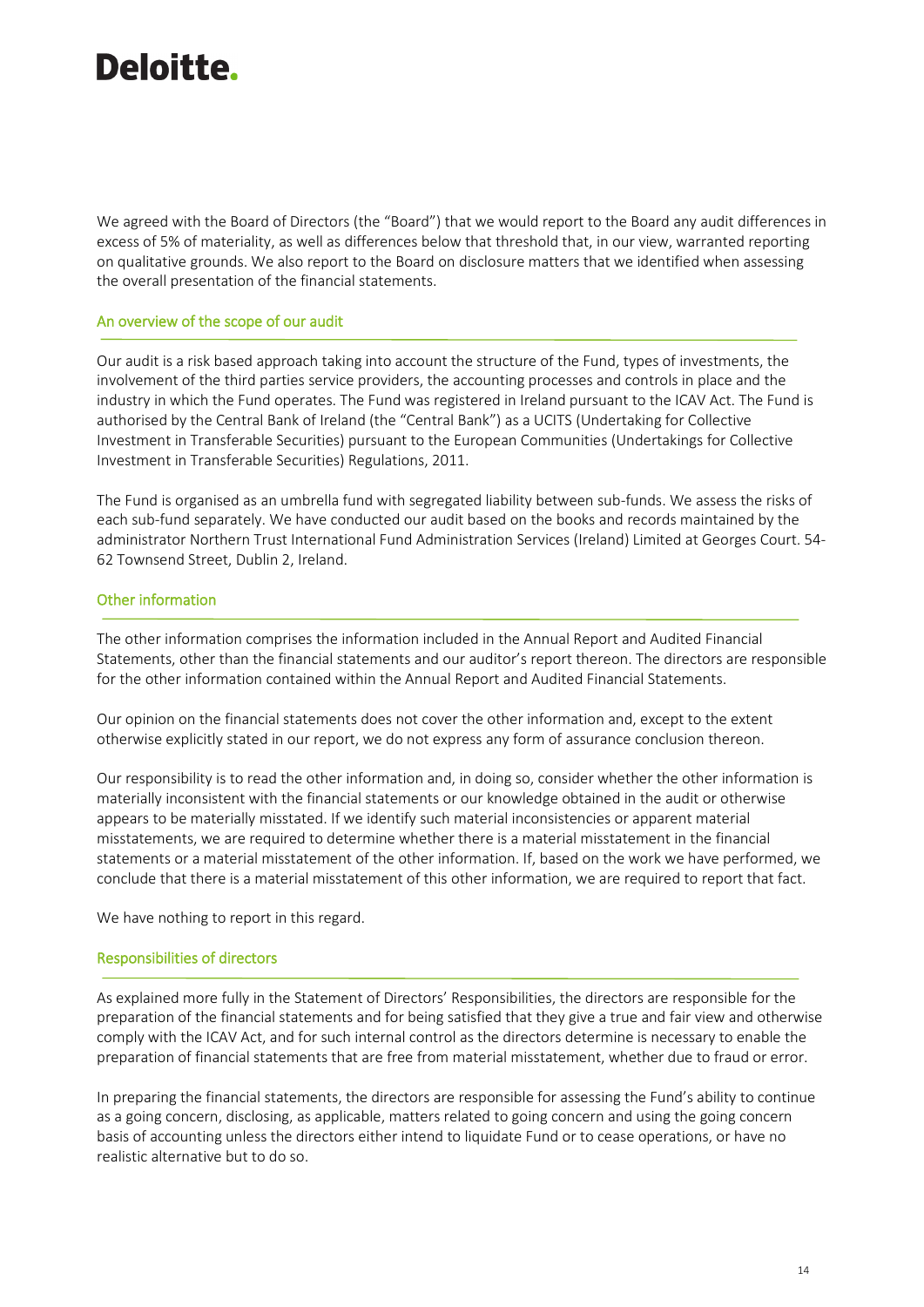# Auditor's responsibilities for the audit of the financial statements

Our objectives are to obtain reasonable assurance about whether the financial statements as a whole are free from material misstatement, whether due to fraud or error, and to issue an auditor's report that includes our opinion. Reasonable assurance is a high level of assurance, but is not a guarantee that an audit conducted in accordance with ISAs (Ireland) will always detect a material misstatement when it exists. Misstatements can arise from fraud or error and are considered material if, individually or in the aggregate, they could reasonably be expected to influence the economic decisions of users taken on the basis of these financial statements.

As part of an audit in accordance with ISAs (Ireland), we exercise professional judgment and maintain professional scepticism throughout the audit. We also:

- Identify and assess the risks of material misstatement of the financial statements, whether due to fraud or error, design and perform audit procedures responsive to those risks, and obtain audit evidence that is sufficient and appropriate to provide a basis for our opinion. The risk of not detecting a material misstatement resulting from fraud is higher than for one resulting from error, as fraud may involve collusion, forgery, intentional omissions, misrepresentations, or the override of internal control.
- Obtain an understanding of internal control relevant to the audit in order to design audit procedures that are appropriate in the circumstances, but not for the purpose of expressing an opinion on the effectiveness of the Fund's internal control.
- Evaluate the appropriateness of accounting policies used and the reasonableness of accounting estimates and related disclosures made by the directors.
- Conclude on the appropriateness of the directors' use of the going concern basis of accounting and, based on the audit evidence obtained, whether a material uncertainty exists related to events or conditions that may cast significant doubt on the Fund's ability to continue as a going concern. If we conclude that a material uncertainty exists, we are required to draw attention in our auditor's report to the related disclosures in the financial statements or, if such disclosures are inadequate, to modify our opinion. Our conclusions are based on the audit evidence obtained up to the date of the auditor's report. However, future events or conditions may cause the entity (or where relevant, the group) to cease to continue as a going concern.
- Evaluate the overall presentation, structure and content of the financial statements, including the disclosures, and whether the financial statements represent the underlying transactions and events in a manner that achieves fair presentation.

We communicate with those charged with governance regarding, among other matters, the planned scope and timing of the audit and significant audit findings, including any significant deficiencies in internal control that the auditor identifies during the audit.

For listed entities and public interest entities, the auditor also provides those charged with governance with a statement that the auditor has complied with relevant ethical requirements regarding independence, including the Ethical Standard for Auditors (Ireland) 2016, and communicates with them all relationships and other matters that may reasonably be thought to bear on the auditor's independence, and where applicable, related safeguards.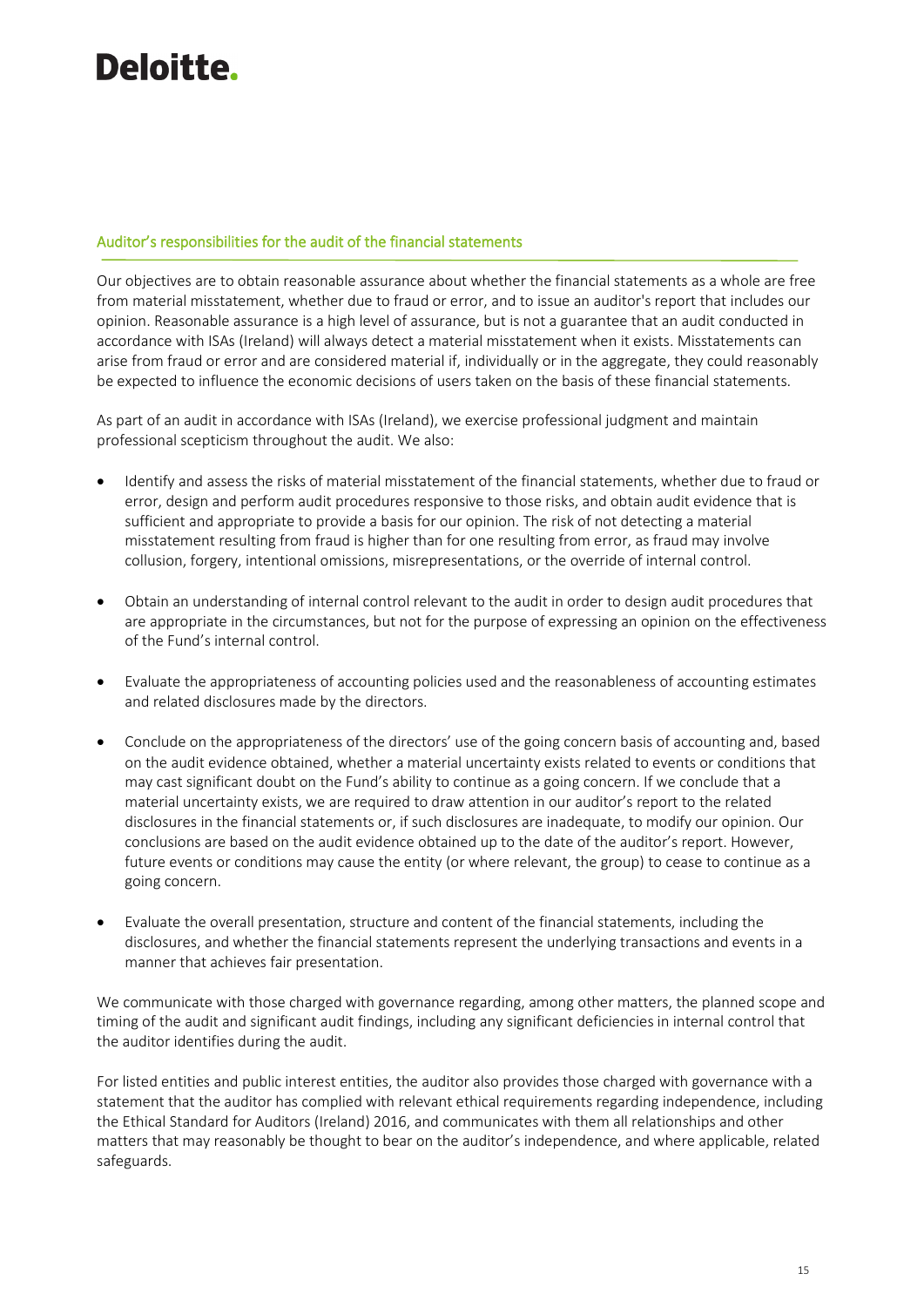

Where the auditor is required to report on key audit matters, from the matters communicated with those charged with governance, the auditor determines those matters that were of most significance in the audit of the financial statements of the current period and are therefore the key audit matters. The auditor describes these matters in the auditor's report unless law or regulation precludes public disclosure about the matter or when, in extremely rare circumstances, the auditor determines that a matter should not be communicated in the auditor's report because the adverse consequences of doing so would reasonably be expected to outweigh the public interest benefits of such communication.

### Report on other legal and regulatory requirements

#### Matters on which we are required to report by the ICAV Act and the applicable Regulations

In our opinion, the information given in the directors' report is consistent with the annual accounts and the directors' report has been prepared in accordance with the ICAV Act.

#### Matters on which we are required to report by exception

Based on the knowledge and understanding of the Fund and its environment obtained in the course of the audit, we have not identified material misstatements in the directors' report.

We have nothing to report in respect of the provisions in the ICAV Act which require us to report to you if, in our opinion, the disclosures of directors' remuneration specified by the ICAV Act are not made.

#### Opinion on other matters prescribed by the applicable Regulations

Based solely on the work undertaken in the course of the audit, we report that:

- We have obtained all the information and explanations which we consider necessary for the purposes of our audit.
- In our opinion the accounting records of the Fund were sufficient to permit the annual accounts to be readily and properly audited.
- The annual accounts are in agreement with the accounting records.

#### Other matters which we are required to address

We were appointed by the Board on 22 January 2020 to audit the financial statements for the financial year ending 30 June 2020 and subsequent financial periods. The period of total uninterrupted engagement including previous renewals and reappointments of the firm is 2 years, covering the year ending 30 June 2021.

The non-audit services prohibited by IAASA's Ethical Standard were not provided and we remained independent of the Fund in conducting the audit.

Our audit opinion is consistent with the additional report to the audit committee we are required to provide in accordance with ISA (Ireland) 260.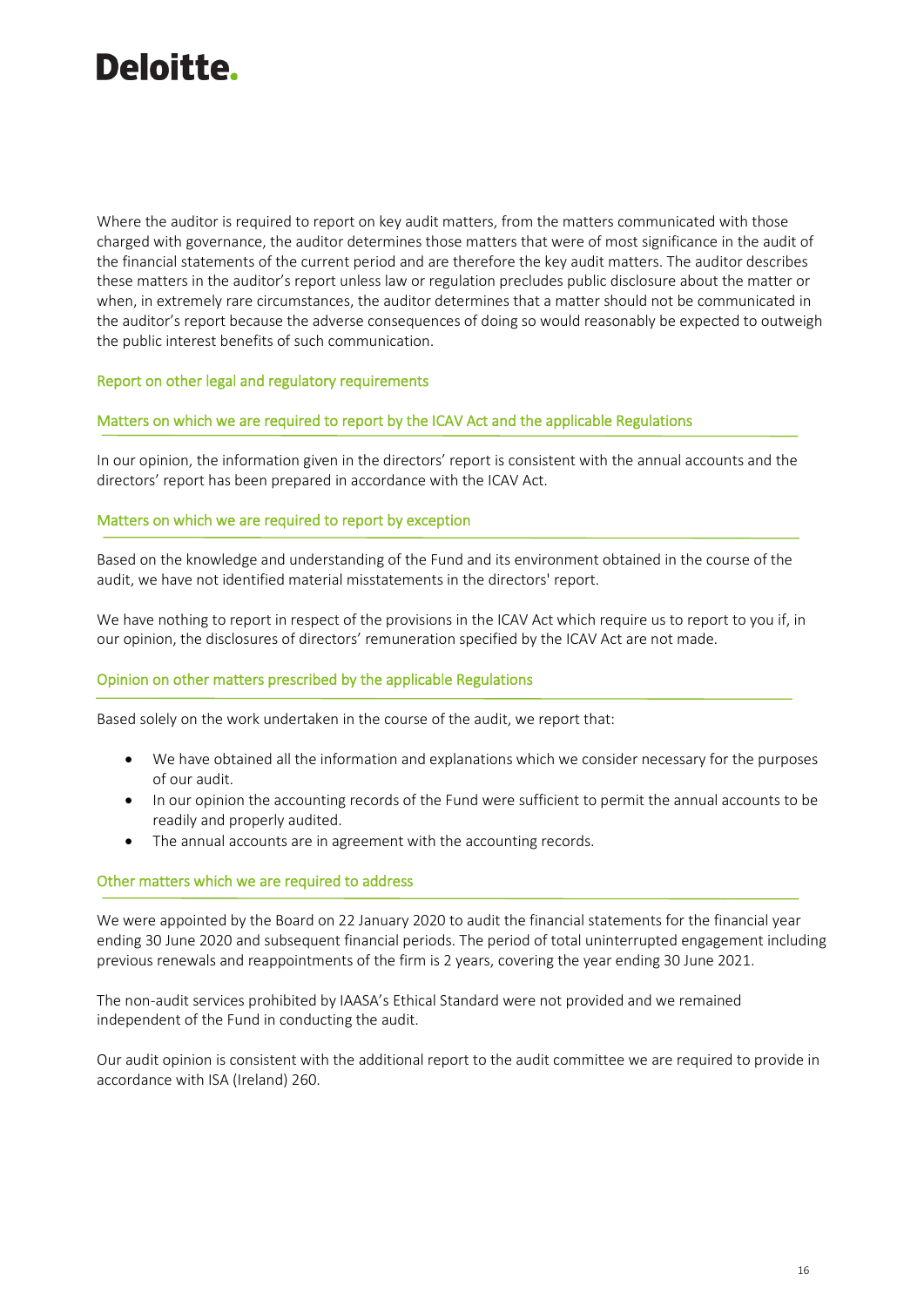# Use of our report

This report is made solely to the Fund's shareholders, as a body, in accordance with Section 120(1)(b) of the ICAV Act. Our audit work has been undertaken so that we might state to the Fund's shareholders those matters we are required to state to them in an auditor's report and for no other purpose. To the fullest extent permitted by law, we do not accept or assume responsibility to anyone other than the Fund and the Fund's shareholders as a body, for our audit work, for this report, or for the opinions we have formed.

Christian MacManus For and on behalf of Deloitte Ireland LLP Chartered Accountants and Statutory Audit Firm Deloitte & Touche House, Earlsfort Terrace, Dublin 2

Date: 14 October 2021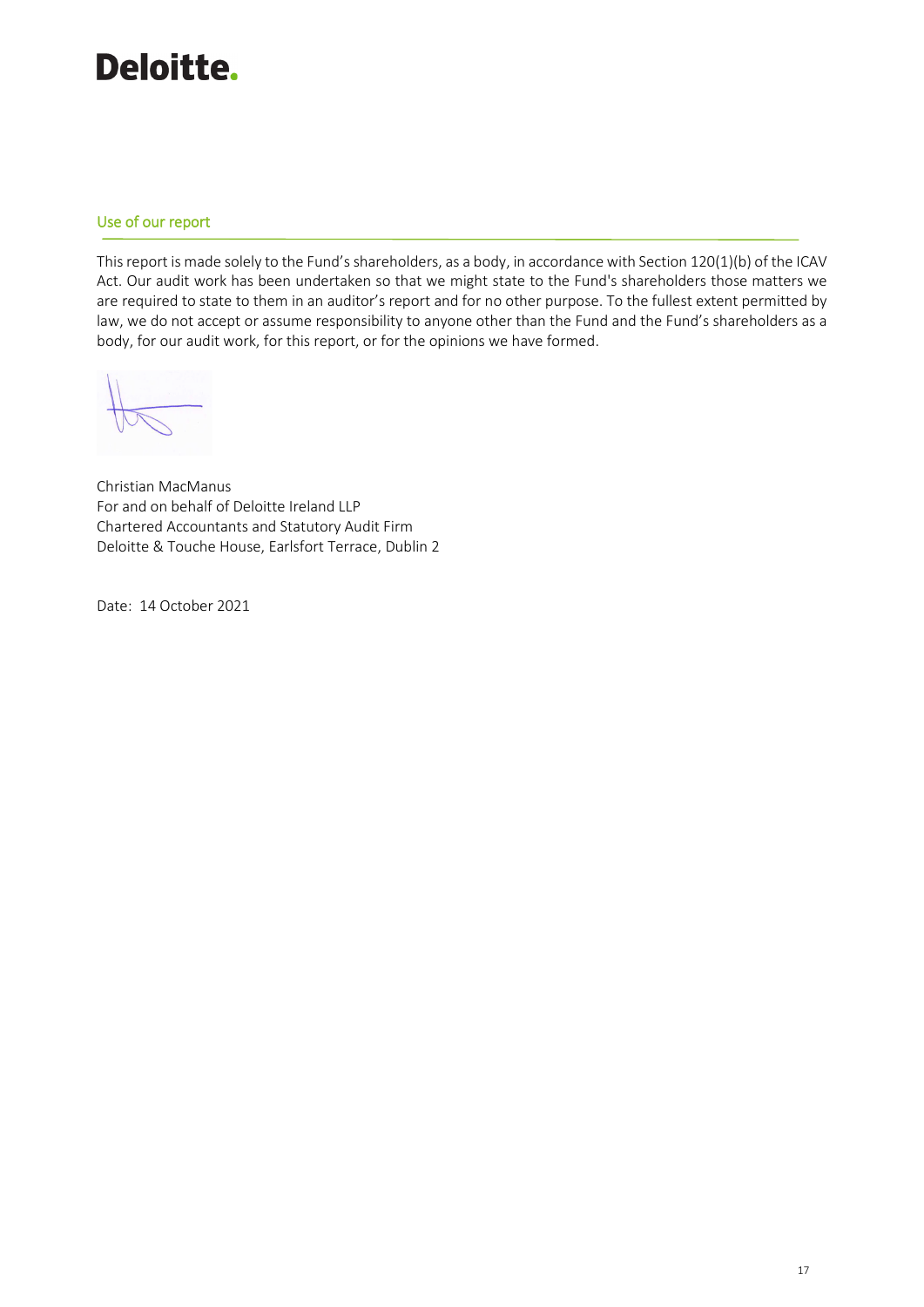# **Statement of Comprehensive Income**

**For the financial year ended 30 June 2021**

|                                                                                                                                 |              | <b>Rize Medical</b><br><b>Cannabis and Life</b><br><b>Sciences UCITS ETF</b><br>For the financial<br>year ended 30 June<br>2021 | <b>Rize Cybersecurity and</b><br><b>Data Privacy UCITS ETF</b><br>For the financial year<br>ended 30 June 2021 | <b>Rize Education Tech</b><br>and Digital Learning<br><b>UCITS ETF*</b><br>For the financial<br>period from from 27<br>August 2020 (date of<br>registration) to 30<br><b>June 2021</b> | <b>Rize Sustainable</b><br><b>Future of Food</b><br><b>UCITS ETF*</b><br>For the financial<br>period from from 27<br>August 2020 (date of<br>registration) to 30<br><b>June 2021</b> |
|---------------------------------------------------------------------------------------------------------------------------------|--------------|---------------------------------------------------------------------------------------------------------------------------------|----------------------------------------------------------------------------------------------------------------|----------------------------------------------------------------------------------------------------------------------------------------------------------------------------------------|--------------------------------------------------------------------------------------------------------------------------------------------------------------------------------------|
|                                                                                                                                 | <b>Notes</b> | <b>USD</b>                                                                                                                      | <b>USD</b>                                                                                                     | <b>USD</b>                                                                                                                                                                             | <b>USD</b>                                                                                                                                                                           |
| <b>Investment Income</b><br>Operating income<br>Net gain/(loss) on financial assets and liabilities                             | 4            | 119,963                                                                                                                         | 333,757                                                                                                        | 25,772                                                                                                                                                                                 | 1,646,119                                                                                                                                                                            |
| at fair value through profit or loss                                                                                            | 5            | 2,850,220                                                                                                                       | 12,955,683                                                                                                     | (4,978,858)                                                                                                                                                                            | 8,581,567                                                                                                                                                                            |
| Total investment income/(loss)                                                                                                  |              | 2,970,183                                                                                                                       | 13,289,440                                                                                                     | (4,953,086)                                                                                                                                                                            | 10,227,686                                                                                                                                                                           |
| Operating expenses                                                                                                              | 6            | (167, 898)                                                                                                                      | (288,095)                                                                                                      | (36, 194)                                                                                                                                                                              | (320, 977)                                                                                                                                                                           |
| Net income/(loss)                                                                                                               |              | 2,802,285                                                                                                                       | 13,001,345                                                                                                     | (4,989,280)                                                                                                                                                                            | 9,906,709                                                                                                                                                                            |
| <b>Finance costs</b><br><b>Bank Interest</b>                                                                                    |              | (2,657)                                                                                                                         | (17, 437)                                                                                                      | (3,531)                                                                                                                                                                                | (2,837)                                                                                                                                                                              |
| Profit/(loss) for the year/period before tax                                                                                    |              | 2,799,628                                                                                                                       | 12,983,908                                                                                                     | (4,992,811)                                                                                                                                                                            | 9,903,872                                                                                                                                                                            |
| Non-reclaimable withholding tax                                                                                                 |              | (24, 339)                                                                                                                       | (45, 977)                                                                                                      | (1,909)                                                                                                                                                                                | (258, 719)                                                                                                                                                                           |
| Profit/(Loss) for the year/period after tax                                                                                     |              | 2,775,289                                                                                                                       | 12,937,931                                                                                                     | (4,994,720)                                                                                                                                                                            | 9,645,153                                                                                                                                                                            |
| Increase/(decrease) in Net Assets Attributable<br>to Holders of Redeemable Participating<br><b>Shareholders from operations</b> |              | 2,775,289                                                                                                                       | 12,937,931                                                                                                     | (4,994,720)                                                                                                                                                                            | 9,645,153                                                                                                                                                                            |

\* Rize Education Tech and Digital Learning UCITS ETF and Rize Sustainable Future of Food UCITS ETF were launched on 27 August 2020.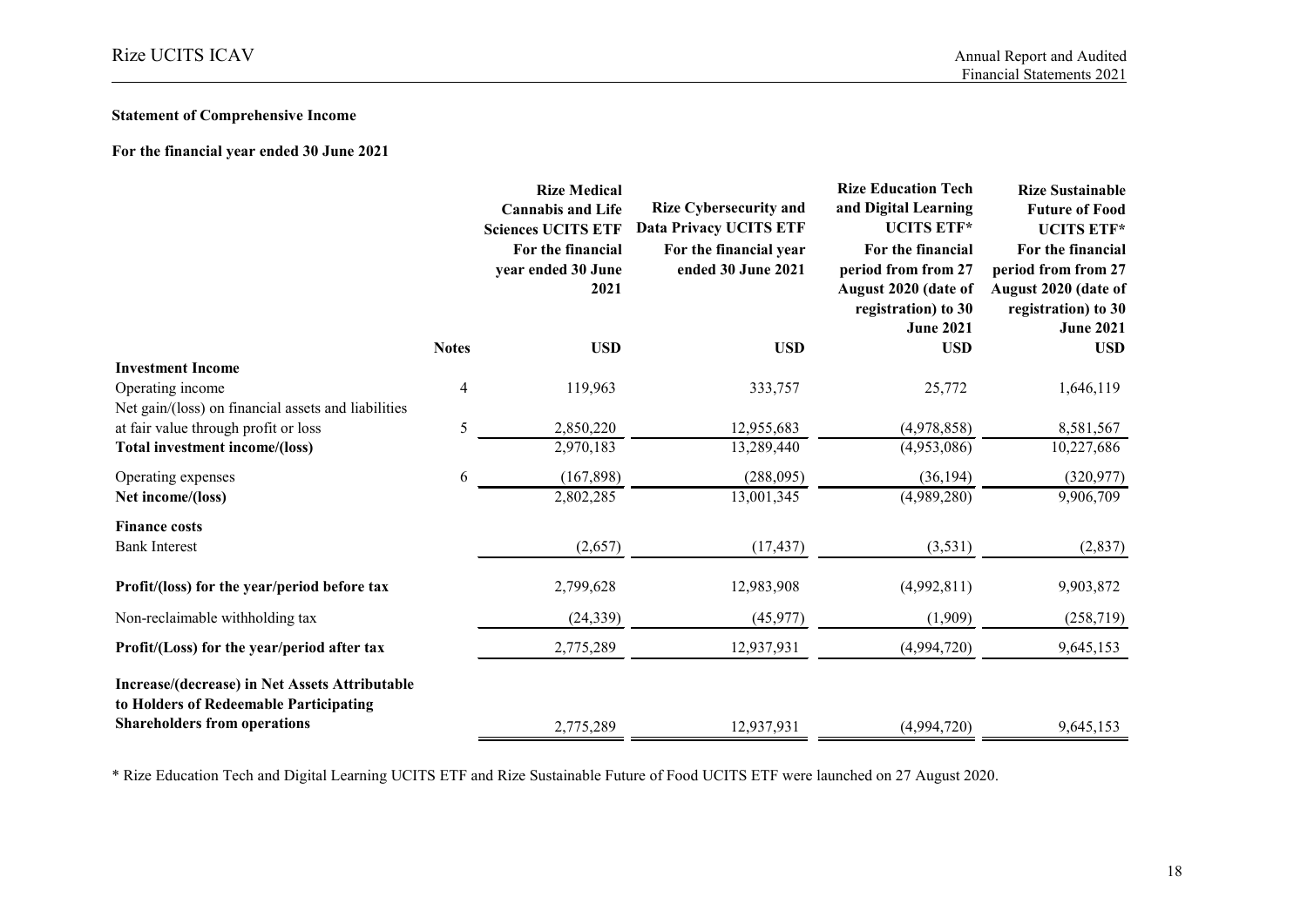# **Statement of Comprehensive Income (continued)**

**For the financial period from 23 April 2019 (date of registration) to 30 June 2020**

|                                                              |              | <b>Rize Medical Cannabis</b> | <b>Rize Cybersecurity</b>                         |
|--------------------------------------------------------------|--------------|------------------------------|---------------------------------------------------|
|                                                              |              | and Life Sciences            | and Data Privacy                                  |
|                                                              |              | <b>UCITS ETF</b>             | <b>UCITS ETF</b>                                  |
|                                                              |              |                              | For the financial period For the financial period |
|                                                              |              | from 23 April 2019           | from 23 April 2019                                |
|                                                              |              | (date of registration)       | (date of registration)                            |
|                                                              |              | to 30 June 2020              | to 30 June 2020                                   |
|                                                              | <b>Notes</b> | USD                          | <b>USD</b>                                        |
| <b>Investment Income</b>                                     |              |                              |                                                   |
| Operating income                                             | 4            | 2,760                        | 10,285                                            |
| Net gain on financial assets and liabilities                 |              |                              |                                                   |
| at fair value through profit or loss                         | 5            | 17,530                       | 1,585,455                                         |
| <b>Total investment income</b>                               |              | 20,290                       | 1,595,740                                         |
| Operating expenses                                           | 6            | (2,518)                      | (10, 603)                                         |
| Net income                                                   |              | 17,772                       | 1,585,137                                         |
| Profit for the period before tax                             |              | 17,772                       | 1,585,137                                         |
| Non-reclaimable withholding tax                              |              | (632)                        | (930)                                             |
| Increase in Net Assets Attributable to Holders of            |              |                              |                                                   |
| <b>Redeemable Participating Shareholders from operations</b> |              | 17,140                       | 1,584,207                                         |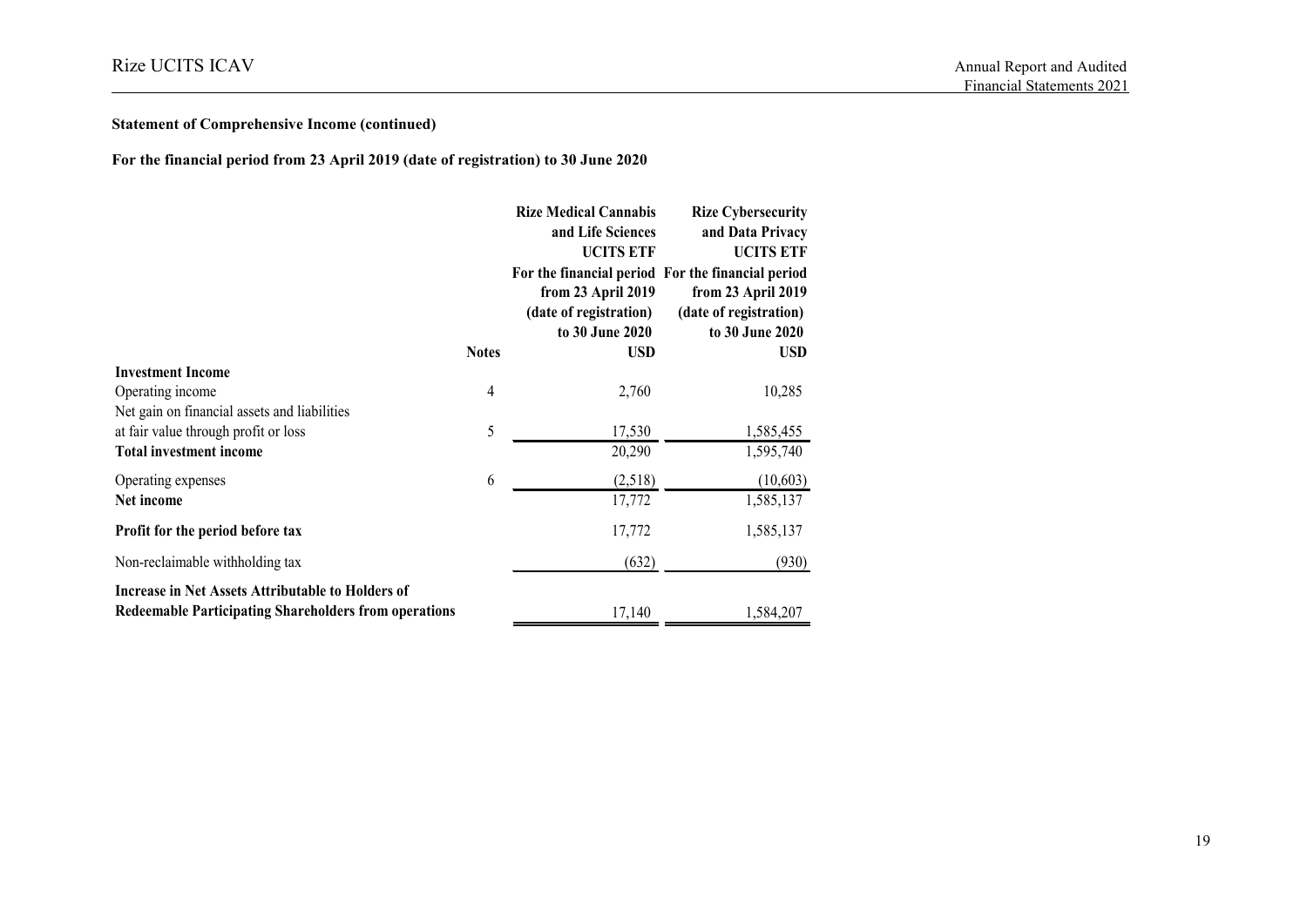#### **Statement of Financial Position**

#### **As at 30 June 2021**

|                                                             |              | <b>Rize Medical Cannabis</b><br>and Life Sciences<br><b>UCITS ETF</b><br>As at | <b>Rize Cybersecurity</b><br>and Data Privacy<br><b>UCITS ETF</b><br>As at | <b>Rize Education Tech</b><br>and Digital Learning<br><b>UCITS ETF*</b><br>As at<br>30 June 2021<br><b>USD</b> | <b>Rize Sustainable</b><br><b>Future of Food</b><br><b>UCITS ETF*</b><br>As at<br>30 June 2021<br><b>USD</b> |
|-------------------------------------------------------------|--------------|--------------------------------------------------------------------------------|----------------------------------------------------------------------------|----------------------------------------------------------------------------------------------------------------|--------------------------------------------------------------------------------------------------------------|
|                                                             | <b>Notes</b> | 30 June 2021                                                                   | 30 June 2021<br><b>USD</b>                                                 |                                                                                                                |                                                                                                              |
|                                                             |              | <b>USD</b>                                                                     |                                                                            |                                                                                                                |                                                                                                              |
| <b>Assets</b>                                               |              |                                                                                |                                                                            |                                                                                                                |                                                                                                              |
| Cash and cash equivalents:                                  |              |                                                                                |                                                                            |                                                                                                                |                                                                                                              |
| - Cash at bank                                              |              | 209,502                                                                        | 349,155                                                                    | 46,885                                                                                                         | 512,331                                                                                                      |
| Other receivables                                           | 8            |                                                                                | 16,070                                                                     |                                                                                                                | 3,856,311                                                                                                    |
| Financial assets at fair value through profit or loss:      |              |                                                                                |                                                                            |                                                                                                                |                                                                                                              |
| - Transferable securities                                   | 3            | 61,692,844                                                                     | 107,391,734                                                                | 16,098,990                                                                                                     | 246,819,585                                                                                                  |
| <b>Total Assets</b>                                         |              | 61,902,346                                                                     | 107,756,959                                                                | 16, 145, 875                                                                                                   | 251,188,227                                                                                                  |
| <b>Liabilities</b>                                          |              |                                                                                |                                                                            |                                                                                                                |                                                                                                              |
| Accruals and other payables                                 | 9            | (32,170)                                                                       | (39, 586)                                                                  | (5,746)                                                                                                        | (86,967)                                                                                                     |
| <b>Total Liabilities</b>                                    |              | (32,170)                                                                       | (39, 586)                                                                  | (5,746)                                                                                                        | (86,967)                                                                                                     |
| <b>Total Liabilities (excluding net Assets Attributable</b> |              |                                                                                |                                                                            |                                                                                                                |                                                                                                              |
| to Holders of Redeemable Participating Shares)              |              | (32,170)                                                                       | (39, 586)                                                                  | (5,746)                                                                                                        | (86,967)                                                                                                     |
| <b>Net Assets Attributable to Holders of Redeemable</b>     |              |                                                                                |                                                                            |                                                                                                                |                                                                                                              |
| <b>Participating Shares</b>                                 |              | 61,870,176                                                                     | 107,717,373                                                                | 16,140,129                                                                                                     | 251,101,260                                                                                                  |

\*Rize Education Tech and Digital Learning UCITS ETF and Rize Sustainable Future of Food UCITS ETF were launched on 27 August 2020.

**On Behalf of the Directors**

Director: Maunice Murphy

illuxir

**Date: 12 October 2021**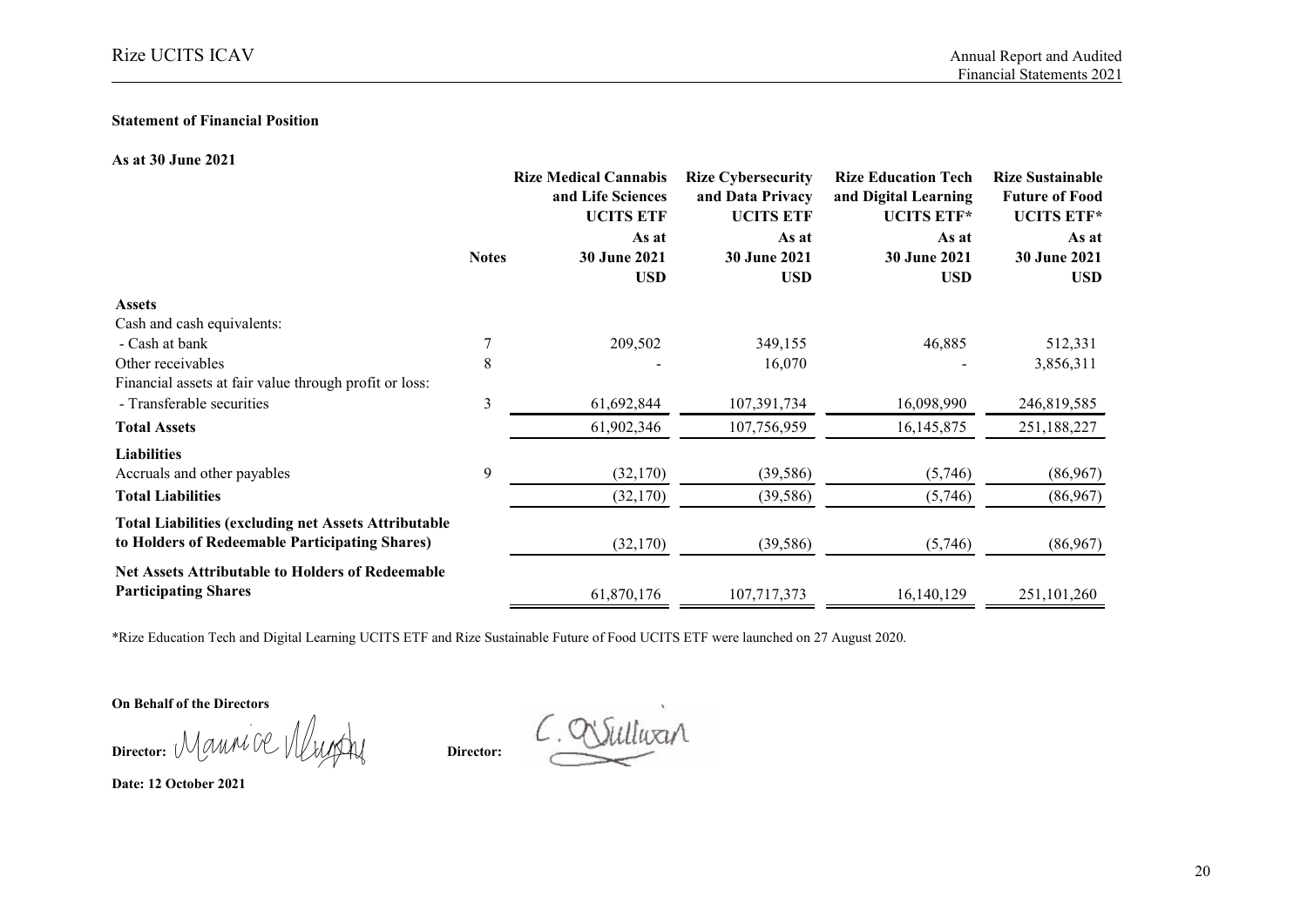# **Statement of Financial Position (continued)**

#### **As at 30 June 2020**

|                                                             |              | <b>Rize Medical Cannabis</b><br>and Life Sciences<br><b>UCITS ETF</b><br>As at | <b>Rize Cybersecurity</b><br>and Data Privacy<br><b>UCITS ETF</b><br>As at |  |
|-------------------------------------------------------------|--------------|--------------------------------------------------------------------------------|----------------------------------------------------------------------------|--|
|                                                             | <b>Notes</b> | 30 June 2020                                                                   | 30 June 2020                                                               |  |
|                                                             |              | <b>USD</b>                                                                     | <b>USD</b>                                                                 |  |
| <b>Assets</b>                                               |              |                                                                                |                                                                            |  |
| Cash and cash equivalents:                                  |              |                                                                                |                                                                            |  |
| - Cash at bank                                              | 7            | 5,507                                                                          | 45,347                                                                     |  |
| Financial assets at fair value through profit or loss:      |              |                                                                                |                                                                            |  |
| - Transferable securities                                   | 3            | 1,532,993                                                                      | 15,110,861                                                                 |  |
| <b>Total Assets</b>                                         |              | 1,538,500                                                                      | 15,156,208                                                                 |  |
| <b>Liabilities</b>                                          |              |                                                                                |                                                                            |  |
| Accruals and other payables                                 | 9            | (1,807)                                                                        | (10,096)                                                                   |  |
| <b>Total Liabilities</b>                                    |              | (1,807)                                                                        | (10,096)                                                                   |  |
| <b>Total Liabilities (excluding net Assets Attributable</b> |              |                                                                                |                                                                            |  |
| to Holders of Redeemable Participating Shares)              |              | (1,807)                                                                        | (10,096)                                                                   |  |
| <b>Net Assets Attributable to Holders of Redeemable</b>     |              |                                                                                |                                                                            |  |
| <b>Participating Shares</b>                                 |              | 1,536,693                                                                      | 15,146,112                                                                 |  |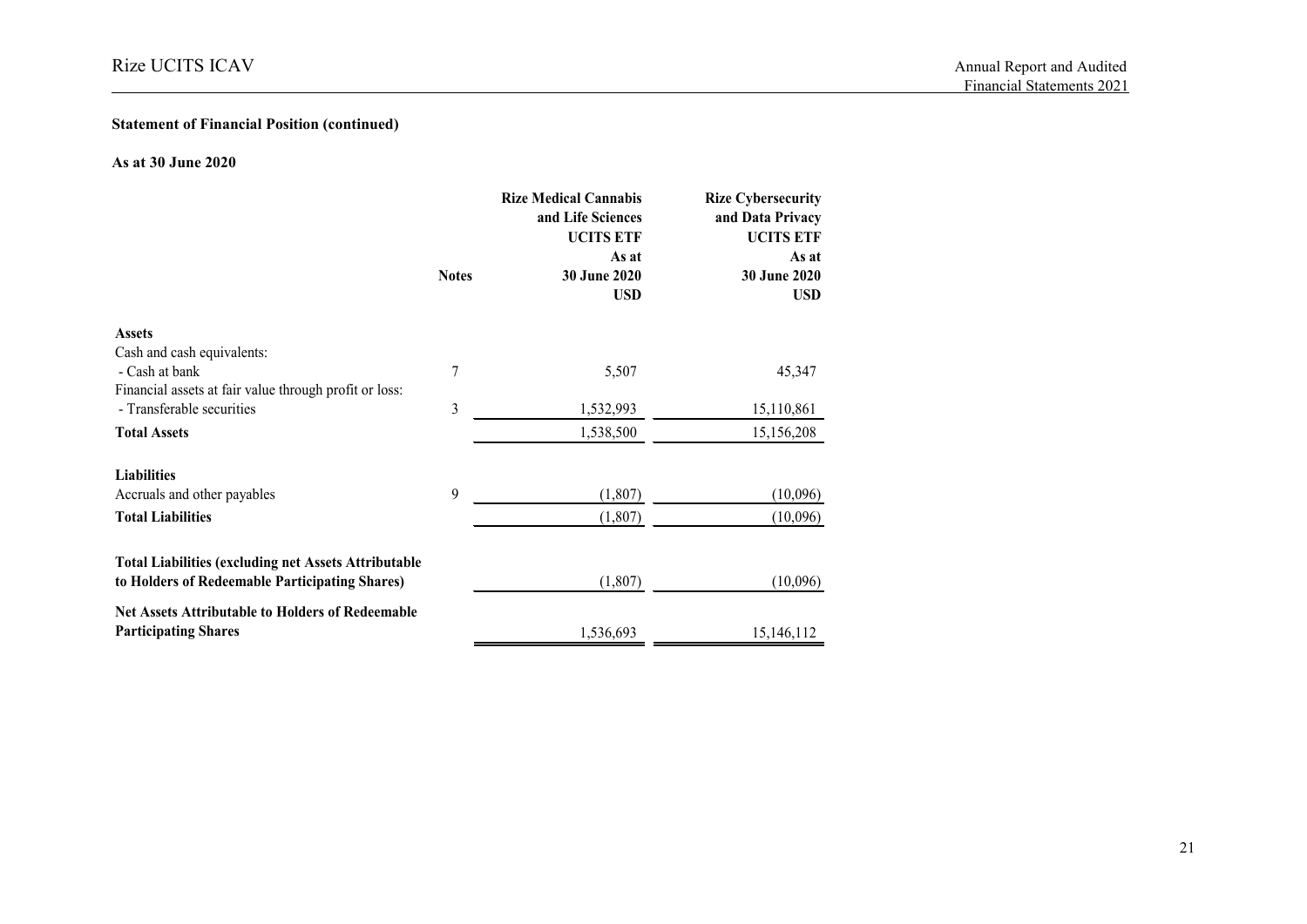#### **Statement of Changes in Net Assets Attributable to Holders of Redeemable Participating Shares**

**For the financial year ended 30 June 2021**

|                                                                                                                 | <b>Rize Medical</b><br><b>Cannabis and Life</b><br><b>Sciences UCITS ETF</b> | <b>Rize Cybersecurity</b><br>and Data Privacy<br><b>UCITS ETF</b> | <b>Rize Education Tech</b><br>and Digital Learning<br><b>UCITS ETF*</b>                                     | <b>Rize Sustainable</b><br><b>Future of Food</b><br><b>UCITS ETF*</b>                                       |
|-----------------------------------------------------------------------------------------------------------------|------------------------------------------------------------------------------|-------------------------------------------------------------------|-------------------------------------------------------------------------------------------------------------|-------------------------------------------------------------------------------------------------------------|
|                                                                                                                 | For the financial<br>year ended 30 June<br>2021                              | For the financial<br>year ended 30 June<br>2021                   | For the financial<br>period from from 27<br>August 2020 (date of<br>registration) to 30<br><b>June 2021</b> | For the financial<br>period from from 27<br>August 2020 (date of<br>registration) to 30<br><b>June 2021</b> |
|                                                                                                                 | <b>USD</b>                                                                   | <b>USD</b>                                                        | <b>USD</b>                                                                                                  | <b>USD</b>                                                                                                  |
| <b>Net Assets Attributable to Holders of Redeemable</b><br>Participating Shares at beginning of the year/period |                                                                              |                                                                   |                                                                                                             |                                                                                                             |
|                                                                                                                 | 1,536,693                                                                    | 15,146,112                                                        |                                                                                                             |                                                                                                             |
| Increase/(decrease) in Net Assets Attributable to Holders                                                       |                                                                              |                                                                   |                                                                                                             |                                                                                                             |
| of Redeemable Participating Shareholders from operations                                                        | 2,775,289                                                                    | 12,937,931                                                        | (4,994,720)                                                                                                 | 9,645,153                                                                                                   |
| Redeemable Participating Shares issued                                                                          | 61,317,509                                                                   | 84,695,590                                                        | 22,964,554                                                                                                  | 241,456,107                                                                                                 |
| Redeemable Participating Shares redeemed                                                                        | (3,759,315)                                                                  | (5,062,260)                                                       | (1,829,705)                                                                                                 |                                                                                                             |
| Increase in Net Assets from Share transactions                                                                  | 57,558,194                                                                   | 79,633,330                                                        | 21,134,849                                                                                                  | 241,456,107                                                                                                 |
| <b>Net Assets Attributable to Holders of Redeemable</b><br>Participating Shares at end of the year/period       | 61,870,176                                                                   | 107,717,373                                                       | 16,140,129                                                                                                  | 251,101,260                                                                                                 |

\*Rize Education Tech and Digital Learning UCITS ETF and Rize Sustainable Future of Food UCITS ETF were launched on 27 August 2020.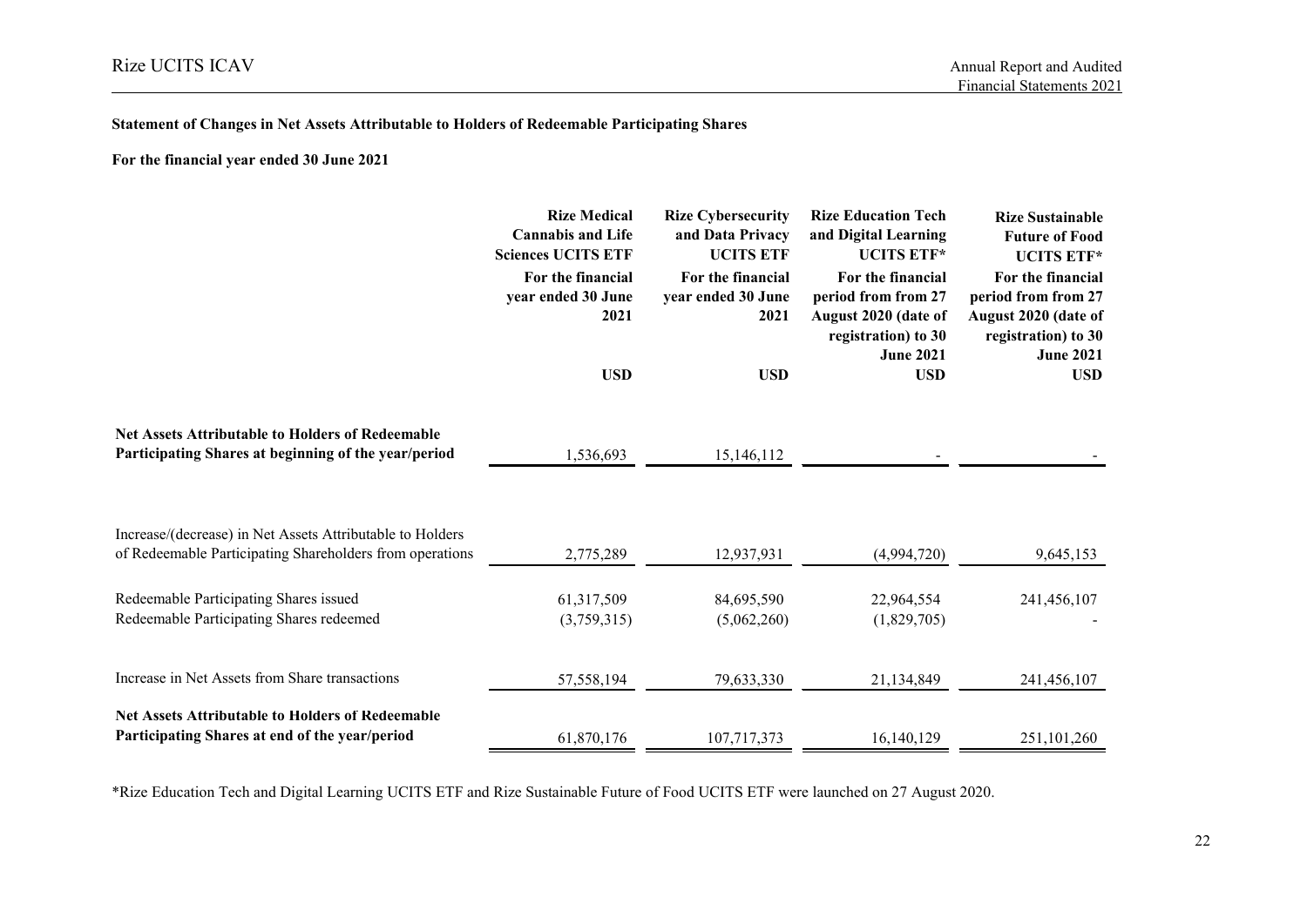# **Statement of Changes in Net Assets Attributable to Holders of Redeemable Participating Shares (continued)**

**For the financial period from 23 April 2019 (date of registration) to 30 June 2020**

|                                                                                                            | <b>Rize Medical Cannabis</b><br>and Life Sciences<br><b>UCITS ETF</b><br>For the financial period<br>from 23 April 2019<br>(date of registration)<br>to 30 June 2020<br><b>USD</b> | <b>Rize Cybersecurity</b><br>and Data Privacy<br><b>UCITS ETF</b><br>For the financial period<br>from 23 April 2019<br>(date of registration)<br>to 30 June 2020<br><b>USD</b> |
|------------------------------------------------------------------------------------------------------------|------------------------------------------------------------------------------------------------------------------------------------------------------------------------------------|--------------------------------------------------------------------------------------------------------------------------------------------------------------------------------|
| <b>Net Assets Attributable to Holders of Redeemable</b><br>Participating Shares at beginning of period     |                                                                                                                                                                                    |                                                                                                                                                                                |
| Increase in Net Assets Attributable to Holders of Redeemable<br>Participating Shareholders from operations | 17,140                                                                                                                                                                             | 1,584,207                                                                                                                                                                      |
| Redeemable Participating Shares issued                                                                     | 1,519,553                                                                                                                                                                          | 13,561,905                                                                                                                                                                     |
| Increase in Net Assets from Share transactions                                                             | 1,519,553                                                                                                                                                                          | 13,561,905                                                                                                                                                                     |
| <b>Net Assets Attributable to Holders of Redeemable</b><br>Participating Shares at end of period           | 1,536,693                                                                                                                                                                          | 15,146,112                                                                                                                                                                     |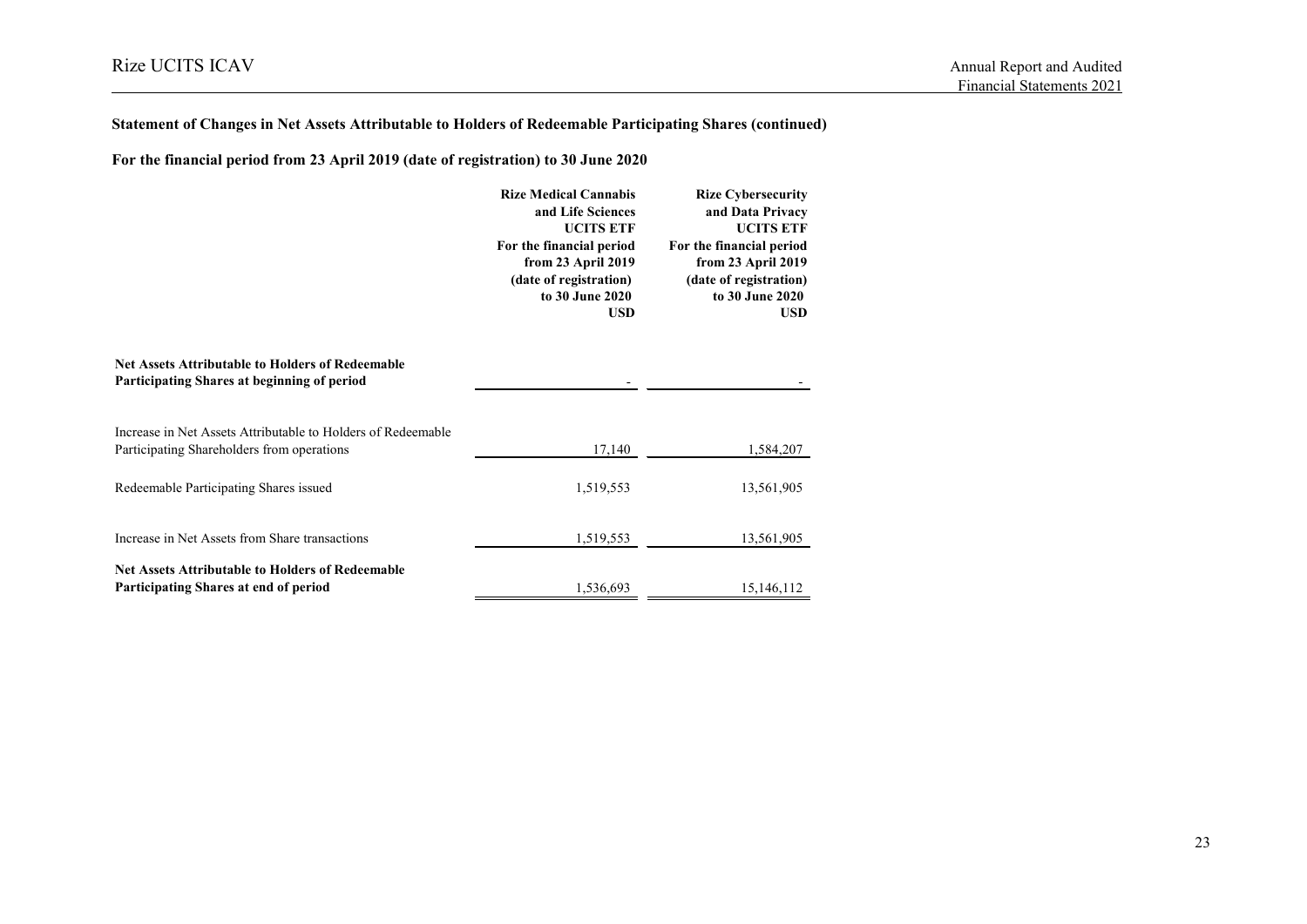#### **Statement of Cash Flow**

| For the financial year ended 30 June 2021                     |                                                                              |                                                                   |                                                                                                                                |                                                                                                                                |
|---------------------------------------------------------------|------------------------------------------------------------------------------|-------------------------------------------------------------------|--------------------------------------------------------------------------------------------------------------------------------|--------------------------------------------------------------------------------------------------------------------------------|
|                                                               | <b>Rize Medical</b><br><b>Cannabis and Life</b><br><b>Sciences UCITS ETF</b> | <b>Rize Cybersecurity</b><br>and Data Privacy<br><b>UCITS ETF</b> | <b>Rize Education Tech</b><br>and Digital Learning<br><b>UCITS ETF*</b>                                                        | <b>Rize Sustainable</b><br><b>Future of Food</b><br><b>UCITS ETF*</b>                                                          |
|                                                               | For the financial<br>year ended 30 June<br>2021                              | For the financial<br>year ended 30 June<br>2021                   | For the financial<br>period from from 27<br>August 2020 (date of<br>registration) to 30<br><b>June 2021</b><br>to 30 June 2021 | For the financial<br>period from from 27<br>August 2020 (date of<br>registration) to 30<br><b>June 2021</b><br>to 30 June 2021 |
|                                                               | <b>USD</b>                                                                   | <b>USD</b>                                                        | <b>USD</b>                                                                                                                     | <b>USD</b>                                                                                                                     |
| Cash flows from operating activities                          |                                                                              |                                                                   |                                                                                                                                |                                                                                                                                |
| Proceeds from sale of investing activities                    | 26,667,009                                                                   | 41,568,459                                                        | 5,769,741                                                                                                                      | 25,631,507                                                                                                                     |
| Purchase of investments                                       | (83,976,454)                                                                 | (120, 898, 860)                                                   | (26, 846, 646)                                                                                                                 | (263, 861, 846)                                                                                                                |
| Interest (expense)/received                                   | (2,377)                                                                      | (11,693)                                                          | (3,317)                                                                                                                        | 33,912                                                                                                                         |
| Dividends received                                            | 95,344                                                                       | 266,043                                                           | 23,649                                                                                                                         | 1,251,081                                                                                                                      |
| Operating expenses paid                                       | (137, 535)                                                                   | (258, 682)                                                        | (30, 448)                                                                                                                      | (234, 034)                                                                                                                     |
| (Losses)/gains from foreign currency                          | (1,118)                                                                      | 23,708                                                            | 13,691                                                                                                                         | (8, 125)                                                                                                                       |
| Exchange gains/(losses) on receivables/payables               | 932                                                                          | (18, 497)                                                         | (14, 634)                                                                                                                      | 446                                                                                                                            |
| Net cash outflows from operating activities                   | (57, 354, 199)                                                               | (79, 329, 522)                                                    | (21,087,964)                                                                                                                   | (237, 187, 059)                                                                                                                |
| Cash flows from financing activities                          |                                                                              |                                                                   |                                                                                                                                |                                                                                                                                |
| Amounts received on issue of Redeemable Participating Shares  | 61,317,509                                                                   | 84,695,590                                                        | 22,964,554                                                                                                                     | 237,699,390                                                                                                                    |
| Amounts paid on redemption of Redeemable Participating Shares | (3,759,315)                                                                  | (5,062,260)                                                       | (1,829,705)                                                                                                                    |                                                                                                                                |
| Net cash inflows from financing activities                    | 57,558,194                                                                   | 79,633,330                                                        | 21,134,849                                                                                                                     | 237,699,390                                                                                                                    |
| Net increase in cash and cash equivalents                     | 203,995                                                                      | 303,808                                                           | 46,885                                                                                                                         | 512,331                                                                                                                        |
| Cash and cash equivalents at beginning of year                | 5,507                                                                        | 45,347                                                            |                                                                                                                                |                                                                                                                                |
| Cash and cash equivalents at end of the year/period           | 209,502                                                                      | 349,155                                                           | 46,885                                                                                                                         | 512,331                                                                                                                        |

\*Rize Education Tech and Digital Learning UCITS ETF and Rize Sustainable Future of Food UCITS ETF were launched on 27 August 2020.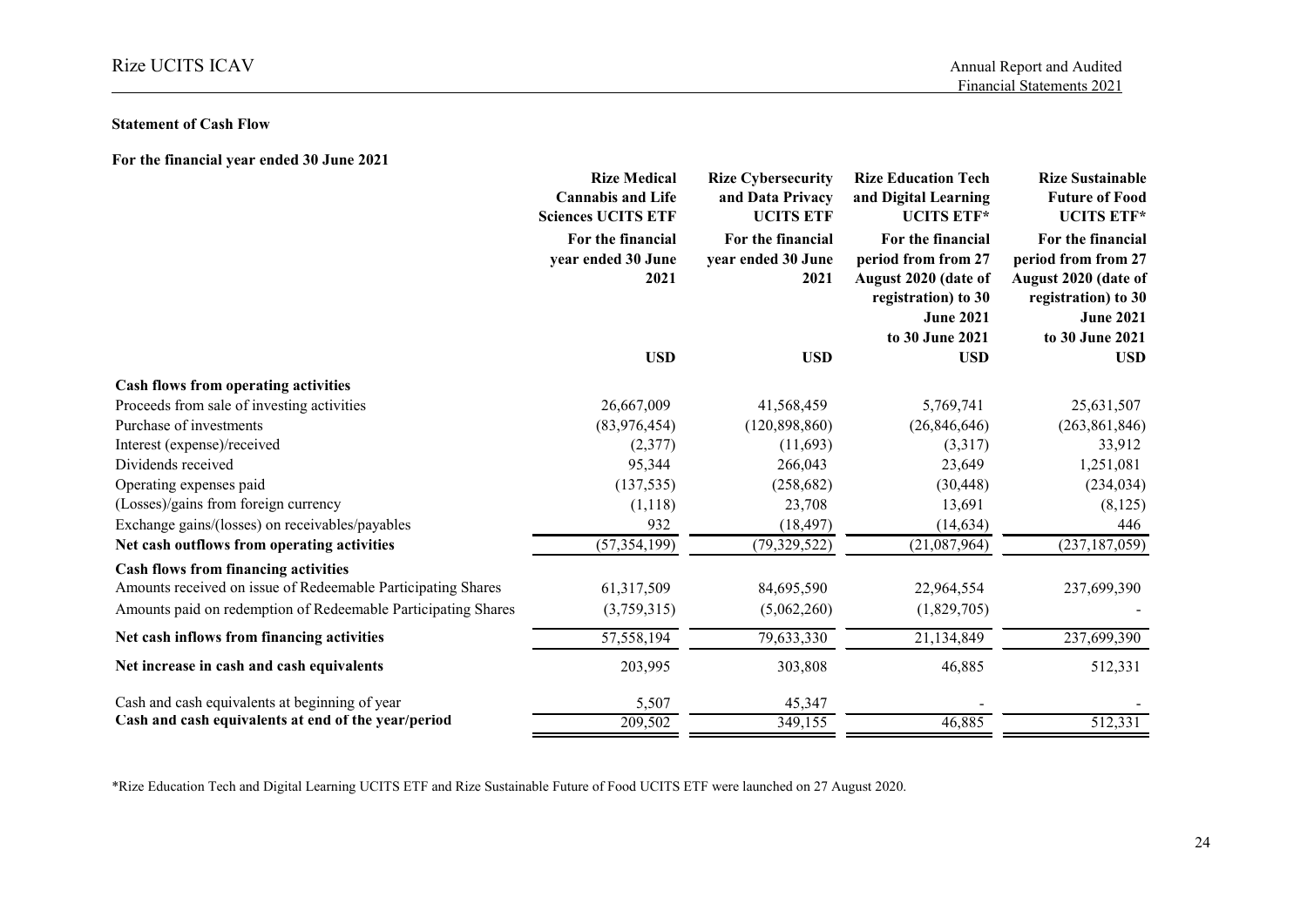# **Statement of Cash Flows (continued)**

**For the financial period from 23 April 2019 (date of registration) to 30 June 2020**

|                                                              | <b>Rize Medical Cannabis</b><br>and Life Sciences<br><b>UCITS ETF</b><br>For the financial period<br>from 23 April 2019<br>(date of registration)<br>to 30 June 2020<br><b>USD</b> | <b>Rize Cybersecurity</b><br>and Data Privacy<br><b>UCITS ETF</b><br>For the financial period<br>from 23 April 2019<br>(date of registration)<br>to 30 June 2020<br><b>USD</b> |
|--------------------------------------------------------------|------------------------------------------------------------------------------------------------------------------------------------------------------------------------------------|--------------------------------------------------------------------------------------------------------------------------------------------------------------------------------|
| Cash flows from operating activities                         |                                                                                                                                                                                    |                                                                                                                                                                                |
| Proceeds from sale of investing activities                   | 83,278                                                                                                                                                                             | 3,589,050                                                                                                                                                                      |
| Purchase of investments                                      | (1,598,768)                                                                                                                                                                        | (17, 113, 601)                                                                                                                                                                 |
| Dividends received                                           | 2,128                                                                                                                                                                              | 9,355                                                                                                                                                                          |
| Operating expenses paid                                      | (711)                                                                                                                                                                              | (507)                                                                                                                                                                          |
| Gains from foreign currency                                  | 941                                                                                                                                                                                | 3,518                                                                                                                                                                          |
| Exchange losses on receivables/payables                      | (914)                                                                                                                                                                              | (4,373)                                                                                                                                                                        |
| Net cash outflows from operating activities                  | (1,514,046)                                                                                                                                                                        | (13,516,558)                                                                                                                                                                   |
| <b>Cash flows from financing activities</b>                  |                                                                                                                                                                                    |                                                                                                                                                                                |
| Amounts received on issue of Redeemable Participating Shares | 1,519,553                                                                                                                                                                          | 13,561,905                                                                                                                                                                     |
| Net cash inflows from financing activities                   | 1,519,553                                                                                                                                                                          | 13,561,905                                                                                                                                                                     |
| Net increase in cash and cash equivalents                    | 5,507                                                                                                                                                                              | 45,347                                                                                                                                                                         |
| Cash and cash equivalents at end of period                   | 5,507                                                                                                                                                                              | 45,347                                                                                                                                                                         |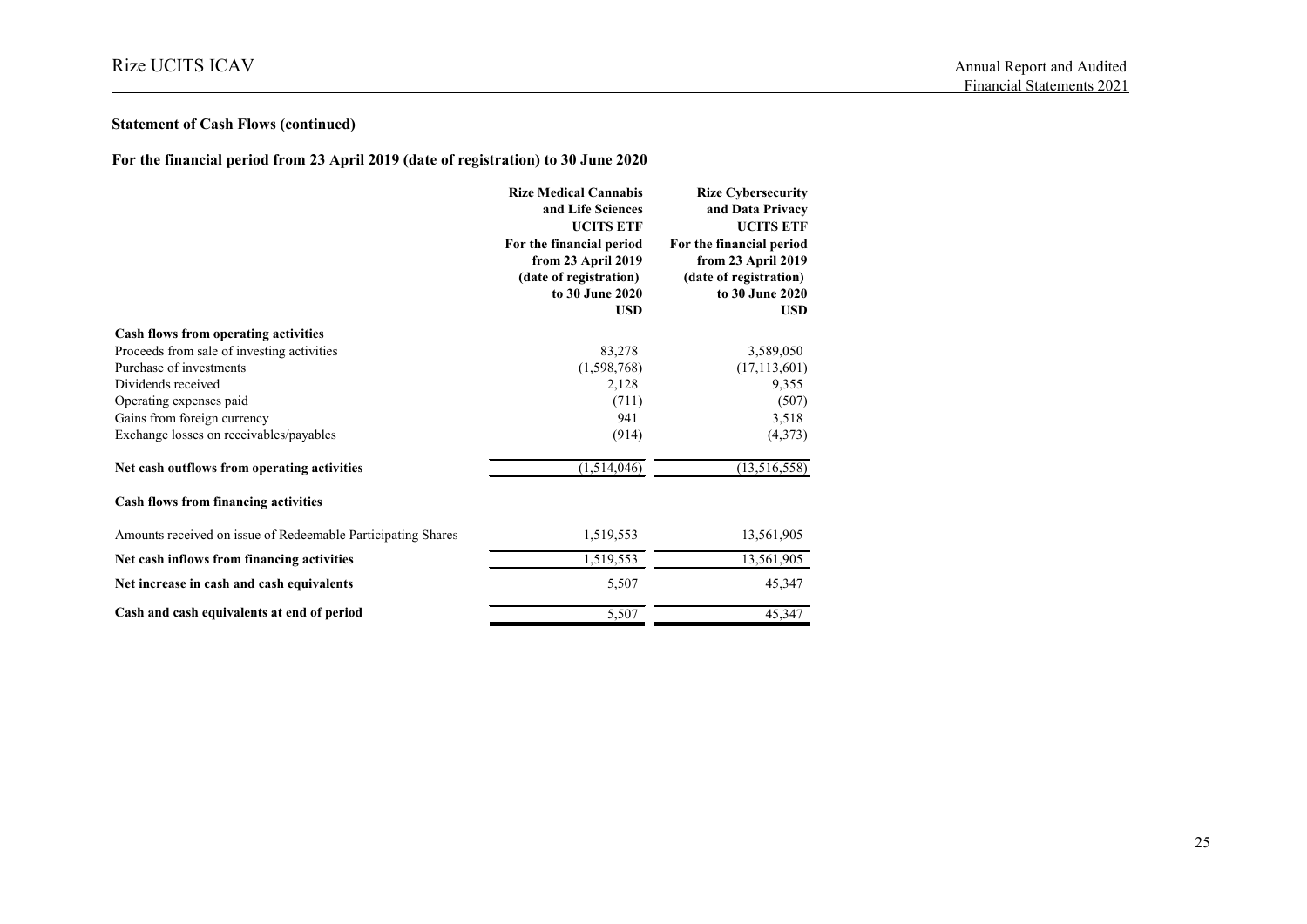#### **Notes to the Financial Statements**

#### **For the financial year ended 30 June 2021**

#### **1. Basis of preparation**

#### *a) Statement of compliance*

The Financial Statements of Rize UCITS ICAV ("the ICAV") are prepared in accordance with International Financial Reporting Standards as adopted by the European Union ("IFRS") and Irish statute comprising the Irish Collective Asset-management Vehicles Act 2015 and pursuant to the European Communities (Undertakings for Collective Investment in Transferable Securities) Regulations 2011 ("the UCITS Regulations") and the Central Bank (Supervision and Enforcement) Act 2013 (Section 48(1)) (Undertakings for Collective Investment in Transferable Securities) Regulations 2019 (the "Central Bank UCITS Regulations")".

#### *b) Use of estimates and judgements*

The preparation of Financial Statements in conformity with IFRS requires the ICAV to make use of estimates and assumptions that affect the reported amounts of assets and liabilities at the date of the Financial Statements and the reported amounts of revenues and expenses during the reporting period. Although these estimates are based on management's best knowledge of the amount, event or actions, actual results ultimately may differ from those estimates. The areas involving a higher degree of judgement or complexity or areas where estimates and assumptions are significant to the Financial Statements are disclosed in Note 2(a).

The estimates and underlying assumptions are reviewed on an ongoing basis. Revisions to accounting estimates are recognised in the year in which the estimate is revised if the revision affects only that year or in the year of the revision and future years if the revision affects both current and future years. There is no judgement or estimate involved in the investments. The estimates and underlying assumptions are reviewed on an on-going basis.

#### *c) Going concern*

The financial position of the Fund and liquidity position are detailed in the financial statements. In addition, the notes to the financial statements address the Fund's financial risk management objectives, details of its financial instruments and its exposures to credit risk and liquidity risk.

The Manager has a reasonable expectation that the Fund has adequate resources to continue in operational existence for the foreseeable future. Therefore, the Fund continues to adopt the going concern basis of accounting in preparing its financial statements.

#### *d) Presentation currency*

The Financial Statements of Rize Medical Cannabis & Life Science UCITS ETF, Rize Cyber Security & Data Privacy UCITS ETF, Rize Education Tech and Digital Learning UCITS ETF, and Rize Sustainable Future of Food UCITS ETF, (the "Funds") in the ICAV are presented in the functional currency of that Fund.

#### **2. Significant accounting policies**

The Financial Statements of the ICAV have been prepared on a going concern basis. Based on the performance of the ICAV during the year and the net assets at year end, the Directors believe that it is reasonable to prepare the financial statements on a going concern basis.

There are no standards, interpretations or amendments to existing standards that are not yet effective that would be expected to have a significant impact on the ICAV.

As required by IAS 8 para 28 to 31, an entity should include disclosures relating to new IFRS initially applied by an entity in the year and new IFRS which has been issued but is not yet effective therefore an entity has not applied.

Refer to IAS 8 para 28 to 31 for detailed disclosure requirements.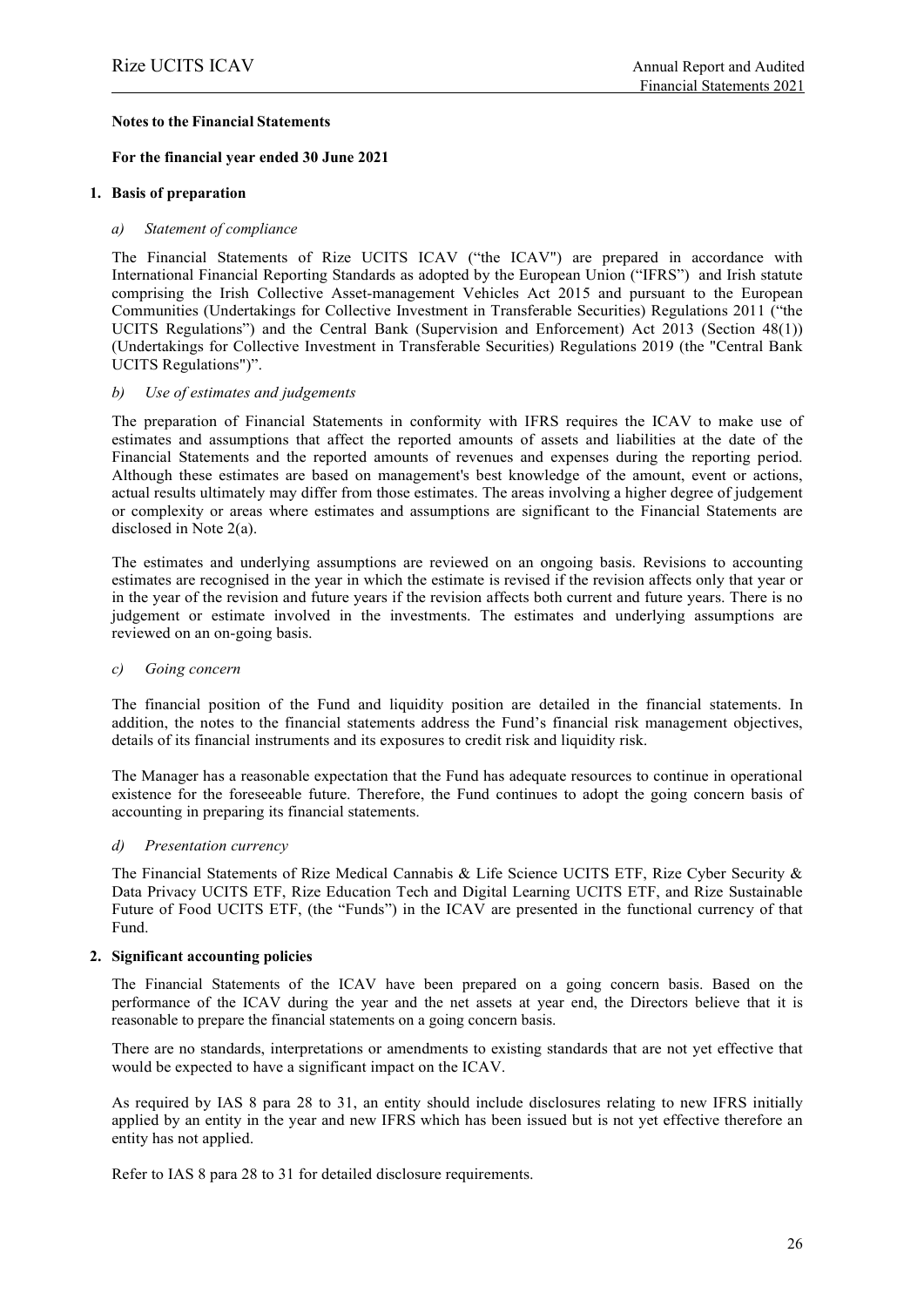#### **For the financial year ended 30 June 2021**

#### **2. Significant accounting policies (continued)**

#### *(i) Classification*

The ICAV classifies investments based on the contractual cash flow characteristics of the financial assets and the Fund's business model.

A financial asset is measured at amortised cost if it meets both of the following conditions and is not designated as at financial asset at fair value through profit or loss ("FVTPL"):

- The asset is held within a business model whose objective is to hold assets to collect contractual cashflows; and
- The contractual cash terms of the financial asset give rise on specified dates to cash flows that are solely payments of principal and interest on the principal amount outstanding.

An equity instrument is measured at fair value through other comprehensive income ("FVTOCI") only where it is not held for trading and the Fund has made an election at initial recognition to measure it at FVTOCI.

The ICAV classifies its financial liabilities other than derivatives, as measured at amortised cost. Derivatives, if any, not designated in a qualifying hedge relationship are mandatorily classified at FVTPL.

#### *(ii) Recognition and Derecognition*

Purchases and sales of investments are recognised on the trade date – the date on which the Funds commit to the purchase or sale of an investment. Investments are derecognised when the rights to receive cashflows from the investments have expired or the Funds have transferred all risks and rewards of ownership. Changes in unrealised gains and losses on financial assets and liabilities are recognised in the Statement of Comprehensive Income.

#### *(iii) Measurement*

Financial assets and financial liabilities at FVTPL are initially recognised at fair value. Transaction costs are expensed as incurred in profit or loss in the Statement of Comprehensive Income. Subsequent to initial recognition, all financial assets and financial liabilities at FVTPL are measured at fair value.

Financial liabilities, other than those at fair value through profit or loss, are measured at amortised cost using the effective interest rate.

Financial liabilities, arising from the Redeemable Participating Shares issued by the ICAV, are carried at the redemption amount representing the Investors' right to a residual interest in the ICAV's assets attributable to the specific Fund from which the Redeemable Participating Shares are being redeemed.

IFRS 13 requires valuation to be based on a price within the bid-ask spread that is most representative of fair value and allows the use of mid-market pricing or other pricing conventions that are used by market participants as a practical expedient for fair value measurement within a bid-ask spread. The Directors are of the opinion that the last traded prices used within the valuation for its listed financial assets, financial liabilities and over-thecounter financial derivative instruments whose reference assets are listed are representative of fair value.

Realised gains or losses on disposal of financial assets at fair value through profit or loss during the financial year and unrealised gains and losses on valuation of financial assets at fair value through profit or loss held at the financial year end are dealt with in the Statement of Comprehensive Income.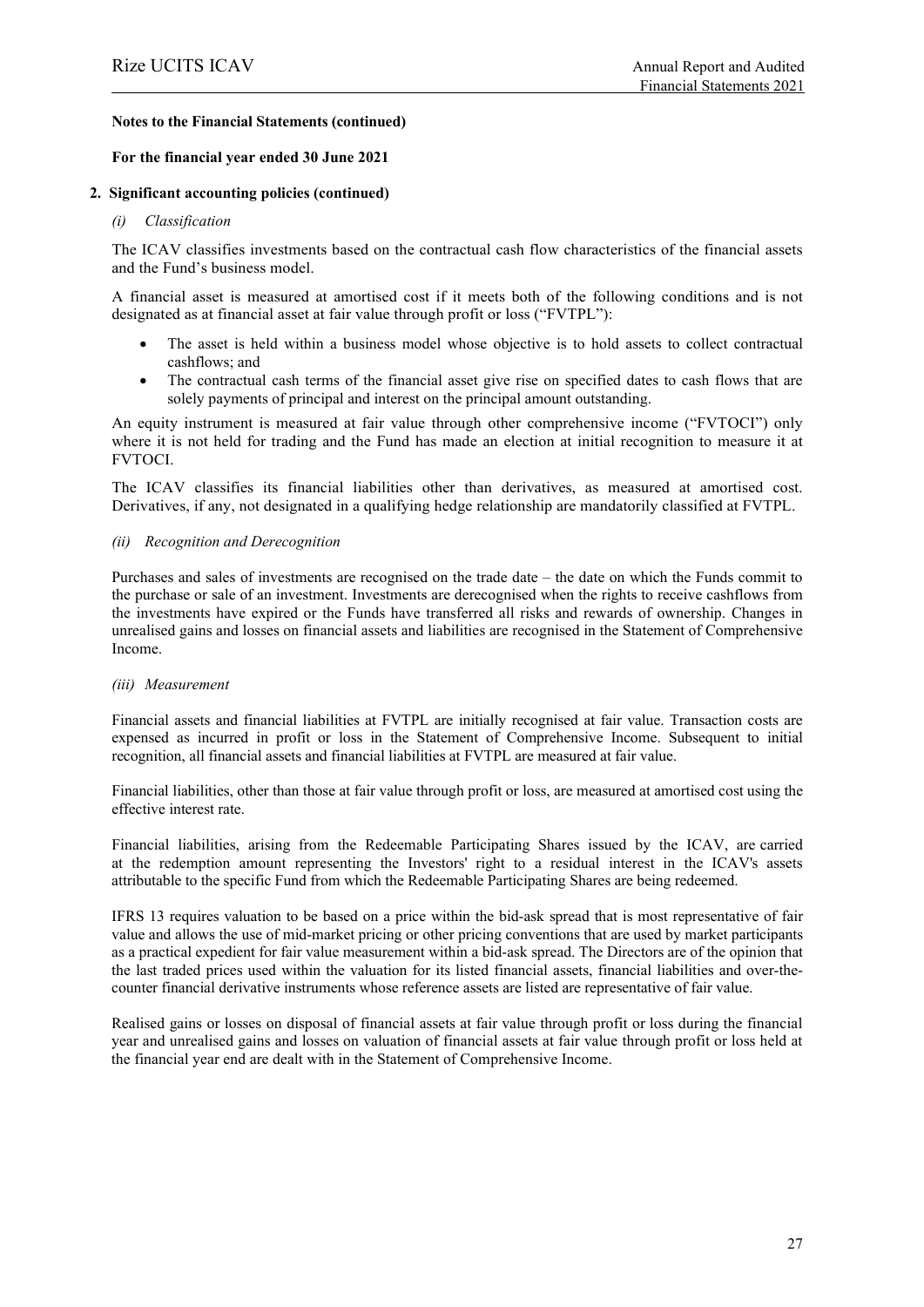#### **For the financial year ended 30 June 2021**

#### **2. Significant accounting policies (continued)**

#### **Financial Assets and Liabilities at fair value through profit and loss**

#### *(iv) Fair Value Measurement Principles*

Fair value is the price that would be received to sell an asset or paid to transfer a liability in an orderly transaction between market participants at the measurement date in the principal or, in its absence, the most advantageous market to which the Funds have access at that date. The fair value of a financial liability reflects its non-performance risk.

The fair value of financial instruments traded in active markets, such as equities and exchange traded funds, is based on quoted market prices at the Statement of Financial Position date. The quoted market price used for financial assets and liabilities held by the Funds is the last traded price as at the financial year end.

#### *(v) Cash and Cash Equivalents*

Cash comprises current deposits with banks. Cash equivalents are short-term highly liquid investments that are readily convertible to known amounts of cash and are subject to an insignificant risk of changes in value.

#### *(vi) Offsetting Financial Instruments*

Financial assets and financial liabilities are offset and the net amount reported in the Statement of Financial Position where there is a legally enforceable right to offset the recognised amounts and there is an intention to settle on a net basis, or realise the assets and settle the liability simultaneously.

#### *a) Critical Accounting Estimates and Assumptions*

Management makes estimates and assumptions concerning the future. The resulting accounting estimates will, by definition, seldom equal the related actual results. The estimates and assumptions that have a significant risk of causing a material adjustment to the carrying amounts of assets and liabilities include the fair value of investments (as set out in part iii), and disclosed in the Statement of Financial Position and the functional currency of the ICAV. There is no judgement or estimate involved in the investments.

#### *b) Income*

#### *(i) Dividend Income*

Dividend income is accounted for on an accruals basis.

#### *(ii) Bank Interest Income*

Interest income on fixed and floating rate securities is accounted for on an effective yield basis

#### *c) Fees and Charges*

In accordance with the Prospectus, the ICAV employs an "all in one" fee structure for its Funds pursuant to which it pays to the Manager out of each Fund's assets a fixed total expense ratio ("TER") of a percentage of each Fund's NAV at the Valuation Point, see note 13.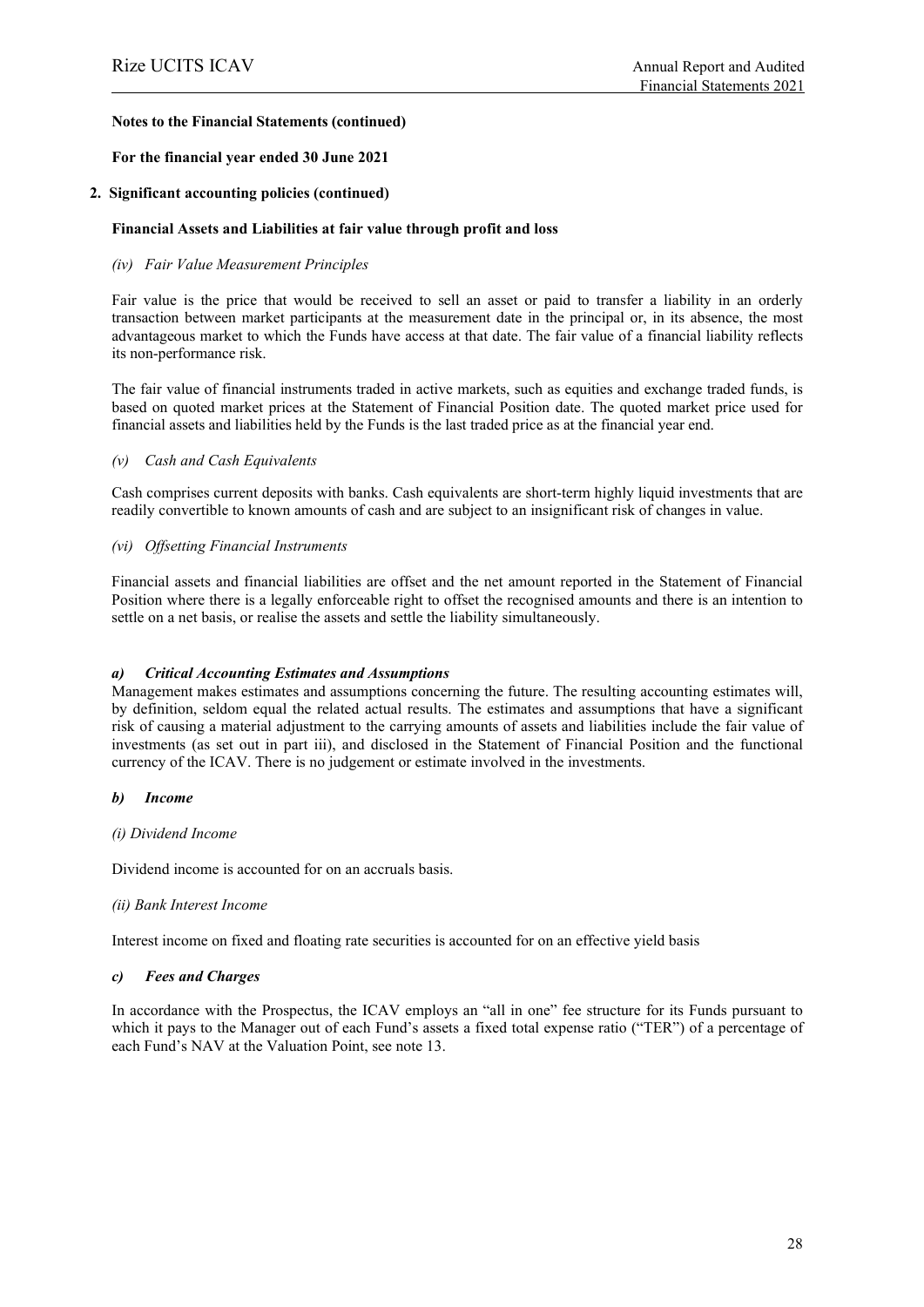#### **For the financial year ended 30 June 2021**

#### **2. Significant accounting policies (continued)**

#### **Financial Assets and Liabilities at fair value through profit and loss (continued)**

#### *d) Redeemable Participating Shares*

Redeemable Participating Shares are redeemable at the Shareholder's option and are classified as financial liabilities.

#### *e) Taxation*

Interest income and dividend income received by the ICAV may be subject to withholding tax imposed in the country of origin. Investment income is recorded gross of such taxes. Capital gains tax may be payable by the ICAV for any gains. See Note 16 for further information relating to taxation.

#### *f) Other Receivables and Other Payables*

Trades awaiting settlement are reflected in Other Receivables and Other Payables in the Statement of Financial Position.

#### *g) Foreign exchange*

Foreign exchange gains and losses on financial assets and financial liabilities at fair value through profit or loss are recognised together with other changes in the fair value. Net currency gains/(losses) as set out in Note 5, are net foreign exchange gains and losses on monetary financial assets and financial liabilities other than those classified at fair value through profit or loss. Assets and liabilities denominated in foreign currencies, other than the functional currency of each Fund, have been translated at the rate of exchange ruling at 30 June 2021.

#### *h) Transaction Costs*

Transaction costs are costs incurred to acquire financial assets or liabilities at fair value through profit or loss. They include fees and commissions paid to agents, advisers, brokers and dealers. The transaction costs that are separately identifiable are disclosed in Note 13.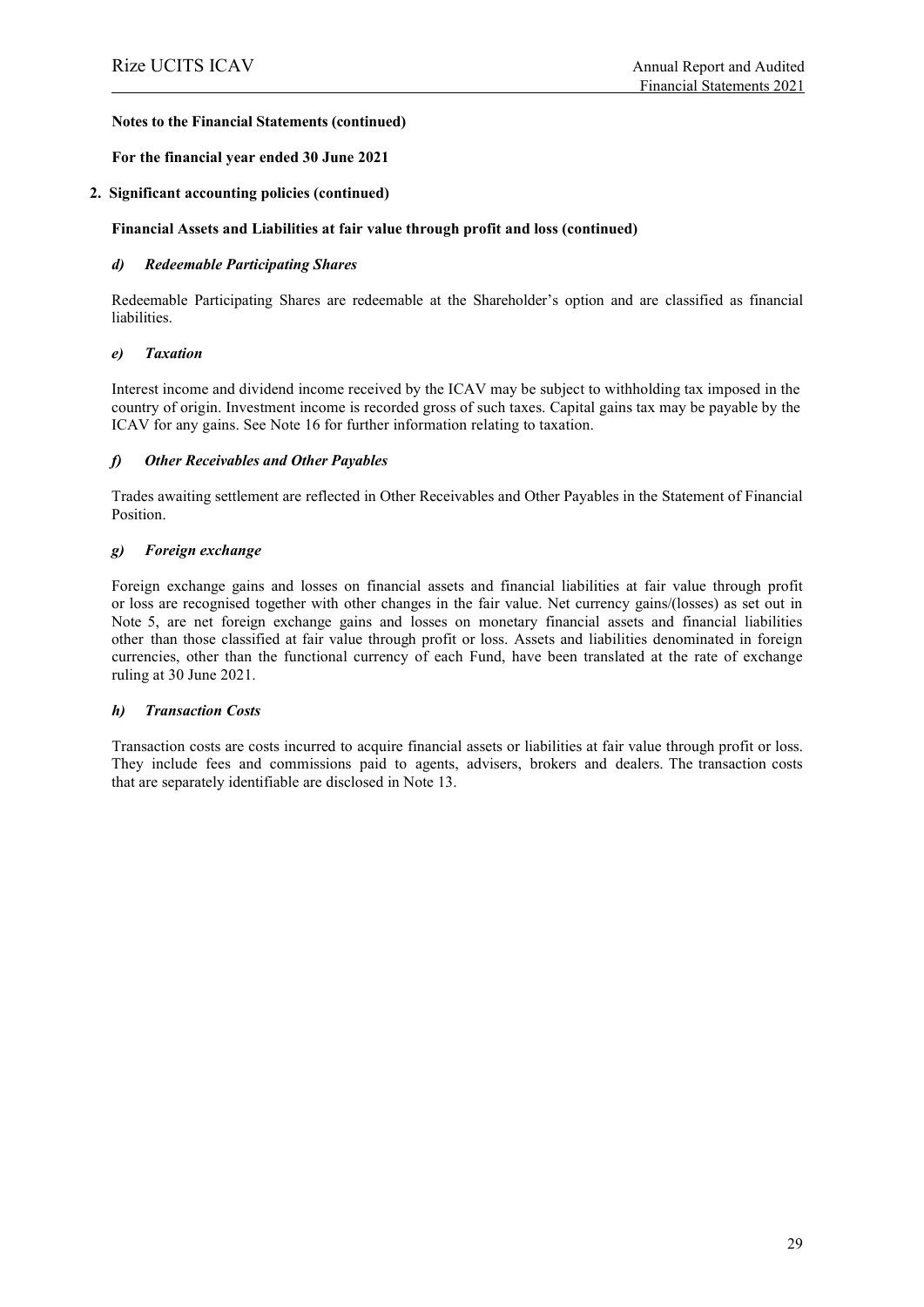#### **For the financial year ended 30 June 2021**

#### **3. Financial Risk Management**

#### **Strategy in using Financial Instruments**

In pursuing its investment objective and policies, the ICAV is exposed to a variety of financial risks: market risk (including market price risk, interest rate risk and currency risk), credit risk, liquidity risk, economic risk and political risk that could result in a reduction in the ICAV's net assets. The ICAV's overall risk management policy focuses on the unpredictability of financial markets and seeks to minimise potential adverse effects on the ICAV's financial performance.

#### **Global exposure**

Under UCITS Regulations issued by the Central Bank of Ireland, the ICAV is required to employ a risk management process ("RMP") which enables it to accurately monitor and manage the global exposure to the ICAV. The Funds use a methodology known as the "Commitment Approach" to measure the global exposure of the ICAV and manage any potential loss due to market risk.

The nature and extent of the financial instruments outstanding at the reporting date and the policies employed by the ICAV to manage these risks are discussed below.

#### *a) Market price risk*

Market price risk is the risk that the fair value of future cash flows of a financial instrument will fluctuate because of changes in market prices. Market price is defined as the prevailing price at which the financial instruments held by the ICAV may be sold within a public arena. It is the estimated amount for which an investment should exchange between a willing buyer and a willing seller in an arms-length transaction wherein the parties had each acted knowledgeably, prudently, and without compulsion. The Funds' securities are susceptible to market price fluctuations arising from uncertainties about the future performance of each specific security held or to which exposure is obtained by the Funds, future market conditions in general and future economic and political events.

The Funds hold equities. Their Investment Manager moderates this risk through the implementation of a range of measures to manage risk. These include carefully selecting securities which meet specific criteria, adherence to certain specified investment restrictions which are set out in the ICAV's Prospectus. The Board of Directors manage the market price risks inherent in the investment portfolios by ensuring full, regular and timely access to relevant information from the Investment Manager. The Board of Directors meets regularly and at each meeting reviews investment performance and overall market positions. They monitor the Investment Manager's compliance with the ICAV's investment objectives.

#### **Market price risk - sensitivity analysis**

#### **Rize Medical Cannabis & Life Science UCITS ETF**

If the market price of Equities had increased by 5% at 30 June 2021, and if all other variables were held constant, then this would have increased the net assets attributable to holders of Redeemable Shares of the Fund by approximately USD 3,084,642 (30 June 2020: USD 76,650). Conversely, if the market price of Equities had decreased by 5%, then this would have decreased the net assets attributable to holders of Redeemable Shares of the Fund by an equal and opposite amount, if all other variables had remained constant.

#### **Rize Cyber Security & Data Privacy UCITS ETF**

If the market price of Equities had increased by 5% at 30 June 2021, and if all other variables were held constant, then this would have increased net assets attributable to holders of Redeemable Shares of the Fund by approximately USD 5,369,587 (30 June 2020: USD 755,543). Conversely, if the market price of Equities had decreased by 5%, then this would have decreased net assets attributable to holders of Redeemable Shares of the Fund by an equal and opposite amount, if all other variables had remained constant.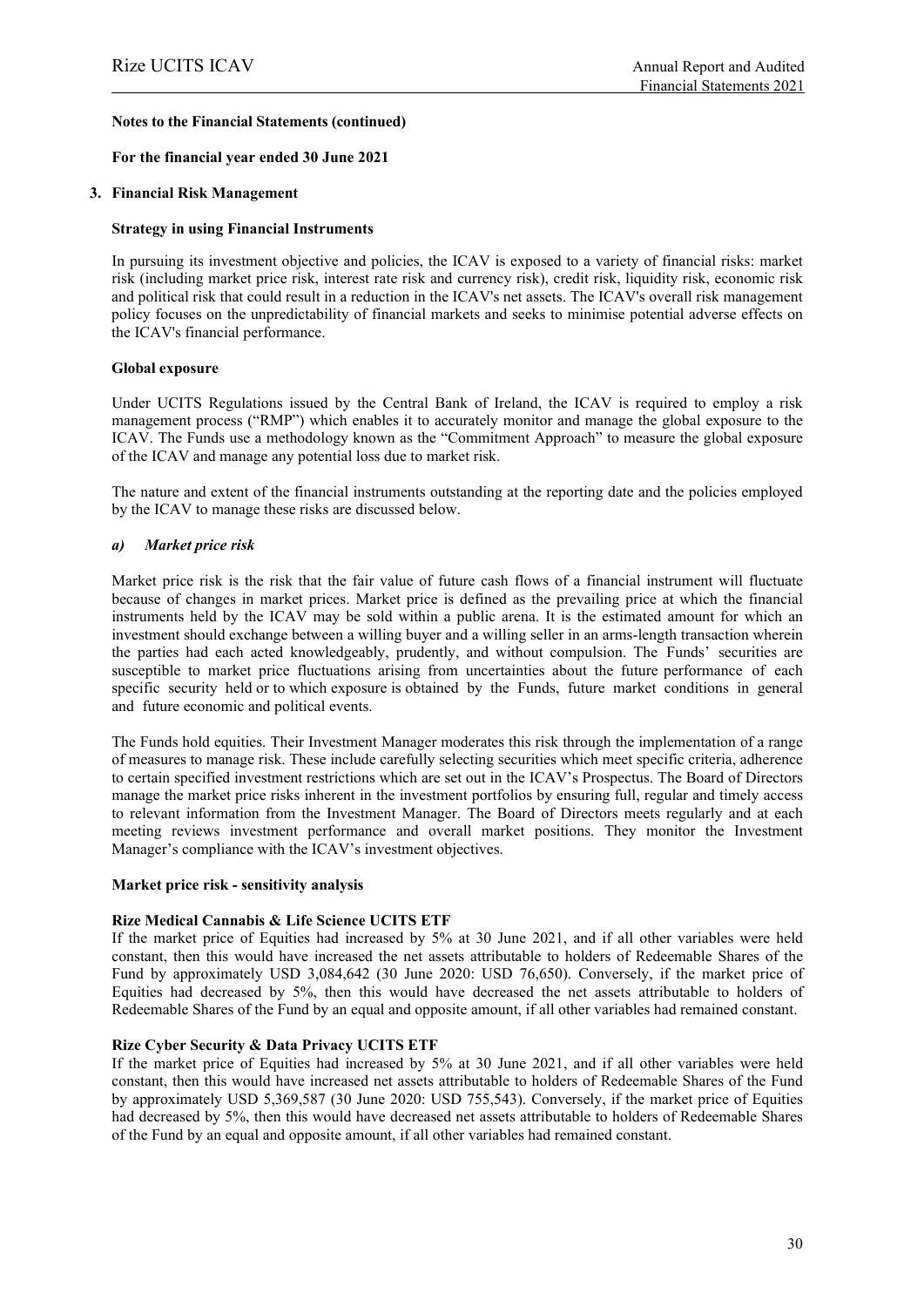**For the financial year ended 30 June 2021**

- **3. Financial Risk Management (continued)**
	- *a) Market price risk*

#### **Market price risk - sensitivity analysis (continued)**

#### **Rize Educational Tech and Digital Learnings UCITS ETF**

If the market price of Equities had increased by 5% at 30 June 2021, and if all other variables were held constant, then this would have increased net assets attributable to holders of Redeemable Shares of the Fund by approximately USD 804,950. Conversely, if the market price of Equities had decreased by 5%, then this would have decreased net assets attributable to holders of Redeemable Shares of the Fund by an equal and opposite amount, if all other variables had remained constant.

#### **Rize Sustainable Future of Food UCITS ETF**

If the market price of Equities had increased by 5% at 30 June 2021, and if all other variables were held constant, then this would have increased net assets attributable to holders of Redeemable Shares of the Fund by approximately USD 12,340,979. Conversely, if the market price of Equities had decreased by 5%, then this would have decreased net assets attributable to holders of Redeemable Shares of the Fund by an equal and opposite amount, if all other variables had remained constant.

#### *b) Interest rate risk*

The Funds' interest-bearing financial assets and financial liabilities exposes them to risks associated with the effects of fluctuations in the prevailing levels of market interest rates on their financial position and cash flows.

The Investment Manager seeks to manage interest rate risk and mitigate exposure of the Funds to movement in market interest rates through entering into fixed rate contracts on behalf of the Funds for a significant portion of the Funds' cash and interest-bearing financial assets.

The Funds do not hold interest-bearing securities. Therefore, these Funds have no exposure to interest rate risk and consequently, no sensitivity analysis for interest rate risk has been carried out.

#### *c) Currency risk*

Currency risk is the risk that the fair value or future cash flows of a financial instrument will fluctuate because of changes in foreign exchange rates.

The Funds are exposed to currency risk as the assets are held in a range of currencies other than the Funds' functional currency. These Funds may hedge their foreign currency risks through forward foreign currency contracts, currency futures and other methods. Additionally, circumstances may also arise in which hedging transactions undertaken by these Funds may reduce currency gains which would otherwise accrue where no such hedging transactions were undertaken by these Funds.

#### **Rize Medical Cannabis and Life Sciences UCITS ETF**

**30 June 2021**

| <b>Assets</b>                  | AUD<br>$(in$ USD $)$ | <b>CAD</b><br>$(in$ USD $)$ | <b>HKD</b><br>$(in$ USD $)$ | <b>TOTAL</b><br>$(in$ USD $)$ |
|--------------------------------|----------------------|-----------------------------|-----------------------------|-------------------------------|
| Financial assets at fair value |                      |                             |                             |                               |
| through profit or loss         |                      |                             |                             |                               |
| - Transferable securities      | 530,036              | 610,167                     |                             | 1,140,203                     |
| Cash and Cash Equivalents      |                      | 686                         |                             | 686                           |
|                                | 530,036              | 610,853                     |                             | .140.889                      |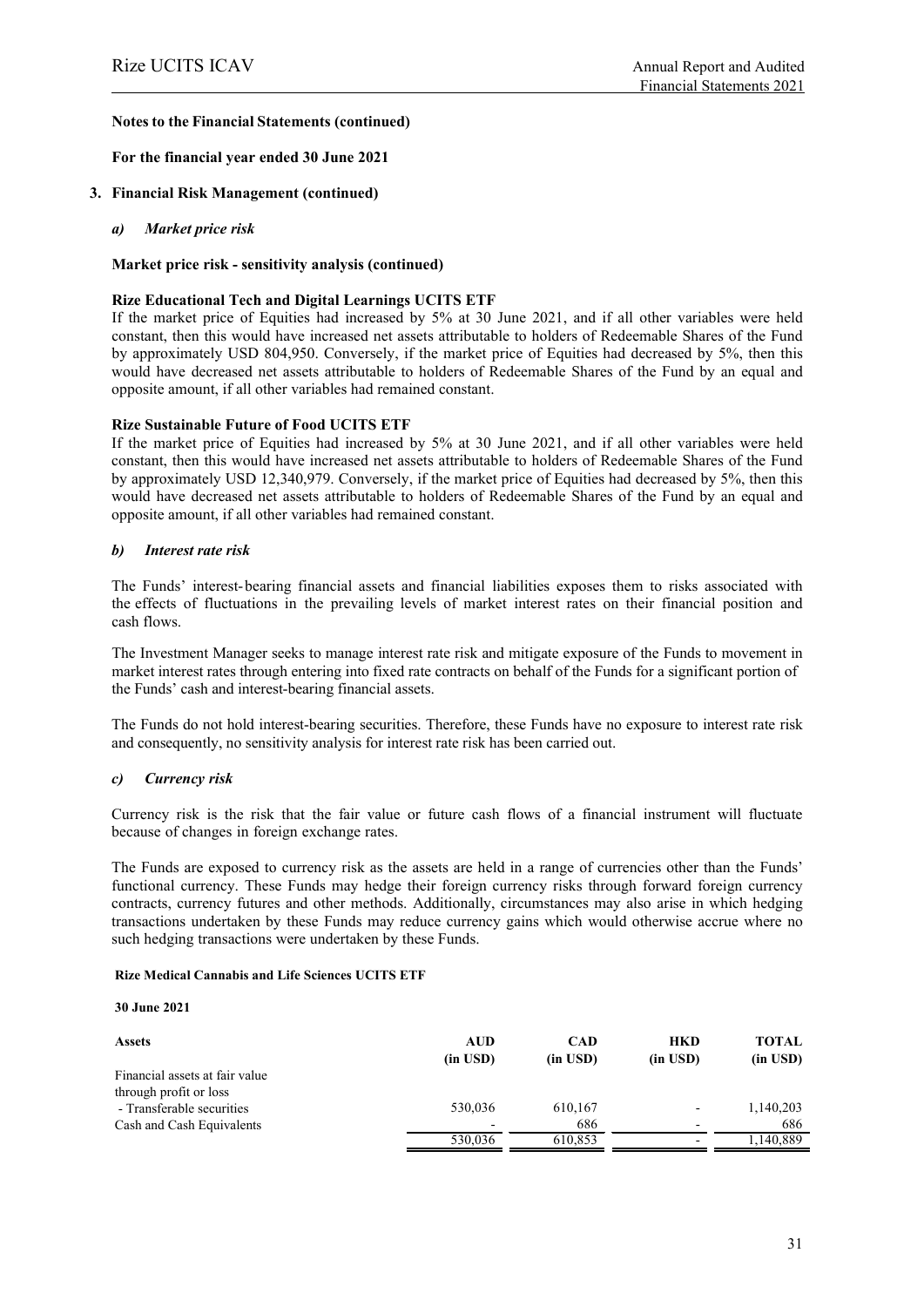#### **For the financial year ended 30 June 2021**

#### **3. Financial Risk Management (continued)**

#### *c) Currency risk (continued)*

#### **Rize Medical Cannabis & Life Science UCITS ETF (continued)**

#### **30 June 2020**

| <b>Assets</b>                  | <b>AUD</b><br>$(in$ USD $)$ | <b>CAD</b><br>(in USD) | <b>HKD</b><br>$(in$ $USD)$ | <b>TOTAL</b><br>$(in$ USD $)$ |
|--------------------------------|-----------------------------|------------------------|----------------------------|-------------------------------|
| Financial assets at fair value |                             |                        |                            |                               |
| through profit or loss         |                             |                        |                            |                               |
| - Transferable securities      | 34.587                      | 39.217                 | 3.113                      | 76,917                        |
| Cash and Cash Equivalents      | $\overline{\phantom{a}}$    | 1,536                  | $\overline{\phantom{0}}$   | 1.536                         |
|                                | 34,587                      | 40.753                 | 3,113                      | 78.453                        |

If the USD exchange rate at 30 June 2021 had increased by 5% with all other variables held constant, this would have decreased Net Assets Attributable to Holders of Redeemable Participating Shares of the Fund by approximately USD 57,044 (30 June 2020: USD 3,923). Conversely, if the USD exchange rate had decreased by 5%, this would have increased Net Assets Attributable to Holders of Redeemable Participating Shares of the Fund by an equal and opposite amount, all other variables remaining constant.

#### **Rize Cybersecurity and Data Privacy UCITS ETF**

#### **30 June 2021**

| <b>Assets</b>                  |            | <b>GBP</b><br>(in USD) | <b>ILS</b><br>(in USD) | <b>JPY</b><br>(in USD) | <b>KRW</b><br>(in USD) |
|--------------------------------|------------|------------------------|------------------------|------------------------|------------------------|
| Financial assets at fair value |            |                        |                        |                        |                        |
| through profit or loss         |            |                        |                        |                        |                        |
| - Transferable securities      |            | 4,407,769              | 1,311,403              | 10,784,057             | 5,189,650              |
| Other receivables              |            | 5,998                  |                        | 5,496                  |                        |
| Cash and Cash Equivalents      |            | (1)                    |                        | 13,259                 | (1)                    |
|                                |            | 4,413,767              | 1,311,403              | 10,802,812             | 5,189,649              |
|                                |            |                        |                        |                        |                        |
| <b>Assets</b>                  |            |                        |                        | <b>SEK</b>             | <b>TOTAL</b>           |
|                                |            |                        |                        | (in USD)               | (in USD)               |
| Financial assets at fair value |            |                        |                        |                        |                        |
| through profit or loss         |            |                        |                        |                        |                        |
| - Transferable securities      |            |                        |                        | 1,375,943              | 23,068,821             |
| Other receivables              |            |                        |                        |                        | 11,494                 |
| Cash and Cash Equivalents      |            |                        |                        |                        | 13,257                 |
|                                |            |                        |                        | 1,375,943              | 23,093,573             |
|                                |            |                        |                        |                        |                        |
| 30 June 2020                   |            |                        |                        |                        |                        |
| <b>Assets</b>                  | <b>GBP</b> | <b>ILS</b>             | <b>JPY</b>             | <b>KRW</b>             | <b>TOTAL</b>           |
|                                | (in USD)   | (in USD)               | $(in$ $USD)$           | (in USD)               | (in USD)               |
| Financial assets at fair value |            |                        |                        |                        |                        |
| through profit or loss         |            |                        |                        |                        |                        |
| - Transferable securities      | 558,899    | 133,044                | 1,828,034              | 294,708                | 2,814,685              |
| Cash and Cash Equivalents      | 144        |                        | 192                    |                        | 336                    |
|                                | 559,043    | 133,044                | 1,828,226              | 294,708                | 2,815,021              |

If the USD exchange rate at 30 June 2021 had increased by 5% with all other variables held constant, this would have decreased Net Assets Attributable to Holders of Redeemable Participating Shares of the Fund by approximately USD 1,154,679 (30 June 2020: USD 140,751). Conversely, if the USD exchange rate had decreased by 5%, this would have increased Net Assets Attributable to Holders of Redeemable Participating Shares of the Fund by an equal and opposite amount, all other variables remaining constant.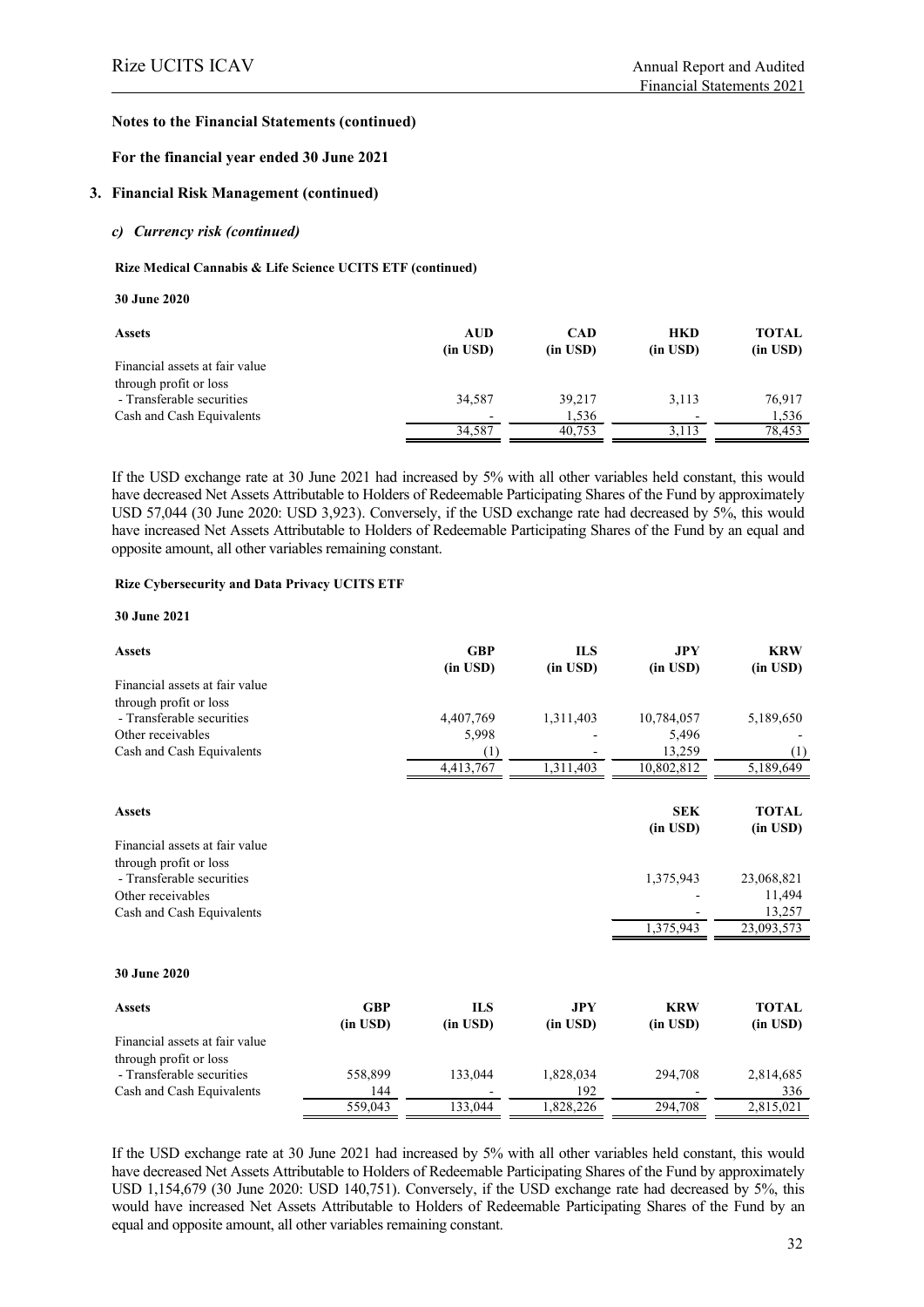#### **For the financial year ended 30 June 2021**

#### **3. Financial Risk Management (continued)**

#### *c) Currency risk (continued)*

#### **Rize Education Tech and Digital Learning UCITS ETF\***

#### **30 June 2021**

| <b>Assets</b>                  | <b>AUD</b>    | <b>CAD</b> | <b>HKD</b>   | JPY          | <b>KRW</b>   |
|--------------------------------|---------------|------------|--------------|--------------|--------------|
| Financial assets at fair value | $(in$ USD $)$ | (in USD)   | $(in$ $USD)$ | (in USD)     | (in USD)     |
|                                |               |            |              |              |              |
| through profit or loss         |               |            |              |              |              |
| - Transferable securities      | 400.083       | 248,819    | 1,803,445    | 482,433      | 166,901      |
| Cash and Cash Equivalents      |               | 287        |              |              |              |
|                                | 400.083       | 249,106    | 1,803,447    | 482,433      | 166,901      |
|                                |               |            |              |              |              |
| <b>Assets</b>                  |               |            | <b>NOK</b>   | <b>SEK</b>   | <b>TOTAL</b> |
|                                |               |            | $(in$ $USD)$ | $(in$ $USD)$ | $(in$ $USD)$ |
| Financial assets at fair value |               |            |              |              |              |
| through profit or loss         |               |            |              |              |              |
| - Transferable securities      |               |            | 721,449      | 80,827       | 3,903,957    |
| Cash and Cash Equivalents      |               |            | 1,054        | 73           | 1,416        |
|                                |               |            | 722.503      | 80,900       | 3,905,373    |

\*Rize Education Tech and Digital Learning UCITS ETF launched on 27 August 2020.

If the USD exchange rate at 30 June 2021 had increased by 5% with all other variables held constant, this would have decreased Net Assets Attributable to Holders of Redeemable Participating Shares of the Fund by approximately USD 195,269. Conversely, if the USD exchange rate had decreased by 5%, this would have increased Net Assets Attributable to Holders of Redeemable Participating Shares of the Fund by an equal and opposite amount, all other variables remaining constant.

#### **Rize Sustainable Future of Food UCITS ETF\***

#### **30 June 2021**

| <b>Assets</b>                  | <b>AUD</b><br>(in USD)     | <b>CAD</b><br>$(in$ USD $)$ | <b>CHF</b><br>$(in$ $USD)$ | <b>DKK</b><br>(in USD)     | <b>EUR</b><br>(in USD) |
|--------------------------------|----------------------------|-----------------------------|----------------------------|----------------------------|------------------------|
| Financial assets at fair value |                            |                             |                            |                            |                        |
| through profit or loss         |                            |                             |                            |                            |                        |
| - Transferable securities      | 3,892,336                  | 3,124,609                   | 16,704,569                 | 4,382,231                  | 22,088,152             |
| Other receivables              |                            |                             | (17)                       | $\left(1\right)$           | (5)                    |
| Cash and Cash Equivalents      |                            | 982                         | 1,576                      | 29                         | 1,383                  |
|                                | 3,892,336                  | 3,125,591                   | 16,706,128                 | 4,382,259                  | 22,089,530             |
| <b>Assets</b>                  | <b>GBP</b><br>$(in$ $USD)$ | <b>JPY</b><br>$(in$ $USD)$  | <b>KRW</b><br>$(in$ $USD)$ | <b>NOK</b><br>$(in$ $USD)$ | <b>SEK</b><br>(in USD) |
| Financial assets at fair value |                            |                             |                            |                            |                        |
| through profit or loss         |                            |                             |                            |                            |                        |
| - Transferable securities      | 12,849,581                 | 10,157,419                  | 3,450,116                  | 8,015,719                  | 15,801,955             |
| Other receivables              |                            | (1)                         |                            |                            | (1)                    |
| Cash and Cash Equivalents      | 1,559                      |                             |                            |                            | 541                    |
|                                | 12,851,139                 | 10,157,418                  | 3,450,116                  | 8,015,719                  | 15,802,495             |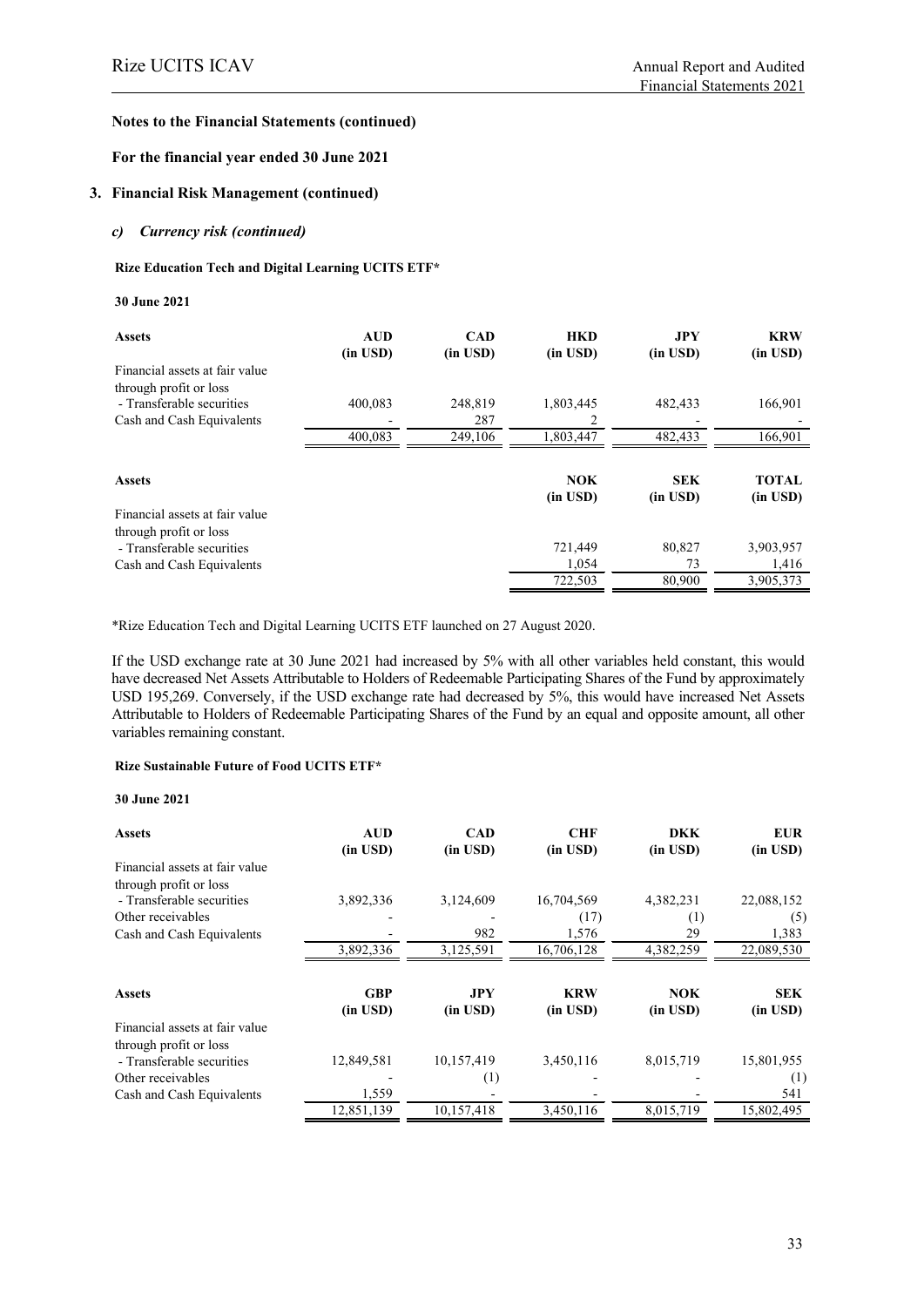#### **For the financial year ended 30 June 2021**

#### **3. Financial Risk Management (continued)**

#### *c) Currency risk (continued)*

#### *Rize Sustainable Future of Food UCITS ETF\* (continued)*

| <b>Assets</b>                  | <b>TWD</b> | Total         |
|--------------------------------|------------|---------------|
|                                | (in USD)   | $(in$ USD $)$ |
| Financial assets at fair value |            |               |
| through profit or loss         |            |               |
| - Transferable securities      | 11,593,533 | 112,060,219   |
| Other receivables              |            | (24)          |
| Cash and Cash Equivalents      | 1.596      | 7,665         |
|                                | 11,595,129 | 112,067,860   |

\*Rize Sustainable Future of Food UCITS ETF launched on 27 August 2020.

If the USD exchange rate at 30 June 2021 had increased by 5% with all other variables held constant, this would have decreased Net Assets Attributable to Holders of Redeemable Participating Shares of the Fund by approximately USD 5,603,393. Conversely, if the USD exchange rate had decreased by 5%, this would have increased Net Assets Attributable to Holders of Redeemable Participating Shares of the Fund by an equal and opposite amount, all other variables remaining constant.

#### *d) Credit Risk*

The ICAV takes on exposure to credit risk, which is the risk that a counterparty will default by failing to meet its obligations in accordance with agreed terms. The ICAV will be exposed to a credit risk on parties with whom it trades, and will also bear the risk of settlement default.

The ICAV minimises its credit risk through dealing with counterparties and credit institutions holding cash and interest-bearing financial assets which are offered by investment-grade rated companies.

The Investment Manager monitors the Funds' credit position on a daily basis.

Northern Trust Fiduciary Services (Ireland) Limited ("NTFSIL") is the appointed Depositary of the ICAV, responsible for the safe-keeping of assets. NTFSIL has appointed The Northern Trust Company ("TNTC") as its global sub-custodian. Both NTFSIL and TNTC are wholly owned subsidiaries of Northern Trust Corporation ("NTC"). As at year end date 30 June 2021, NTC had a long term credit rating from Standard & Poor's of  $(A<sup>+</sup>)$ (30 June 2020: A+).

TNTC (as global sub-custodian of NTFSIL) does not appoint external sub-custodians within the U.S., the U.K., Ireland and Canada. However, in all other markets, TNTC appoints local external sub-custodians. NTFSIL, in the discharge of its depositary duties, verifies the Funds' ownership of Other Assets, (as defined under Other Assets, Art 22(5) of UCITS V Directive 2014/91/EU), by assessing whether the Funds hold the ownership based on information or documents provided by the Funds or where available, on external evidence.

TNTC, in the discharge of its delegated depositary duties, holds in custody (i) all financial instruments that may be registered in a financial instruments account opened on the books of TNTC and (ii) all financial instruments that can be physically delivered to TNTC. TNTC ensures all financial instruments (held in a financial instruments account on the books of TNTC) are held in segregated accounts in the name of the Funds, clearly identifiable as belonging to the Funds, and distinct and separately from the proprietary assets of TNTC, NTFSIL and NTC.

In addition TNTC, as banker, holds cash of the Funds' on deposit. Such cash is held on the Statement of Financial Position of TNTC. In the event of insolvency of TNTC, in accordance with standard banking practice, the Funds will rank as an unsecured creditor of TNTC in respect of any cash deposits.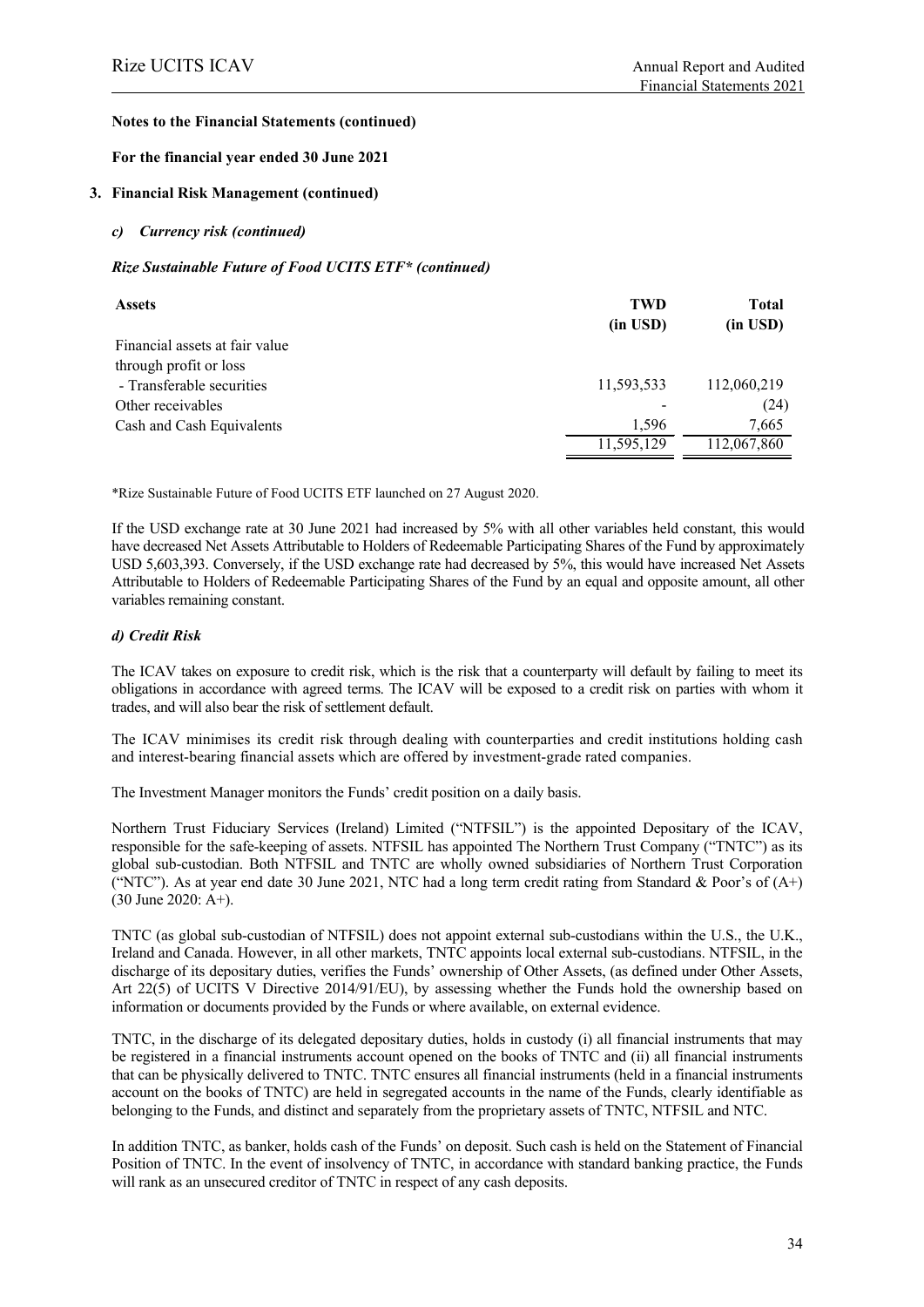#### **For the financial year ended 30 June 2021**

#### **3. Financial Risk Management (continued)**

#### **d)** *C***redit risk (continued)**

Insolvency of NTFSIL and or one of its agents or affiliates may cause the Funds' rights with respect to its assets to be delayed. The Investment Manager manages risk by monitoring the credit quality and financial position of the Depositary and such risk is further managed by the Depositary monitoring the credit quality and financial positions of sub-custodian appointments.

#### *e) Liquidity Risk*

Liquidity risk is the risk that an entity will encounter difficulty in meeting obligations associated with financial liabilities. The Funds are exposed to daily cash redemptions of Redeemable Participating Shares. The Funds generally retain a portion of their assets in cash, which is available to satisfy redemptions. The Funds invest the majority of their assets in investments that are traded in an active market and can be readily disposed. The Funds' listed securities are considered readily realisable as they are listed on a stock exchange.

The Central Bank of Ireland Regulations, Fund Prospectus and supplements give guidance to the Investment Manager as to the maximum amount of the Funds' resources that should be invested in any one holding.

In accordance with the ICAV policy, the Investment Manager monitors the Funds' liquidity positions on a daily basis, and the Board of Directors review these on a quarterly basis.

The tables below analyse the Funds' financial liabilities into relevant maturity groupings based on the remaining period at the reporting date to the contractual maturity date. The amounts in the tables are the contractual undiscounted cash flows. Balances due within twelve months equal their carrying balances as the impact of discounting is not significant.

| <b>Rize Medical Cannabis and Life Sciences UCITS ETF</b>                        | Less than<br>1 month | <b>Total</b> |
|---------------------------------------------------------------------------------|----------------------|--------------|
| As at 30 June 2021                                                              | <b>USD</b>           | USD.         |
| Accruals and other payables<br>Net assets attributable to Holders of Redeemable | 32,170               | 32,170       |
| Participating Shares                                                            | 61,870,176           | 61,870,176   |
| <b>Total financial liabilities</b>                                              | 61,902,346           | 61,902,346   |
|                                                                                 | Less than            |              |
|                                                                                 | 1 month              | <b>Total</b> |
| As at 30 June 2020                                                              | <b>USD</b>           | <b>USD</b>   |
| Accruals and other payables                                                     | 1,807                | 1,807        |
| Net assets attributable to Holders of Redeemable                                |                      |              |
| <b>Participating Shares</b>                                                     | 1,536,693            | 1,536,693    |
| <b>Total financial liabilities</b>                                              | 1,538,500            | 1,538,500    |
|                                                                                 |                      |              |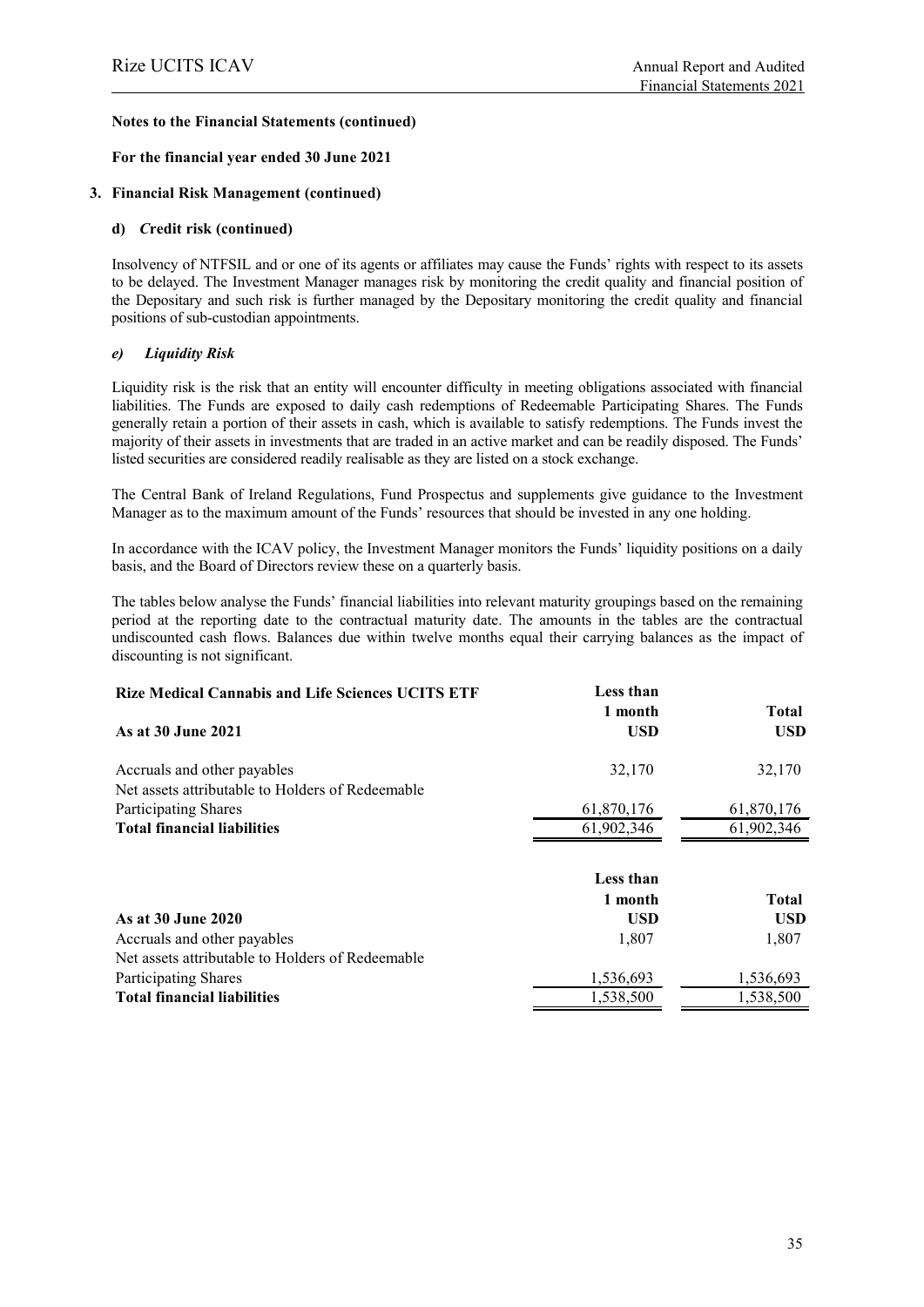#### **For the financial year ended 30 June 2021**

#### **3. Financial Risk Management (continued)**

*e) Liquidity Risk (continued)*

| <b>Rize Cybersecurity and Data Privacy UCITS ETF</b> | Less than   |              |
|------------------------------------------------------|-------------|--------------|
|                                                      | 1 month     | <b>Total</b> |
| As at 30 June 2021                                   | <b>USD</b>  | <b>USD</b>   |
| Accruals and other payables                          | 39,586      | 39,586       |
| Net assets attributable to Holders of Redeemable     |             |              |
| Participating Shares                                 | 107,717,373 | 107,717,373  |
| <b>Total financial liabilities</b>                   | 107,756,959 | 107,756,959  |
|                                                      |             |              |
| Rize Cyber Security & Data Privacy UCITS ETF         | Less than   |              |
|                                                      | 1 month     | <b>Total</b> |
| As at 30 June 2020                                   | <b>USD</b>  | <b>USD</b>   |
| Accruals and other payables                          | 10,096      | 10,096       |
| Net assets attributable to Holders of Redeemable     |             |              |
| <b>Participating Shares</b>                          | 15,146,112  | 15,146,112   |
| <b>Total financial liabilities</b>                   | 15,156,208  | 15,156,208   |
|                                                      |             |              |
| Rize Education Tech and Digital Learning UCITS ETF*  | Less than   |              |
|                                                      | 1 month     | <b>Total</b> |
| As at 30 June 2021                                   | <b>USD</b>  | <b>USD</b>   |
| Accruals and other payables                          | 5,746       | 5,746        |
| Net assets attributable to Holders of Redeemable     |             |              |
| Participating Shares                                 | 16,140,129  | 16,140,129   |
| <b>Total financial liabilities</b>                   | 16,145,875  | 16, 145, 875 |
|                                                      |             |              |
| Rize Sustainable Future of Food UCITS ETF*           | Less than   |              |
|                                                      | 1 month     | <b>Total</b> |
| As at 30 June 2021                                   | <b>USD</b>  | <b>USD</b>   |
| Accruals and other payables                          | 86,967      | 86,967       |
| Net assets attributable to Holders of Redeemable     |             |              |
| Participating Shares                                 | 251,101,260 | 251,101,260  |
| <b>Total financial liabilities</b>                   | 251,188,227 | 251,188,227  |
|                                                      |             |              |

\*Rize Education Tech and Digital Learning UCITS ETF and Rize Sustainable Future of Food UCITS ETF were launched on 27 August 2020.

#### *Fair Value Hierarchy Disclosure*

IFRS 13 'Fair Value Measurement': Requires disclosure relating to the fair value hierarchy in which fair value measurements are categorised for assets and liabilities in the Statement of Financial Position. The fair value of financial assets and financial liabilities traded in an active market (such as trading securities) are based on quoted market prices at the close of trading on the year-end date. The quoted market price used for financial assets held by the Funds is the last traded price as a practical expedient for fair value.

A financial instrument is regarded as quoted in an active market if the quoted prices are readily and regularly available from an exchange, dealer, broker, industry group, pricing service, or regulatory agency, and those prices represent actual and regularly occurring market transactions on an arm's length basis.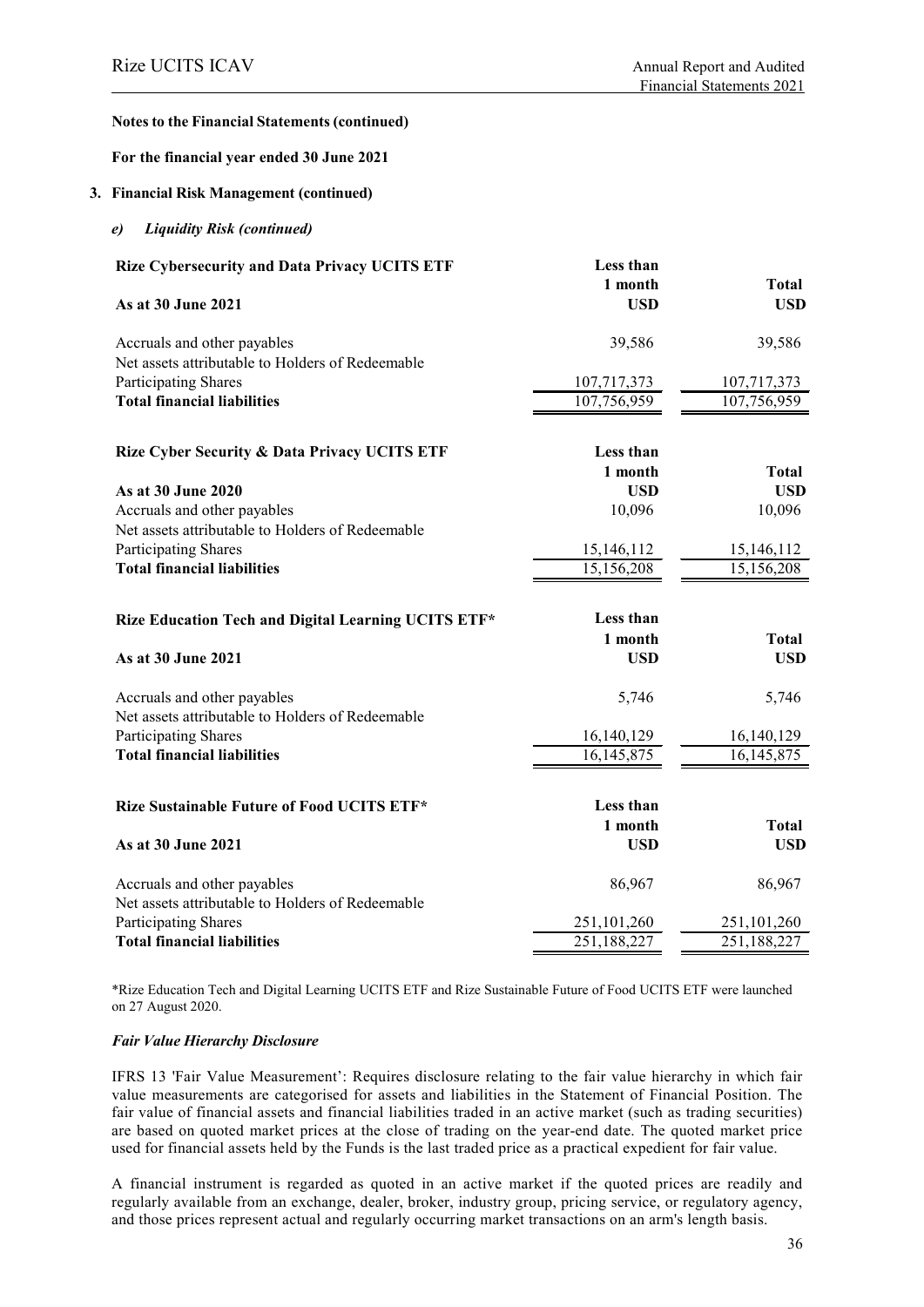#### **For the financial year ended 30 June 2021**

#### **3. Financial Risk Management (continued)**

## *Fair Value Hierarchy Disclosure (continued)*

The Fund classifies fair value measurements using a fair value hierarchy that reflects the significance of the inputs used in making the measurements. The fair value hierarchy has the following Levels:

- Quoted prices (unadjusted) in active markets for identical assets or liabilities (Level 1).
- Inputs other than quoted prices included within Level 1 that are observable for the asset or liability, either directly (that is, as prices) or indirectly (that is, derived from prices) (Level 2).
- Inputs for the asset or liability that are not based on observable market data (that is, unobservable inputs) (Level 3).

The following tables analyse within the fair value hierarchy the Funds' investments at fair value at 30 June 2021 and 30 June 2020.

| Level 1     | Level 2                                                                   | Level 3                                        |
|-------------|---------------------------------------------------------------------------|------------------------------------------------|
| <b>USD</b>  | <b>USD</b>                                                                | <b>USD</b>                                     |
|             |                                                                           |                                                |
| 61,692,844  |                                                                           |                                                |
| 61,692,844  |                                                                           |                                                |
| Level 1     | Level 2                                                                   | Level 3                                        |
| <b>USD</b>  | <b>USD</b>                                                                | <b>USD</b>                                     |
|             |                                                                           |                                                |
|             |                                                                           |                                                |
| 1,532,993   |                                                                           |                                                |
|             |                                                                           |                                                |
| Level 1     | Level 2                                                                   | Level 3                                        |
| <b>USD</b>  | <b>USD</b>                                                                | <b>USD</b>                                     |
|             |                                                                           |                                                |
| 107,391,734 |                                                                           |                                                |
| 107,391,734 |                                                                           |                                                |
|             |                                                                           | Level 3                                        |
| <b>USD</b>  |                                                                           | <b>USD</b>                                     |
|             |                                                                           |                                                |
|             |                                                                           |                                                |
| 15,110,861  |                                                                           |                                                |
|             |                                                                           |                                                |
|             |                                                                           | Level 3                                        |
|             |                                                                           | <b>USD</b>                                     |
|             |                                                                           |                                                |
|             |                                                                           |                                                |
| 16,098,990  |                                                                           |                                                |
|             | 1,532,993<br>Level 1<br>15,110,861<br>Level 1<br><b>USD</b><br>16,098,990 | Level 2<br><b>USD</b><br>Level 2<br><b>USD</b> |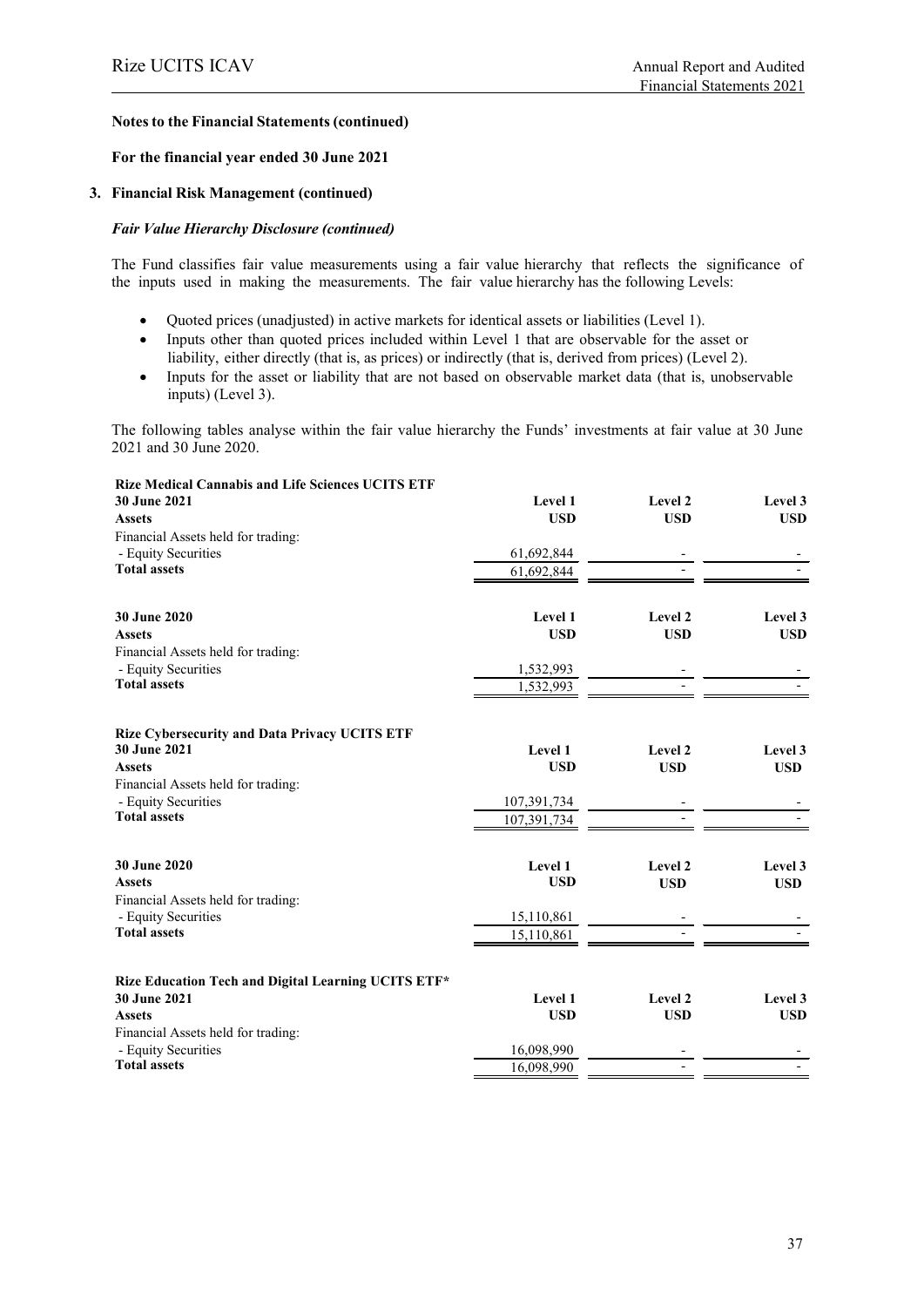#### **For the financial year ended 30 June 2021**

#### **3. Financial Risk Management (continued)**

#### *Fair Value Hierarchy Disclosure (continued)*

| <b>Level 1</b> | Level 2 | Level 3                  |
|----------------|---------|--------------------------|
| USD            | USD     | <b>USD</b>               |
|                |         |                          |
| 246,819,585    |         | $\overline{\phantom{0}}$ |
| 246,819,585    |         |                          |
|                |         |                          |

\*Rize Education Tech and Digital Learning UCITS ETF and Rize Sustainable Future of Food UCITS ETF were launched on 27 August 2020.

#### **Other Financial Assets and Liabilities**

At the 30 June 2021, cash and cash equivalents are considered to be classified as Level 1 within the fair value hierarchy.

All other financial assets and liabilities, other than investments at fair value, whose carrying amounts approximate to fair value have been considered to be classified within Level 3 of the fair value hierarchy.

#### **4. Operating Income**

#### **30 June 2021**

|                      | <b>Rize Medical</b><br><b>Life Sciences</b><br><b>UCITS ETF</b> | <b>UCITS ETF</b>  | <b>Cannabis and Rize Cybersecurity Rize Education Tech</b><br>and Data Privacy and Digital Learning<br>UCITS ETF*                                                      | <b>Rize Sustainable</b><br><b>Future of Food</b><br><b>UCITS ETF*</b>               |
|----------------------|-----------------------------------------------------------------|-------------------|------------------------------------------------------------------------------------------------------------------------------------------------------------------------|-------------------------------------------------------------------------------------|
|                      | For the financial<br><b>June 2021</b>                           | For the financial | For the financial<br>year ended 30 year ended 30 June period from from 27<br>2021 August 2020 (date of August 2020 (date of<br>registration) to 30<br><b>June 2021</b> | For the financial<br>period from from 27<br>registration) to 30<br><b>June 2021</b> |
|                      | <b>USD</b>                                                      | <b>USD</b>        | <b>USD</b>                                                                                                                                                             | <b>USD</b>                                                                          |
| Dividend income      | 119,683                                                         | 328,090           | 25,558                                                                                                                                                                 | 1,609,394                                                                           |
| Bank interest income | 280                                                             | 5,667             | 214                                                                                                                                                                    | 36,725                                                                              |
|                      | 119,963                                                         | 333,757           | 25,772                                                                                                                                                                 | 1,646,119                                                                           |

\*Rize Education Tech and Digital Learning UCITS ETF and Rize Sustainable Future of Food UCITS ETF were launched on 27 August 2020.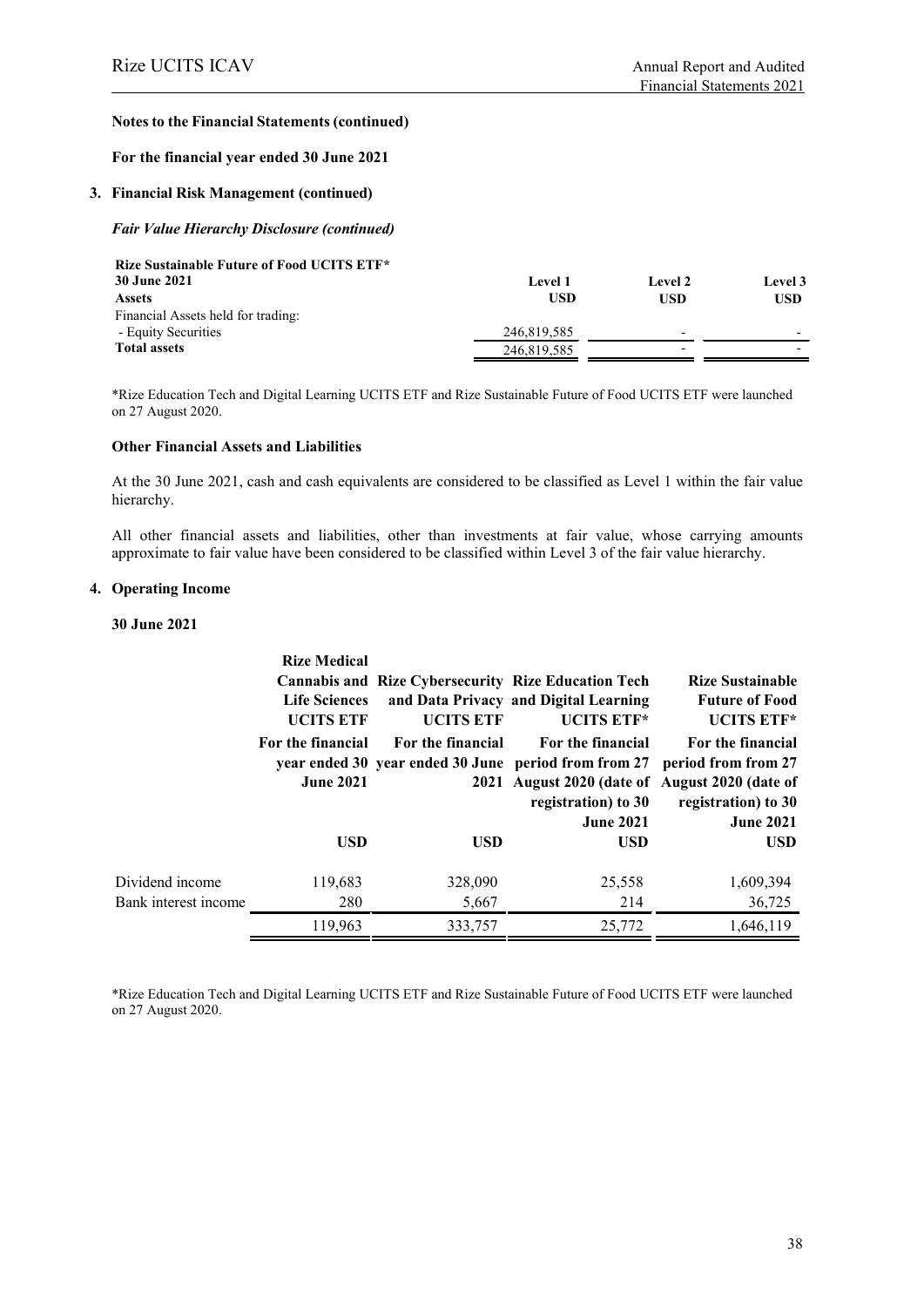**For the financial year ended 30 June 2021**

#### **4. Operating Income (continued)**

**30 June 2020**

| <b>Rize Medical Cannabis</b> | <b>Rize Cybersecurity</b> |
|------------------------------|---------------------------|
| and Life Sciences            | and Data Privacy          |
| <b>UCITS ETF</b>             | <b>UCITS ETF</b>          |
| For the financial period     | For the financial period  |
| from 23 April 2019           | from 23 April 2019        |
| (date of registration)       | (date of registration)    |
| to 30 June 2020              | to 30 June 2020           |
| <b>USD</b>                   | <b>USD</b>                |
| 2,760                        | 10,285                    |
| 2.760                        | 10.285                    |
|                              |                           |

#### **5. Net Gains/(Losses) on Financial Assets and Liabilities at Fair Value Through Profit or Loss**

#### **30 June 2021**

|                             | <b>Rize Medical</b>  |                     |                                                                |                                     |
|-----------------------------|----------------------|---------------------|----------------------------------------------------------------|-------------------------------------|
|                             | <b>Cannabis and</b>  |                     | <b>Rize Cybersecurity Rize Education Tech Rize Sustainable</b> |                                     |
|                             | <b>Life Sciences</b> |                     | and Data Privacy and Digital Learning                          | <b>Future of Food</b>               |
|                             | <b>UCITS ETF</b>     | <b>UCITS ETF</b>    | UCITS ETF*                                                     | <b>UCITS ETF*</b>                   |
|                             |                      |                     |                                                                | For the financial For the financial |
|                             | For the financial    | For the financial   | period from 27                                                 | period from 27                      |
|                             | year ended           | year ended          | August 2020                                                    | August 2020                         |
|                             | <b>30 June 2021</b>  | <b>30 June 2021</b> |                                                                | to 30 June 2021 to 30 June 2021     |
|                             | <b>USD</b>           | <b>USD</b>          | USD                                                            | USD.                                |
| Realised gains/(losses) on  |                      |                     |                                                                |                                     |
| sale of investments         | 4,311,066            | 6,792,447           | (608, 658)                                                     | 799,870                             |
| Net currency (losses)/gains | (186)                | 5,211               | (943)                                                          | (7,373)                             |
| Net change in unrealised    |                      |                     |                                                                |                                     |
| (depreciation)/appreciation |                      |                     |                                                                |                                     |
| on investments              | (1,460,660)          | 6,158,025           | (4,369,257)                                                    | 7,789,070                           |
|                             | 2,850,220            | 12,955,683          | (4,978,858)                                                    | 8,581,567                           |

\*Rize Education Tech and Digital Learning UCITS ETF and Rize Sustainable Future of Food UCITS ETF were launched on 27 August 2020.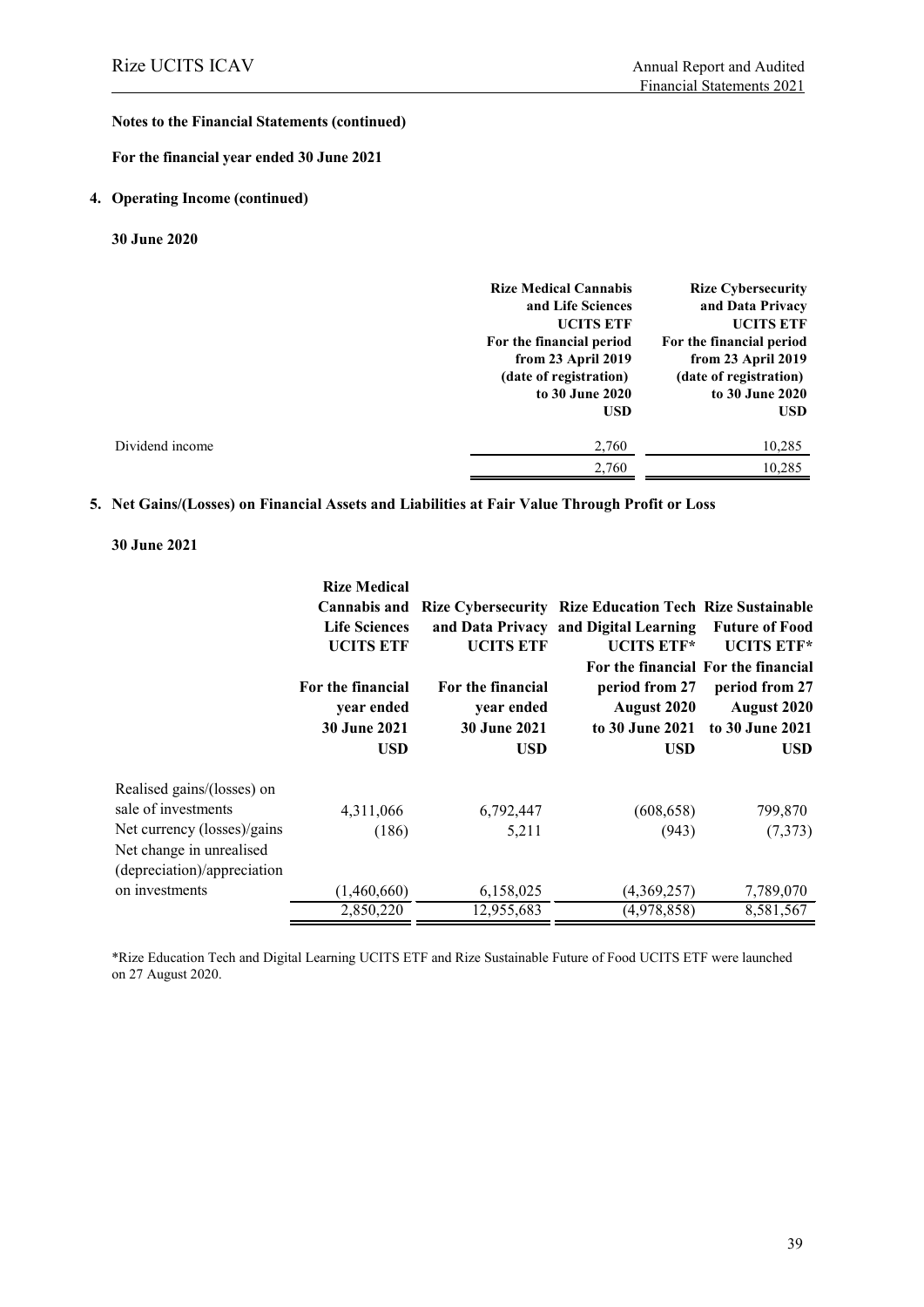#### **For the financial year ended 30 June 2021**

#### **5. Net Gains/(Losses) on Financial Assets and Liabilities at Fair Value Through Profit or Loss (continued)**

#### **30 June 2020**

|                                                      | <b>Rize Medical Cannabis</b><br>and Life Sciences | <b>Rize Cybersecurity</b><br>and Data Privacy |
|------------------------------------------------------|---------------------------------------------------|-----------------------------------------------|
|                                                      | <b>UCITS ETF</b>                                  | <b>UCITS ETF</b>                              |
|                                                      | For the financial period                          | For the financial period                      |
|                                                      | from 23 April 2019                                | from 23 April 2019                            |
|                                                      | (date of registration)                            | (date of registration)                        |
|                                                      | to 30 June 2020                                   | to 30 June 2020                               |
|                                                      | <b>USD</b>                                        | <b>USD</b>                                    |
| Realised (loss)/gain on sale of investments          | (46,993)                                          | 654,465                                       |
| Net currency gain/(loss)                             | 27                                                | (855)                                         |
| Net change in unrealised appreciation on investments | 64,496                                            | 931,845                                       |
|                                                      | 17,530                                            | 1,585,455                                     |

#### **6. Operating Expenses**

#### **30 June 2021**

|                   | <b>Rize Medical</b><br><b>Cannabis and Life</b><br><b>Sciences UCITS ETF</b> | <b>UCITS ETF</b>                                | <b>Rize Cybersecurity Rize Education Tech</b><br>and Data Privacy and Digital Learning<br>UCITS ETF*      | <b>Rize Sustainable</b><br><b>Future of Food</b><br><b>UCITS ETF*</b>                                   |
|-------------------|------------------------------------------------------------------------------|-------------------------------------------------|-----------------------------------------------------------------------------------------------------------|---------------------------------------------------------------------------------------------------------|
|                   | For the financial<br>year ended 30 June<br>2021                              | For the financial<br>vear ended 30 June<br>2021 | For the financial<br>August 2020 (date of August 2020 (date of<br>registration) to 30<br><b>June 2021</b> | For the financial<br>period from from 27 period from from 27<br>registration) to 30<br><b>June 2021</b> |
|                   | <b>USD</b>                                                                   | <b>USD</b>                                      | <b>USD</b>                                                                                                | USD.                                                                                                    |
| Management fee*** | 167,898<br>167,898                                                           | 288,095<br>288,095                              | 36,194<br>36,194                                                                                          | 320,977<br>320,977                                                                                      |

\*Rize Education Tech and Digital Learning UCITS ETF and Rize Sustainable Future of Food UCITS ETF were launched on 27 August 2020.

#### **30 June 2020**

|                   | <b>Rize Medical Cannabis</b> | <b>Rize Cybersecurity</b> |
|-------------------|------------------------------|---------------------------|
|                   | and Life Sciences            | and Data Privacy          |
|                   | <b>UCITS ETF</b>             | <b>UCITS ETF</b>          |
|                   | For the financial period     | For the financial period  |
|                   | from 23 April 2019           | from 23 April 2019        |
|                   | (date of registration)       | (date of registration)    |
|                   | to 30 June 2020              | to 30 June 2020           |
|                   | <b>USD</b>                   | <b>USD</b>                |
| Management fee*** | 2,518                        | 10,603                    |
|                   | 2,518                        | 10,603                    |
|                   |                              |                           |

\*\*\*Refer to note 13 for further clarification around the Management fee.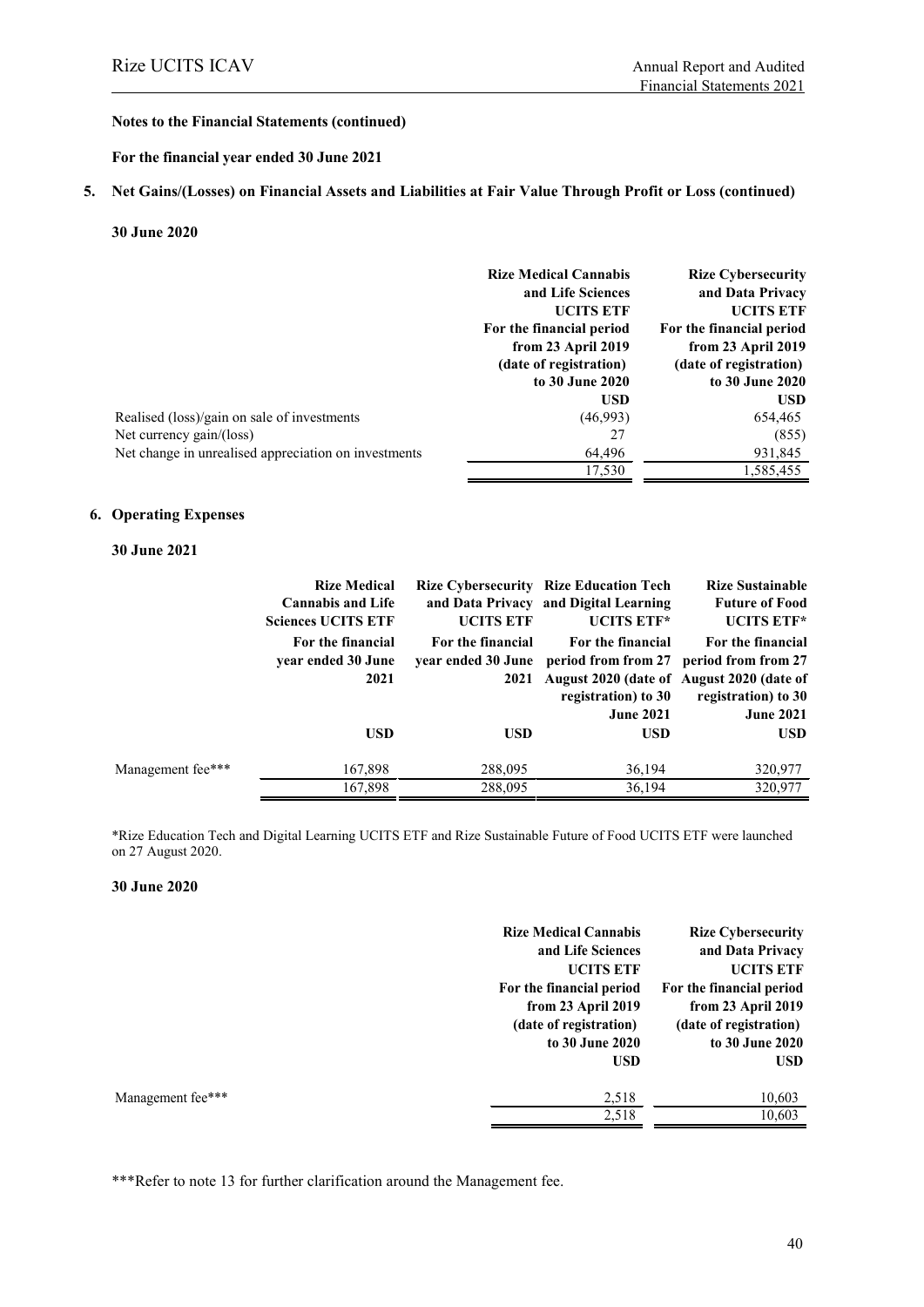### **For the financial year ended 30 June 2021**

# **7. Cash and Cash Equivalents**

#### **30 June 2021**

|                            | <b>Rize Medical</b><br><b>Sciences UCITS</b><br>ETF | <b>Cannabis and Life Rize Cybersecurity</b><br>and Data Privacy<br><b>UCITS ETF</b> | <b>Rize Education</b><br><b>Tech and Digital</b><br><b>Learning UCITS</b><br>$ETF*$ | <b>Rize Sustainable</b><br><b>Future of Food</b><br>UCITS ETF* |
|----------------------------|-----------------------------------------------------|-------------------------------------------------------------------------------------|-------------------------------------------------------------------------------------|----------------------------------------------------------------|
|                            | As at                                               | As at                                                                               | As at                                                                               | As at                                                          |
|                            | <b>30 June 2021</b>                                 | <b>30 June 2021</b>                                                                 | <b>30 June 2021</b>                                                                 | <b>30 June 2021</b>                                            |
|                            | <b>USD</b>                                          | <b>USD</b>                                                                          | <b>USD</b>                                                                          | <b>USD</b>                                                     |
| Cash at bank               |                                                     |                                                                                     |                                                                                     |                                                                |
| The Northern Trust Company | 209,502                                             | 349,155                                                                             | 46,885                                                                              | 512,331                                                        |
|                            | 209,502                                             | 349,155                                                                             | 46,885                                                                              | 512,331                                                        |

\*Rize Education Tech and Digital Learning UCITS ETF and Rize Sustainable Future of Food UCITS ETF were launched on 27 August 2020.

#### **30 June 2020**

|                            | <b>Rize Medical</b><br><b>Cannabis and Life</b><br><b>Sciences UCITS ETF</b> | <b>Rize Cybersecurity</b><br>and Data Privacy<br><b>UCITS ETF</b> |
|----------------------------|------------------------------------------------------------------------------|-------------------------------------------------------------------|
|                            | As at<br><b>30 June 2020</b><br><b>USD</b>                                   | As at<br><b>30 June 2020</b><br><b>USD</b>                        |
| Cash at bank               |                                                                              |                                                                   |
| The Northern Trust Company | 5,507                                                                        | 45,347                                                            |
|                            | 5,507                                                                        | 45,347                                                            |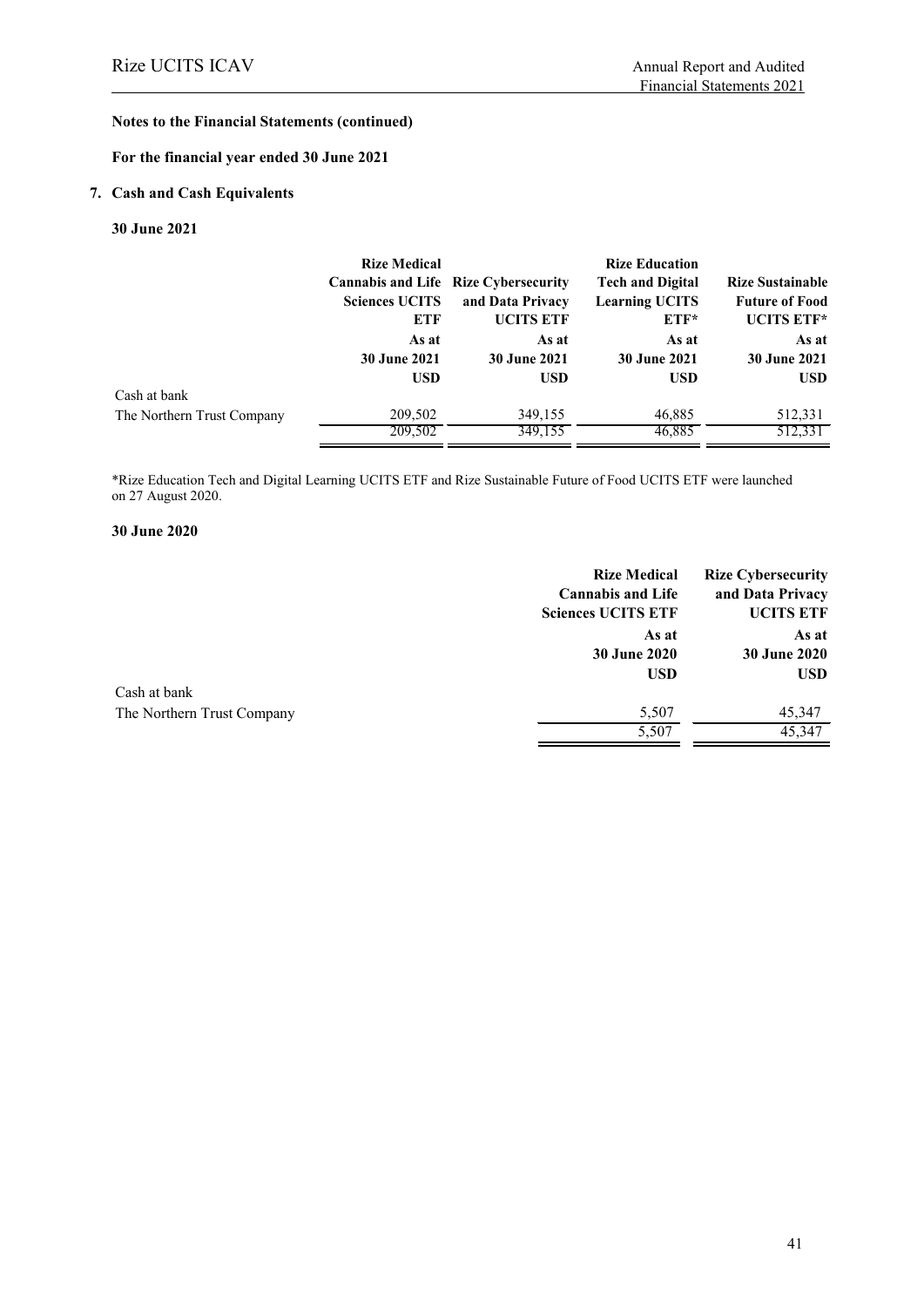**For the financial year ended 30 June 2021**

#### **8. Other Receivables**

|                              | <b>Rize Medical</b>  |                           | <b>Rize Education</b>   |                         |
|------------------------------|----------------------|---------------------------|-------------------------|-------------------------|
|                              | <b>Cannabis and</b>  | <b>Rize Cybersecurity</b> | <b>Tech and Digital</b> | <b>Rize Sustainable</b> |
|                              | <b>Life Sciences</b> | and Data Privacy          | Learning                | <b>Future of Food</b>   |
|                              | <b>UCITS ETF</b>     | <b>UCITS ETF</b>          | UCITS ETF*              | UCITS ETF*              |
|                              | As at                | As at                     | As at                   | As at                   |
|                              | <b>30 June 2021</b>  | <b>30 June 2021</b>       | <b>30 June 2021</b>     | <b>30 June 2021</b>     |
|                              | <b>USD</b>           | <b>USD</b>                | <b>USD</b>              | <b>USD</b>              |
| Accrued Dividend Income      |                      | 16,070                    |                         | 99,594                  |
| Receivable for Shares Issued | -                    |                           |                         | 3,756,717               |
|                              | -                    | 16,070                    |                         | 3,856,311               |

\*Rize Education Tech and Digital Learning UCITS ETF and Rize Sustainable Future of Food UCITS ETF were launched on 27 August 2020.

There were no receivables reported at the financial year ended 30 June 2020.

#### **9. Accruals and other payables**

#### **30 June 2021**

|                        | <b>Rize Medical</b>      |                           | <b>Rize Education</b>   |                         |
|------------------------|--------------------------|---------------------------|-------------------------|-------------------------|
|                        | <b>Cannabis and Life</b> | <b>Rize Cybersecurity</b> | <b>Tech and Digital</b> | <b>Rize Sustainable</b> |
|                        | <b>Sciences UCITS</b>    | and Data Privacy          | <b>Learning UCITS</b>   | <b>Future of Food</b>   |
|                        | ETF                      | <b>UCITS ETF</b>          | ETF*                    | UCITS ETF**             |
|                        | As at                    | As at                     | As at                   | As at                   |
|                        | <b>30 June 2021</b>      | <b>30 June 2021</b>       | <b>30 June 2021</b>     | <b>30 June 2021</b>     |
|                        | <b>USD</b>               | <b>USD</b>                | <b>USD</b>              | <b>USD</b>              |
| Accrued management fee | 32,170                   | 39,509                    | 5,746                   | 86,943                  |
| Bank charges           |                          | 77                        |                         | 24                      |
|                        | 32,170                   | 39,586                    | 5,746                   | 86,967                  |

\*Rize Education Tech and Digital Learning UCITS ETF and Rize Sustainable Future of Food UCITS ETF were launched on 27 August 2020.

#### **30 June 2020**

|                        | <b>Rize Medical Cannabis</b><br>and Life Sciences<br><b>UCITS ETF</b> | <b>Rize Cybersecurity</b><br>and Data Privacy<br><b>UCITS ETF</b> |
|------------------------|-----------------------------------------------------------------------|-------------------------------------------------------------------|
|                        | As at<br><b>30 June 2020</b><br><b>USD</b>                            | As at<br>30 June 2020<br><b>USD</b>                               |
| Accrued management fee | 1,807<br>1,807                                                        | 10,096<br>10,096                                                  |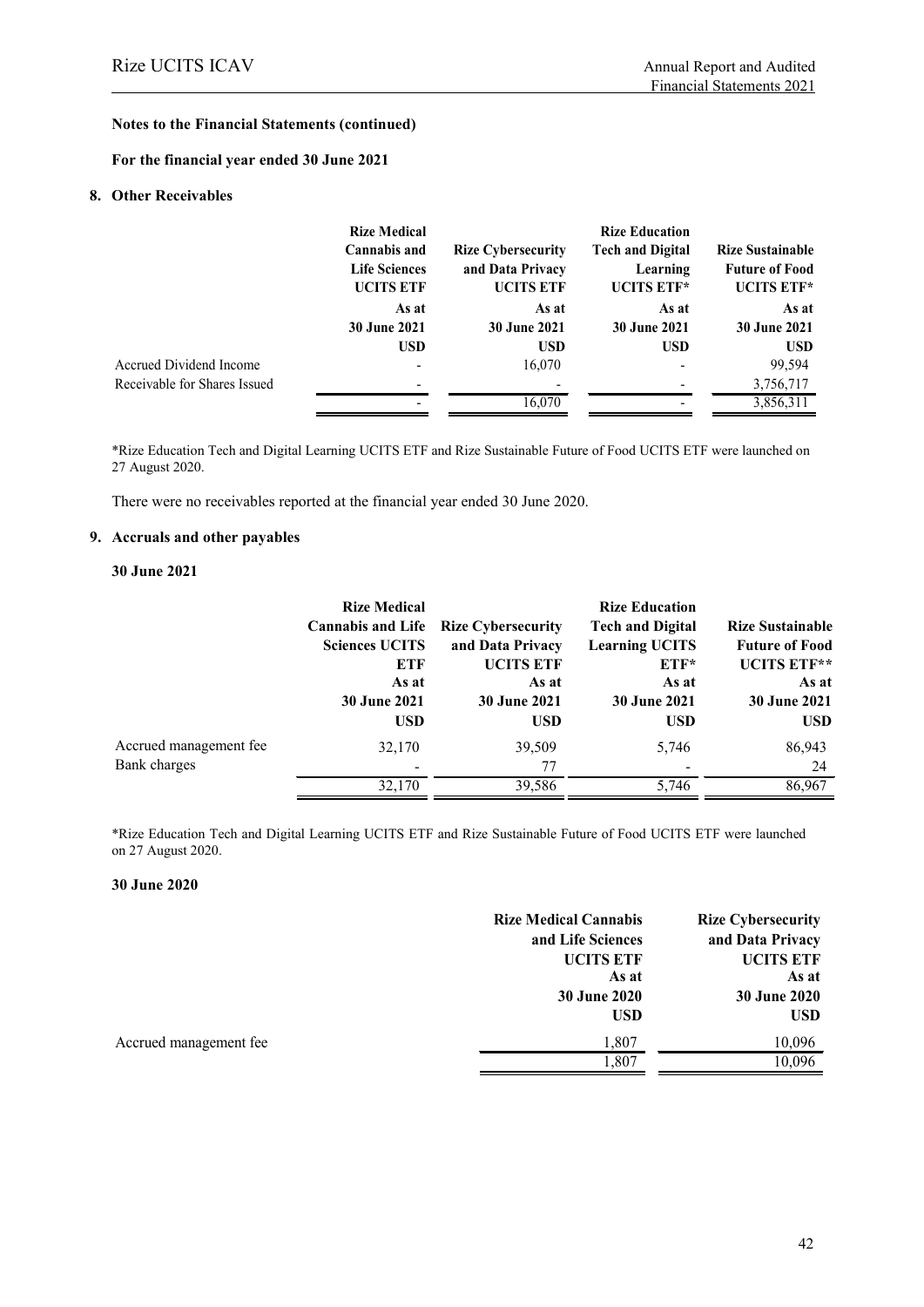#### **For the financial year ended 30 June 2021**

#### **10. Share Capital**

The share capital of the ICAV shall at all times equal the Net Asset Value of the ICAV. The Directors are empowered to issue up to 500 billion Shares of no par value in the ICAV at the Net Asset Value per Share on such terms as they may think fit. There are no rights of pre-emption upon the issue of Shares in the ICAV. The Subscriber Shares do not participate in the assets of any Fund. The ICAV reserves the right to redeem some or all of the Subscriber Shares provided that the ICAV at all times has a minimum issued share capital to the value of €300,000.

#### **30 June 2021**

#### **Rize Medical Cannabis and Life Sciences UCITS ETF**

|                                                      | For the financial year | For the financial period |
|------------------------------------------------------|------------------------|--------------------------|
| <b>Number of USD Accumulating ETF Shares</b>         | ended 30 June 2021     | from 23 April 2019       |
| <b>Issued and Fully Paid</b>                         |                        | to 30 June 2020          |
| Balance at beginning of financial year/period        | 300,000                |                          |
| Issued during financial year/period                  | 6,930,396              | 300,000                  |
| Redeemed during financial year/period                | (450,000)              |                          |
| <b>Total number of USD Accumulating ETF Shares</b>   |                        |                          |
| in issue at end of financial year/period             | 6,780,396              | 300,000                  |
| <b>Rize Cybersecurity and Data Privacy UCITS ETF</b> |                        |                          |
|                                                      | For the financial year | For the financial period |
| <b>Number of USD Accumulating ETF Shares</b>         | ended 30 June 2021     | from 23 April 2019       |
| <b>Issued and Fully Paid</b>                         |                        | to 30 June 2020          |
| Balance at beginning of financial year/period        | 2,850,000              |                          |
| Issued during financial year/period                  | 12,965,183             | 2,850,000                |
|                                                      |                        |                          |
| Redeemed during financial year/period                | (800,000)              |                          |
| <b>Total number of USD Accumulating ETF Shares</b>   |                        |                          |
| in issue at end of financial year/period             | 15,015,183             | 2,850,000                |

| Rize Education Tech and Digital Learning UCITS ETF* | For the financial period<br>from from 27 August<br>2020 (date of registration)<br>to 30 June 2021 |
|-----------------------------------------------------|---------------------------------------------------------------------------------------------------|
| <b>Number of USD Accumulating ETF Shares</b>        |                                                                                                   |
| <b>Issued and Fully Paid</b>                        |                                                                                                   |
| Balance at beginning of financial period            |                                                                                                   |
| Issued during financial period                      | 4,829,772                                                                                         |
| Redeemed during financial period                    | (500,000)                                                                                         |
| <b>Total number of USD Accumulating ETF Shares</b>  |                                                                                                   |
| in issue at end of financial period                 | 4.329.772                                                                                         |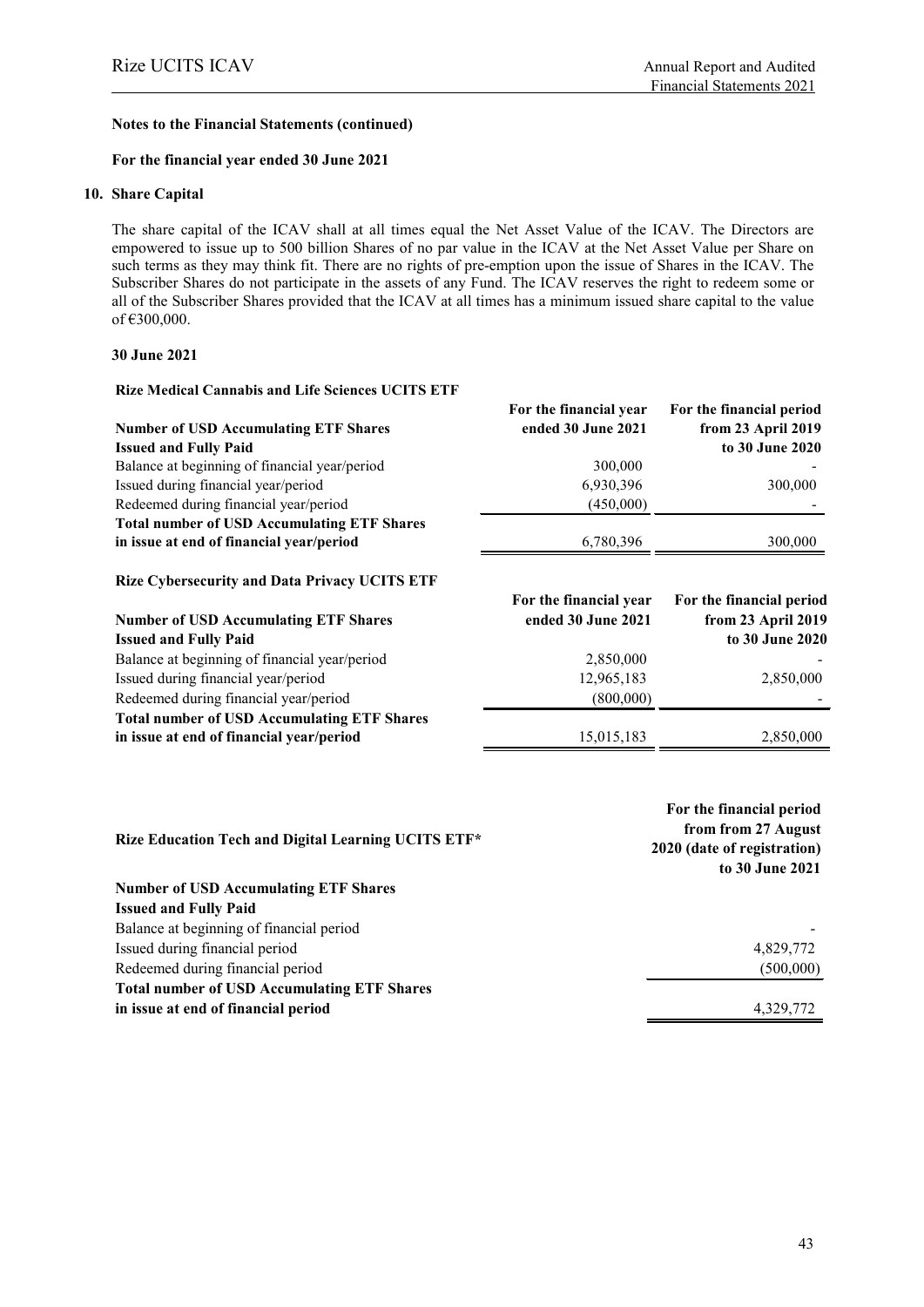#### **For the financial year ended 30 June 2021**

#### **10. Share Capital (continued)**

|                                                    | For the financial period    |
|----------------------------------------------------|-----------------------------|
|                                                    | from from 27 August         |
| <b>Rize Sustainable Future of Food UCITS ETF*</b>  | 2020 (date of registration) |
|                                                    | to 30 June 2021             |
| <b>Number of USD Accumulating ETF Shares</b>       |                             |
| <b>Issued and Fully Paid</b>                       |                             |
| Balance at beginning of financial period           |                             |
| Issued during financial period                     | 40,133,000                  |
| Redeemed during financial period                   |                             |
| <b>Total number of USD Accumulating ETF Shares</b> |                             |
| in issue at end of financial period                | 40.133,000                  |

\*Rize Education Tech and Digital Learning UCITS ETF and Rize Sustainable Future of Food UCITS ETF were launched on 27 August 2020.

#### **11. Net Asset Value**

| <b>Rize Medical Cannabis and Life Sciences UCITS EFT</b> |                        |                                            |
|----------------------------------------------------------|------------------------|--------------------------------------------|
|                                                          |                        | Net Asset Value Net Asset per Share        |
| <b>USD Accumulating ETF Shares</b>                       | <b>USD</b>             | <b>USD</b>                                 |
| 30 June 2020                                             | 1,536,693              | 5.1223                                     |
| <b>Rize Cybersecurity and Data Privacy UCITS ETF</b>     |                        | <b>Net Asset Value Net Asset per Share</b> |
| <b>USD Accumulating ETF Shares</b>                       | <b>USD</b>             | <b>USD</b>                                 |
| 30 June 2020                                             | 15,146,112             | 5.3144                                     |
| <b>Rize Medical Cannabis and Life Sciences UCITS ETF</b> | <b>Net Asset Value</b> | <b>Net Asset per Share</b>                 |
| <b>USD Accumulating ETF Shares</b>                       | <b>USD</b>             | <b>USD</b>                                 |
| 30 June 2021                                             | 61,870,176             | 9.1249                                     |
| <b>Rize Cybersecurity and Data Privacy UCITS ETF</b>     | <b>Net Asset Value</b> | Net Asset per Share                        |
| <b>USD Accumulating ETF Shares</b>                       | <b>USD</b>             | <b>USD</b>                                 |
| 30 June 2021                                             | 107,717,373            | 7.1739                                     |
| Rize Education Tech and Digital Learning UCITS ETF*      | <b>Net Asset Value</b> | <b>Net Asset per Share</b>                 |
|                                                          |                        |                                            |
| <b>USD Accumulating ETF Shares</b>                       | <b>USD</b>             | <b>USD</b>                                 |
| 30 June 2021                                             | 16,140,129             | 3.7277                                     |
| <b>Rize Sustainable Future of Food UCITS ETF*</b>        | <b>Net Asset Value</b> | <b>Net Asset per Share</b>                 |
| <b>USD Accumulating ETF Shares</b>                       | <b>USD</b>             | <b>USD</b>                                 |
| 30 June 2021                                             | 251, 101, 260          | 6.2567                                     |
|                                                          |                        |                                            |

\*Rize Education Tech and Digital Learning UCITS ETF and Rize Sustainable Future of Food UCITS ETF were launched on 27 August 2020.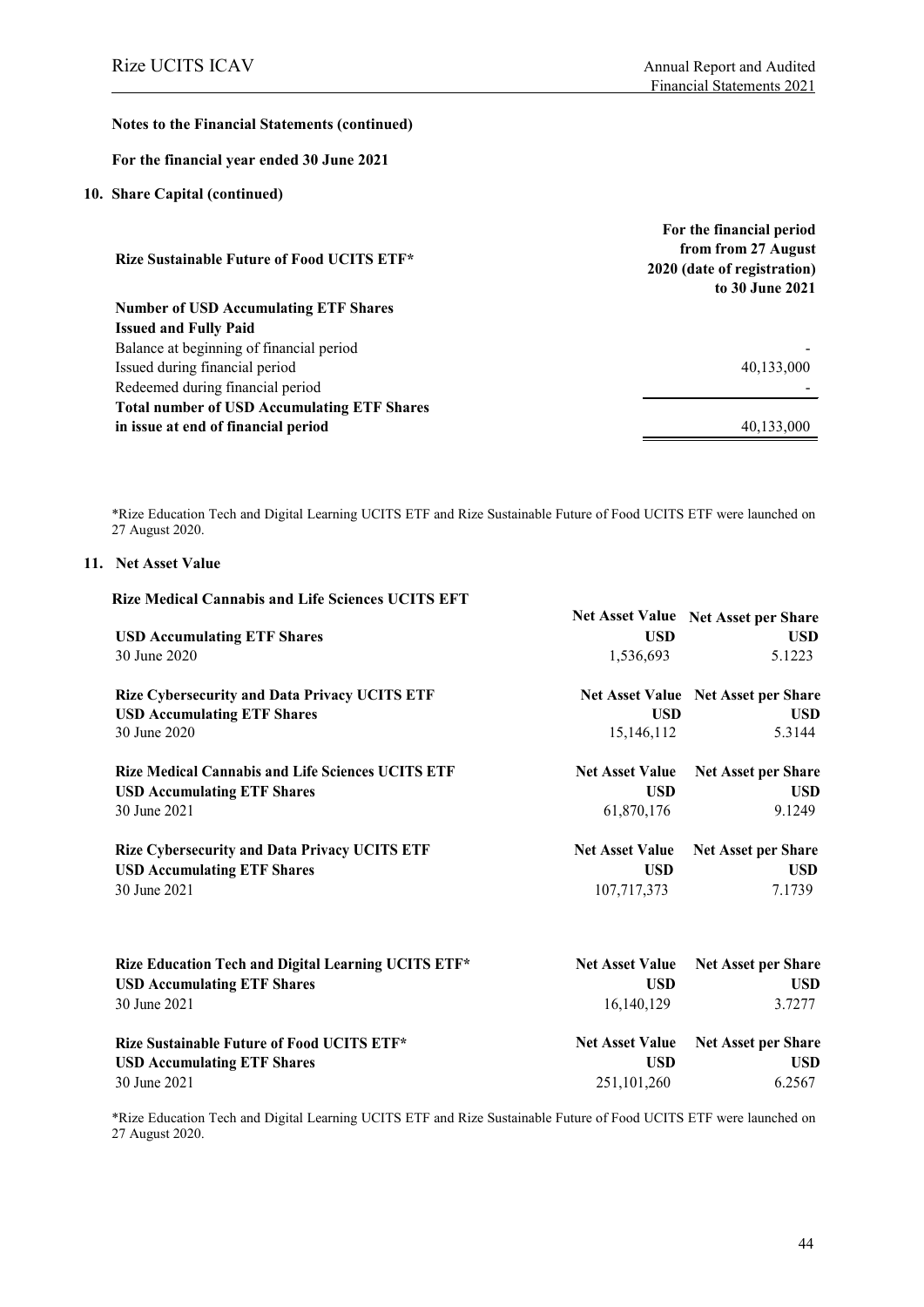#### **For the financial year ended 30 June 2021**

#### **12. Auditor's Remuneration**

The remuneration (excluding VAT) for all work carried out by the statutory audit firm in respect of the financial year 30 June 2021 and financial period 30 June 2020 is as follows:

|                                      | <b>Financial Year ended</b> | <b>Financial Period ended</b> |
|--------------------------------------|-----------------------------|-------------------------------|
|                                      | 30 June 2021                | <b>30 June 2020</b>           |
|                                      | USD                         | <b>USD</b>                    |
| Statutory Audit of the ICAV accounts | 27,000                      | 16,285                        |
|                                      | 27,000                      | 16,285                        |

#### **13. Fees**

The ICAV employs an "all in one" fee structure for its Funds pursuant to which it pays to the Manager out of each Fund's assets a fixed total expense ratio ("TER") of a percentage of each Fund's NAV at the Valuation Point. The Manager is responsible for discharging all operational expenses, including but not limited to, fees and expenses of the Investment Manager, Depositary, Administrator, Marketing Agent, the Directors, the costs of maintaining the Funds and any registration of the Funds with any governmental or regulatory authority; preparation, printing, and posting of prospectuses, sales literature and reports to Shareholders, regulatory fees of the Central Bank and other governmental agencies; marketing expenses; insurance premiums; fees and expenses for legal, audit and other services; paying for licensing fees related to each Fund's Index and any distribution fees or expenses.

The ICAV will pay, out of the assets of each Fund, interest, taxes, brokerage commissions and other expenses connected with execution of portfolio transactions, including any periodic fee payable to counterparty under the terms of an OTC Swap and extraordinary expenses such as extraordinary legal costs. In the event the costs and expenses of a Fund or Class that are intended to be covered within the TER exceed the stated TER, the Manager will discharge any excess amounts out of its own assets.

The cost of establishing the ICAV and each Fund, and of registering each Fund in other jurisdictions or with any stock exchange shall also be borne by the Manager.

To the extent that there is a change to the expenses to be discharged by the Manager, Shareholders will be notified in advance. If it is proposed to increase the level of the TER for a particular Fund, this will be reflected in an updated version of the Fund Supplement and will be subject to approval by the majority of votes of Shareholders of the relevant Fund or Class passed at a general meeting of the relevant Fund or Class or by all of the Shareholders of the relevant Fund or Class by way of a written resolution.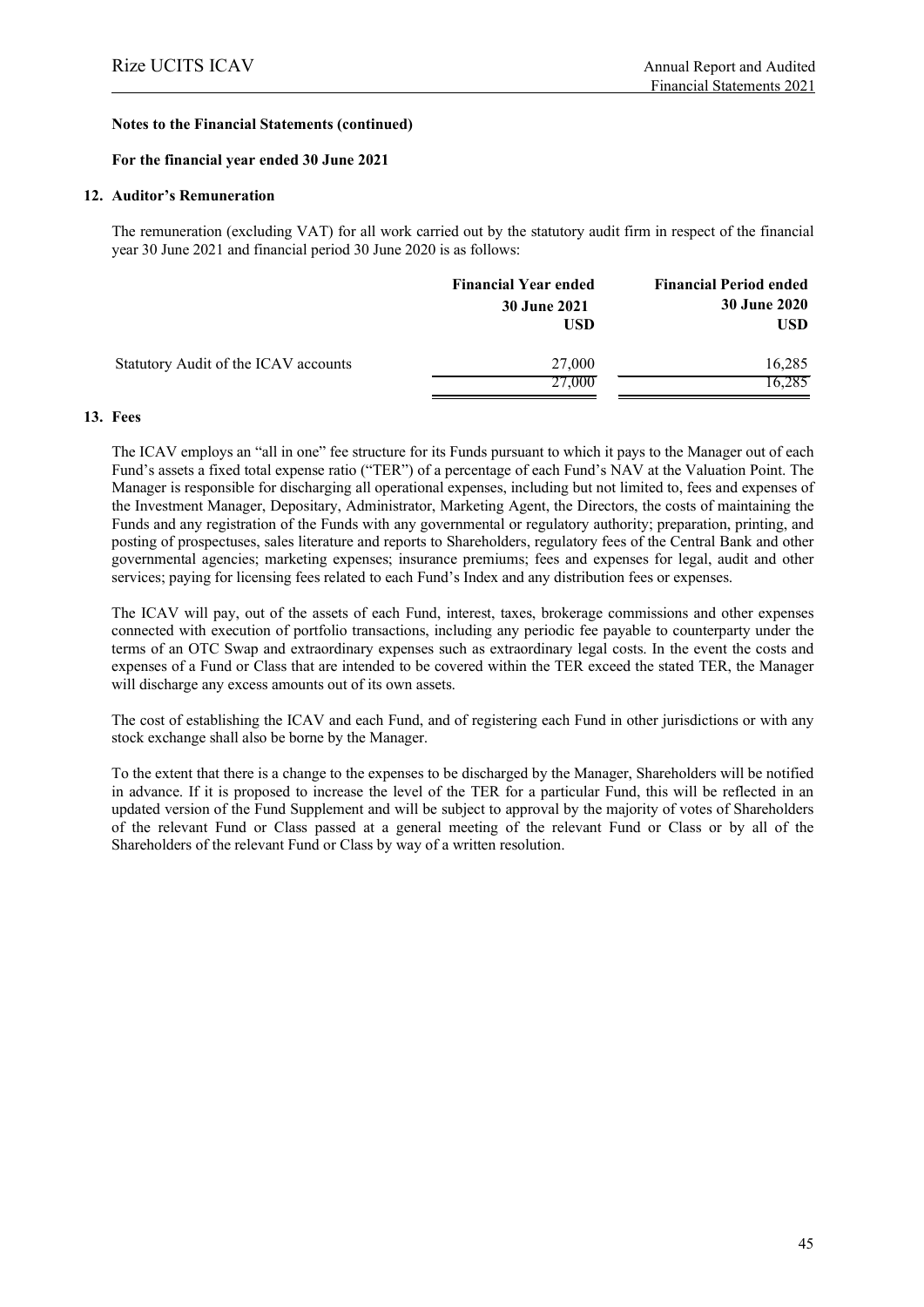#### **For the financial year ended 30 June 2021**

#### **13. Fees (continued)**

A TER will be paid out of the assets of each Class to the Manager. The TER rate for each Class is as follows:

|                                                     | <b>30 June 2021</b> | <b>30 June 2020</b> |
|-----------------------------------------------------|---------------------|---------------------|
| Rize Medical Cannabis & Life Science ETF            | <b>TER</b>          | <b>TER</b>          |
|                                                     | $\frac{0}{0}$       | $\frac{0}{0}$       |
| Class A USD Shares                                  | $0.65\%$            | 0.65%               |
| <b>Rize Cyber Security &amp; Data Privacy ETF</b>   | <b>TER</b>          | <b>TER</b>          |
|                                                     | $\frac{0}{0}$       | $\frac{0}{0}$       |
| Class A USD Shares                                  | 0.45%               | 0.45%               |
| Rize Education Tech and Digital Learning UCITS ETF* | TER                 |                     |
|                                                     | $\frac{6}{9}$       |                     |
| Class A USD Shares                                  | 0.45%               |                     |
| Rize Sustainable Future of Food UCITS ETF*          | TER                 |                     |
|                                                     | $\frac{6}{9}$       |                     |
| Class A USD Shares                                  | 0.45%               |                     |

\*Rize Education Tech and Digital Learning UCITS ETF and Rize Sustainable Future of Food UCITS ETF were launched on 27 August 2020.

#### **Portfolio Turnover**

A Fund pays Transaction Costs, such as commissions, when it buys and sells securities. A higher portfolio turnover rate may indicate higher Transaction Costs. These costs, which are not reflected in annual Fund operating expenses, are charged to the relevant Funds and therefore affect a Fund's performance and lead to a greater degree of "tracking error" as detailed under the heading of the prospectus entitled "Tracking Error".

All of the fees, including the TER, shall be calculated daily and shall accrue daily by reference to the Net Asset Value of a Fund and shall be payable monthly in arrears.

#### **Transaction Costs**

The ICAV incurred the following transaction costs during the financial year ended, period ended 30 June 2021 and financial period 30 June 2020:

|                                                     | Year ended<br><b>30 June 2021</b><br><b>USD</b> | <b>Period ended</b><br>30 June 2020<br><b>USD</b> |  |
|-----------------------------------------------------|-------------------------------------------------|---------------------------------------------------|--|
| Rize Medical Cannabis and Life Sciences UCITS ETF   | 55.517                                          | 804                                               |  |
| Rize Cybersecurity and Data Privacy UCITS ETF       | 102.581                                         | 12.161                                            |  |
| Rize Education Tech and Digital Learning UCITS ETF* | 19.251                                          |                                                   |  |
| Rize Sustainable Future of Food UCITS ETF*          | 238,569                                         |                                                   |  |

\*Rize Education Tech and Digital Learning UCITS ETF and Rize Sustainable Future of Food UCITS ETF were launched on 27 August 2020.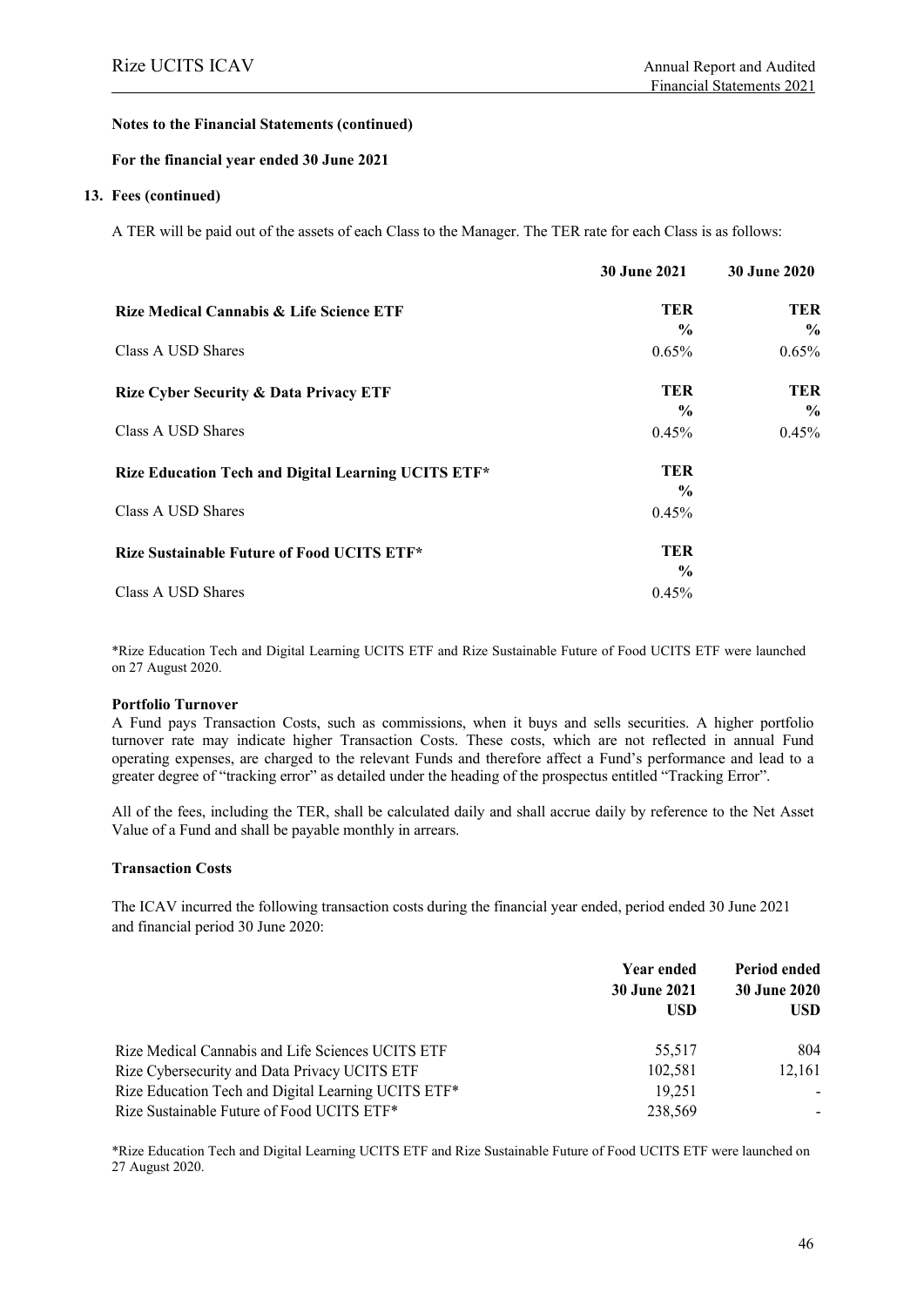#### **For the financial year ended 30 June 2021**

#### **14. Use of financial derivative instruments**

A Fund may engage in transactions in financial derivative instruments for currency hedging, efficient portfolio management and investment purposes within the conditions and limits laid down in the relevant Fund Supplement and by the Central Bank under the UCITS Regulations. Such transactions may include but are not limited to foreign exchange transactions, swaps, futures and options.

There were no open financial derivative instrument contracts as at financial year ended 30 June 2021 and period ended 30 June 2020.

#### **15. Related Party Transactions**

IAS 24 "Related Party Disclosures" requires the disclosure of information relating to material transactions with persons who are deemed to be related to the reporting entity.

The ICAV employs an "all in one" fee structure for its Funds pursuant to which it pays to the Manager out of each Fund's assets a fixed total expense ratio ("TER") of a percentage of each Fund's NAV at the Valuation Point. The Manager is responsible for discharging all operational expenses, including but not limited to, fees and expenses of the Investment Manager, Depositary, Administrator, Marketing Agent, the Directors, the costs of maintaining the Funds and any registration of the Funds with any governmental or regulatory authority; preparation, printing, and posting of prospectuses, sales literature and reports to Shareholders, regulatory fees of the Central Bank and other governmental agencies; marketing expenses; insurance premiums; fees and expenses for legal, audit and other services; paying for licensing fees related to each Fund's Index and any distribution fees or expenses.

#### **Investment Manager**

Related Persons include the Investment Manager of the Funds.

#### **Directors**

Maurice Murphy received Director fees of  $\epsilon$ 10,000 (30 June 2020:  $\epsilon$ 10,000) for the year. No other Directors received a fee.

Carol O'Sullivan is a Director of Fund Services in Davy Global Fund Management Limited.

Jason Kennard, Stuart Forbes, Anthony Martin and Rahul Bhushan are Directors of Rize ETF Limited.

None of the Directors hold Shares in the Funds at 30 June 2021 (30 June 2020 Nil).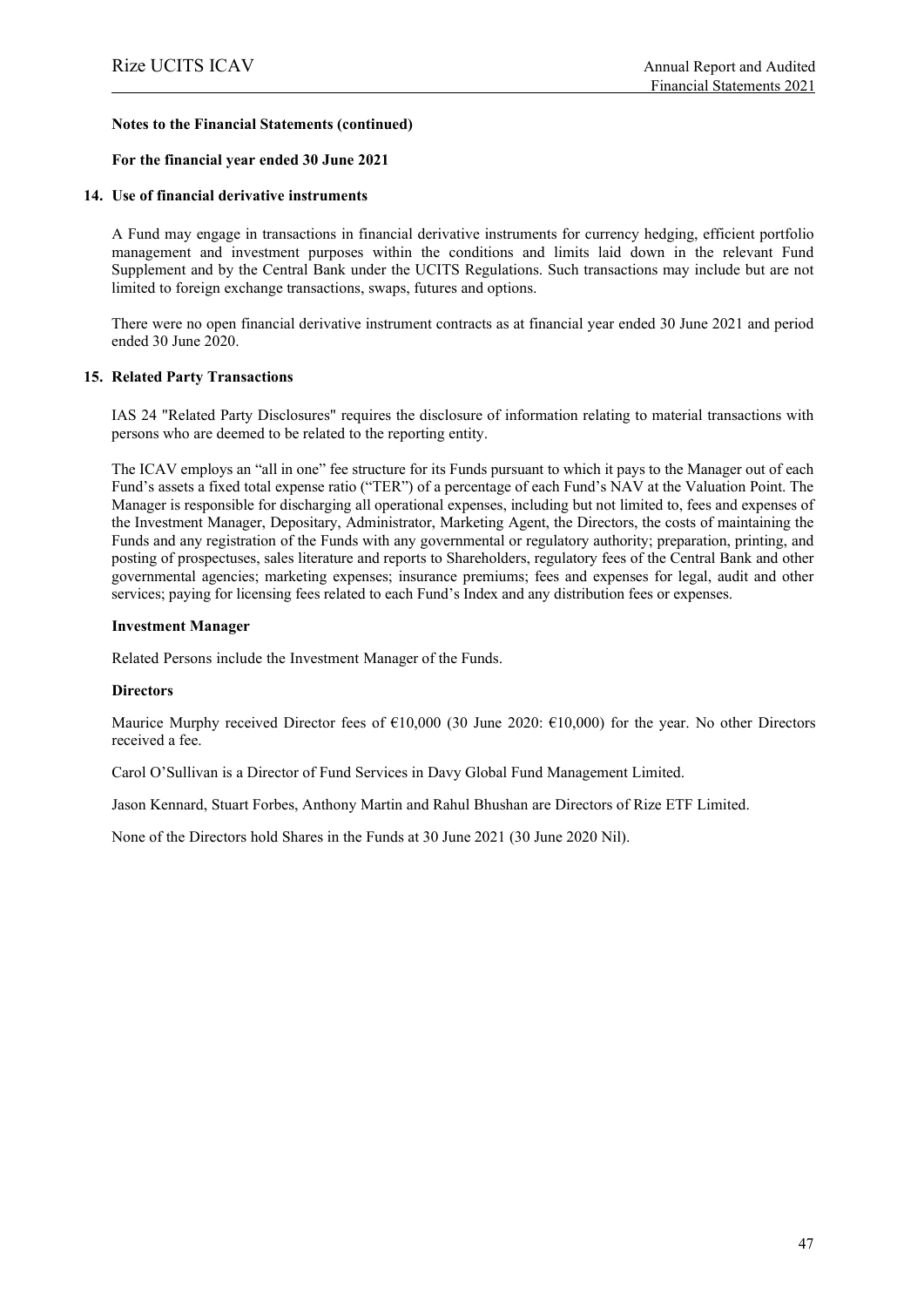#### **For the financial year ended 30 June 2021**

#### **16. Taxation**

The ICAV is an investment undertaking as defined in Section 739B of the Taxes Consolidation Act, 1997. The ICAV will not be liable to Irish tax in respect of its income and gains, other than on the occurrence of a chargeable event with respect to Irish resident shareholders.

Generally a chargeable event arises on any distribution, redemption, repurchase, cancellation, transfer of shares by an Irish resident shareholder or on the ending of a "Relevant Period". A "Relevant Period" being an eight year period beginning with the acquisition of the shares by the Irish resident Shareholder and each subsequent period of eight years beginning immediately after the preceding Relevant Period

A gain on a chargeable event does not arise in respect of:

- (i) a shareholder who is not Irish resident and not ordinarily resident in Ireland at the time of the chargeable event provided the necessary signed statutory declarations are held by the ICAV; or
- (ii) certain exempted Irish resident investors who have provided the ICAV with the necessary signed statutory declaration; or
- (iii) any transactions in relation to shares held in a recognised clearing system as designated by order of the Revenue Commissioners of Ireland; or
- (iv) an exchange of shares representing one Fund for another Fund of the ICAV; or
- (v) an exchange of shares arising on a qualifying amalgamation or reconstruction of the ICAV with another ICAV; or
- (vi) certain exchanges of shares between spouses and former spouses.

In the absence of an appropriate declaration, the ICAV will be liable to Irish tax on the occurrence of a chargeable event. There were no chargeable events during the financial year under review.

Capital gains, dividends, and interest received by the ICAV may be subject to withholding taxes imposed by the country of origin and such taxes may not be recoverable by the ICAV or its shareholders.

#### **17. Soft Commission Arrangements**

There were no soft commission arrangements affecting this ICAV during the financial year ended 30 June 2021 and financial period ended 30 June 2020. These transactions occur when the Investment Manager uses certain investment research or execution services, which assist in the management of the Funds' portfolio investments, which are paid for by certain brokers from a proportion of dealing commission that are retained for this purpose and are in line with stipulated regulatory requirements.

### **18. Segregation of Liability**

Rize UCITS ICAV is established as an umbrella fund with segregated liability between Funds under the laws of Ireland.

### **19. Contingent Liability**

As at the financial year end date, the Directors were not aware of any existing or contingent liability of any Fund of the ICAV.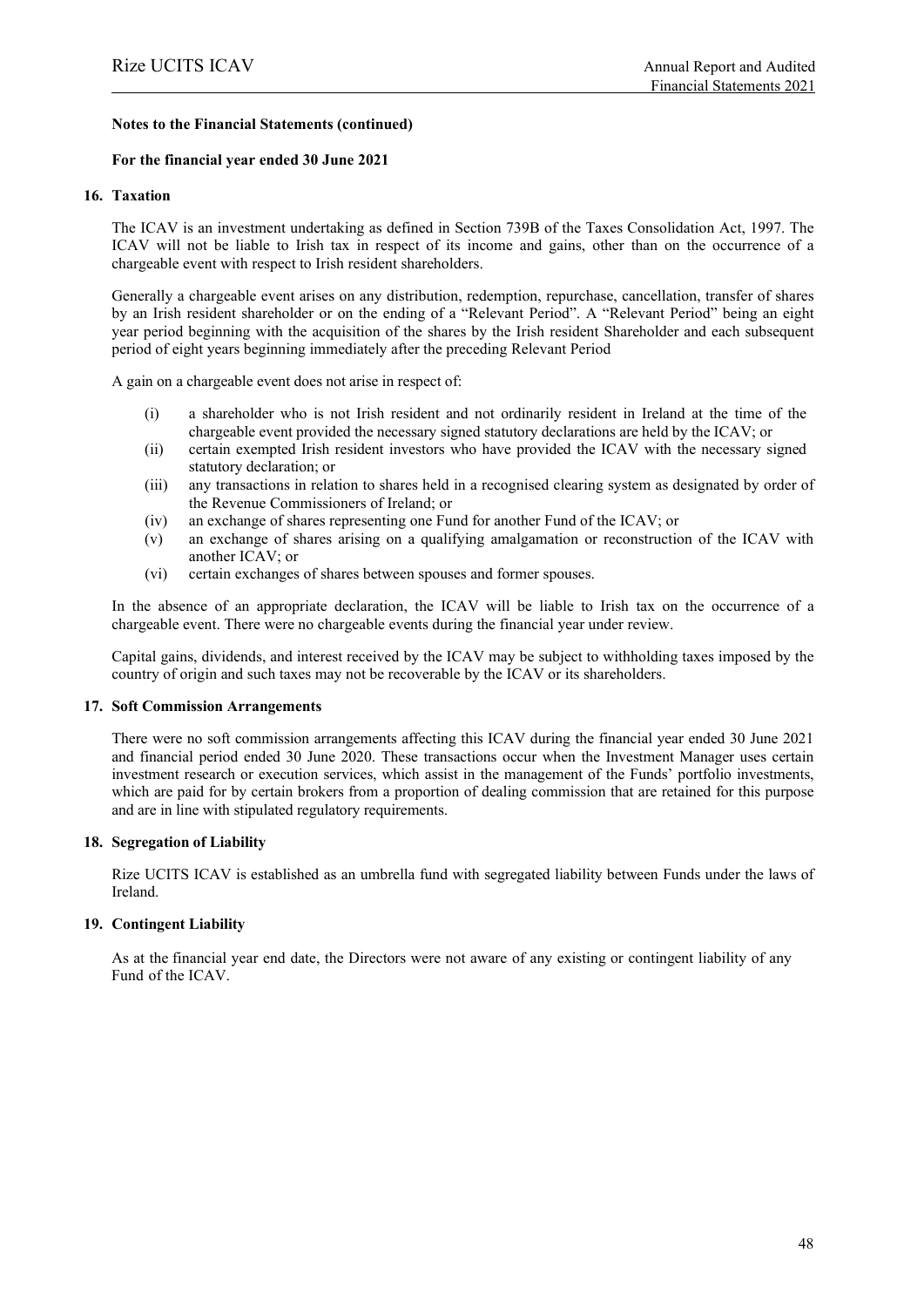#### **For the financial year ended 30 June 2021**

#### **20. Exchange rates**

The following exchange rates were used to convert financial assets and financial liabilities to the functional currency of the Funds within the ICAV at 30 June 2021 and 30 June 2020:

|                   | As at               | As at               |
|-------------------|---------------------|---------------------|
|                   | <b>30 June 2021</b> | <b>30 June 2020</b> |
| Australian Dollar | 1.3320              | 1.4524              |
| Canadian Dollar   | 1.2383              | 1.3620              |
| Danish Krone      | 6.2706              | 6.6360              |
| Hong Kong Dollar  | 7.7659              | 7.7505              |
| Japanese Yen      | 110.9900            | 107.8850            |
| Norwegian Kronor  | 8.6052              | 9.6470              |
| Pound Sterling    | 0.7239              | 0.8093              |
| Singapore Dollar  | 1.3442              | 1.3951              |
| Swedish Krona     | 8.5522              | 9.3167              |
| Swiss Franc       | 0.9244              | 0.9476              |
| Euro              | 0.8432              | 0.8904              |
| Israel Shekel     | 3.2585              | 3.4610              |
| Korean Won        | 1,126.1500          | 1.202.8500          |

#### **21. Significant Events During the Financial Year**

Rize Education Tech and Digital Learning UCITS ETF was:

- authorised by the Central Bank on 30 July 2020 and launched on the 27 August 2020. The Fund has a single share class with shares in issue, the USD Accumulating ETF share class. The base currency (and functional currency) of the Fund is USD;
- listed and admitted to trading on the Frankfurt Stock Exchange on 03 September 2020;
- admitted to trading on the London Stock Exchange on 03 September 2020;
- listed and admitted to trading on the Borsa Italiana on 03 September 2020; and
- listed and admitted to trading on the SIX Swiss Exchange on 15 September 2020.

Rize Sustainable Future of Food UCITS ETF was:

- authorised by the Central Bank on 30 July 2020 and launched on the 27 August 2020. The Fund has a single share class with shares in issue, the USD Accumulating ETF share class. The base currency (and functional currency) of the Fund is USD;
- listed and admitted to trading on the Frankfurt Stock Exchange on 03 September 2020;
- admitted to trading on the London Stock Exchange on 03 September 2020;
- listed and admitted to trading on the Borsa Italiana on 03 September 2020; and
- listed and admitted to trading on the SIX Swiss Exchange on 15 September 2020.

Financial markets have experienced significant volatility as a result of the COVID 19 outbreak. The impact can be seen across all sectors and all asset classes. This is a rapidly evolving situation, both from a public health and a financial markets perspective. Recent government actions in respect of restriction of movement, social distancing guidelines, and limiting certain activities have resulted in a significant fall in economic activity. As of now it is unclear as to how long these measures will be in effect for or the ultimate impact on asset valuations but it should be noted as a significant risk to the ICAV.

Other than the above, there have been no events during the financial year, which, in the opinion of the Directors of the ICAV, may have had an impact on the Financial Statements for the financial year 30 June 2021.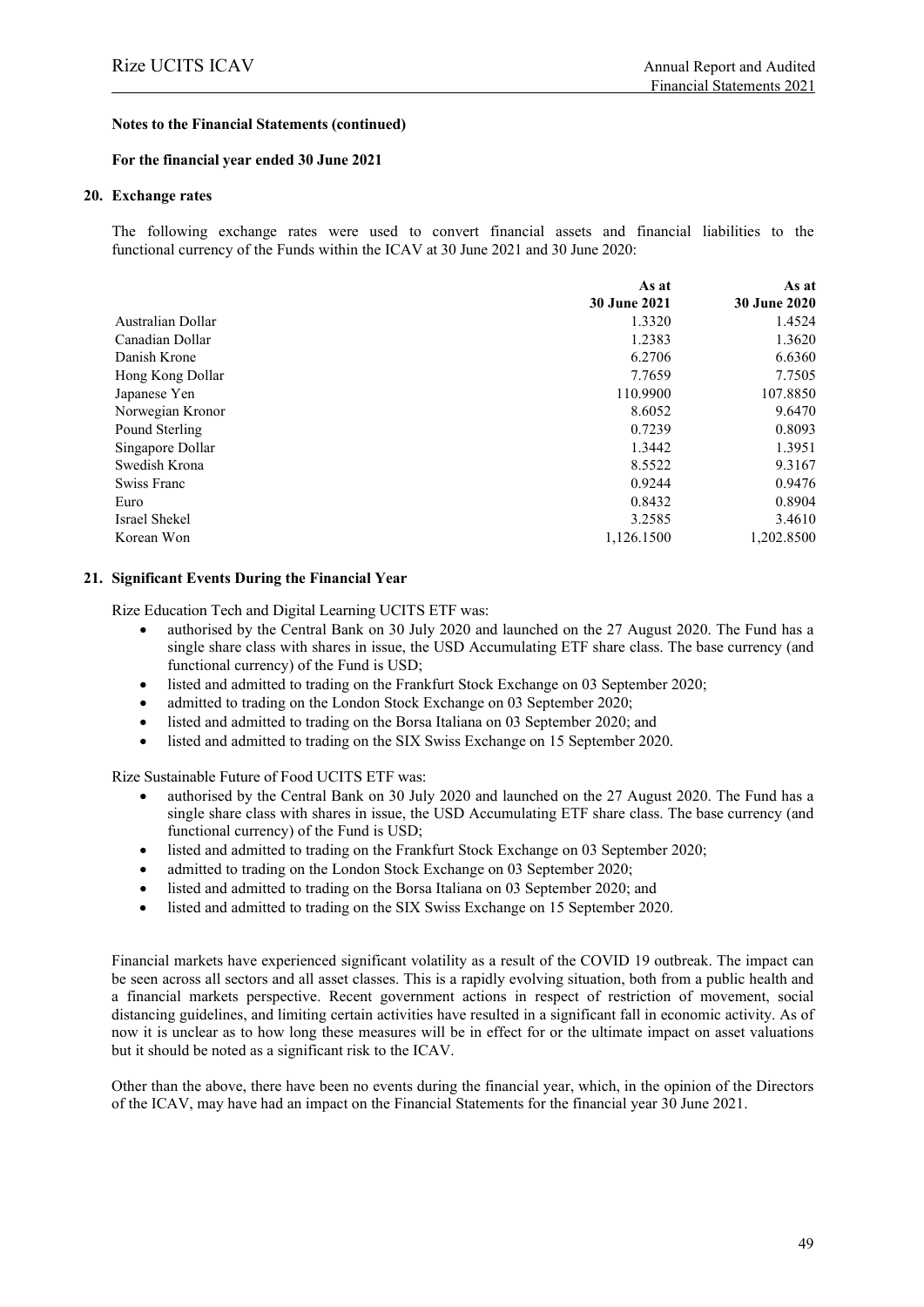#### **For the financial year ended 30 June 2021**

#### **22. Subsequent Events**

An announcement was made on 22 July 2021 that IQ-EQ will acquire DGFM, the Manager of the ICAV. The sale is subject to regulatory approval. Bank of Ireland will acquire the remainder of the Davy Group, whilst the Group shareholding in Rize ETF, a UK ETF business, will be acquired by AssetCo.

The Rize Environmental Impact Opportunities ETF was:

- authorised by the Central Bank on 6 July 2021 and launched on the 14 July 2021. The Fund has a single share class with shares in issue, the USD Accumulating ETF share class. The base currency (and functional currency) of the Fund is USD;
- listed and admitted to trading on the Frankfurt Stock Exchange on 23 July 2021;
- admitted to trading on the Borsa Italiana on 23 July 2021;
- listed and admitted to trading on the London Stock Exchange on 23 July 2021; and
- admitted to trading on the SIX Swiss Exchange on 23 July 2021;

Up to the date of approval of these financial statements there were no other subsequent events to report after the financial year ended 30 June 2021.

#### **23. Approval of Financial Statements**

The Financial Statements were approved by the Directors on 12 October 2021.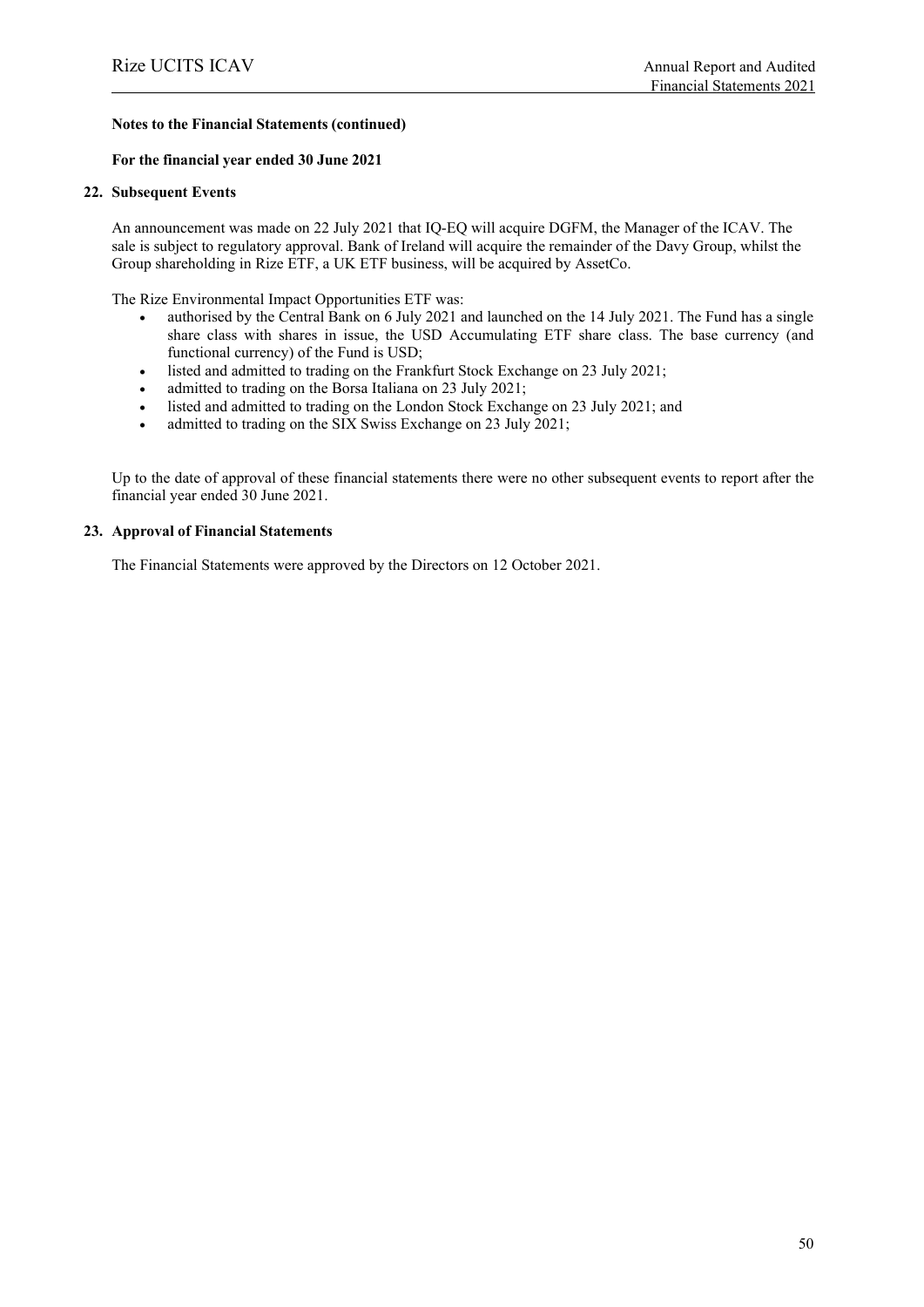# **Rize Medical Cannabis and Life Science UCITS ETF**

# **Schedule of Investments (Unaudited)**

## **As at 30 June 2021**

|                 |                                                       | <b>Fair Value</b> | $%$ of            |
|-----------------|-------------------------------------------------------|-------------------|-------------------|
| <b>Holdings</b> | Financial assets at fair value through profit or loss | <b>USD</b>        | <b>Net Assets</b> |
|                 | Equities: 99.71% (2020: 99.76%)                       |                   |                   |
|                 | Australia: 0.86% (2020: 2.25%)                        |                   |                   |
| 530,630         | Auscann                                               | 39,439            | 0.06              |
| 109,237         | <b>Bod Australia</b>                                  | 27,473            | 0.05              |
| 1,037,571       | <b>Botanix Pharmaceuticals</b>                        | 62,317            | 0.10              |
| 557,181         | Cann                                                  | 142,223           | 0.23              |
| 37,000          | Ecofibre                                              | 18,889            | 0.03              |
| 195,232         | Epsilon Healthcare                                    | 18,321            | 0.03              |
| 134,115         | Little Green Pharma                                   | 88,604            | 0.14              |
| 158,206         | Medlab Clinical                                       | 17,222            | 0.03              |
| 4,159,700       | <b>MGC</b> Pharmaceuticals                            | 115,547           | 0.19              |
|                 | <b>Total Australia</b>                                | 530,035           | 0.86              |
|                 | Bermuda: 0.00% (2020: 0.20%)                          |                   |                   |
|                 | Canada: 2.67% (2020: 2.55%)                           |                   |                   |
| 26,099          | Cardiol Therapeutics                                  | 62,808            | 0.10              |
| 102,707         | Charlottes Web                                        | 367,433           | 0.59              |
| 581,635         | FSD Pharmaceuticals                                   | 1,017,861         | 1.65              |
| 8,110           | <b>InMed Pharmaceuticals</b>                          | 25,790            | 0.04              |
| 128,296         | Khiron Life Sciences                                  | 45,587            | 0.07              |
| 50,829          | PharmaCielo                                           | 54,183            | 0.09              |
| 310,184         | Tetra Bio-Pharma                                      | 80,157            | 0.13              |
|                 | <b>Total Canada</b>                                   | 1,653,819         | 2.67              |
|                 | Ireland: 3.17% (2020: 2.18%)                          |                   |                   |
| 42,795          | Perrigo                                               | 1,962,151         | 3.17              |
|                 | <b>Total Ireland</b>                                  | 1,962,151         | 3.17              |
|                 | Israel: 2.67% (2020: 2.51%)                           |                   |                   |
| 166,948         | Teva Pharmaceutical Industries ADR                    | 1,652,785         | 2.67              |
|                 | <b>Total Israel</b>                                   | 1,652,785         | 2.67              |
|                 | Switzerland: 3.08% (2020: 2.14%)                      |                   |                   |
| 20,906          | Novartis ADR                                          | 1,907,463         | 3.08              |
|                 | <b>Total Switzerland</b>                              | 1,907,463         | 3.08              |
|                 | United Kingdom: 0.00% (2020: 15.96%)                  |                   |                   |
|                 | United States: 87.26% (2020: 71.97%)                  |                   |                   |
| 16,460          | AbbVie                                                | 1,854,054         | 3.00              |
| 518,262         | Amyris                                                | 8,483,949         | 13.71             |
| 81,599          | Arena Pharmaceuticals                                 | 5,565,052         | 8.99              |
| 73,902          | Cara Therapeutics                                     | 1,054,582         | 1.70              |
| 215,159         | cbdMD                                                 | 623,961           | 1.01              |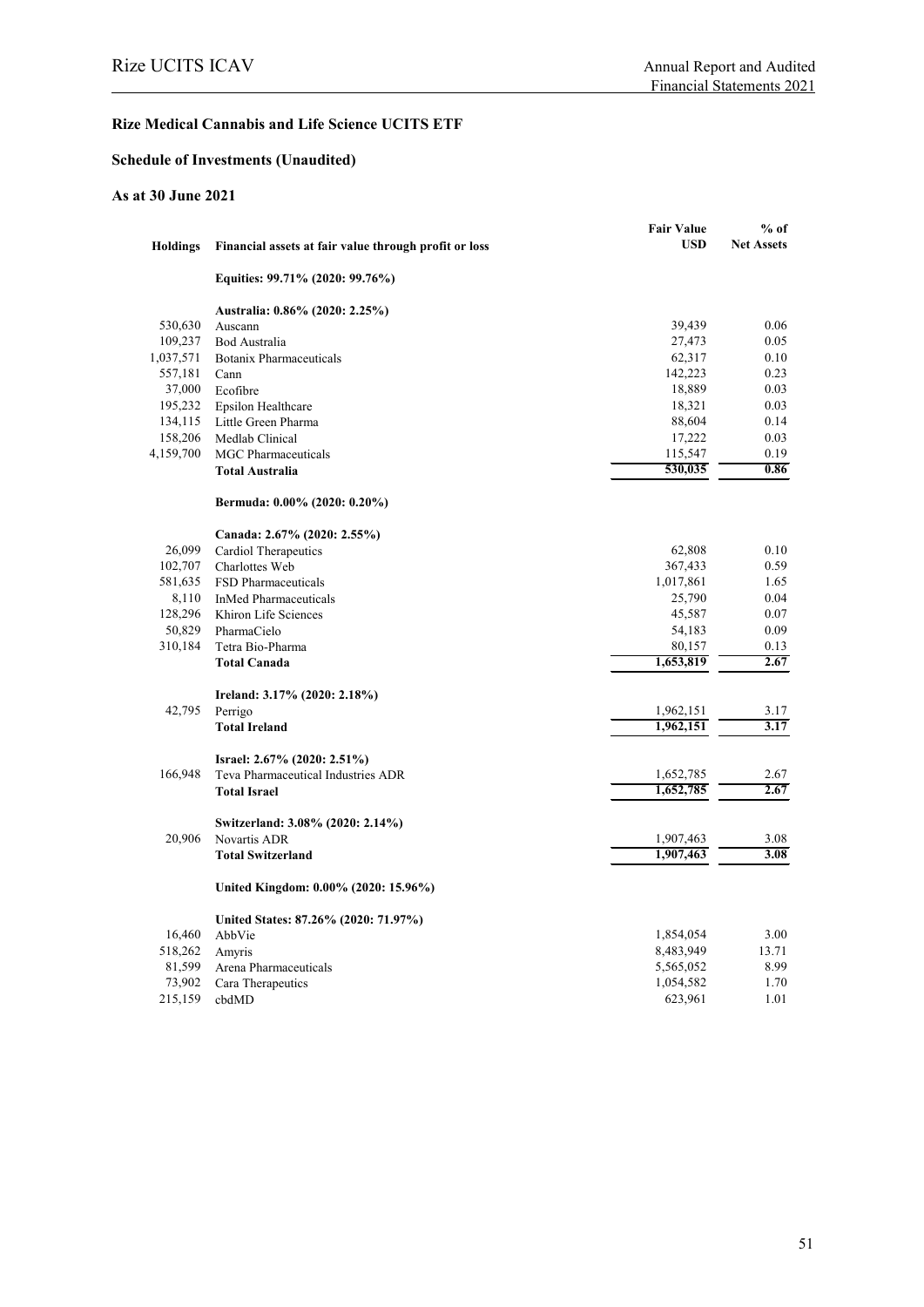#### **Rize Medical Cannabis and Life Science UCITS ETF**

#### **Schedule of Investments (Unaudited) (continued)**

### **As at 30 June 2021**

|                                                                                             | <b>Fair Value</b> | $%$ of                           |
|---------------------------------------------------------------------------------------------|-------------------|----------------------------------|
| Financial assets at fair value through profit or loss                                       | <b>USD</b>        | <b>Net Assets</b>                |
| Equities: 99.71% (2020: 99.76%)                                                             |                   |                                  |
| United States: 87.26% (2020: 71.97%) (continued)                                            |                   |                                  |
| Corbus Pharmaceuticals                                                                      | 5,278,179         | 8.53                             |
| GrowGeneration                                                                              | 12,546,212        | 20.29                            |
| GT Biopharma                                                                                | 544,252           | 0.88                             |
| India Globalization Capital                                                                 | 1,827,641         | 2.95                             |
| NewAge                                                                                      | 1,053,637         | 1.70                             |
| Scotts Miracle-Gro                                                                          | 10,062,749        | 16.27                            |
| Zynerba Pharmaceuticals                                                                     | 5,092,323         | 8.23                             |
| <b>Total United States</b>                                                                  | 53,986,591        | 87.26                            |
| <b>Total Equities</b>                                                                       | 61,692,844        | 99.71                            |
| Total financial assets at fair value through profit or loss                                 | 61,692,844        | 99.71                            |
| <b>Total Value of Investments</b>                                                           | 61,692,844        | 99.71                            |
| <b>Cash at Bank</b>                                                                         | 209,502           | 0.34                             |
| <b>Other Net Liabilities</b>                                                                | (32, 170)         | (0.05)                           |
| <b>Net Assets Attributable to Holders of Redeemable</b><br><b>Participating Shares</b>      | 61,870,176        | 100.00                           |
| <b>Portfolio Classification (Unaudited)</b>                                                 |                   | <b>Total Assets</b><br>% of Fund |
| Transferable securities and money market instruments admitted to an official stock exchange |                   |                                  |
| listing or traded on a regulated market                                                     |                   | 99.66                            |
|                                                                                             |                   | 0.34                             |
|                                                                                             |                   | 100.00                           |
|                                                                                             |                   |                                  |

\*All cash holdings are held with The Northern Trust Company.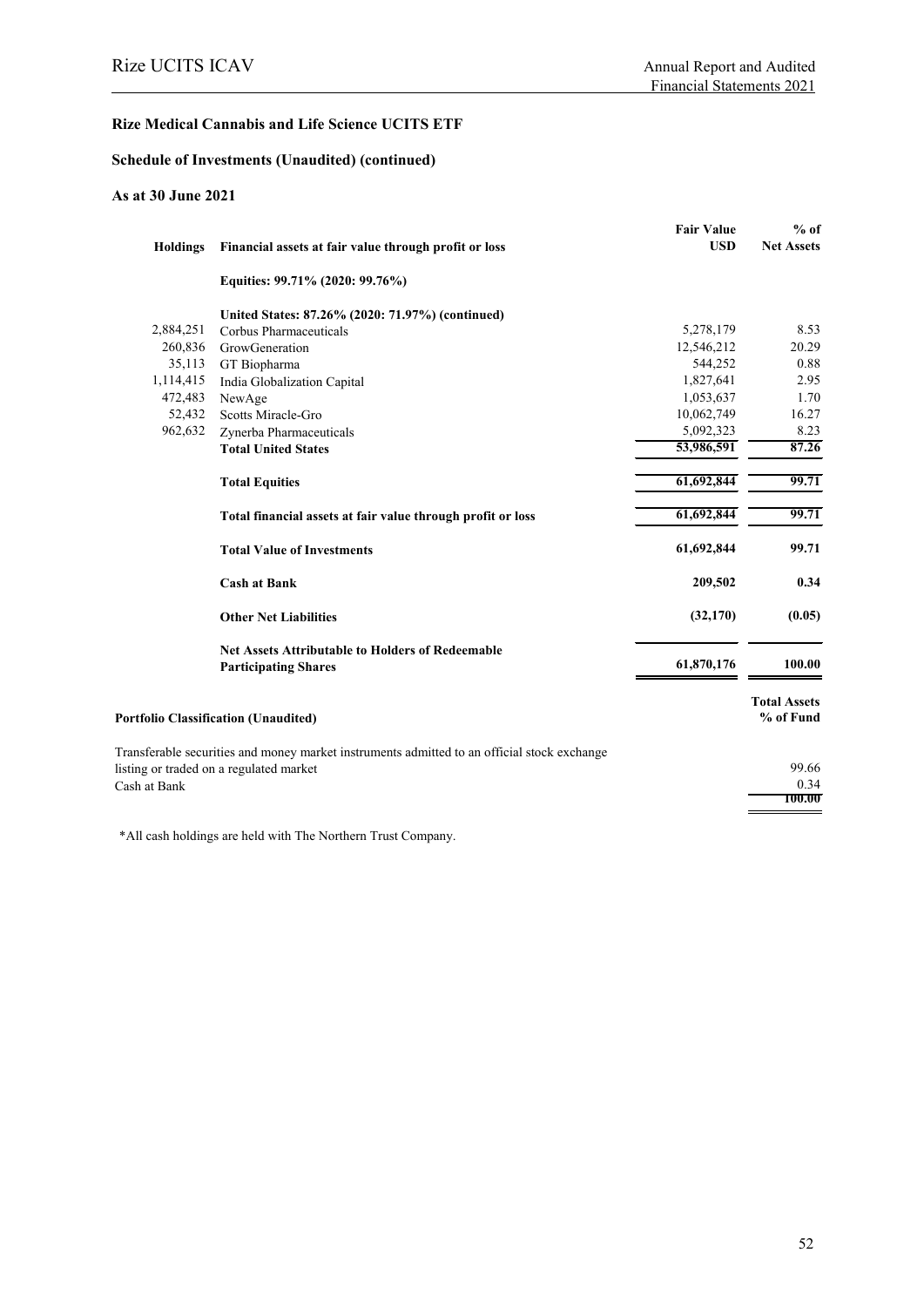# **Schedule of Investments (Unaudited)**

### **As at 30 June 2021**

| <b>Holdings</b> | Financial assets at fair value through profit or loss | <b>Fair Value</b><br><b>USD</b> | $%$ of<br><b>Net Assets</b> |
|-----------------|-------------------------------------------------------|---------------------------------|-----------------------------|
|                 | Equities: 99.70% (2020: 99.77%)                       |                                 |                             |
|                 | Canada: 1.42% (2020: 0.00%)                           |                                 |                             |
| 124,964         | <b>BlackBerry</b>                                     | 1,527,060                       | 1.42                        |
|                 | <b>Total Canada</b>                                   | 1,527,060                       | 1.42                        |
|                 | Ireland: 0.00% (2020: 0.91%)                          |                                 |                             |
|                 | Israel: 7.12% (2020: 8.76%)                           |                                 |                             |
| 10,556          | Check Point Software Technologies                     | 1,225,868                       | 1.14                        |
| 50,201          | Cognyte Software                                      | 1,229,925                       | 1.14                        |
| 10,055          | CyberArk Software                                     | 1,309,865                       | 1.21                        |
| 5,367           | Nice                                                  | 1,311,403                       | 1.22                        |
| 43,675          | Radware                                               | 1,344,316                       | 1.25                        |
| 137,224         | Tufin Software Technologies                           | 1,251,483                       | 1.16                        |
|                 | <b>Total Israel</b>                                   | 7,672,860                       | 7.12                        |
|                 | Japan: 10.02% (2020: 12.07%)                          |                                 |                             |
| 17,300          | Digital Arts                                          | 1,318,659                       | 1.22                        |
| 41,300          | <b>GMO</b> Cloud                                      | 1,750,757                       | 1.64                        |
| 56,300          | Hennge                                                | 1,930,097                       | 1.79                        |
| 71,300          | <b>NSD</b>                                            | 1,192,295                       | 1.11                        |
| 103,100         | Soliton Systems                                       | 1,529,919                       | 1.42                        |
| 58,400          | Trend Micro                                           | 3,062,330                       | 2.84                        |
|                 | <b>Total Japan</b>                                    | 10,784,057                      | 10.02                       |
|                 | Jersey: 2.82% (2020: 2.12.%)                          |                                 |                             |
| 57,207          | Mimecast                                              | 3,034,831                       | 2.82                        |
|                 | <b>Total Jersey</b>                                   | 3,034,831                       | 2.82                        |
|                 | South Korea: 4.82% (2020: 1.95%)                      |                                 |                             |
| 46,238          | Ahnlab                                                | 2,947,998                       | 2.74                        |
| 129,139         | Hancom WITH                                           | 1,307,272                       | 1.21                        |
| 59,787          | Wins                                                  | 934,379                         | 0.87                        |
|                 | <b>Total Republic of South Korea</b>                  | 5,189,649                       | 4.82                        |
|                 | Sweden: 1.28% (2020: 0.00%)                           |                                 |                             |
| 360,296         | Fingerprint Cards                                     | 1,375,943                       | 1.28                        |
|                 | <b>Total Sweden</b>                                   | 1,375,943                       | 1.28                        |
|                 | United Kingdom: 5.18% (2020: 4.44%)                   |                                 |                             |
| 191,129         | Avast                                                 | 1,293,244                       | 1.20                        |
|                 |                                                       |                                 |                             |
| 261,627         | Darktrace                                             | 1,658,216                       | 1.54                        |
| 127,703         | <b>GB</b>                                             | 1,456,309                       | 1.35                        |
| 155,197         | Micro Focus International ADR                         | 1,168,633                       | 1.08                        |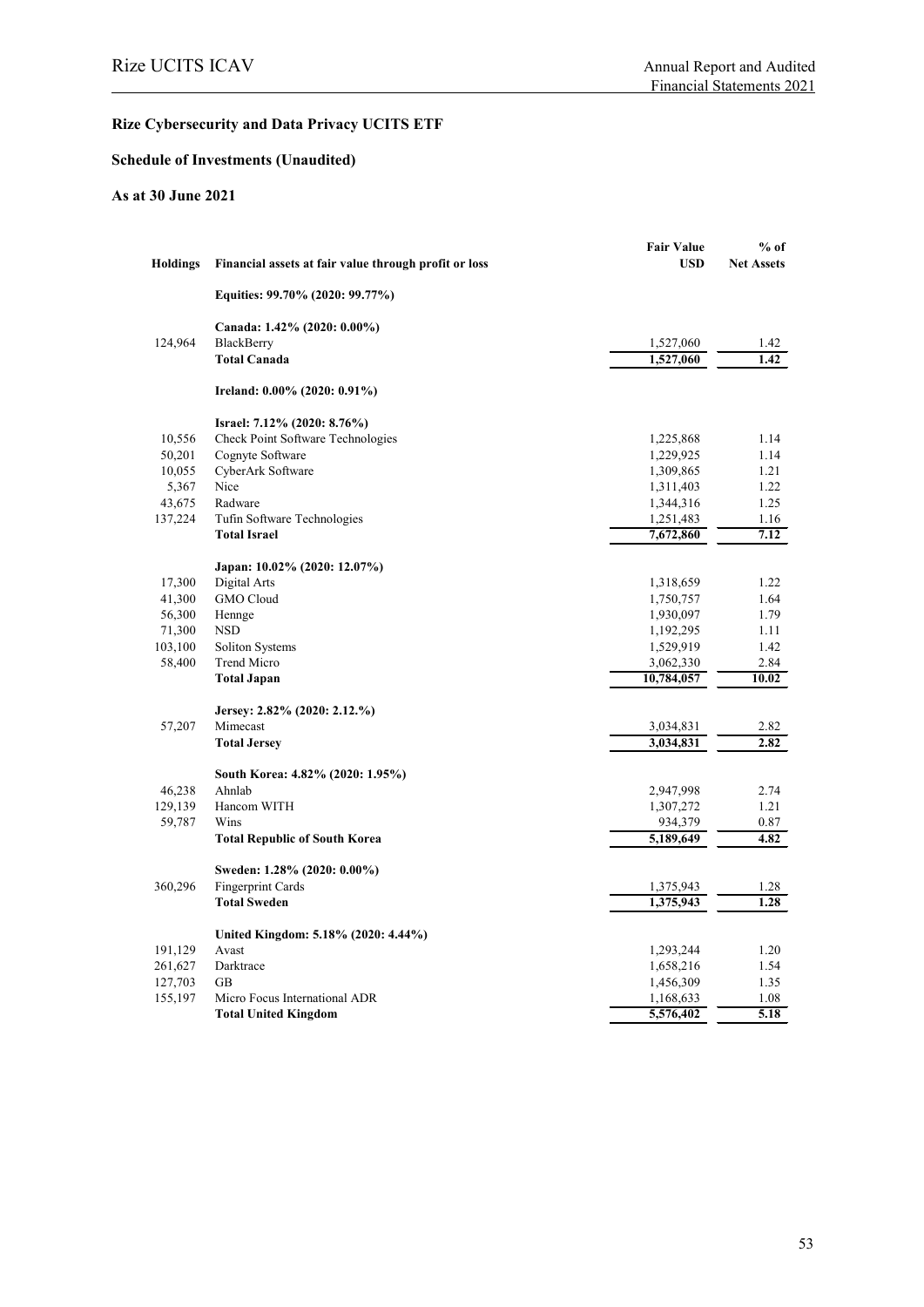# **Schedule of Investments (Unaudited) (continued)**

## **As at 30 June 2021**

| <b>Holdings</b> | Financial assets at fair value through profit or loss       | <b>Fair Value</b><br><b>USD</b> | $%$ of<br><b>Net Assets</b> |
|-----------------|-------------------------------------------------------------|---------------------------------|-----------------------------|
|                 | Equities: 99.70% (2020: 99.77%) (continued)                 |                                 |                             |
|                 | United States: 67.05% (2020: 69.52%)                        |                                 |                             |
| 126,658         | A10 Networks                                                | 1,426,169                       | 1.32                        |
| 14,914          | Akamai Technologies                                         | 1,738,972                       | 1.62                        |
| 34,746          | Cloudflare                                                  | 3,677,517                       | 3.41                        |
| 6,443           | Commvault Systems                                           | 503,649                         | 0.47                        |
| 13,949          | CrowdStrike                                                 | 3,505,523                       | 3.26                        |
| 6,710           | F5 Networks                                                 | 1,252,489                       | 1.16                        |
| 152,572         | FireEye                                                     | 3,085,006                       | 2.86                        |
| 13,017          | Fortinet                                                    | 3,100,519                       | 2.88                        |
| 11,749          | <b>International Business Machines</b>                      | 1,722,286                       | 1.60                        |
| 149,182         | KnowBe4                                                     | 4,664,921                       | 4.33                        |
| 46,497          | McAfee                                                      | 1,302,846                       | 1.21                        |
| 172,133         | Mitek Systems                                               | 3,315,282                       | 3.08                        |
| 42,079          | NETSCOUT Systems                                            | 1,200,935                       | 1.12                        |
| 101,465         | NortonLifeLock                                              | 2,761,877                       | 2.56                        |
| 13,530          | Okta                                                        | 3,310,520                       | 3.07                        |
| 49,592          | OneSpan                                                     | 1,266,580                       | 1.18                        |
| 3,544           | Palo Alto Networks                                          | 1,315,001                       | 1.22                        |
| 118,598         | Ping Identity                                               | 2,715,894                       | 2.52                        |
| 7,281           | Proofpoint                                                  | 1,265,147                       | 1.17                        |
| 28,855          | Qualys                                                      | 2,905,410                       | 2.70                        |
| 34,804          | Rapid7                                                      | 3,293,503                       | 3.06                        |
| 67,556          | SailPoint Technologies                                      | 3,450,085                       | 3.20                        |
| 56,474          | <b>SecureWorks</b>                                          | 1,046,463                       | 0.97                        |
| 174,950         | SolarWinds                                                  | 2,954,906                       | 2.74                        |
| 11,267          | Splunk                                                      | 1,628,983                       | 1.51                        |
|                 | Tenable                                                     |                                 | 1.16                        |
| 30,315          |                                                             | 1,253,525                       |                             |
| 26,486          | Varonis Systems                                             | 1,526,123                       | 1.42                        |
| 13,166          | Verisign                                                    | 2,997,767                       | 2.78                        |
| 412,724         | VirnetX                                                     | 1,762,331                       | 1.64                        |
| 414,751         | Zix                                                         | 2,923,995                       | 2.71                        |
| 15,536          | Zscaler                                                     | 3,356,708                       | 3.12                        |
|                 | <b>Total United States</b>                                  | 72,230,932                      | 67.05                       |
|                 | <b>Total Equities</b>                                       | 107,391,734                     | 99.70                       |
|                 | Total financial assets at fair value through profit or loss | 107,391,734                     | 99.70                       |
|                 | <b>Cash at Bank</b>                                         | 349,155                         | 0.32                        |
|                 | <b>Other Net Liabilities</b>                                | (23,516)                        | (0.02)                      |
|                 | <b>Net Assets Attributable to Holders of Redeemable</b>     |                                 |                             |
|                 | <b>Participating Shares</b>                                 | 107,717,373                     | 100.00                      |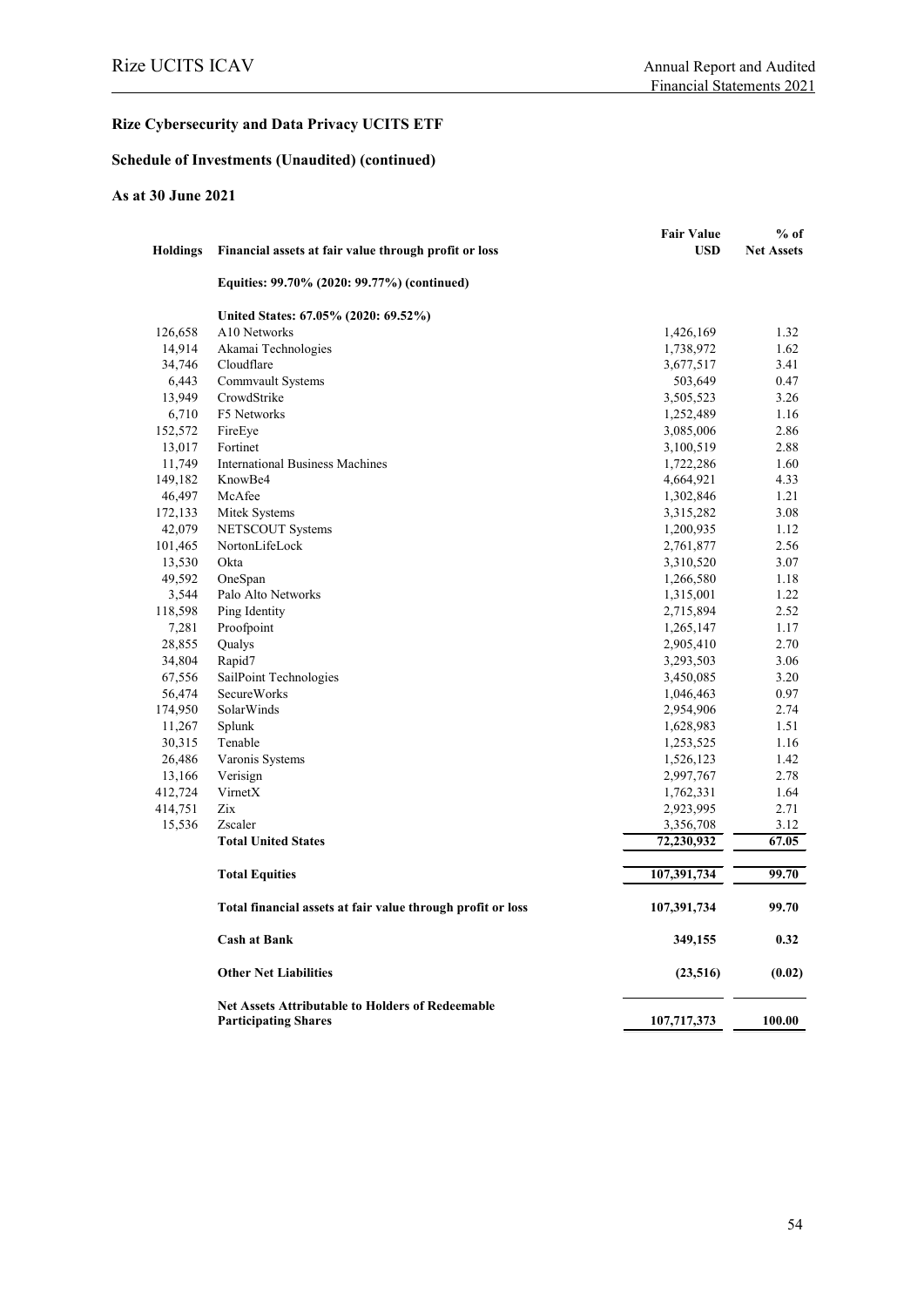#### **Schedule of Investments (Unaudited) (continued)**

### **As at 30 June 2021**

| <b>Portfolio Classification (Unaudited)</b>                                                 | <b>Total Assets</b><br>% of Fund |
|---------------------------------------------------------------------------------------------|----------------------------------|
| Transferable securities and money market instruments admitted to an official stock exchange |                                  |
| listing or traded on a regulated market                                                     | 99.66                            |
| Cash at Bank                                                                                | 0.32                             |
| Other Assets                                                                                | 0.02                             |
|                                                                                             | 100.00                           |

\*All cash holdings are held with The Northern Trust Company.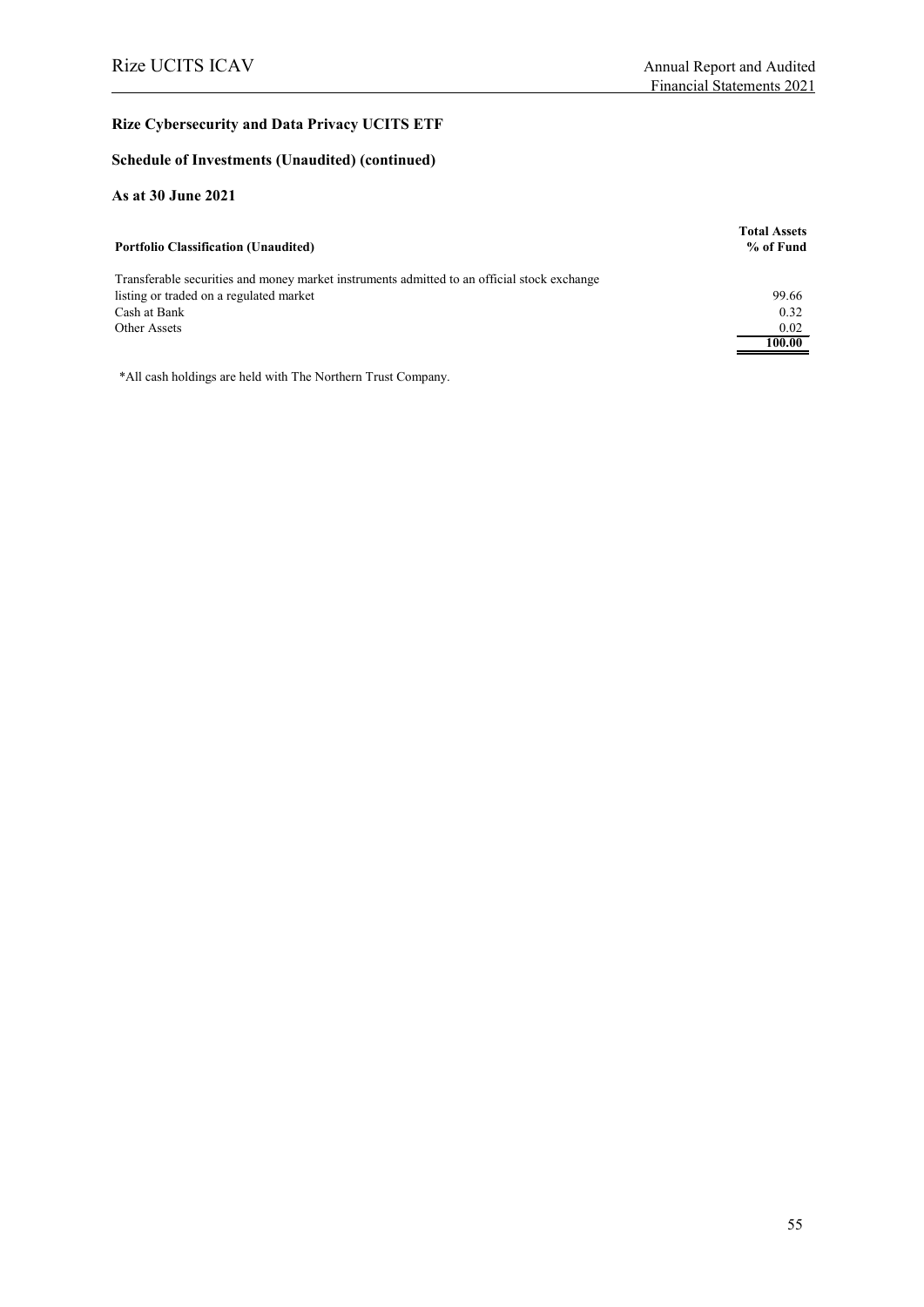# **Rize Education Tech and Digital Learning UCITS ETF**

# **Schedule of Investments (Unaudited)**

## **As at 30 June 2021**

|                 |                                                       | <b>Fair Value</b> | $%$ of            |
|-----------------|-------------------------------------------------------|-------------------|-------------------|
| <b>Holdings</b> | Financial assets at fair value through profit or loss | <b>USD</b>        | <b>Net Assets</b> |
|                 | <b>Equities: 99.75%</b>                               |                   |                   |
|                 | Australia: 2.48%                                      |                   |                   |
| 21,716          | <b>IDP</b> Education                                  | 400,083           | 2.48              |
|                 | <b>Total Australia</b>                                | 400,083           | 2.48              |
|                 | Canada: 1.54%                                         |                   |                   |
| 4,200           | Docebo                                                | 248,819           | 1.54              |
|                 | <b>Total Canada</b>                                   | 248,819           | 1.54              |
|                 | Cayman Islands: 30.87%                                |                   |                   |
| 62,676          | 17 Education & Technology Group ADR                   | 228,767           | 1.42              |
| 9,461           | Afya                                                  | 243,905           | 1.51              |
| 8,061           | Arco Platform                                         | 247,150           | 1.53              |
| 165,500         | China East Education                                  | 259,997           | 1.61              |
| 310,000         | China Education                                       | 691,386           | 4.28              |
| 572,000         | China Maple Leaf Educational Systems                  | 154,677           | 0.96              |
| 194,000         | China New Higher Education                            | 132,900           | 0.82              |
| 23,200          | <b>GSX</b> Techedu                                    | 342,664           | 2.12              |
| 896,000         | Hope Education                                        | 215,755           | 1.34              |
| 3,893           | Ihuman ADR                                            | 40,254            | 0.25              |
| 236,500         | Koolearn Technology                                   | 296,316           | 1.84              |
| 194,289         | <b>LAIX ADR</b>                                       | 361,378           | 2.24              |
| 124,285         | New Oriental Education & Technology                   | 1,017,894         | 6.31              |
| 14,344          | Puxin                                                 | 25,676            | 0.16              |
| 26,576          | <b>TAL Education</b>                                  | 670,512           | 4.15              |
| 192,000         | Wisdom Education International                        | 52,414            | 0.33              |
|                 | <b>Total Cayman Islands</b>                           | 4,981,645         | 30.87             |
|                 | Japan: 2.99%                                          |                   |                   |
| 2,500           | Edulab                                                | 125,011           | 0.78              |
| 3,200           | <b>LITALICO</b>                                       | 165,204           | 1.02              |
| 9,300           | SuRaLa Net                                            | 192,217           | 1.19              |
|                 | <b>Total Japan</b>                                    | 482,432           | 2.99              |
|                 | Norway: 4.47%                                         |                   |                   |
| 105,224         | Kahoot                                                | 721,449           | 4.47              |
|                 | <b>Total Norway</b>                                   | 721,449           | 4.47              |
|                 | <b>Republic of South Korea: 1.03%</b>                 |                   |                   |
| 2,724           | MegaStudyEdu                                          | 166,901           | 1.03              |
|                 | <b>Total Republic of South Korea</b>                  | 166,901           | 1.03              |
|                 | <b>Sweden: 0.50%</b>                                  |                   |                   |
| 8,555           | AcadeMedia                                            | 80,827            | 0.50              |
|                 | <b>Total Sweden</b>                                   | 80,827            | 0.50              |
|                 |                                                       |                   |                   |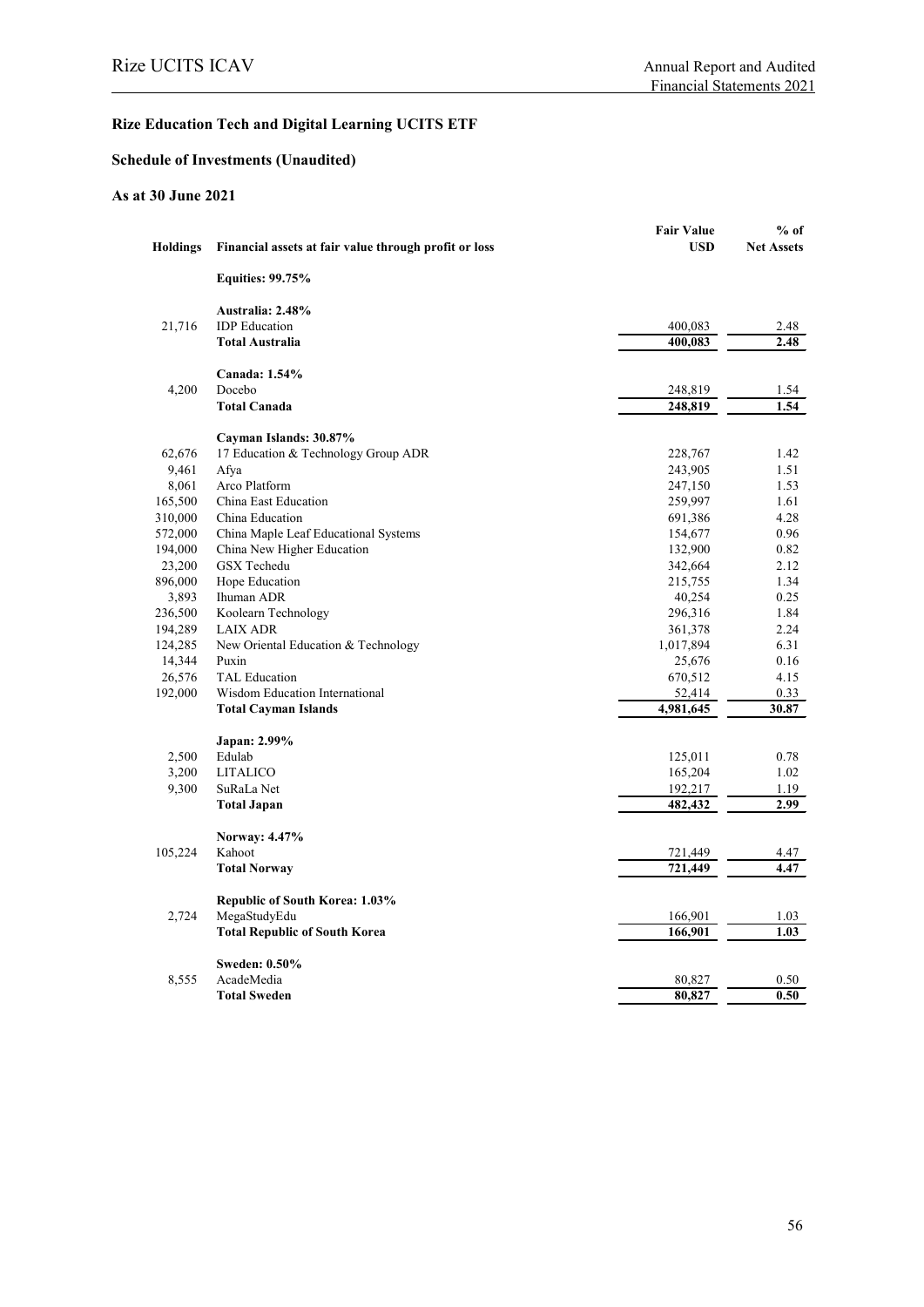# **Rize Education Tech and Digital Learning UCITS ETF**

#### **Schedule of Investments (Unaudited) (continued)**

#### **As at 30 June 2021**

|                                         |                                                                                             | <b>Fair Value</b> | $%$ of              |
|-----------------------------------------|---------------------------------------------------------------------------------------------|-------------------|---------------------|
| <b>Holdings</b>                         | Financial assets at fair value through profit or loss                                       | <b>USD</b>        | <b>Net Assets</b>   |
|                                         | Equities: 99.75% (continued)                                                                |                   |                     |
|                                         | United States: 55.87%                                                                       |                   |                     |
| 35,687                                  | 2U                                                                                          | 1,487,077         | 9.21                |
| 16,531                                  | Adtalem Global Education                                                                    | 589,165           | 3.65                |
| 2,772                                   | American Public Education                                                                   | 78,558            | 0.49                |
| 11,353                                  | <b>Bright Horizons Family Solutions</b>                                                     | 1,670,140         | 10.35               |
| 22,025                                  | Chegg                                                                                       | 1,830,498         | 11.34               |
| 742                                     | Graham                                                                                      | 470,354           | 2.92                |
| 9,039                                   | Grand Canyon Education                                                                      | 813,239           | 5.04                |
| 28,012                                  | Laureate Education                                                                          | 406,454           | 2.52                |
| 14,995                                  | Perdoceo Education                                                                          | 183,989           | 1.14                |
| 7,289                                   | <b>Strategic Education</b>                                                                  | 554,401           | 3.43                |
| 29,037                                  | Stride                                                                                      | 932,959           | 5.78                |
|                                         | <b>Total United States</b>                                                                  | 9,016,834         | 55.87               |
|                                         | <b>Total Equities</b>                                                                       | 16,098,990        | 99.75               |
|                                         | Total financial assets at fair value through profit or loss                                 | 16,098,990        | 99.75               |
|                                         | <b>Total Value of Investments</b>                                                           | 16,098,990        | 99.75               |
|                                         | Cash at Bank*                                                                               | 46,885            | 0.29                |
|                                         | <b>Other Net Liabilities</b>                                                                | (5,746)           | (0.04)              |
|                                         | <b>Net Assets Attributable to Holders of Redeemable</b>                                     |                   |                     |
|                                         | <b>Participating Shares</b>                                                                 | 16,140,129        | 100.00              |
|                                         |                                                                                             |                   | <b>Total Assets</b> |
|                                         | <b>Portfolio Classification (Unaudited)</b>                                                 |                   | % of Fund           |
|                                         | Transferable securities and money market instruments admitted to an official stock exchange |                   |                     |
| listing or traded on a regulated market |                                                                                             |                   | 99.71               |
| Cash at Bank                            |                                                                                             |                   | 0.29                |
|                                         |                                                                                             |                   | 100.00              |
|                                         |                                                                                             |                   |                     |

\*All cash holdings are held with The Northern Trust Company.

\*The fund was launched on 27 August 2020.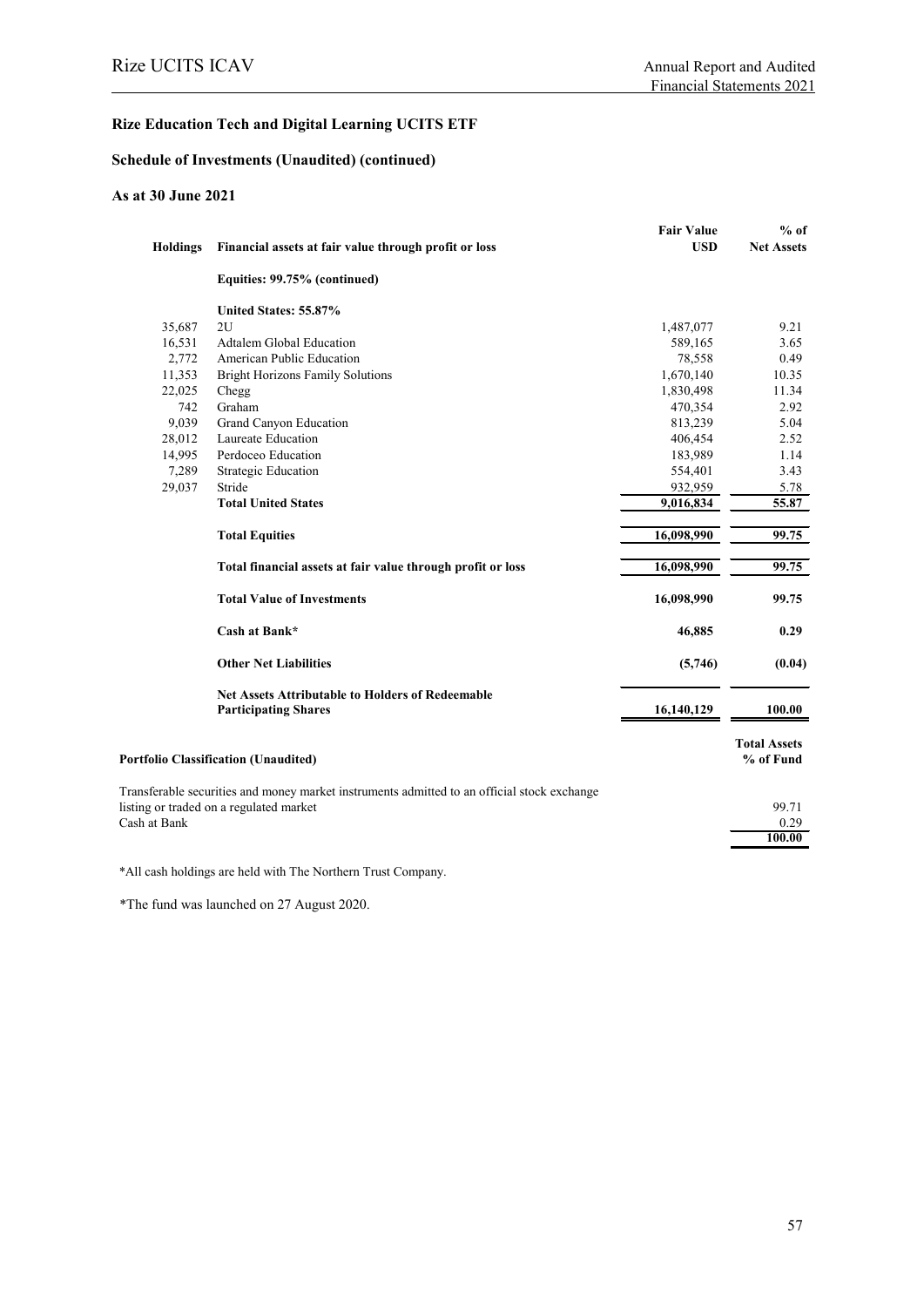# **Schedule of Investments (Unaudited)**

## **As at 30 June 2021**

| <b>Holdings</b> | Financial assets at fair value through profit or loss | <b>Fair Value</b><br><b>USD</b> | $%$ of<br><b>Net Assets</b> |
|-----------------|-------------------------------------------------------|---------------------------------|-----------------------------|
|                 | <b>Equities: 98.26%</b>                               |                                 |                             |
|                 | Australia: 1.55%                                      |                                 |                             |
| 453,199         | <b>Brambles</b>                                       | 3,892,336                       | 1.55                        |
|                 | <b>Total Australia</b>                                | 3,892,336                       | 1.55                        |
|                 | Canada: 1.24%                                         |                                 |                             |
| 1,118,267       | <b>Burcon NutraScience</b>                            | 3,124,609                       | 1.24                        |
|                 | <b>Total Canada</b>                                   | 3,124,609                       | 1.24                        |
|                 | <b>Denmark: 1.74%</b>                                 |                                 |                             |
| 58,132          | Novozymes                                             | 4,382,231                       | 1.74                        |
|                 | <b>Total Denmark</b>                                  | 4,382,231                       | 1.74                        |
|                 | <b>Finland: 2.68%</b>                                 |                                 |                             |
| 180,020         | Stora Enso                                            | 3,281,645                       | 1.31                        |
| 91,277          | Upm-Kymmene                                           | 3,453,028                       | 1.37                        |
|                 | <b>Total Finland</b>                                  | 6,734,673                       | 2.68                        |
|                 | <b>France: 2.08%</b>                                  |                                 |                             |
| 74,226          | Danone                                                | 5,226,021                       | 2.08                        |
|                 | <b>Total France</b>                                   | 5,226,021                       | 2.08                        |
|                 | <b>Germany: 2.41%</b>                                 |                                 |                             |
| 43,489          | Symrise                                               | 6,059,899                       | 2.41                        |
|                 | <b>Total Germany</b>                                  | 6,059,899                       | 2.41                        |
|                 | Japan: 4.05%                                          |                                 |                             |
| 756,500         | Euglena                                               | 6,229,759                       | 2.48                        |
| 258,100         | Yukiguni Maitake                                      | 3,927,659                       | 1.57                        |
|                 | <b>Total Japan</b>                                    | 10,157,418                      | 4.05                        |
|                 | Luxembourg: 1.49%                                     |                                 |                             |
| 152,634         | Ardagh                                                | 3,742,586                       | 1.49                        |
|                 | <b>Total Luxembourg</b>                               | 3,742,586                       | 1.49                        |
|                 | Netherlands: 2.93%                                    |                                 |                             |
| 39,372          | <b>DSM</b>                                            | 7,349,204                       | 2.93                        |
|                 | <b>Total Netherlands</b>                              | 7,349,204                       | 2.93                        |
|                 | Norway: 3.19%                                         |                                 |                             |
| 309,531         | Atlantic Sapphire                                     | 3,269,694                       | 1.30                        |
| 85,980          | Tomra Systems                                         | 4,746,026                       | 1.89                        |
|                 | <b>Total Norway</b>                                   | 8,015,720                       | 3.19                        |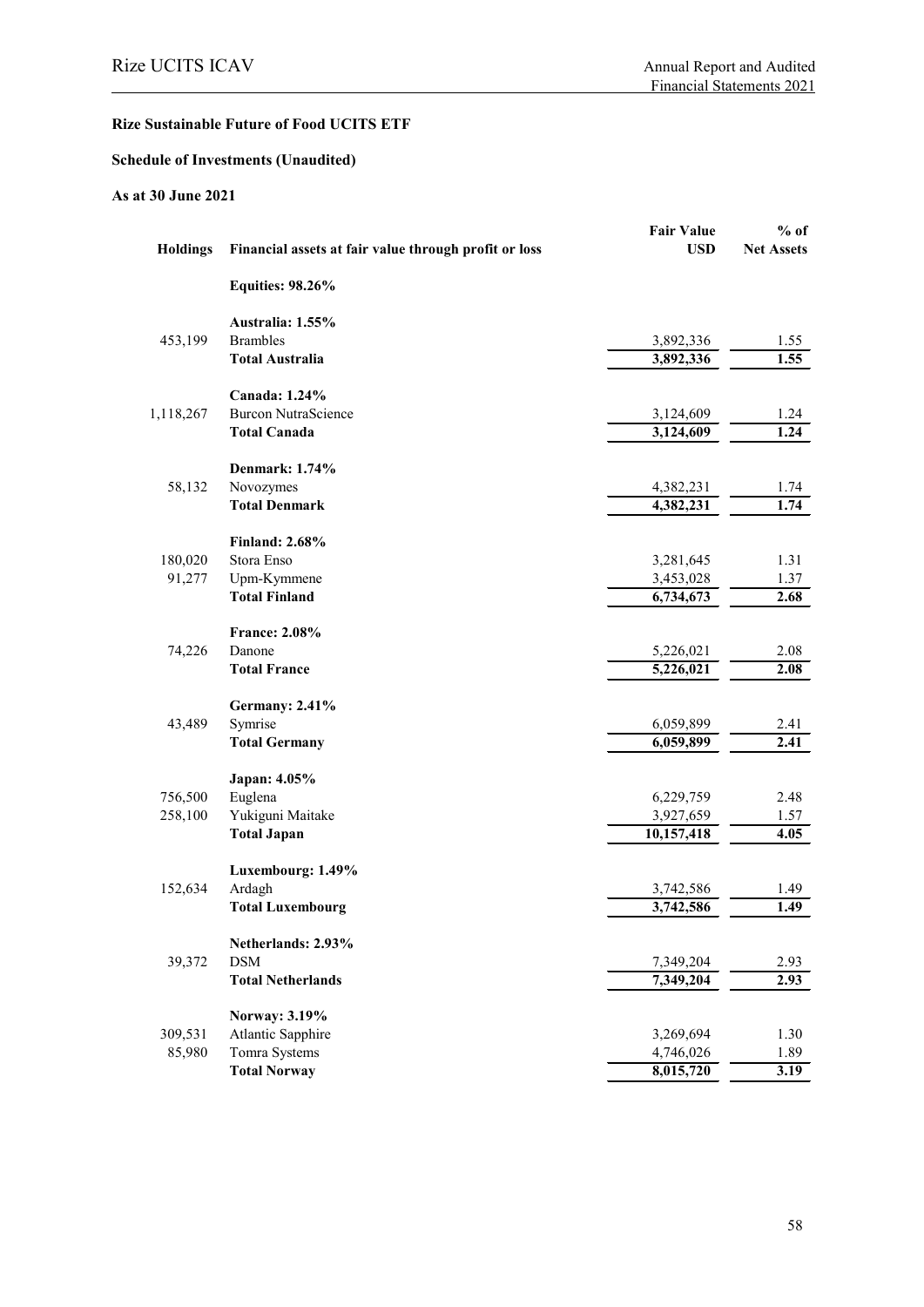#### **Schedule of Investments (Unaudited) (continued)**

| As at 30 June 2021 |                                                       |                   |                   |
|--------------------|-------------------------------------------------------|-------------------|-------------------|
|                    |                                                       | <b>Fair Value</b> | $%$ of            |
| <b>Holdings</b>    | Financial assets at fair value through profit or loss | <b>USD</b>        | <b>Net Assets</b> |
|                    | Equities: 98.26% (continued)                          |                   |                   |
|                    | Republic of South Korea: 1.37%                        |                   |                   |
| 1,436,358          | Dae Young Packaging                                   | 3,450,116         | 1.37              |
|                    | <b>Total Republic of South Korea</b>                  | 3,450,116         | 1.37              |
|                    | <b>Sweden: 4.98%</b>                                  |                   |                   |
| 111,045            | Alfa Laval                                            | 3,925,201         | 1.56              |
| 432,774            | BillerudKorsnas                                       | 8,595,109         | 3.42              |
|                    | <b>Total Sweden</b>                                   | 12,520,310        | 4.98              |
|                    | Switzerland: 6.65%                                    |                   |                   |
| 1,370              | Givaudan                                              | 6,377,573         | 2.54              |
| 379,704            | SIG Combibloc                                         | 10,326,997        | 4.11              |
|                    | <b>Total Switzerland</b>                              | 16,704,570        | 6.65              |
|                    | <b>Taiwan: 4.62%</b>                                  |                   |                   |
| 3,360,000          | Lien Hwa Industrial                                   | 6,029,610         | 2.40              |
| 2,632,000          | Taiwan Fertilizer                                     | 5,563,923         | 2.22              |
|                    | <b>Total Taiwan</b>                                   | 11,593,533        | 4.62              |
|                    | United Kingdom: 5.12%                                 |                   |                   |
| 910,902            | DS Smith                                              | 5,258,710         | 2.10              |
| 113,669            | Halma                                                 | 4,227,195         | 1.68              |
| 121,562            | Ocado                                                 | 3,363,675         | 1.34              |
|                    | <b>Total United Kingdom</b>                           | 12,849,580        | $\overline{5.12}$ |
|                    | United States: 52.16%                                 |                   |                   |
| 48,821             | Agco                                                  | 6,365,282         | 2.53              |
| 30,203             | <b>Agilent Technologies</b>                           | 4,464,305         | 1.78              |
| 52,739             | Balchem                                               | 6,922,521         | 2.76              |
| 79,221             | Ball                                                  | 6,418,485         | 2.56              |
| 57,955             | <b>Beyond Meat</b>                                    | 9,127,333         | 3.64              |
| 96,779             | Calavo Growers                                        | 6,137,724         | 2.44              |
| 195,875            | Cal-Maine Foods                                       | 7,092,634         | 2.82              |
| 18,617             | Deere                                                 | 6,566,402         | 2.61              |
| 78,037             | <b>FMC</b>                                            | 8,443,604         | 3.36              |
| 389,985            | Graphic Packaging                                     | 7,074,328         | 2.82              |
| 37,469             | International Flavors & Fragrances                    | 5,597,869         | 2.23              |
| 64,780             | <b>International Paper</b>                            | 3,971,662         | 1.58              |
| 34,673             | John Bean Technologies                                | 4,945,063         | 1.97              |
| 213,563            | Landec                                                | 2,402,584         | 0.96              |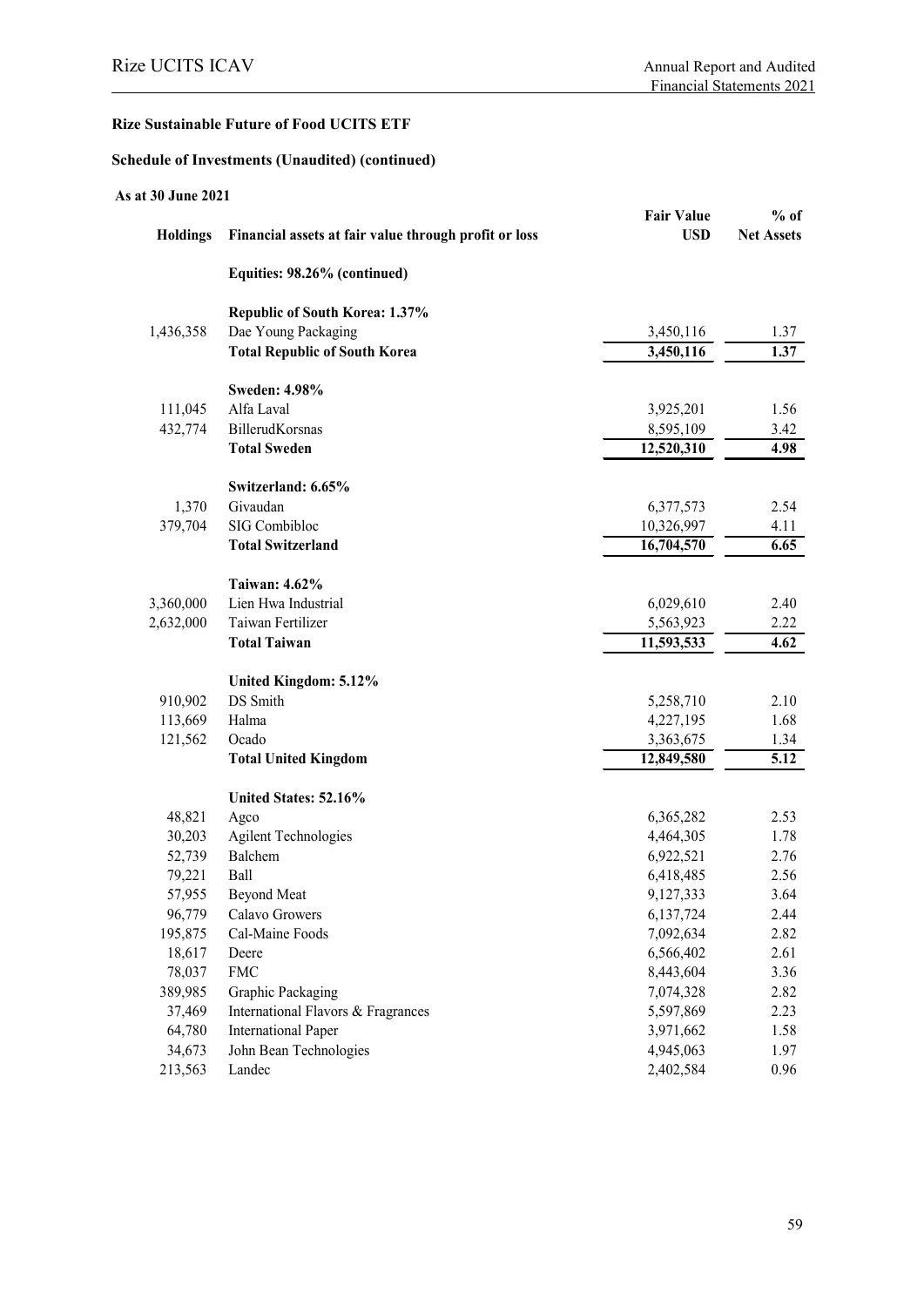#### **Schedule of Investments (Unaudited) (continued)**

| As at 30 June 2021 |                                                                                             |                   |                                  |
|--------------------|---------------------------------------------------------------------------------------------|-------------------|----------------------------------|
|                    |                                                                                             | <b>Fair Value</b> | $%$ of                           |
| <b>Holdings</b>    | Financial assets at fair value through profit or loss                                       | <b>USD</b>        | <b>Net Assets</b>                |
|                    | Equities: 98.26% (continued)                                                                |                   |                                  |
|                    | United States: 52.17% (continued)                                                           |                   |                                  |
| 31,444             | Lindsay                                                                                     | 5,197,064         | 2.07                             |
| 286,764            | <b>Mission Produce</b>                                                                      | 5,938,882         | 2.36                             |
| 125,650            | Neogen                                                                                      | 5,784,926         | 2.30                             |
| 634,115            | O-I Glass                                                                                   | 10,355,098        | 4.12                             |
| 92,604             | Raven Industries                                                                            | 5,357,141         | 2.13                             |
| 64,984             | <b>Sensient Technologies</b>                                                                | 5,625,015         | 2.24                             |
| 15,019             | Valmont Industries                                                                          | 3,545,235         | 1.41                             |
| 69,215             | WestRock                                                                                    | 3,683,622         | 1.47                             |
|                    | <b>Total United States</b>                                                                  | 131,016,779       | 52.16                            |
|                    | <b>Total Equities</b>                                                                       | 246,819,585       | 98.26                            |
|                    | <b>Total Value of Investments</b>                                                           | 246,819,585       | 98.26                            |
|                    | Cash at Bank*                                                                               | 512,331           | 0.20                             |
|                    | <b>Other Net Assets</b>                                                                     | 3,856,311         | 1.54                             |
|                    | <b>Net Assets Attributable to Holders of Redeemable</b>                                     |                   |                                  |
|                    | <b>Participating Shares</b>                                                                 | 251,188,227       | 100.00                           |
|                    | <b>Portfolio Classification (Unaudited)</b>                                                 |                   | <b>Total Assets</b><br>% of Fund |
|                    | Transferable securities and money market instruments admitted to an official stock exchange |                   |                                  |
|                    | listing or traded on a regulated market                                                     |                   | 98.26                            |
| Cash at Bank       |                                                                                             |                   | 0.20                             |
| Other Assets       |                                                                                             |                   | 1.54                             |
|                    |                                                                                             |                   | 100.00                           |
|                    |                                                                                             |                   |                                  |

\*All cash holdings are held with The Northern Trust Company.

\*The fund was launched on 27 August 2020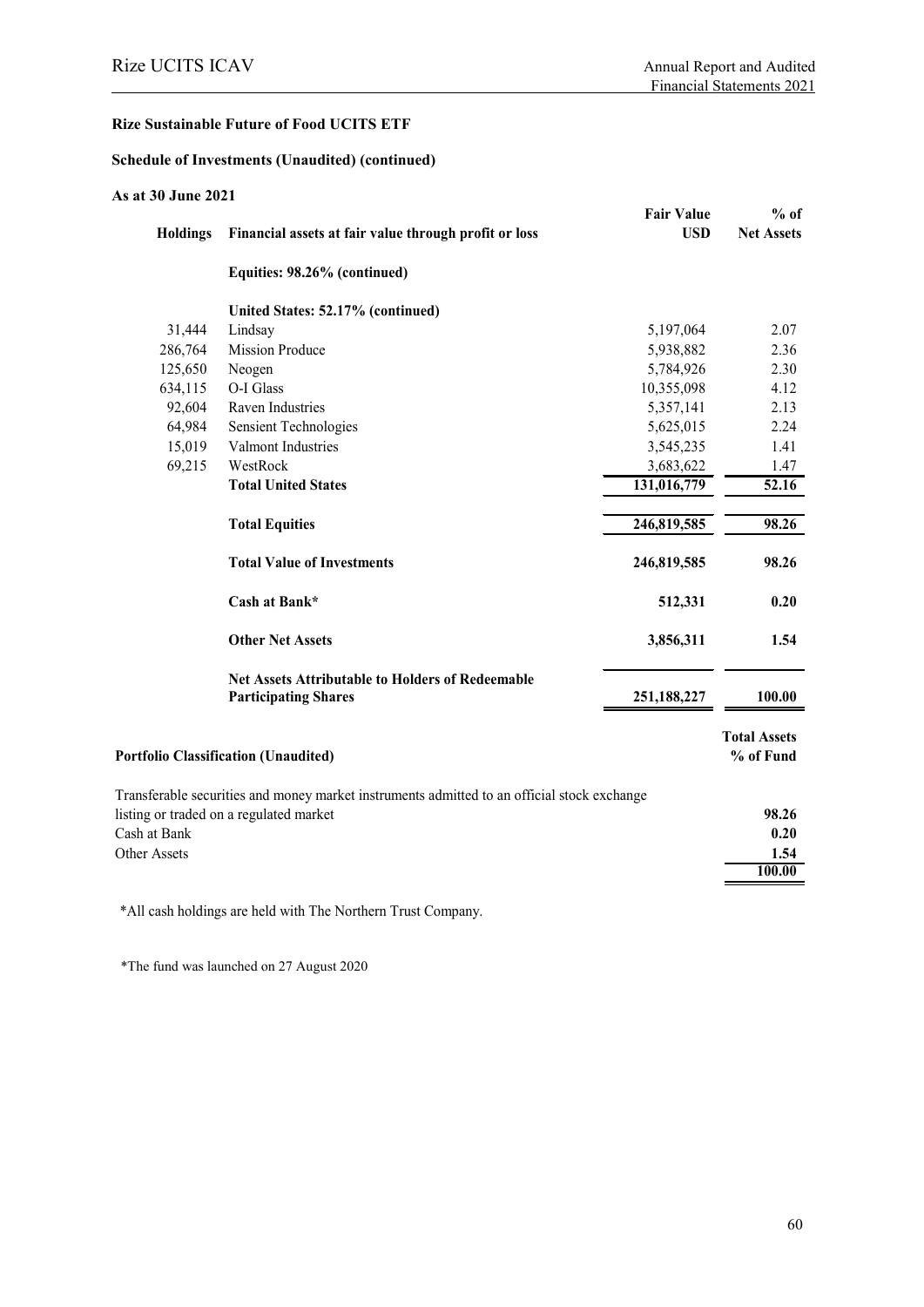#### **Rize Medical Cannabis and Life Science UCITS ETF**

#### **Schedule of Portfolio Changes (Unaudited)**

#### **For the financial year ended 30 June 2021**

| <b>Nominal</b>  |                                    | Cost       |
|-----------------|------------------------------------|------------|
| <b>Holdings</b> | <b>Largest Purchases</b>           | <b>USD</b> |
| 389,305         | GrowGeneration                     | 18,025,043 |
| 54,531          | Scotts Miracle-Gro                 | 12,354,149 |
| 689,074         | Amyris                             | 8,454,129  |
| 45,209          | GW Pharmaceuticals ADR             | 7,899,722  |
| 91,551          | Arena Pharmaceuticals              | 6,809,923  |
| 3,062,579       | Corbus Pharmaceuticals             | 6,578,120  |
| 1,014,246       | Zynerba Pharmaceuticals            | 5,082,199  |
| 748,610         | NewAge                             | 2,305,428  |
| 1,188,390       | India Globalization Capital        | 2,187,772  |
| 45,030          | Perrigo                            | 1,951,761  |
| 174,901         | Teva Pharmaceutical Industries ADR | 1,946,407  |
| 21,918          | Novartis ADR                       | 1,937,490  |
| 17,189          | AbbVie                             | 1,843,221  |
| 100,687         | Cara Therapeutics                  | 1,782,611  |
| 620,245         | FSD Pharma                         | 1,303,636  |
| 287,889         | cbdMD                              | 1,160,695  |
| 126,120         | Charlottes Web                     | 592,626    |
| 37,444          | GT Biopharma                       | 338,485    |
| 580,096         | Cann                               | 267,413    |
| 4,435,824       | <b>MGC</b> Pharmaceuticals         | 242,391    |

| Nominal         |                                         | <b>Proceeds</b> |
|-----------------|-----------------------------------------|-----------------|
| <b>Holdings</b> | <b>Largest Sales</b>                    | <b>USD</b>      |
| 47,208          | <b>GW</b> Pharmaceuticals ADR           | 10,308,239      |
| 134,847         | GrowGeneration                          | 7,101,615       |
| 196,752         | Amyris                                  | 3,821,637       |
| 14,155          | Arena Pharmaceuticals                   | 990,218         |
| 319,608         | NewAge                                  | 955,333         |
| 3,742           | Scotts Miracle-Gro                      | 804,197         |
| 36,296          | Cara Therapeutics                       | 649,265         |
| 89,110          | cbdMD                                   | 339,793         |
| 194,762         | Corbus Pharmaceuticals                  | 316,279         |
| 63,900          | Zynerba Pharmaceuticals                 | 288,043         |
| 30,787          | Charlottes Web                          | 135,071         |
| 2,841           | Perrigo                                 | 126,701         |
| 1,092           | AbbVie                                  | 126,444         |
| 1,388           | Novartis ADR                            | 121,611         |
| 11,083          | Teva Pharmaceutical Industries ADR      | 116,977         |
| 73,975          | India Globalization Capital             | 99,816          |
| 38,610          | FSD Pharma                              | 64,832          |
| 45,486          | <b>Willow Biosciences</b>               | 62,665          |
| 768,000         | Meilleure Health International Industry | 53,717          |
| 2,331           | GT Biopharma                            | 30,544          |

As required by the Central Bank UCITS regulations, the above data represents those purchases/sales transactions exceeding 1% of the total value of purchases/sales during the year. Where the number of purchases/sales transactions exceeding 1% of the total value of purchases/sales for the year is less than 20, then a minimum of 20 purchases/sales will be disclosed.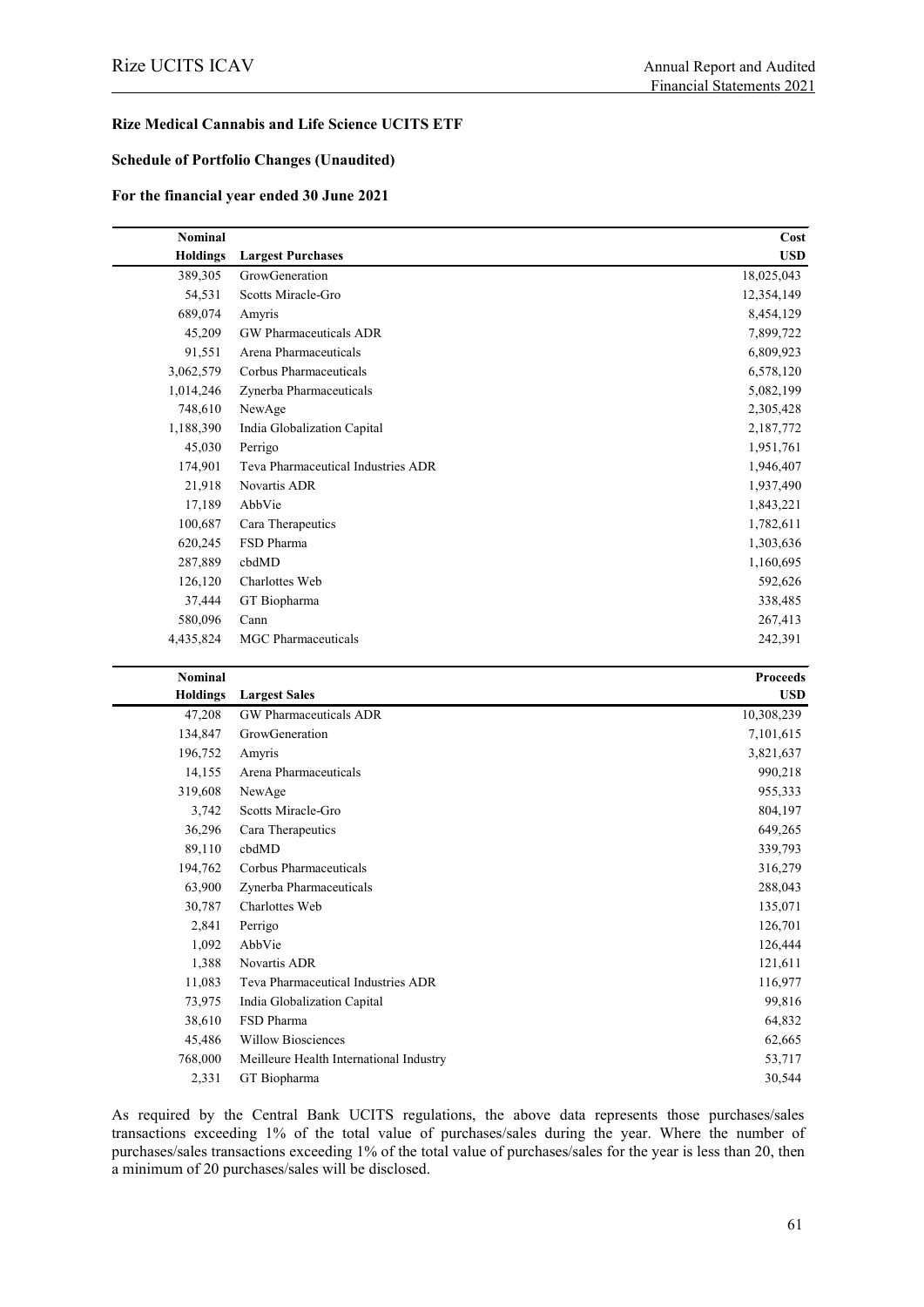### **Schedule of Portfolio Changes (Unaudited) (continued)**

# **For the financial year ended 30 June 2021**

| Nominal         |                                   | Cost       |
|-----------------|-----------------------------------|------------|
| <b>Holdings</b> | <b>Largest Purchases</b>          | <b>USD</b> |
| 151,179         | KnowBe4                           | 4,457,416  |
| 75,034          | SailPoint Technologies            | 3,517,658  |
| 112,183         | Ping Identity                     | 3,094,366  |
| 44,552          | Cloudflare                        | 3,072,108  |
| 57,800          | Hennge                            | 3,063,336  |
| 12,711          | Okta                              | 3,054,856  |
| 27,051          | Qualys                            | 3,046,301  |
| 54,900          | Trend Micro                       | 2,981,738  |
| 386,160         | Zix                               | 2,928,570  |
| 16,370          | Zscaler                           | 2,909,099  |
| 163,776         | SolarWinds                        | 2,903,429  |
| 41,286          | Ahnlab                            | 2,665,740  |
| 33,458          | Rapid7                            | 2,586,804  |
| 135,917         | McAfee                            | 2,547,020  |
| 12,172          | Verisign                          | 2,539,515  |
| 14,641          | CrowdStrike                       | 2,525,699  |
| 52,082          | Mimecast                          | 2,458,619  |
| 134,361         | FireEye                           | 2,416,100  |
| 41,200          | GMO Cloud                         | 2,370,185  |
| 15,771          | Fortinet                          | 2,349,760  |
| 146,591         | Wins                              | 2,341,818  |
| 19,658          | Varonis Systems                   | 2,336,612  |
| 158,782         | Mitek Systems                     | 2,290,242  |
| 104,505         | NortonLifeLock                    | 2,196,385  |
| 118,300         | Soliton Systems                   | 2,123,063  |
| 381,106         | VirnetX                           | 2,092,154  |
| 15,444          | CyberArk Software                 | 2,052,894  |
| 16,227          | Proofpoint                        | 2,036,238  |
| 73,488          | <b>NETSCOUT Systems</b>           | 2,011,374  |
| 49,506          | Tenable                           | 2,000,201  |
| 83,231          | OneSpan                           | 1,993,162  |
| 6,259           | Palo Alto Networks                | 1,949,786  |
| 221,695         | A10 Networks                      | 1,933,410  |
| 11,320          | Splunk                            | 1,925,513  |
| 10,707          | F5 Networks                       | 1,871,255  |
| 69,503          | Radware                           | 1,857,437  |
| 20,800          | Digital Arts                      | 1,838,794  |
| 159,792         | GB                                | 1,832,519  |
| 267,315         | Avast                             | 1,809,769  |
| 14,643          | Check Point Software Technologies | 1,789,169  |
| 146,601         | Tufin Software Technologies       | 1,785,420  |
| 265,129         | Darktrace                         | 1,697,992  |
| 126,637         | BlackBerry                        | 1,634,434  |
| 13,581          | Akamai Technologies               | 1,467,374  |
| 365,118         | Fingerprint Cards                 | 1,405,596  |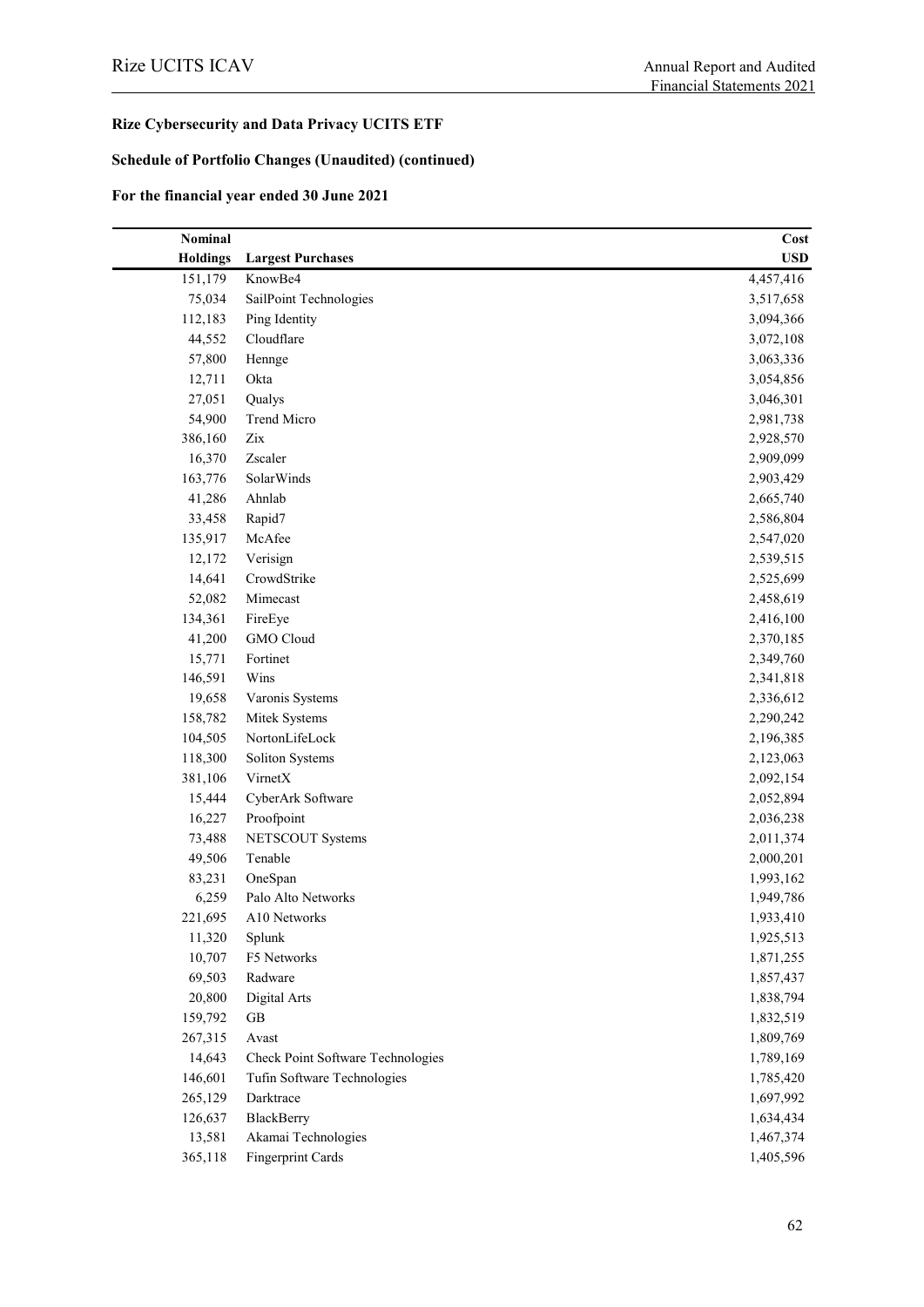#### **Schedule of Portfolio Changes (Unaudited) (continued)**

#### **For the financial year ended 30 June 2021**

| <b>Nominal</b>  |                                        | Cost            |
|-----------------|----------------------------------------|-----------------|
| <b>Holdings</b> | <b>Largest Purchases (continued)</b>   | <b>USD</b>      |
| 10,784          | <b>International Business Machines</b> | 1,370,290       |
| 202,354         | Micro Focus International ADR          | 1,307,321       |
| 130,867         | Hancom WITH                            | 1,289,958       |
| 22,519          | Commvault Systems                      | 1,223,060       |
| <b>Nominal</b>  |                                        | <b>Proceeds</b> |
| <b>Holdings</b> | <b>Largest Sales</b>                   | <b>USD</b>      |
| 89,420          | McAfee                                 | 2,501,335       |
| 12,036          | Proofpoint                             | 2,069,200       |
| 27,059          | Varonis Systems                        | 1,875,780       |
| 21,260          | Cloudflare                             | 1,762,004       |
| 21,150          | Commvault Systems                      | 1,589,472       |
| 4,174           | Palo Alto Networks                     | 1,521,725       |
| 28,678          | Cisco Systems                          | 1,489,776       |
| 143,471         | A10 Networks                           | 1,489,543       |
| 30,599          | Tenable                                | 1,369,021       |
| 86,804          | Wins                                   | 1,346,817       |
| 49,552          | OneSpan                                | 1,280,484       |
| 43,599          | NETSCOUT Systems                       | 1,261,162       |
| 22,299          | SailPoint Technologies                 | 1,210,628       |
| 39,898          | Radware                                | 1,204,286       |
| 8,593           | CyberArk Software                      | 1,172,448       |
| 5,130           | Fortinet                               | 1,169,153       |
| 6,324           | F5 Networks                            | 1,151,773       |
| 13,761          | Mantech International                  | 1,148,099       |
| 23,411          | Verint Systems                         | 1,073,741       |
| 3,669           | Accenture                              | 1,030,329       |
| 132,765         | Avast                                  | 899,353         |
| 4,245           | CrowdStrike                            | 852,150         |
| 7,111           | Check Point Software Technologies      | 843,582         |
| 87,000          | <b>LAC</b>                             | 812,802         |
| 4,195           | Zscaler                                | 805,599         |
| 26,655          | Forescout Technologies                 | 772,216         |
| 9,000           | Hennge                                 | 664,458         |
| 54,903          | $\operatorname{GB}$                    | 639,474         |
| 7,700           | Digital Arts                           | 622,419         |
| 18,896          | NortonLifeLock                         | 500,498         |
| 13,600          | Cyber Security Cloud                   | 476,932         |
| 5,286           | Booz Allen Hamilton                    | 474,117         |
| 5,340           | Rapid7                                 | 445,053         |

As required by the Central Bank UCITS regulations, the above data represents those purchases/sales transactions exceeding 1% of the total value of purchases/sales during the year. Where the number of purchases/sales transactions exceeding 1% of the total value of purchases / sales for the year is less than 20, then a minimum of 20 purchases/sales will be disclosed.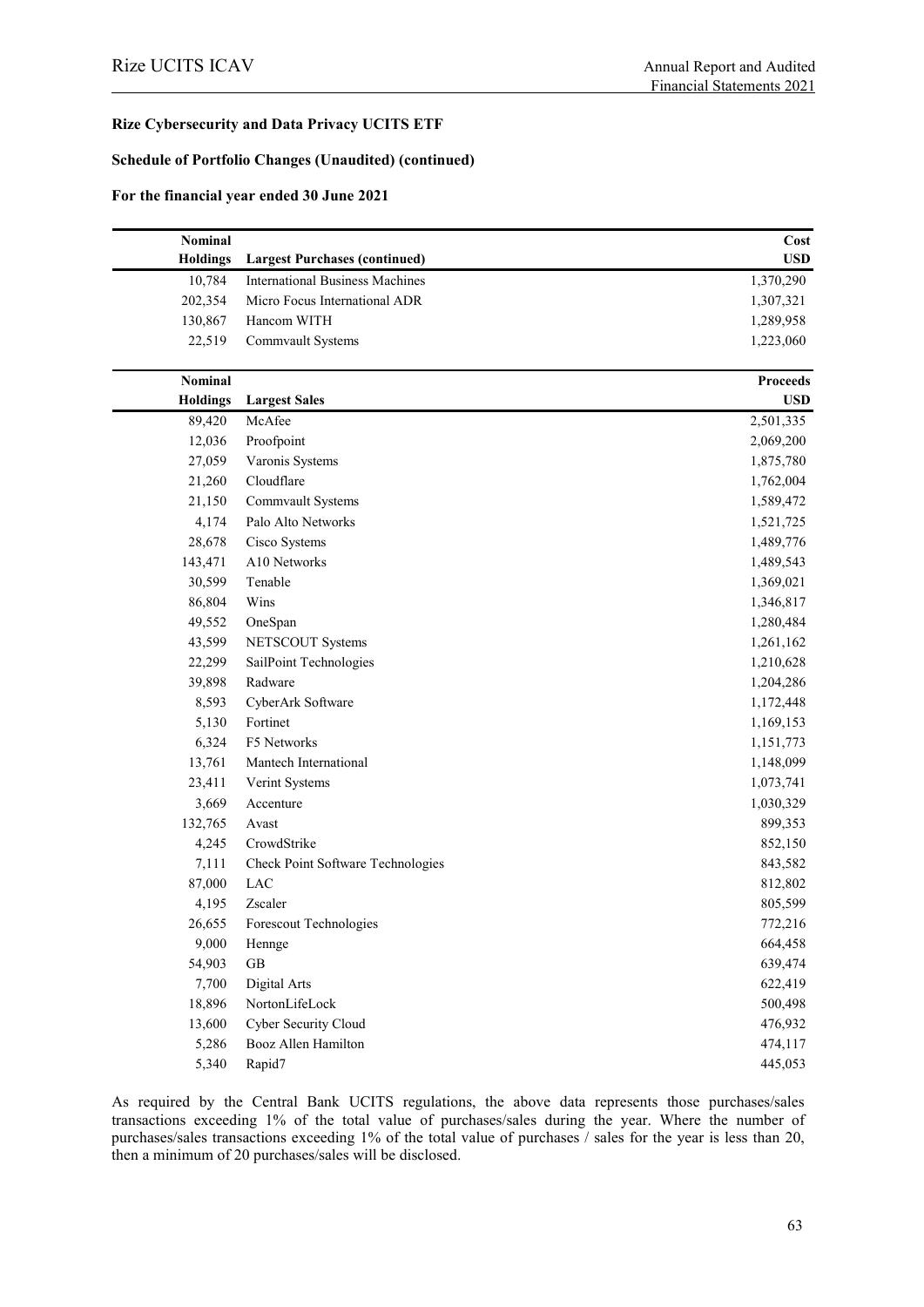# **Rize Education Tech and Digital Learning UCITS ETF**

### **Schedule of Portfolio Changes (Unaudited) (continued)**

# **For the financial period ended 30 June 2021**

| <b>Nominal</b>  |                                         | Cost       |
|-----------------|-----------------------------------------|------------|
| <b>Holdings</b> | <b>Largest Purchases</b>                | <b>USD</b> |
| 15,141          | <b>Bright Horizons Family Solutions</b> | 2,431,657  |
| 27,243          | Chegg                                   | 2,354,932  |
| 75,056          | New Oriental Education & Technology     | 2,325,842  |
| 50,180          | 2U                                      | 2,005,136  |
| 30,602          | <b>TAL Education</b>                    | 1,882,378  |
| 25,991          | <b>GSX</b> Techedu                      | 1,566,156  |
| 66,861          | Pluralsight                             | 1,373,137  |
| 117,388         | Kahoot                                  | 1,267,846  |
| 11,066          | Grand Canyon Education                  | 1,057,808  |
| 9,401           | <b>Strategic Education</b>              | 840,062    |
| 27,173          | Stride                                  | 769,068    |
| 263,500         | Koolearn Technology                     | 726,572    |
| 345,000         | China Education                         | 698,913    |
| 18,442          | Adtalem Global Education                | 682,834    |
| 69,921          | 17 Education & Technology Group ADR     | 643,839    |
| 14,000          | SuRaLa Net                              | 636,745    |
| 1,027           | Graham                                  | 567,722    |
| 32,738          | <b>IDP</b> Education                    | 555,546    |
| 216,748         | <b>LAIX ADR</b>                         | 500,893    |
| 31,250          | Laureate Education                      | 439,633    |
| 185,000         | China East Education                    | 392,985    |
| 1,220,000       | Hope Education                          | 392,221    |
| 10,228          | Arco Platform                           | 343,908    |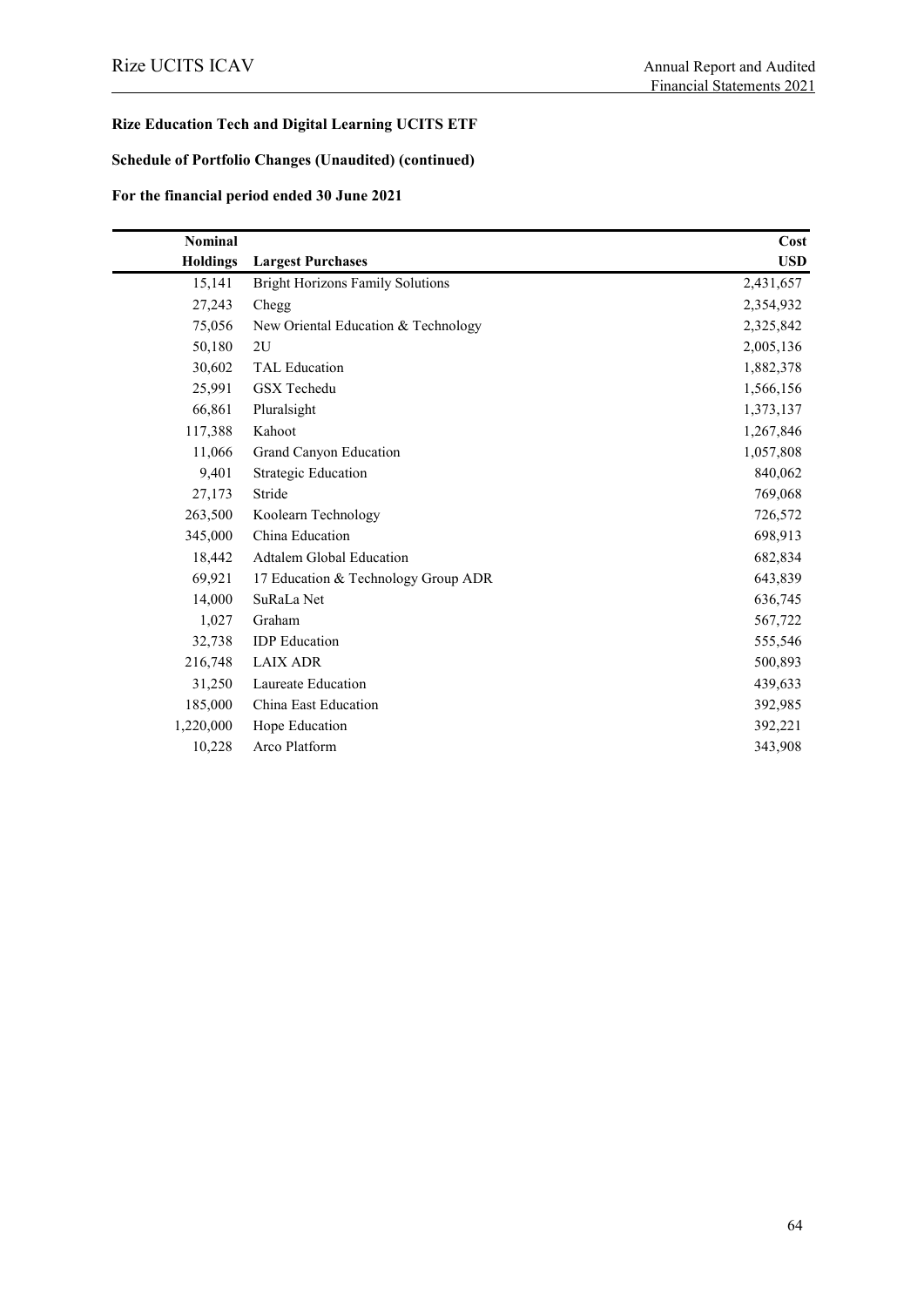#### **Rize Education Tech and Digital Learning UCITS ETF**

#### **Schedule of Portfolio Changes (Unaudited) (continued)**

#### **For the financial period ended 30 June 2021**

| <b>Nominal</b>  |                                         | <b>Proceeds</b> |
|-----------------|-----------------------------------------|-----------------|
| <b>Holdings</b> | <b>Largest Sales</b>                    | <b>USD</b>      |
| 66,861          | Pluralsight                             | 1,496,776       |
| 3,788           | <b>Bright Horizons Family Solutions</b> | 599,100         |
| 14,493          | 2U                                      | 533,457         |
| 5,218           | Chegg                                   | 433,635         |
| 15,940          | New Oriental Education & Technology     | 396,398         |
| 11,022          | <b>IDP</b> Education                    | 197,496         |
| 7,160           | Stride                                  | 193,709         |
| 2,027           | Grand Canyon Education                  | 191,849         |
| 2,112           | <b>Strategic Education</b>              | 168,751         |
| 285             | Graham                                  | 168,634         |
| 4,700           | SuRaLa Net                              | 139,445         |
| 4,026           | <b>TAL Education</b>                    | 135,818         |
| 324,000         | Hope Education                          | 101,542         |
| 12,164          | Kahoot                                  | 88,430          |
| 35,000          | China Education                         | 80,799          |
| 2,167           | Arco Platform                           | 71,687          |
| 1,911           | <b>Adtalem Global Education</b>         | 71,397          |
| 5,079           | Perdoceo Education                      | 62,118          |
| 2,220           | Franklin Covey                          | 59,422          |
| 3,238           | Laureate Education                      | 49,193          |

As required by the Central Bank UCITS regulations, the above data represents those purchases/sales transactions exceeding 1% of the total value of purchases/sales during the period. Where the number of purchases/sales transactions exceeding 1% of the total value of purchases / sales for the period is less than 20, then a minimum of 20 purchases/sales will be disclosed.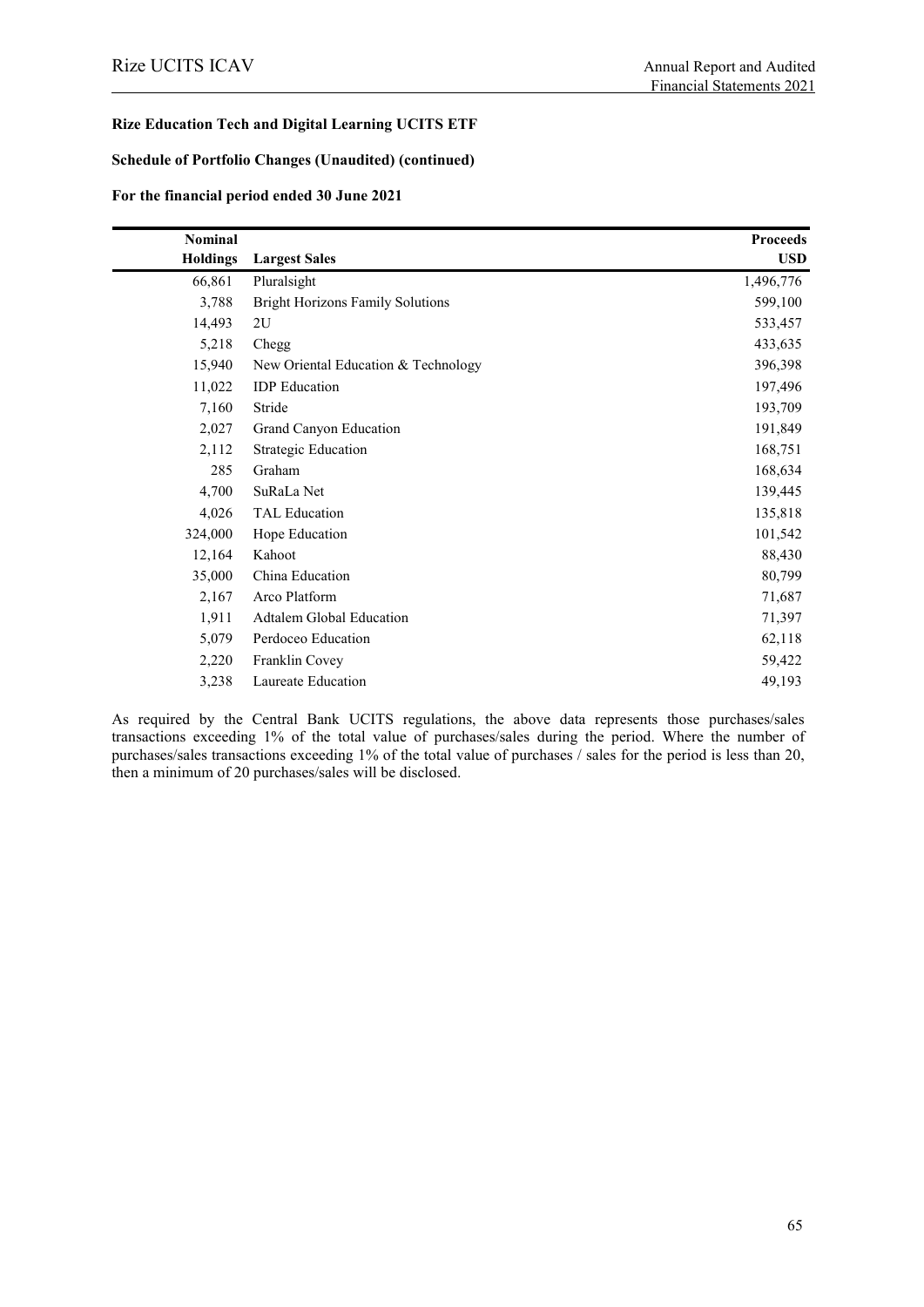### **Schedule of Portfolio Changes (Unaudited) (continued)**

#### **For the financial period ended 30 June 2021**

| Nominal         |                                    | Cost       |
|-----------------|------------------------------------|------------|
| <b>Holdings</b> | <b>Largest Purchases</b>           | <b>USD</b> |
| 384,418         | SIG Combibloc                      | 9,329,500  |
| 634,115         | O-I Glass                          | 9,015,876  |
| 78,037          | <b>FMC</b>                         | 8,782,707  |
| 57,955          | <b>Beyond Meat</b>                 | 8,405,878  |
| 438,498         | BillerudKorsnas                    | 8,393,633  |
| 24,979          | Deere                              | 8,332,071  |
| 105,872         | Calavo Growers                     | 8,029,175  |
| 195,875         | Cal-Maine Foods                    | 7,677,546  |
| 798,700         | Euglena                            | 6,984,520  |
| 79,221          | Ball                               | 6,957,898  |
| 39,372          | <b>DSM</b>                         | 6,936,993  |
| 391,782         | Graphic Packaging                  | 6,808,792  |
| 55,536          | Balchem                            | 6,771,857  |
| 48,821          | Agco                               | 6,437,666  |
| 3,753,000       | Lien Hwa Industrial                | 5,971,149  |
| 1,077,826       | DS Smith                           | 5,936,784  |
| 286,764         | <b>Mission Produce</b>             | 5,888,869  |
| 73,909          | <b>Sensient Technologies</b>       | 5,799,552  |
| 37,072          | Lindsay                            | 5,799,084  |
| 1,370           | Givaudan                           | 5,606,903  |
| 43,489          | Symrise                            | 5,492,125  |
| 68,306          | Neogen                             | 5,470,578  |
| 39,527          | John Bean Technologies             | 5,235,057  |
| 2,632,000       | Taiwan Fertilizer                  | 5,177,537  |
| 74,226          | Danone                             | 5,158,751  |
| 37,469          | International Flavors & Fragrances | 5,081,483  |
| 258,100         | Yukiguni Maitake                   | 4,580,742  |
| 1,058,000       | Vitasoy International              | 4,482,470  |
| 309,531         | <b>Atlantic Sapphire</b>           | 4,425,519  |
| 19,646          | Valmont Industries                 | 4,402,043  |
| 1,118,267       | <b>Burcon Nutrascience</b>         | 4,272,204  |
| 110,867         | Raven Industries                   | 4,263,012  |
| 85,980          | Tomra Systems                      | 4,036,084  |
| 206,498         | Stora Enso                         | 3,964,180  |
| 30,998          | <b>Agilent Technologies</b>        | 3,959,684  |
| 113,669         | Halma                              | 3,929,676  |
| 102,995         | Upm-Kymmene                        | 3,922,380  |
| 58,132          | Novozymes                          | 3,827,151  |
| 121,562         | Ocado                              | 3,771,635  |
| 69,215          | WestRock                           | 3,680,186  |
| 152,634         | Ardagh                             | 3,676,875  |
| 111,045         | Alfa Laval                         | 3,674,508  |
| 453,199         | <b>Brambles</b>                    | 3,655,587  |
| 64,780          | <b>International Paper</b>         | 3,614,713  |
| 1,436,358       | Dae Young Packaging                | 3,432,791  |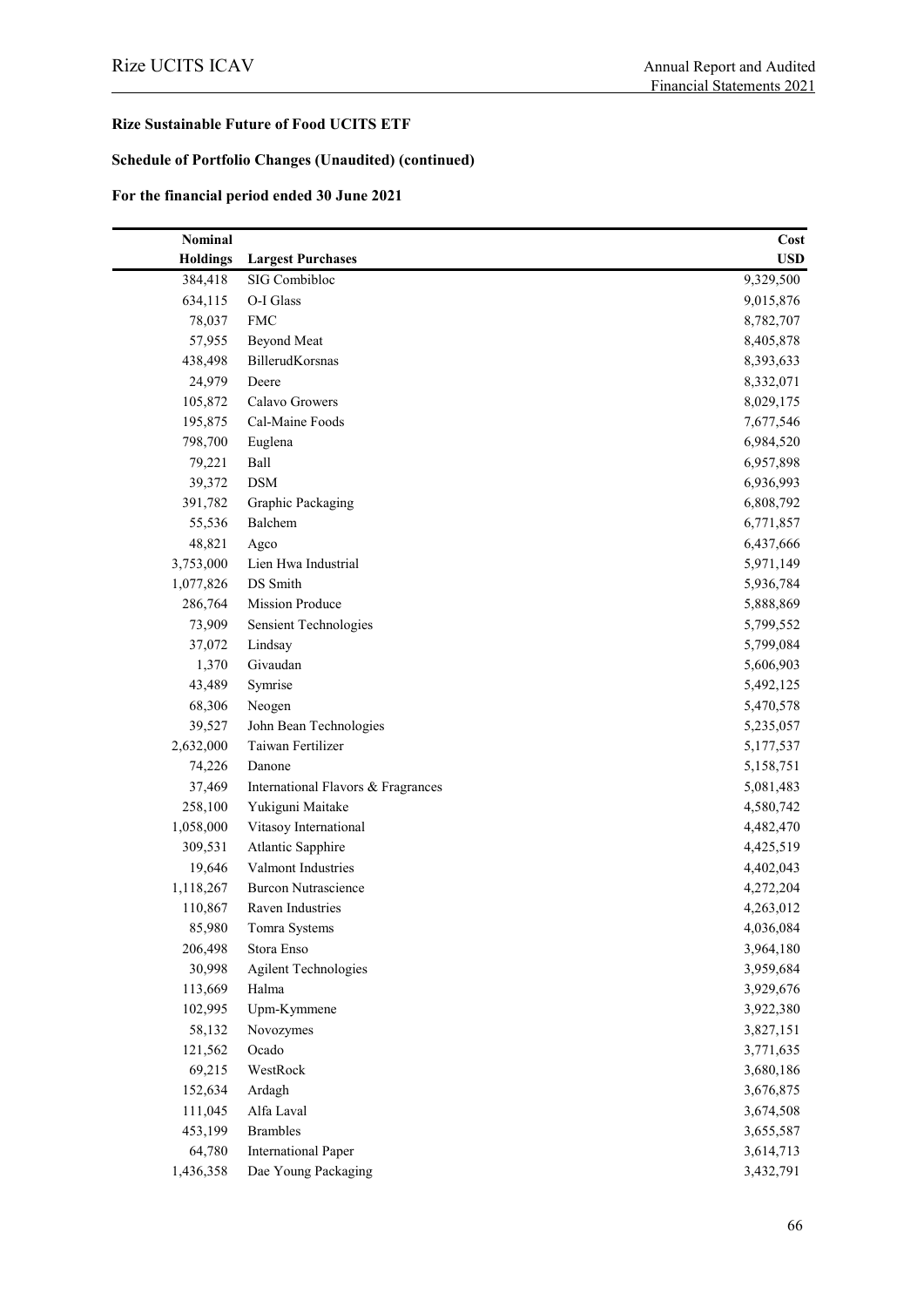#### **Schedule of Portfolio Changes (Unaudited) (continued)**

#### **For the financial period ended 30 June 2021**

| Nominal         |                          | <b>Proceeds</b> |
|-----------------|--------------------------|-----------------|
| <b>Holdings</b> | <b>Largest Sales</b>     | <b>USD</b>      |
| 1,058,000       | Vitasoy International    | 4,262,267       |
| 66,605          | <b>GEA</b>               | 2,569,619       |
| 6,362           | Deere                    | 2,368,521       |
| 21,315          | Eurofins Scientific      | 2,008,734       |
| 56,266          | <b>Evonik Industries</b> | 1,970,448       |
| 8,484           | Ecolab                   | 1,760,219       |
| 68,182          | Hyundai Bioland          | 1,388,506       |
| 4,627           | Valmont Industries       | 1,110,382       |
| 5,628           | Lindsay                  | 933,214         |
| 166,924         | DS Smith                 | 921,101         |
| 174,491         | Origin Enterprises       | 774,711         |
| 9,093           | Calavo Growers           | 713,531         |
| 8,925           | Sensient Technologies    | 695,798         |
| 18,263          | Raven Industries         | 666,445         |
| 4,854           | John Bean Technologies   | 662,042         |
| 393,000         | Lien Hwa Industrial      | 600,903         |
| 26,478          | Stora Enso               | 522,597         |
| 11,718          | Upm-Kymmene              | 448,586         |
| 42,200          | Euglena                  | 425,838         |
| 2,797           | Balchem                  | 356,857         |

As required by the Central Bank UCITS regulations, the above data represents those purchases/sales transactions exceeding 1% of the total value of purchases/sales during the period. Where the number of purchases/sales transactions exceeding 1% of the total value of purchases / sales for the period is less than 20, then a minimum of 20 purchases/sales will be disclosed.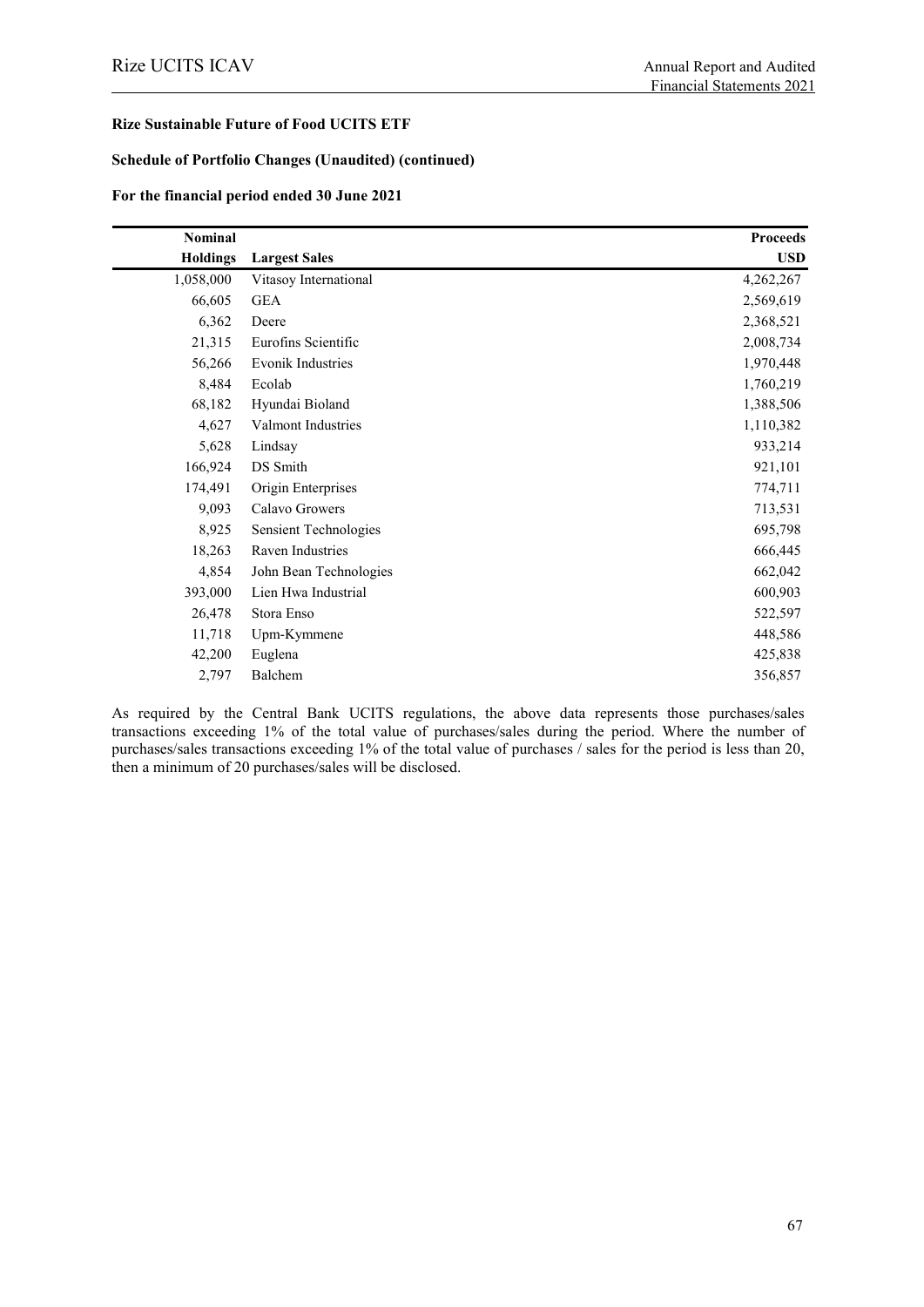# **Appendix I**

#### *Securities Financing Transactions Regulations (Unaudited)*

A Securities Financing Transaction ("SFT") is defined as per Article 3(11) of the Securities Financing Transactions Regulations as:

- a repurchase transaction;
- securities or commodities lending and securities or commodities borrowing;
- a buy-sell back transaction or sell-buy back transaction; or
- a margin lending transaction.

UCITS are required to disclose the use of SFTs.

For the financial year ended 30 June 2021 and 30 June 2020, Rize UCITS ICAV did not trade in any SFT.